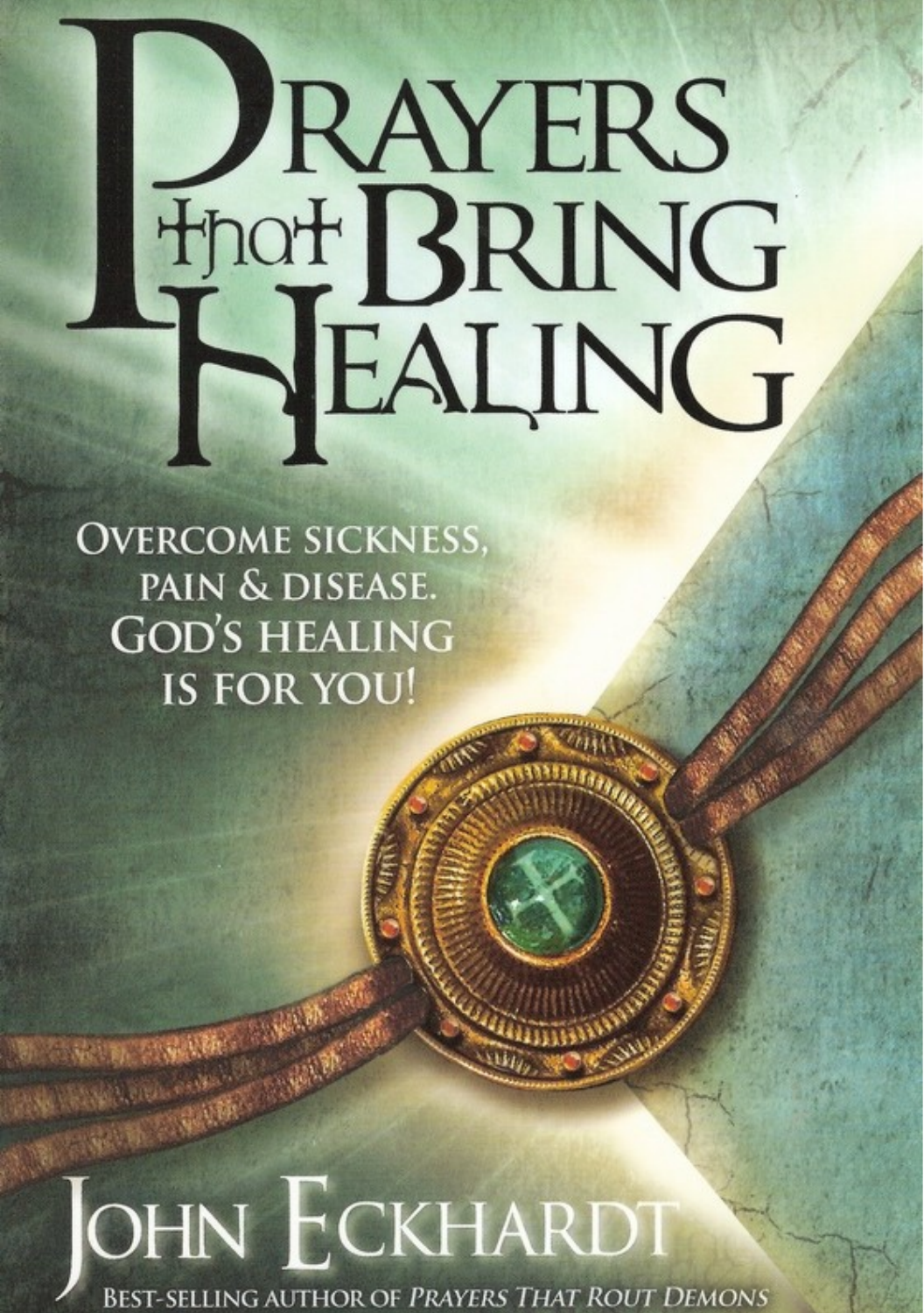# PRAYERS THAT BRING HEALING

### BY JOHN ECKHARDT

[Introduction: Expect To Be Healed](#page-2-0)

[Chapter 1 – How Much Is It Worth?](#page-18-0)

[Chapter 2 – Exercising Faith For Your Healing](#page-61-0)

[Chapter 3 – Honoring Those Who Come To Heal](#page-77-0)

[Chapter 4 – Touching The Hem](#page-89-0)

[Chapter 5 – Drawing From The Well](#page-100-0)

[Chapter 6 - Activating Your Healing Gift](#page-116-0)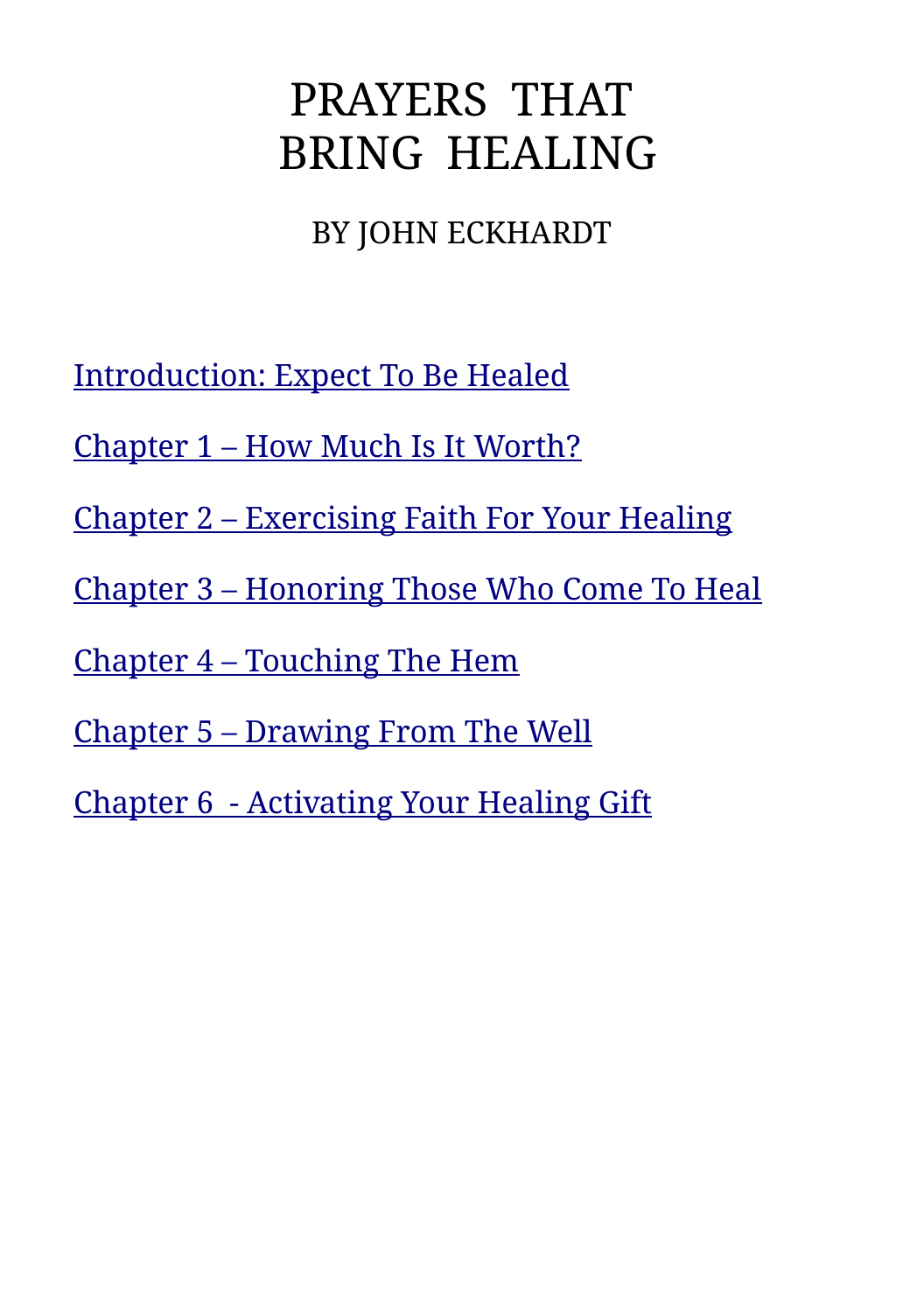# <span id="page-2-0"></span>Introduction Expect To Be Healed

And, behold, a woman, which was diseased with an issue of blood twelve years, came behind him, and touched the hem of his garment. -Matthew 9:20, KJV

Recently the Lord has impressed me to share with God's people the importance of putting a demand on the anointing. The word *demand* means "a seeking or state of being sought after." It means pressing forward despite obstacles to get to a place where the anointing is and expecting it to fall on you.

The woman with the issue of blood put a demand on the healing anointing and received her miracle. She expected that once she pushed through that crowd, pushed past the disappointment of years of failed treatments, and pushed against the stigma of being unclean, she would be healed.

Too often God's people do not receive miracles and healing because they do not place a demand on the anointing. They don't push forward because they don't expect that something miraculous will happen. Sometimes believers let themselves get discouraged. Let me tell you this: Don't let the devil talk you out of your healing.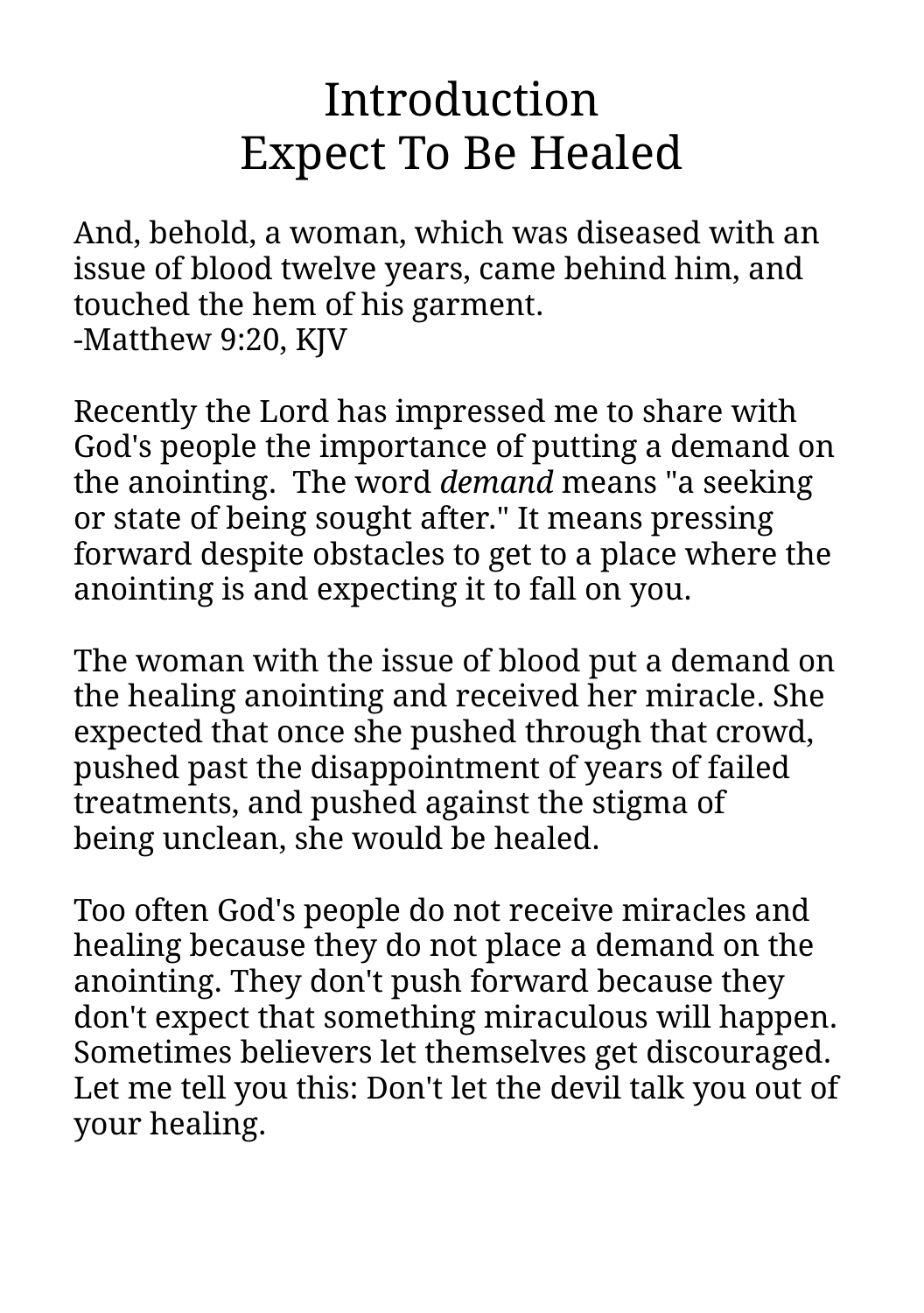Put your mind on God. You have to press through discouragement and frustration so that you don't miss your miracle. Don't let anyone stop you. You have to press through—press through traffic, press through the parking lot, press through people coming in the door—but don't get upset. Just stay in the Spirit and get to the place where the anointing is and reach up and get your miracle. Just like the woman who pressed, reached, and was healed by touching Jesus's garment, you too can press, reach up, and grab your healing.

#### God's Healing Is Available To All!

Healing is available to *all* during the kingdom age. It is amazing that some Christians still believe that God puts sickness on His people. Some may ask, "God, why do You allow this sickness to come upon my body?" They feel, or may have been told by a church leader, that it is the will of God for them to suffer sickness and not be healed. However, that is not biblical. God does not put sickness on *His* people. Jesus died so that we might be healed. I do believe that there may be times when God allows sickness, especially for rebellion or disobedience. But for God's people, we can expect to live in health and to be healed of all our diseases because of what Jesus did on the cross.

When Jesus came, He announced the coming of the kingdom of God. In the kingdom of God, where His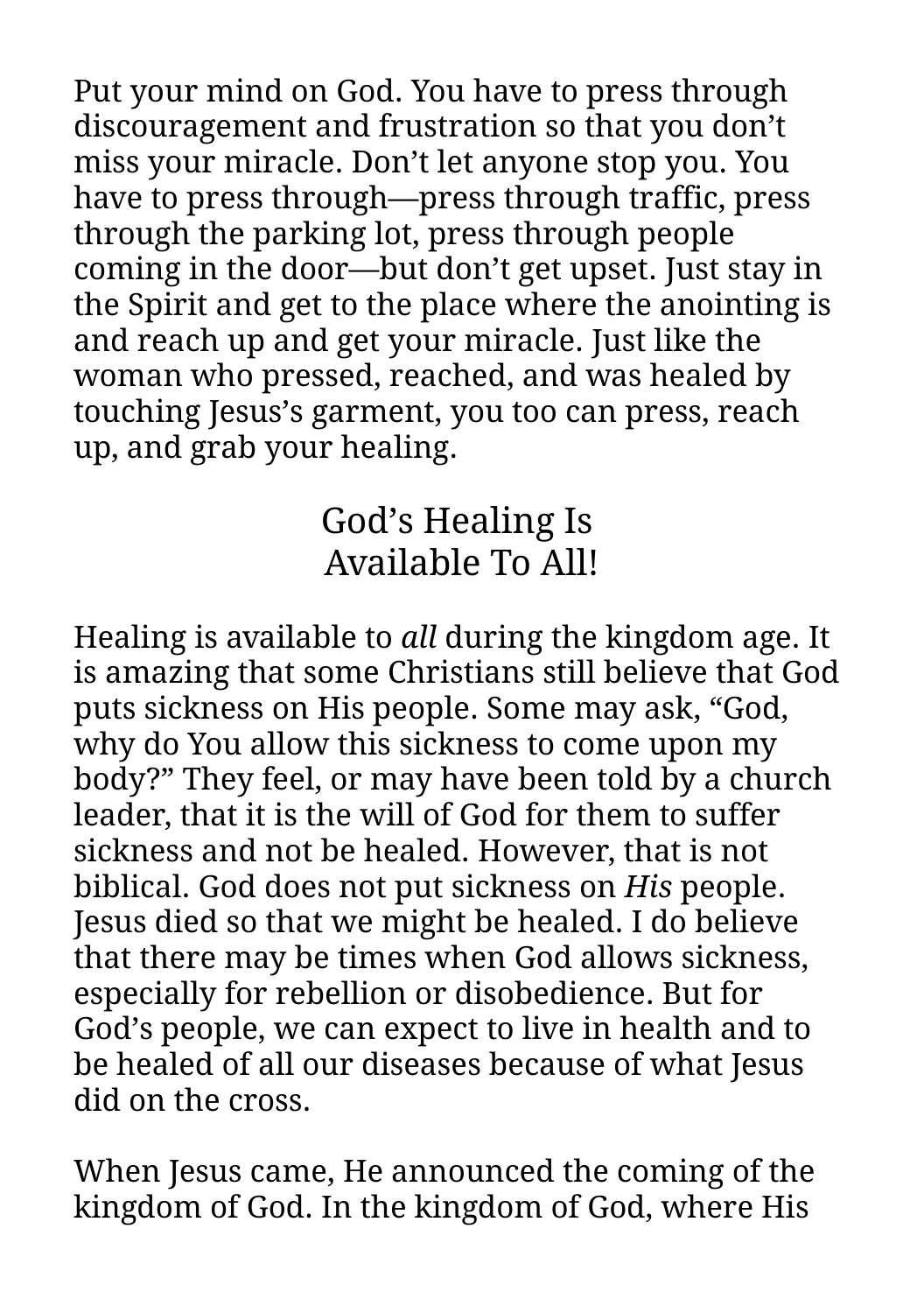presence and glory dwell, no sin or sickness can coexist. We are in the kingdom of God now, but it is not fully manifested. However, it can be established in your life and in your heart. Wherever Jesus preached the message of the kingdom, He healed people. Healing accompanies the kingdom message. This is the kingdom age where you don't have to be sick, broke, or run over by the devil. That is GOOD NEWS! You don't have to be sick, broke, poor, or confused any longer. Sickness and disease are works of the devil, and Jesus came and "disarmed principalities and powers, He made a public spectacle of them, triumphing over them" {Col. 2:15). Healing comes with the territory. When you are in Christ, you can expect to be healed. Mark 16:17-18 says, "And these signs will follow those who believe: In My name they will cast out demons; they will speak with new tongues; they will take up serpents; and if they drink anything deadly, it will by no means hurt them; they will lay hands on the sick, and they will recover." So not only should you expect to be healed, but you should also know that you are to pass that healing on to all those around you. That is true kingdom living.

#### Jesus Heals All Manner of Sickness

Sickness and disease are the worst things that can happen to an individual. Jesus cares about people. He cares about the things that make the abundant life He paid for miserable and unbearable. That is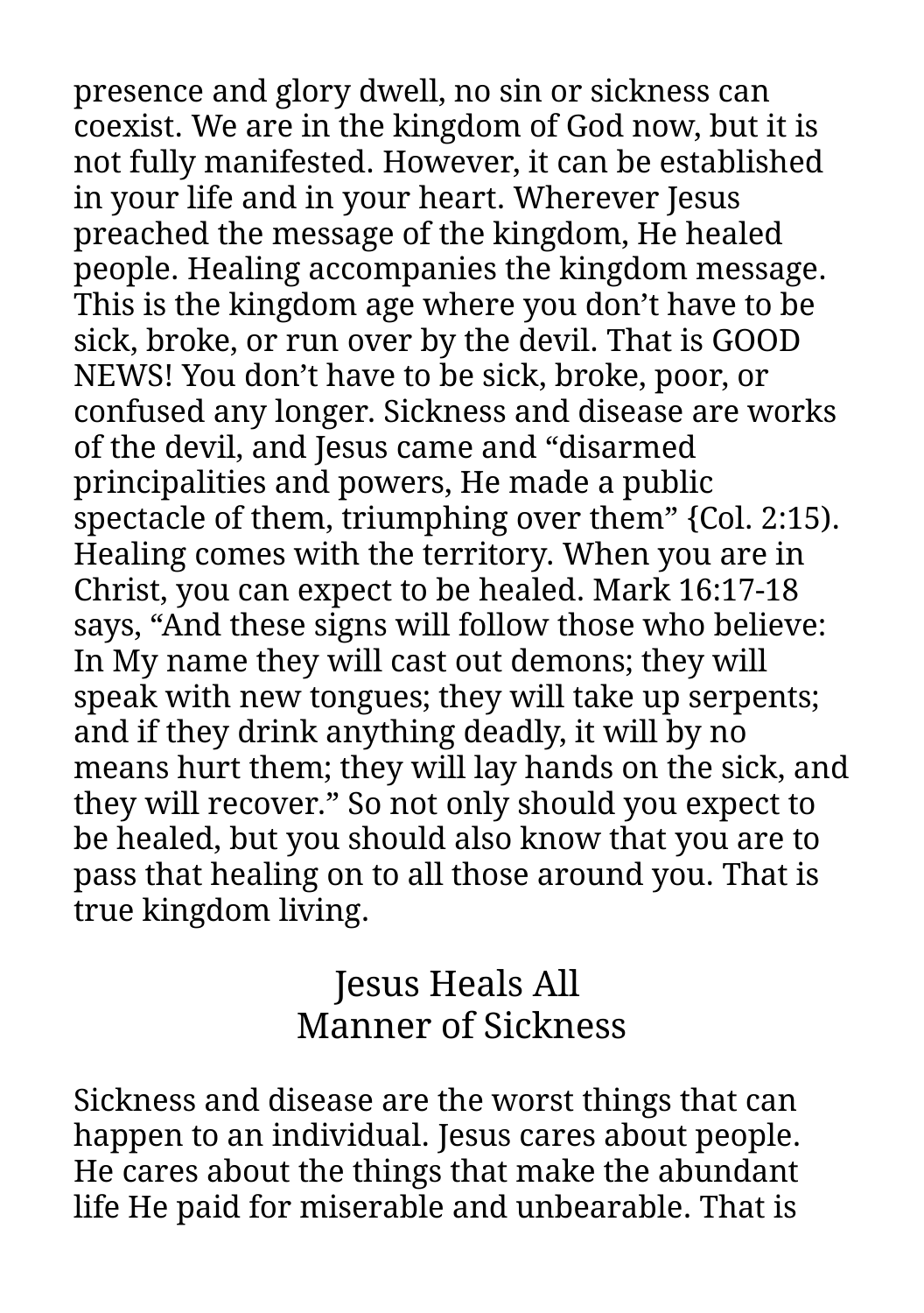why He had no problem breaking man-made religious laws and stale traditions to see to it that people were healed. He had great compassion on the people who came to Him to be healed. In Matthew 9:36, the Bible says that "when [Jesus] saw the multitudes, He was moved with compassion for them, because they were weary and scattered, like sheep having no shepherd." Jesus cares very deeply that you are hurting and suffering. He doesn't want that for you. That is why He made a way for every sickness, ailment, illness, dysfunction, and disease to be healed and for you to be made whole.

When Jesus walked the earth, there was nothing that Jesus didn't heal. When He left, He sent the Holy Spirit, who works in us to have the full extent of salvation that Jesus paid for on the cross. So just know that what was good for the people then is good for us now, because Jesus is the same yesterday, today, and forever (Heb. 13:8). God does not change (Mai. 3:6). There is no shadow of turning with Him (James 1:17). Because of God's faithfulness we can trust that if He healed then, He will heal today. Matthew 4:23 says, "Jesus went about all Galilee, teaching in their synagogues, preaching the gospel of the kingdom, and healing *all kinds of sickness* and *all kinds of disease* among the people" (emphasis added). Jesus healed every disease or sickness people came to Him with—no exceptions. There was nothing too hard for Him. So don't let the devil or the doctor tell you that you have something that's incurable. It might be incurable to the doctor, but it's not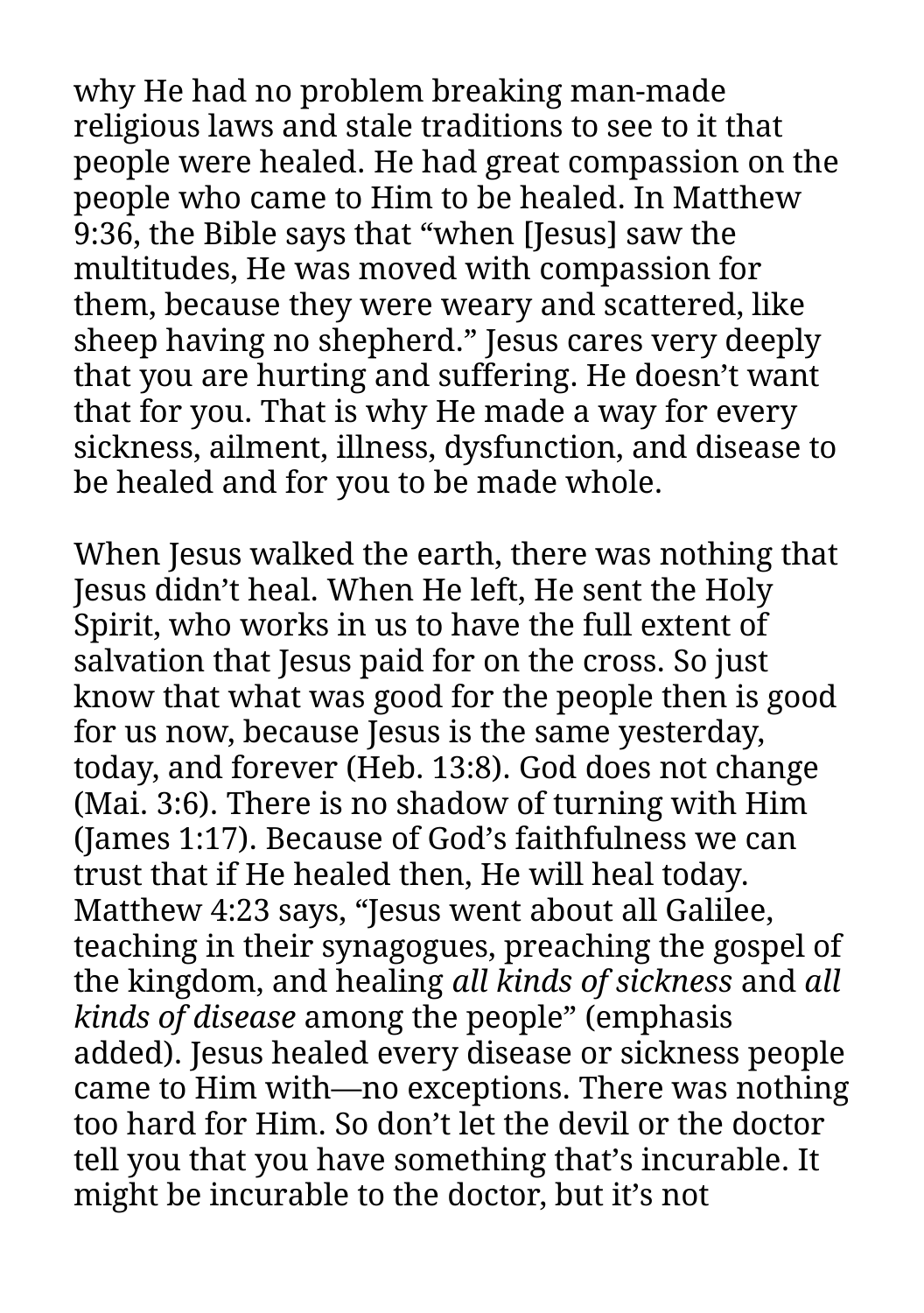incurable to Jesus Christ.

When evening had come, they brought to Him many who were demon-possessed. And He cast out the spirits with a word, and healed all who were sick. —Matthew 8:16

From the verse above, it doesn't appear that Jesus told people it wasn't the will of God for them to be healed or that God wanted them to suffer. He never said, "God wants you to carry this for a while to teach you something."

The prophet Isaiah says that Jesus bore our griefs and sorrows (Isa. 53:4). In Matthew 8:17, it says He took our infirmities and sickness. What causes so much grief and so much sorrow? Sickness and disease. When you're not healthy, you can't enjoy the blessings and the fullness of God.

Isaiah 53 is the redemptive chapter. Verse 5 talks about being healed by the stripes of Jesus. The Bible says that Jesus took thirty-nine lashes on His back and body. There are thirty-nine major categories of sickness and disease. Every stripe that Jesus endured took care of a different sickness and disease.

Young's Literal Translation puts Isaiah 53:4 this way: "Surely our sicknesses he hath borne, and our pains —he hath carried them." God doesn't even want people to be in pain. Millions of dollars are spent on pain relief. Toothaches, headaches, neck pain,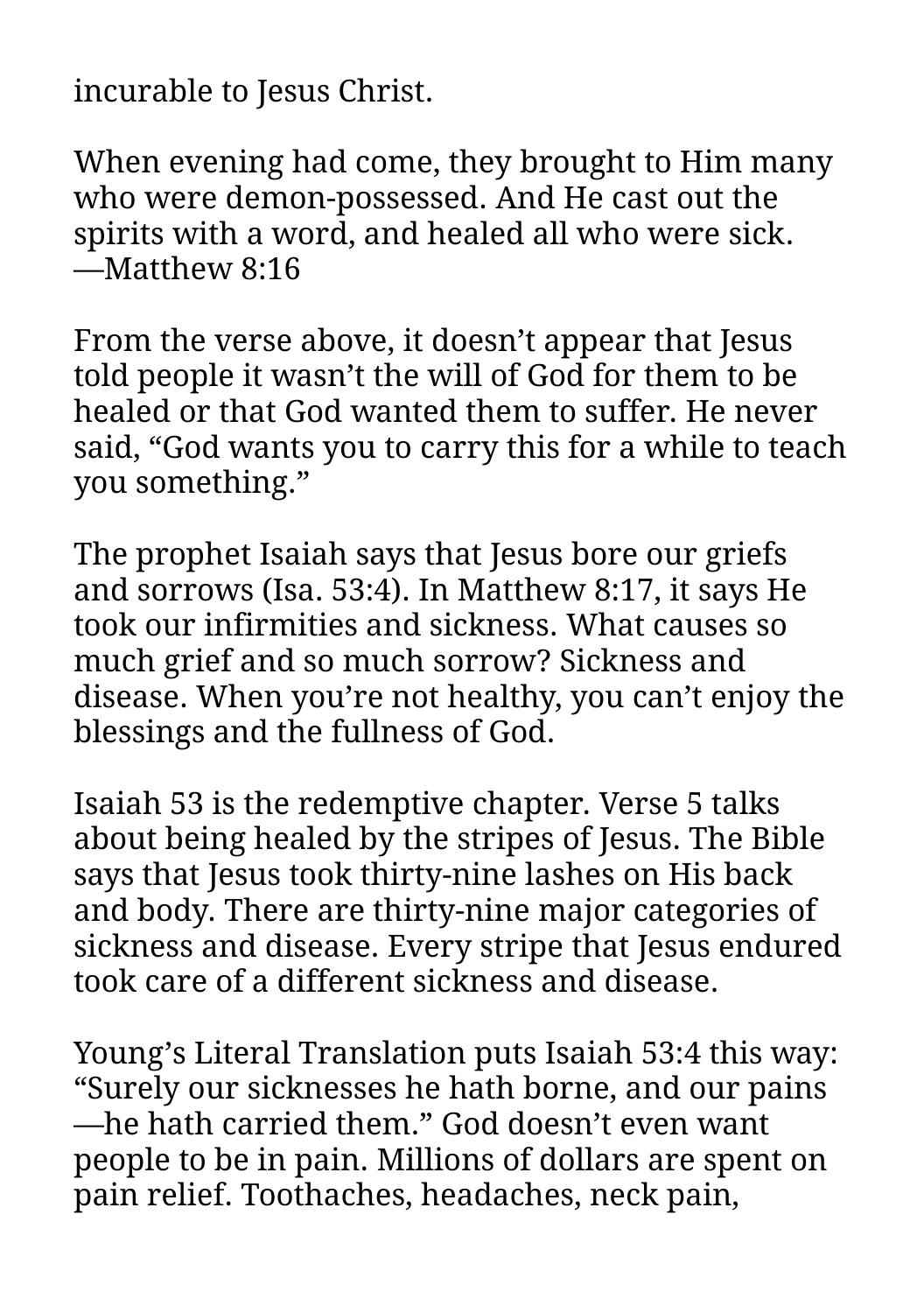earaches, joint pain, back pain—Jesus delivers you from pain. Pain is not the will of God for you. Jesus died so you could be healed from both sickness *and* pain.

# How You Can Be Healed

God has a lot of ways to heal us based on the redemptive work of Christ. It is something Jesus paid for—something He suffered for. His desire for you to be healed and walk in divine health is the reason He went through so much pain and suffering. He was taking upon Himself the pain and suffering of humanity. Therefore, He has made healing available to you through many avenues. They are: **Healing through the laying on of hands (Luke 4:40)** He didn't tell them it wasn't God's will for them to be healed. Everyone who came to Jesus got healed. No exceptions.

#### **1. Healing Through Deliverance (Matt 8:16)**

Demons can be the reason why people are sick in their bodies. They may have a spirit of infirmity. See also Luke 8:2.

#### **2. Healing Through Breaking Curses (Gal. 3:13)**

People are plagued with generational demons of infirmity such as diabetes, high blood pressure, certain heart conditions, and more. If there is a generational curse that is activating sickness in your body, know that because Jesus was made a curse for us, you can tell the devil that he will not put this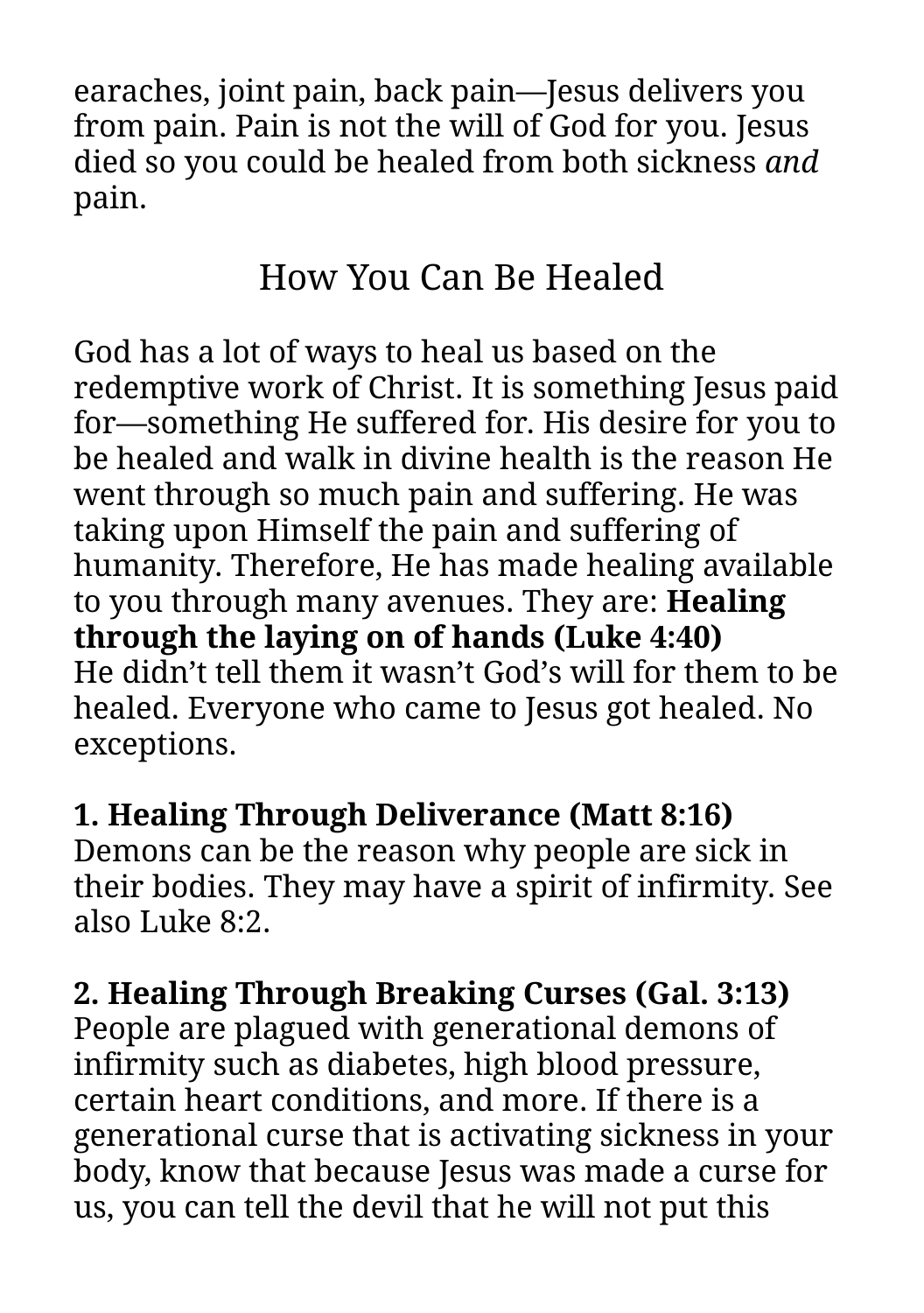sickness in your body. Tell him, "I don't care if my mother, grandmother, or great grandmother had this disease; the curse stops here. I break it in the name of Jesus." Begin to rise up and use your authority! Say, "I am not cursed. I am blessed. My body is blessed with healing, in Jesus's name."

#### **4. Healing Through Anointing Oil (Mark 6:13)**

Anointing oil represents the Spirit of God and the anointing. The anointing is what drives sickness and disease out of our bodies. The anointing oil breaks yokes of bondage (Isa. 10:27), and sickness is a form of bondage.

#### **5. Healing Through Faith (Mark 11:23)**

For some people, sickness is a mountain. It's always in their way. It seems like something they can't overcome. But Mark **11:23** says that when you have faith and don't doubt, you will speak to a mountain and it will move. So speak to that mountain of sickness; don't climb it! You have to talk to mountains: "Lupus, be removed and cast in the sea!" "Cancer, be removed and cast in the sea!" But don't doubt in your heart. This is why you have to be careful to guard your heart. Don't hang around people who doubt. Keep your heart free from doubt and unbelief. There is going to come a time when you will have to speak to some things. Every time a mountain gets in your way, instead of turning around and running, you need to stand face-to-face and say, "Be thou removed!" Grow up in faith. Open your mouth and talk to sickness. Say, "I command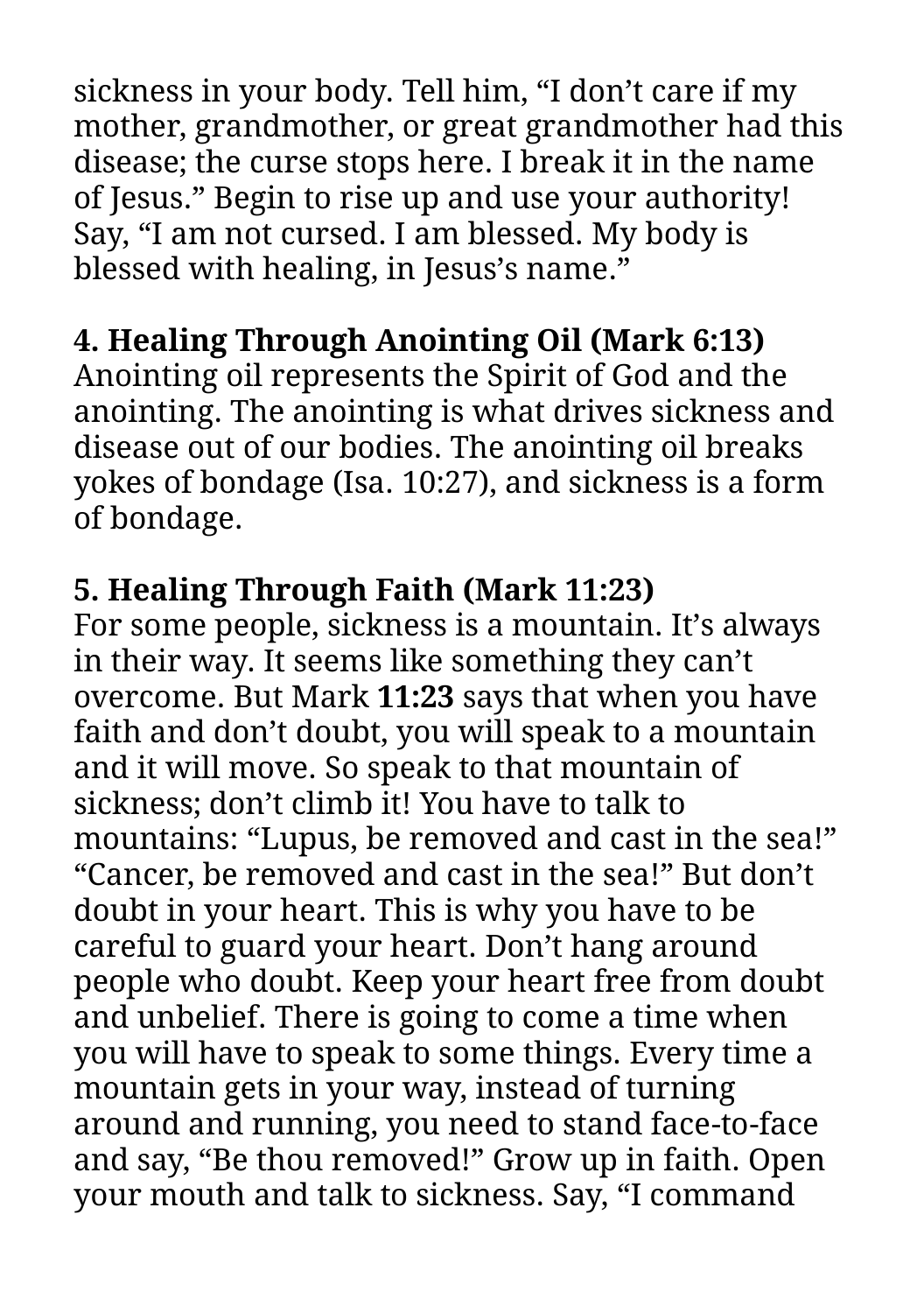this sickness to leave my body in the name of Jesus." Mark **11:23** says, "...those things which he saith" (**KIV**). This is not even about prayer. This is just speaking. Some stuff you have to just speak to! "He shall have **whatsoever he saith" (KJV).** 

#### **6. Healing Through Virtue Or Touch (Mark 5:29- 30)**

Jesus's virtue can be in you if you pray and fast. Luke **6:19** says, "The whole multitude sought to touch Him, for power went out from Him and healed them all." Worship is a way to reach out and touch the heart of God. True worshipers know how to get in God's presence. As you reach up in pure worship, you will be like the multitudes in Jesus's day, for "as many as touched it were made perfectly well" (Matt. **14:36).** "But the hour cometh, and now is, when the true worshippers shall worship the Father in spirit and in truth: for the Father seeketh such to worship him" (John **4:23, KJV). Is** this your hour?

#### **7. Healing Through The Presence Of God (Luke 5:17)**

"The power of the Lord was present to heal them." Praise and worship is there to invite God's presence in so that people will get healed. It is not a warm-up to the message.

#### **8. Healing Through Prayer (Matt. 21:22)**

"All things" **(KJV)** includes healing. James 5:16 says that we must confess our faults and pray for one another that we may be healed. Sometimes healing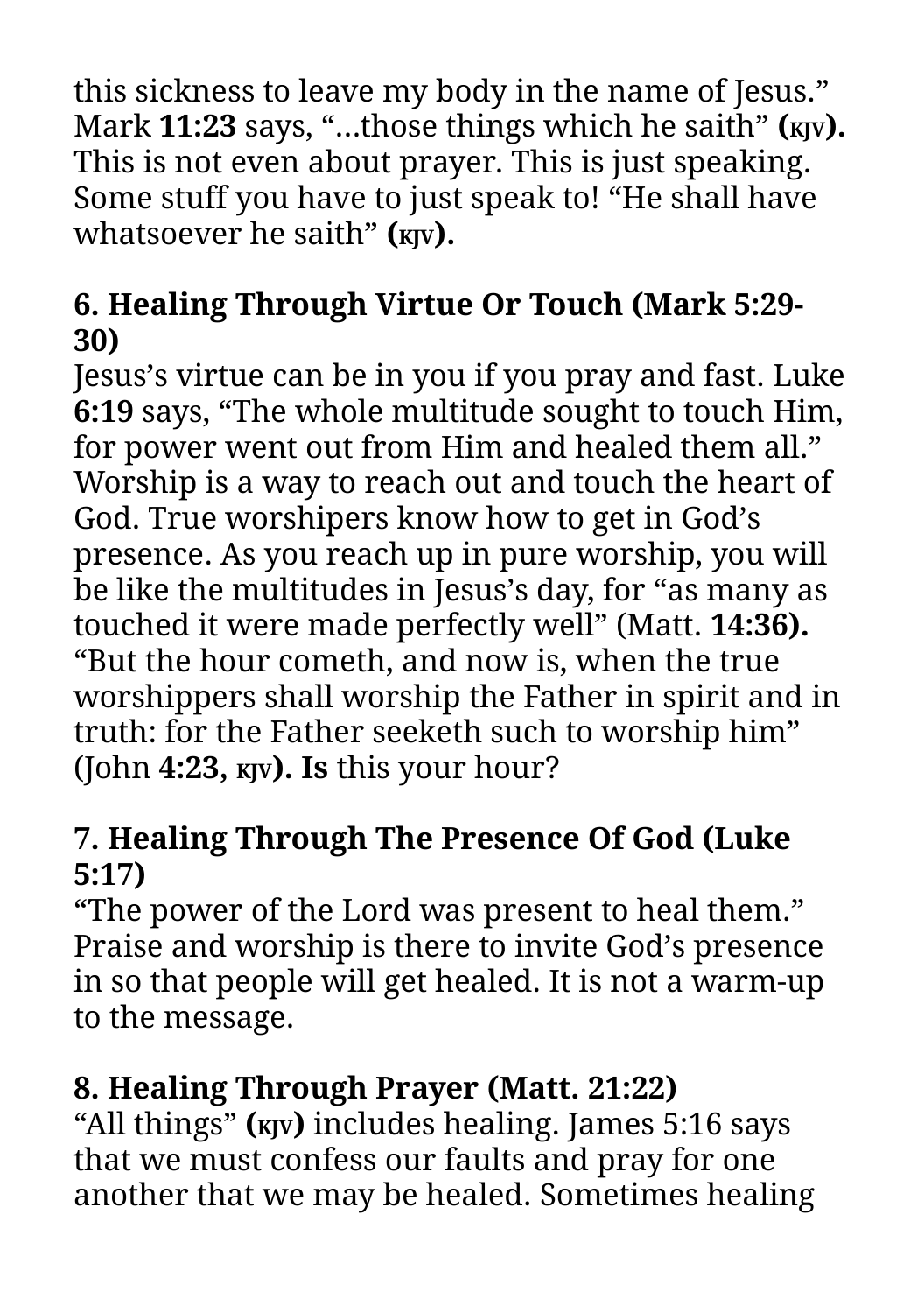doesn't come until you confess your faults and let somebody pray for you. Sometimes the key is humility.

#### **9. Healing Through The Gift Of Healing (1 Cor. 12:9, 28)**

When Jesus left the earth, He said that we would do greater

works than He did. He also said that He would send a helper to instruct us and guide us in these greater works. The Holy Spirit came among men to indwell us, giving us supernatural ability to carry out the works of Christ. He accomplishes this by endowing us with various gifts that all work together to bring people into relationship with God. One of these gifts is the gift of healing.

But the manifestation of the Spirit is given to each one for the profit of all: for to one is given the word of wisdom through the Spirit, to another the word of knowledge through the same Spirit, to another faith by the same Spirit, to another gifts of healings by the same Spirit, to another the working of miracles, to another prophecy, to another discerning of spirits, to another different kinds of tongues, to another interpretation of tongues. But one and the same Spirit works all these things, distributing to each one individually as He wills And God has appointed these in the church: first apostles, second prophets, third teachers, after that miracles, then gifts of healings, helps, administrations, varieties of tongues. —1 Corinthians 12:7-11, 28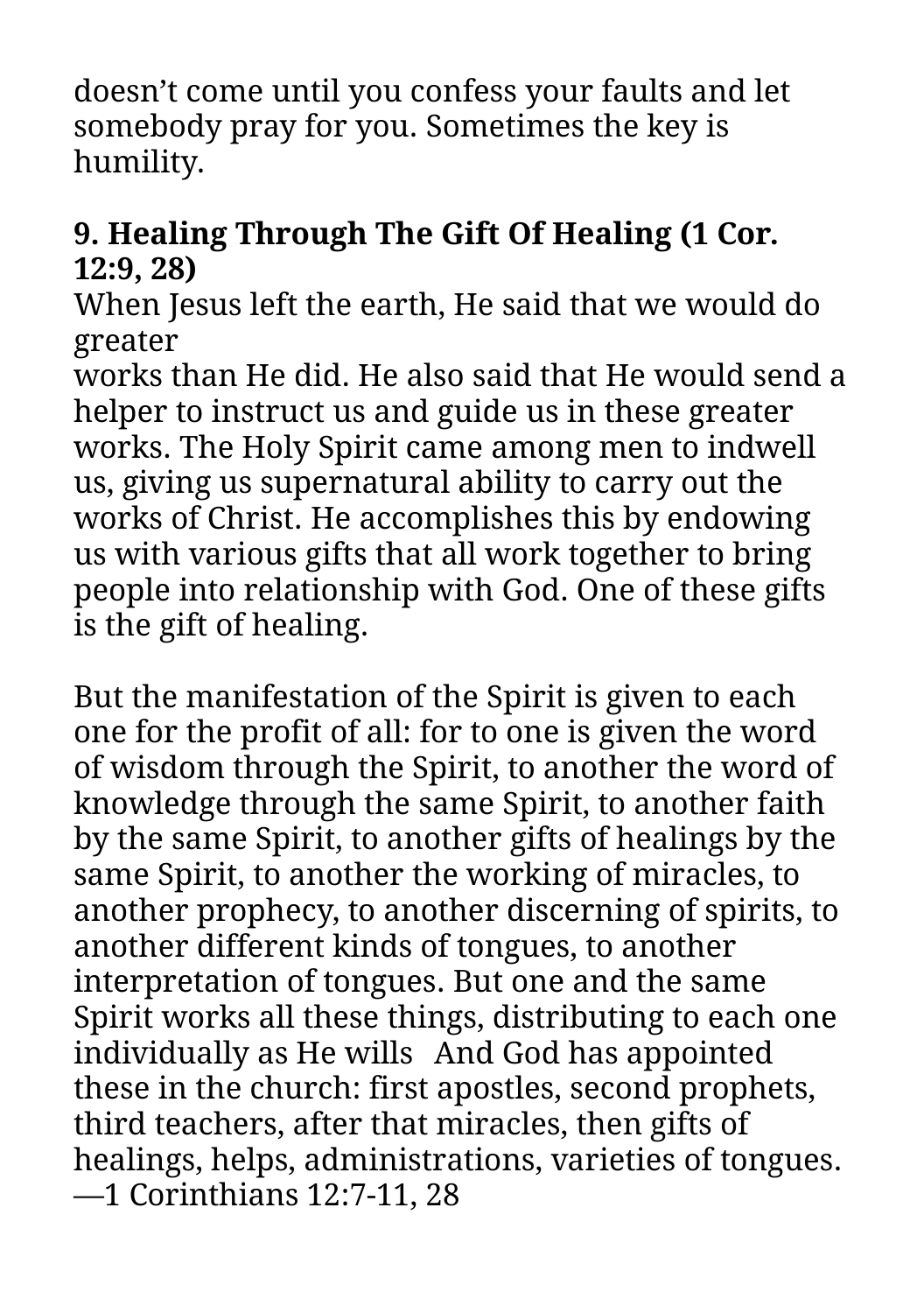#### **10. Healing Through Fasting (Isa. 58:8)**

When you fast in the way that God leads you, He says that "your light shall break forth like the morning, your healing shall spring forth speedily, and your righteousness shall go before you; the glory of the LORD shall be your rear guard." According to this verse, you will be healed when you fast, but better yet, lasting can serve as preventative medicine. It says, "The LORD shall be your rear guard." In other words, sickness can't sneak up on you. God's got your back. While everyone else is getting swine flu, you're healthy. While there's no cure for the common cold, you sail through cold season with not so much as one symptom, sniffle, or cough.

Then there are just those times when nothing else will do except a sacrifice of going without food, a time to surrender your flesh to the Spirit of God that brings life. Jesus talks about this in Matthew 17:21: "This kind does not go out except by prayer and fasting."

#### **11. Healing Through The Word (Ps. 107:20)**

The Bible says that God "sent His word and healed them, and delivered them from their destructions" (Ps. 107:20). We also know that God's word does not return to Him void. It accomplishes everything for which it was sent (Isa. **55:11).** If He spoke healing to you, then you are healed. Jesus said that man would not live by bread alone but by every word that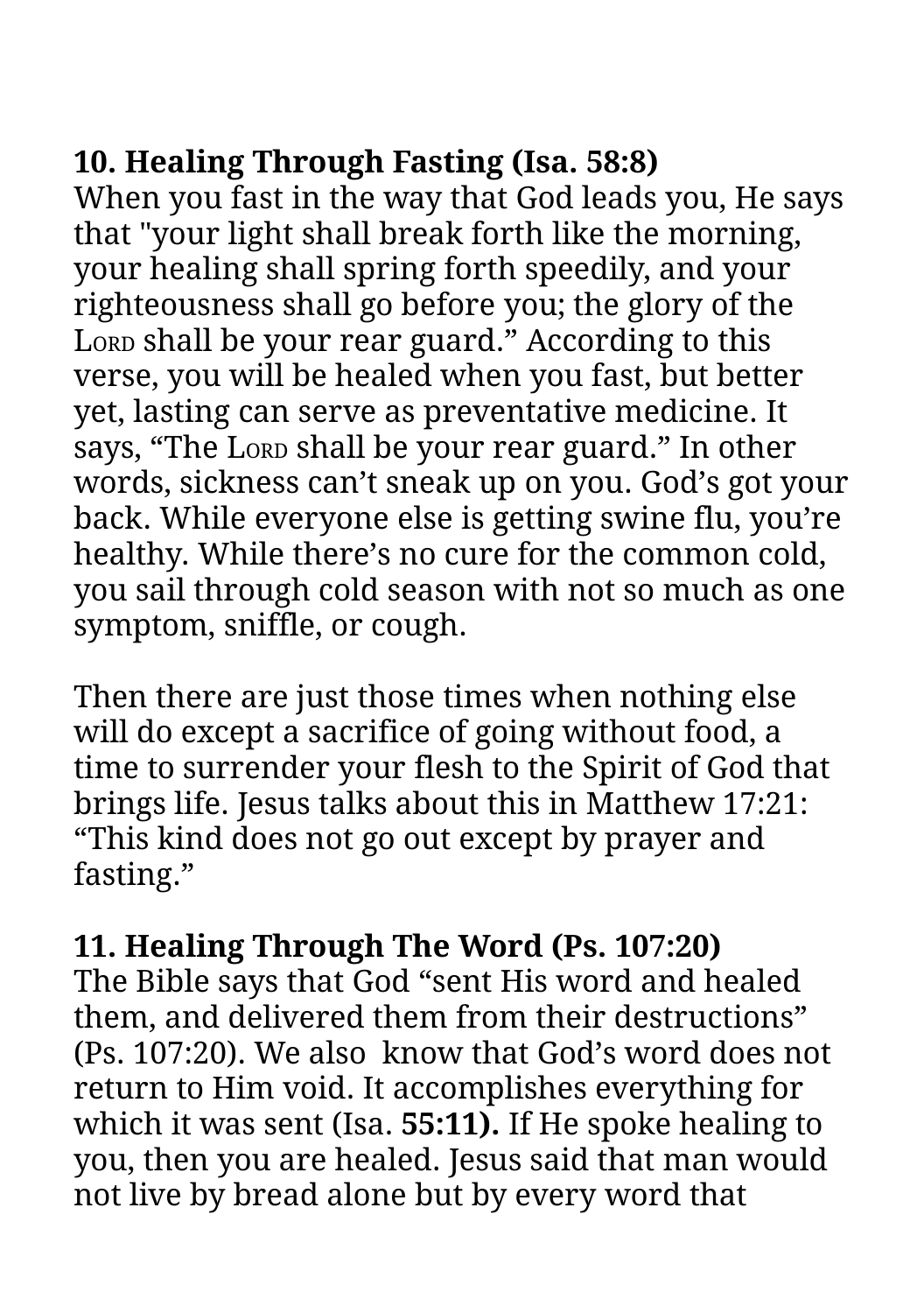proceeds out of the mouth of God. That is why learning and meditating on the Word of God is so important for your healing. Declare that by the Word of God you "shall not die, but live, and declare the works the **LORD" (PS. 118:17).** Read the Word. Confess the Word. Get healing scriptures. Trust God because His word will accomplish in you all that He intends.

#### **12. Healing through cloths/clothing (Acts 19:12)**

The healing anointing is transferable. It can be in clothing. It is tangible. We pray over prayer cloths at my church, and people have been healed. Years ago while preaching in Ethiopia, I took my shirt off after ministering and cut it up into small pieces of cloth. We passed them out to all the people there, and we heard so many testimonies of healings. One person set a cloth on fire in his sick mother's home, and the smoke from the cloth healed her. She had been bedridden for years, and she got up out of her bed healed. In other countries they don't have doctors and hospitals as we do in America. They have to believe God. They are desperate for healing. They don't have all the prescription medicines, health insurance, Medicaid, and Medicare. So they come to services believing that if they don't get their healing there, they are not going to make it. They have high expectancy and high faith. God honors faith.

And when the men of that place recognized Him, they sent out into all that surrounding region, brought to Him all who were sick, and begged Him that they might only touch the hem of His garment.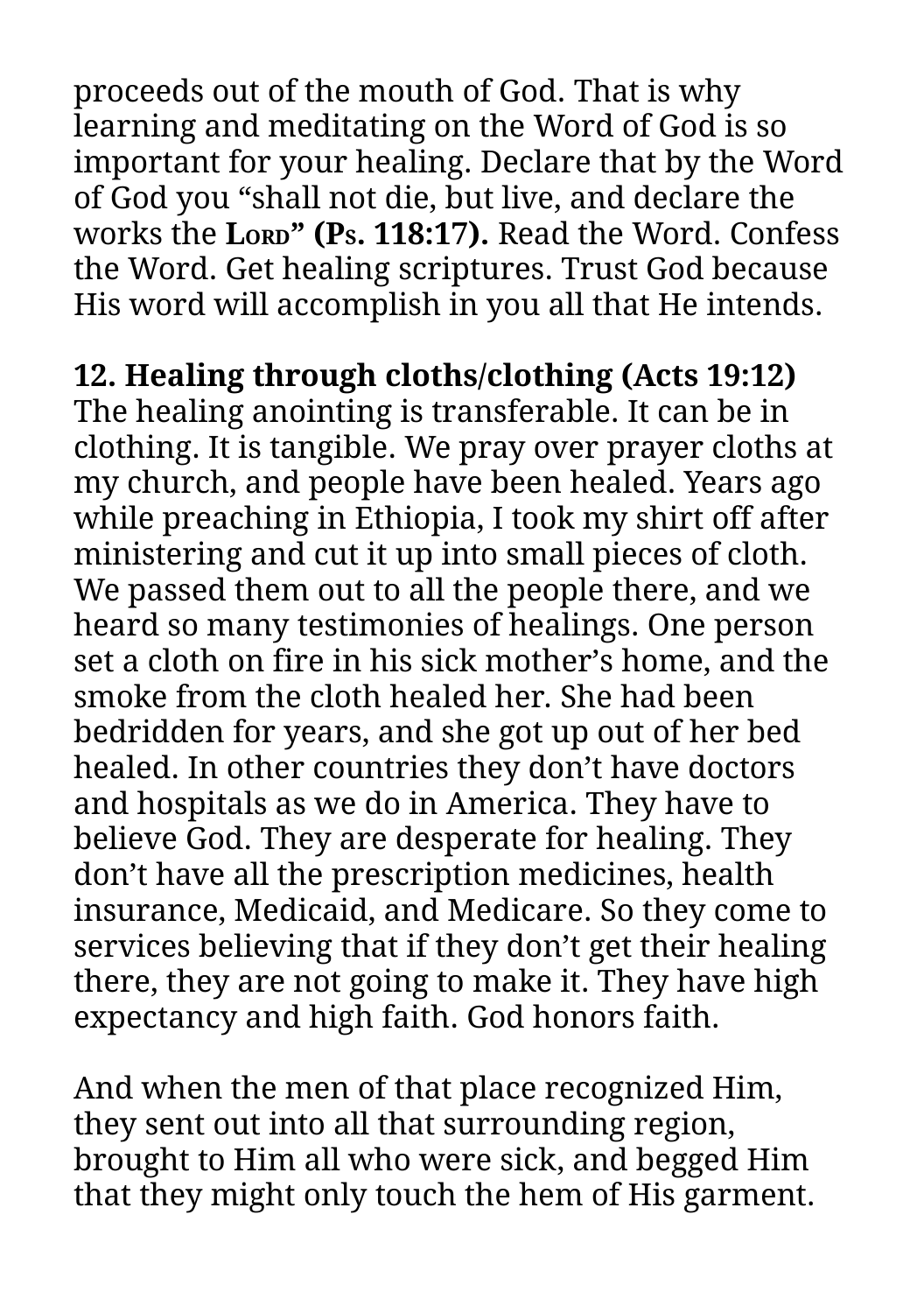And as many as touched it were made perfectly well. —Matthew 14:35-36

Now God worked unusual miracles by the hands of Paul, so that even handkerchiefs or aprons were brought from his body to the sick, and the diseases left them and the evil spirits went out of them. —Acts 19:11-12

## Healing Declarations

By the stripes of Jesus I am healed. He took my sickness; He carried my pain. I believe it is the will of God for me to be healed.

In the name of Jesus, I break every curse of infirmity, sickness, and premature death off of my body.

In the name of Jesus, I break every curse of witchcraft and destruction over my body from both sides of my family.

In the name of Jesus, I speak to every sickness in my body and I command it to leave.

In the name of Jesus, I speak to diabetes, high blood pressure, cancer, heart attack, stroke, and multiple sclerosis. Be removed and cast into the sea.

I speak to heart, kidney, back, lung, and liver problems. Be removed and cast into the sea.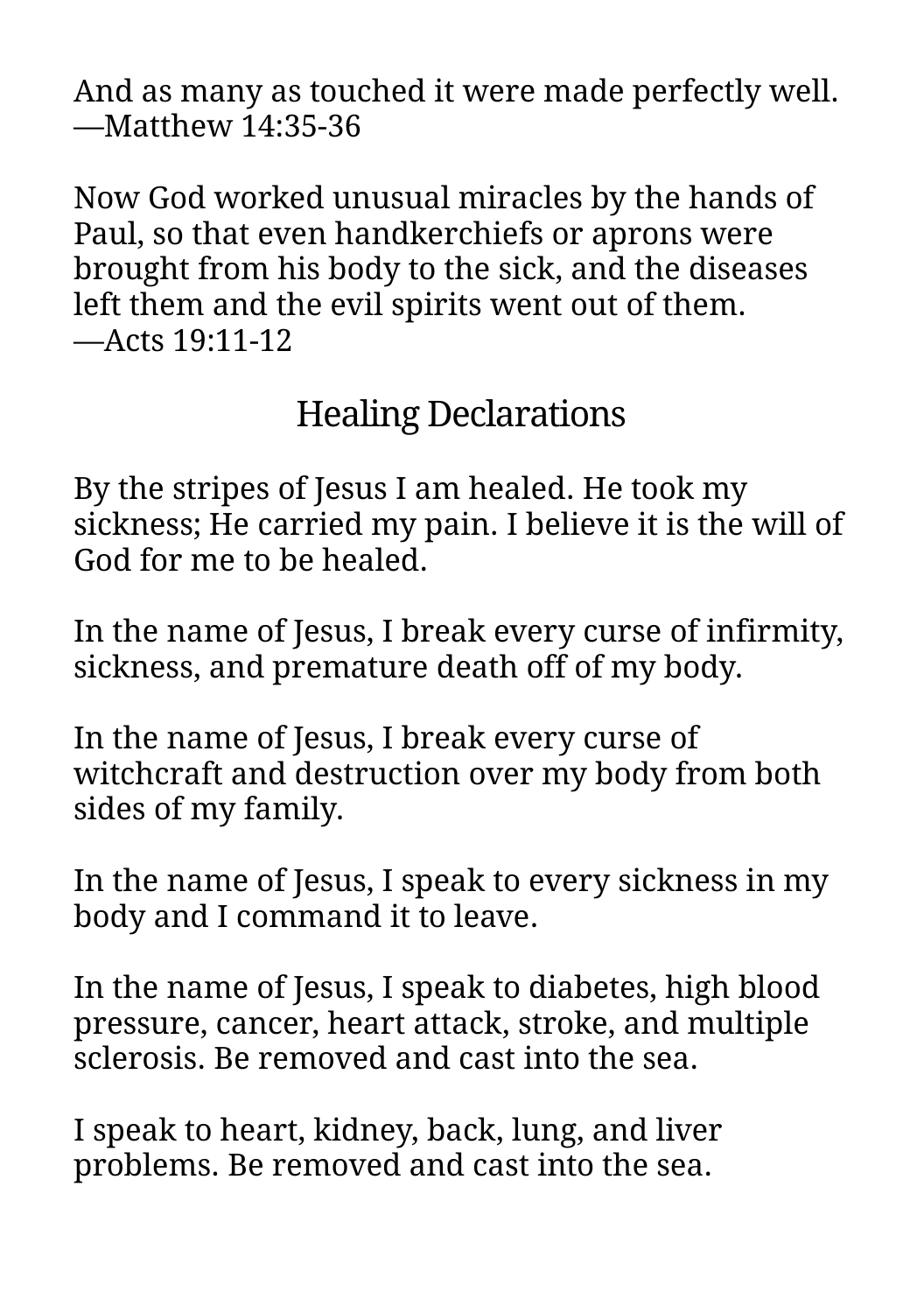I speak to blood, skeletal, and bone conditions. Be removed and cast into the sea.

I speak to lupus and every other disease. I command you to leave my body.

Every hidden sickness and every hidden disease, I command you to leave my body in the name of Jesus.

Arthritis, pain, and rheumatism, you must go in the name of Jesus.

I command all pain to leave my body in the name of Jesus, I come against skin conditions in the name of Jesus.

I speak to infections to come out of my body in the name of Jesus.

I speak to breathing conditions, asthma, hay fever, sinusitis, chest congestion, and pneumonia to come out of my body in the name of Jesus.

Joint conditions and pain must go in the name of Jesus.

I come against any conditions and infirmities that affect me as a woman—lupus, fibroid cysts, and tumors in the female organs.

I command those tumors to die! I loose the fire of God to burn them out in the name of Jesus.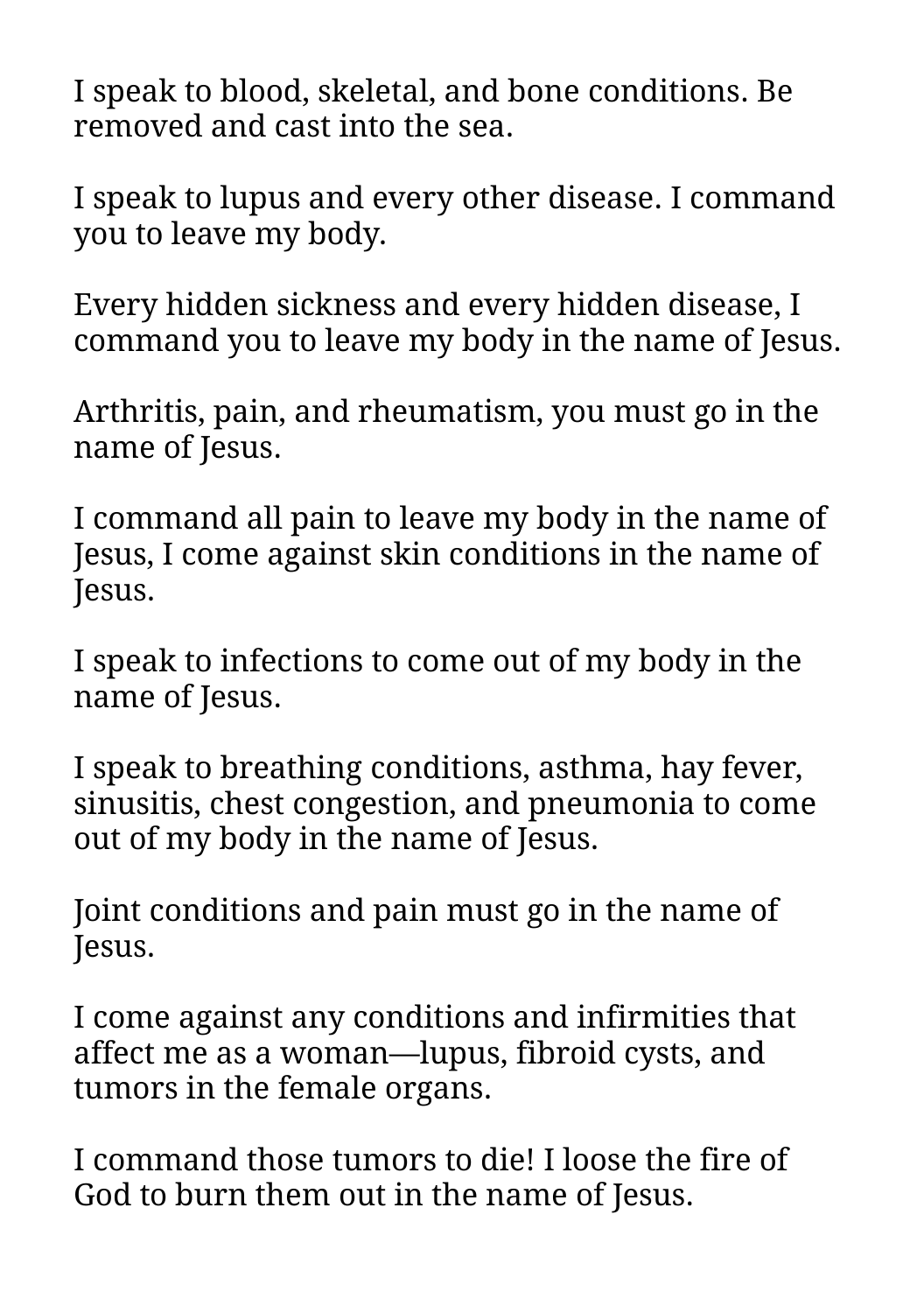I come against nervous conditions, insomnia, and acid reflux. God has not given me the spirit of fear, but of love, power, and a sound mind.

Heart and circulatory conditions, irregular heartbeat, angina, .and stroke must leave my body. I am the temple of the Holy Spirit. Be gone in the name of Jesus.

I speak to digestive disorders and allergies to certain food. You have no place in my body. You must go in the name of Jesus.

I break any and all addictions to pain pills in the name of Jesus.

Corroded disks; slipped disks; spine, back, and neck problems—be realigned and put back in place in the name of Jesus.

I release miracles of healing in my body in the name of Jesus.

I believe God for miracles of healing in my life and in my family wherever I go in Jesus's name.

Thank You, Lord, for healing me and delivering me from all sickness and all pain in Jesus's name. I speak to every condition: you must obey.

I speak to miracles, healings, signs, and wonders. Be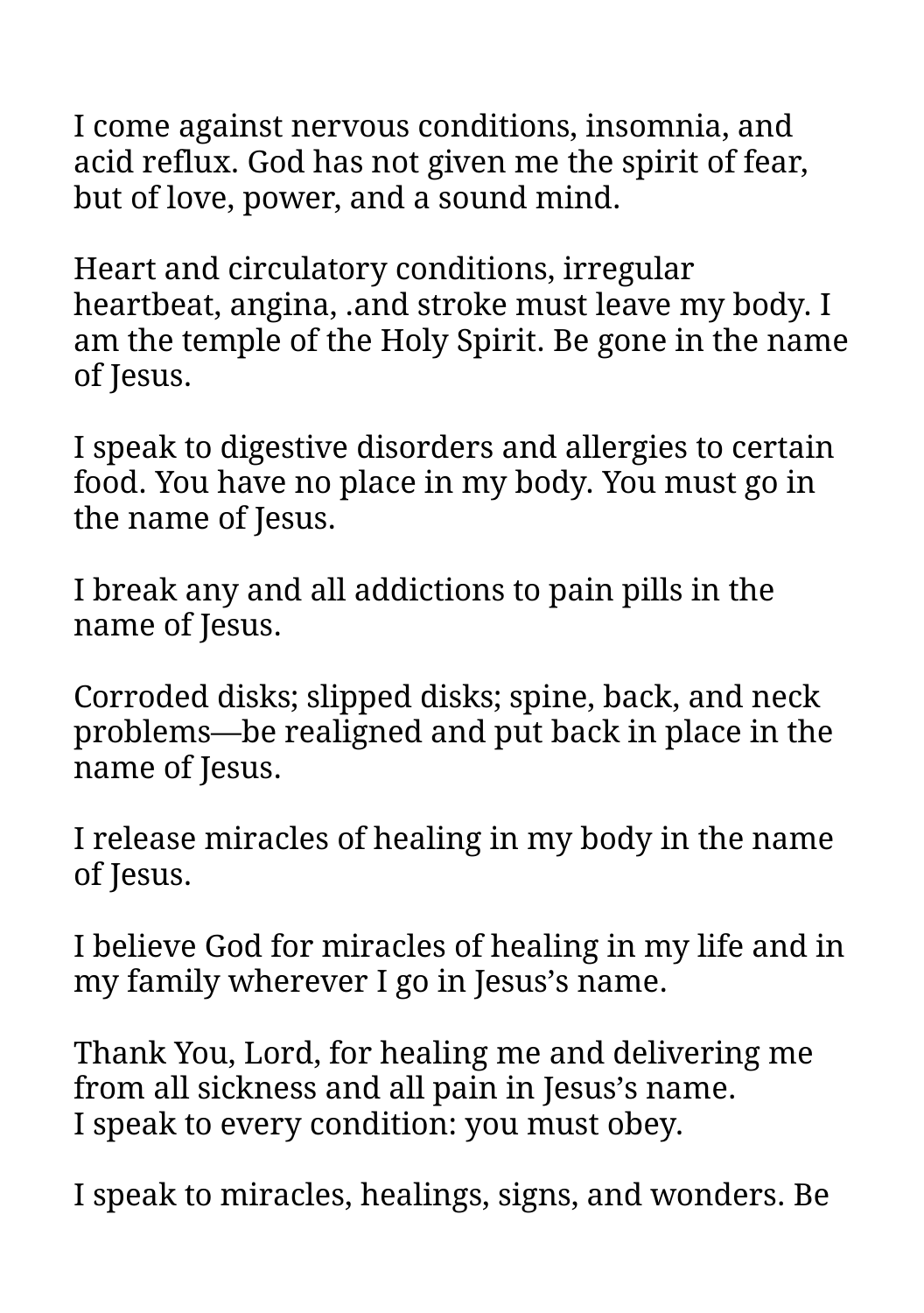released into me in Jesus's name.

I thank You, Lord, that health and healing are coming now.

## Casting Out And Renouncing The Spirit Of Infirmity

Forgive me, Lord, for allowing any fear, guilt, selfrejection, self-hatred, unforgiveness, bitterness, sin, pride, or rebellion to open the door to any sickness or infirmity. I renounce these things in the name of Jesus.

Jesus carried my sickness and infirmities (Matt. 8:17).

I break, rebuke, and cast out any spirit of cancer that would attempt to establish itself in my lungs, bones, breast, throat, back, spine, liver, kidneys, pancreas, skin, or stomach in the name of Jesus.

I rebuke and cast out all spirits causing diabetes, high blood pressure, low blood pressure, heart attack, stroke, kidney failure, leukemia, blood disease, breathing problems, arthritis, lupus, Alzheimer's, or insomnia in the name of Jesus.

I cast out any spirit of infirmity that came into my life through pride in the name of Jesus.

I cast out any spirit of infirmity that came into my life through trauma or accidents in the name of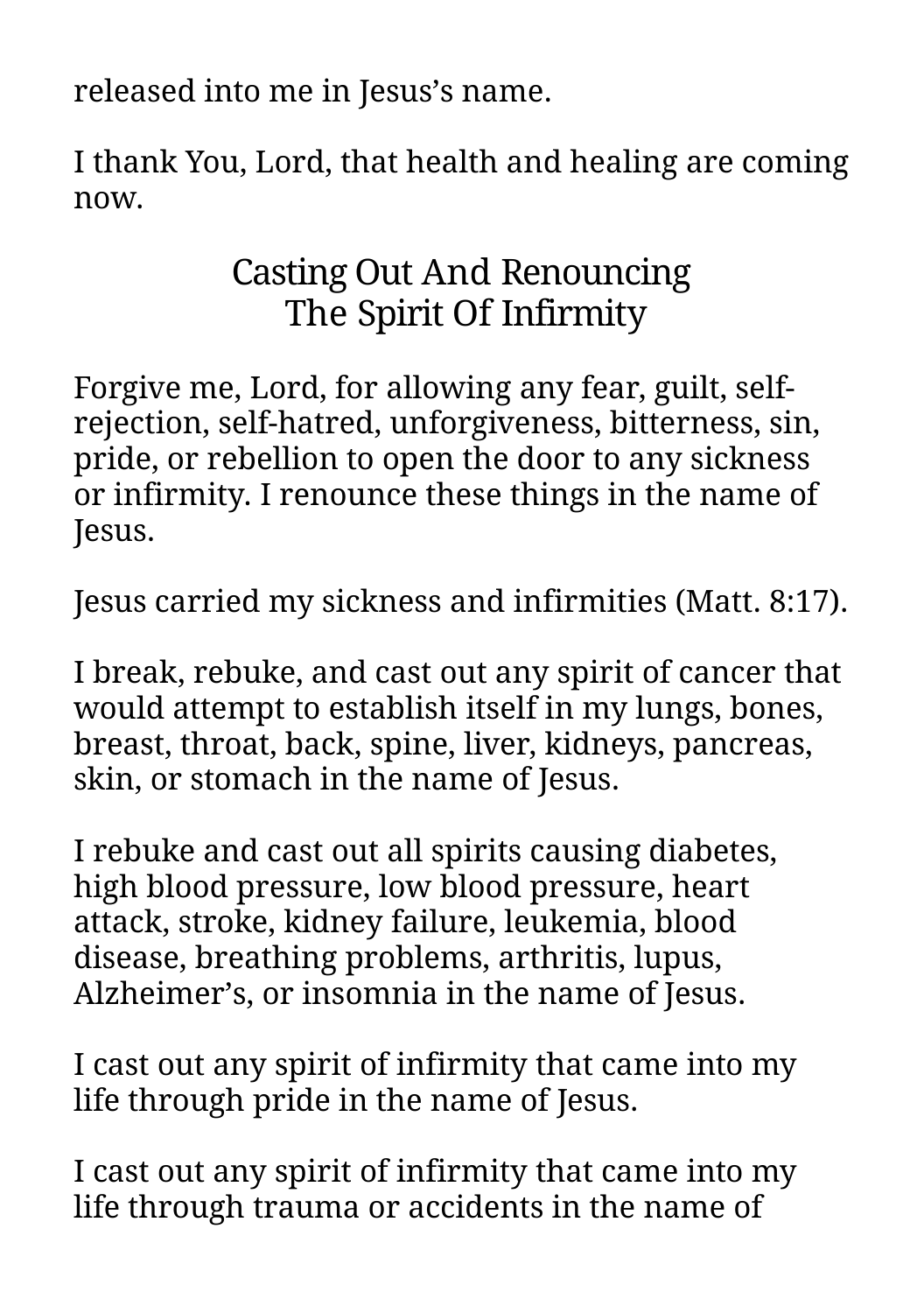Jesus.

I cast out any spirit of infirmity that came into my life through rejection in the name of Jesus.

I cast out any spirit of infirmity that came into my life through witchcraft in the name of Jesus.

I rebuke any sickness that would come to eat up my flesh in the name of Jesus (Ps. 27:2).

I break all *curses* of sickness and disease, and I command all hereditary spirits of sickness to come out (Gal. 3:13).

No sickness or plague will come near my dwelling (Ps. 91:10).

I command every germ or sickness that touches my body to die in the name of Jesus.

I am redeemed from sickness and disease (Gal. 3:13). I loose myself from every infirmity (Luke 13:12).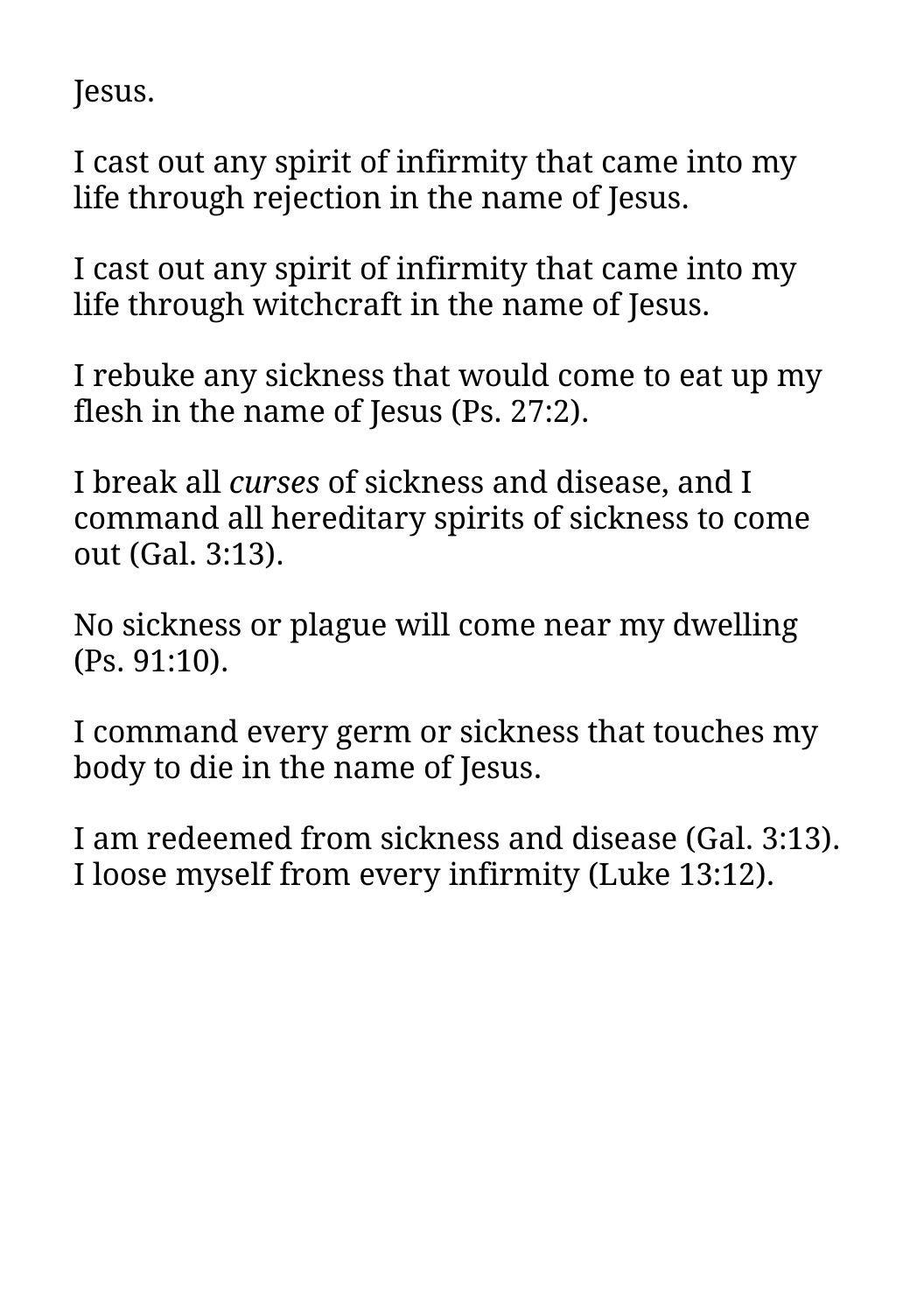# <span id="page-18-0"></span>Chapter 1 How Much Is It Worth?

And when the unclean spirit had convulsed him and cried out with a loud voice, he came out of him—And immediately His fame spread throughout all the region around Galilee.... Now at evening, when the sun had set, they brought to Him all who were sick and those who were demon- possessed *And the whole city was gathered together at the door.* Then He healed many who were sick with various diseases, and *cast out many demons.* —Mark 1:26, 28, 32-34,

When people got word that Jesus was coming to their region, they made way to meet Him. Some traveled far on foot or donkey. Some tarried with Him for days on end with no food. Some who were crippled or maimed were carried into town by friends and family. One person's friends tore up somebody's roof and lowered him into the house Jesus was visiting.

Multitudes of people pressed and prodded against each other at the risk of being trampled just to get close to Jesus. Their healing, deliverance, and hunger for the Word were so valuable to them that they put their lives on hold and safety at risk. They knew if they could just get into Jesus's presence, all their worries would be subsided and their needs met.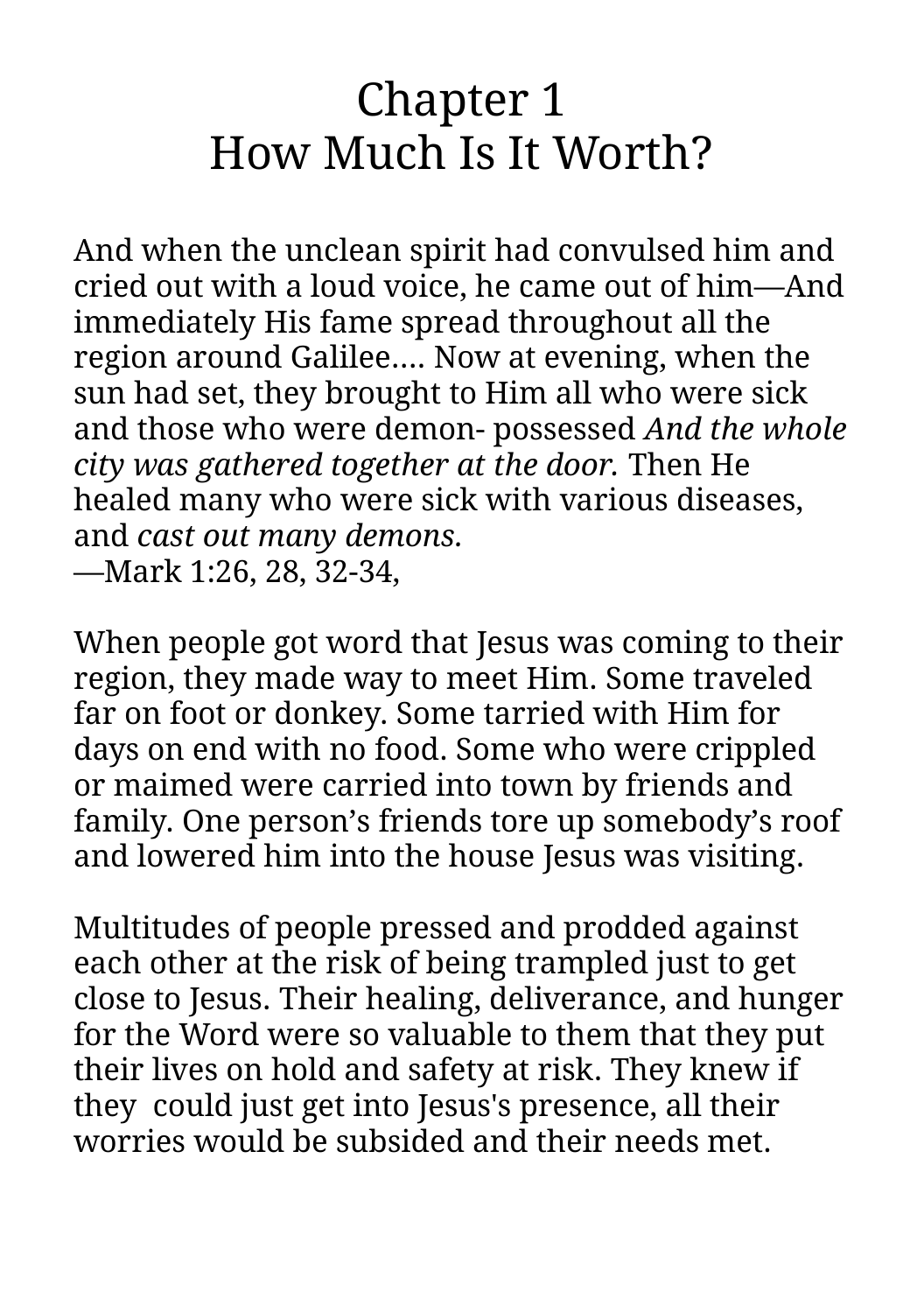How much is your healing worth to you? Are you willing to travel the long distances, go without food, brave large crowds, and do whatever it takes to get to the place where the anointing is active and effective?

People came to hear Jesus because He created a demand by setting people free. When people hear of miracles, they will gather to hear the Word of God.

They will come with expectancy and faith and draw from the anointing of the servant of God.

*There* is *no substitute for miracles.* They will cause a hunger to come into the hearts of people. Hungry hearts will always gather and put a demand on the anointing.

If we want hungry people, we must have miracles. Some churches wonder why their people are so unconcerned and 'pathetic about serving God. People drag to service. Some pastors will try all kinds of programs to raise the excitement of the people, but there is no substitute for doing it God's way.

Where there are miracles, there will be people gathered. Miracles increase the authenticity of our salvation, and people come to value the presence of God more and more. Faith levels rise when miracles happen.

And straightway many were gathered together, insomuch that there was no room to receive them,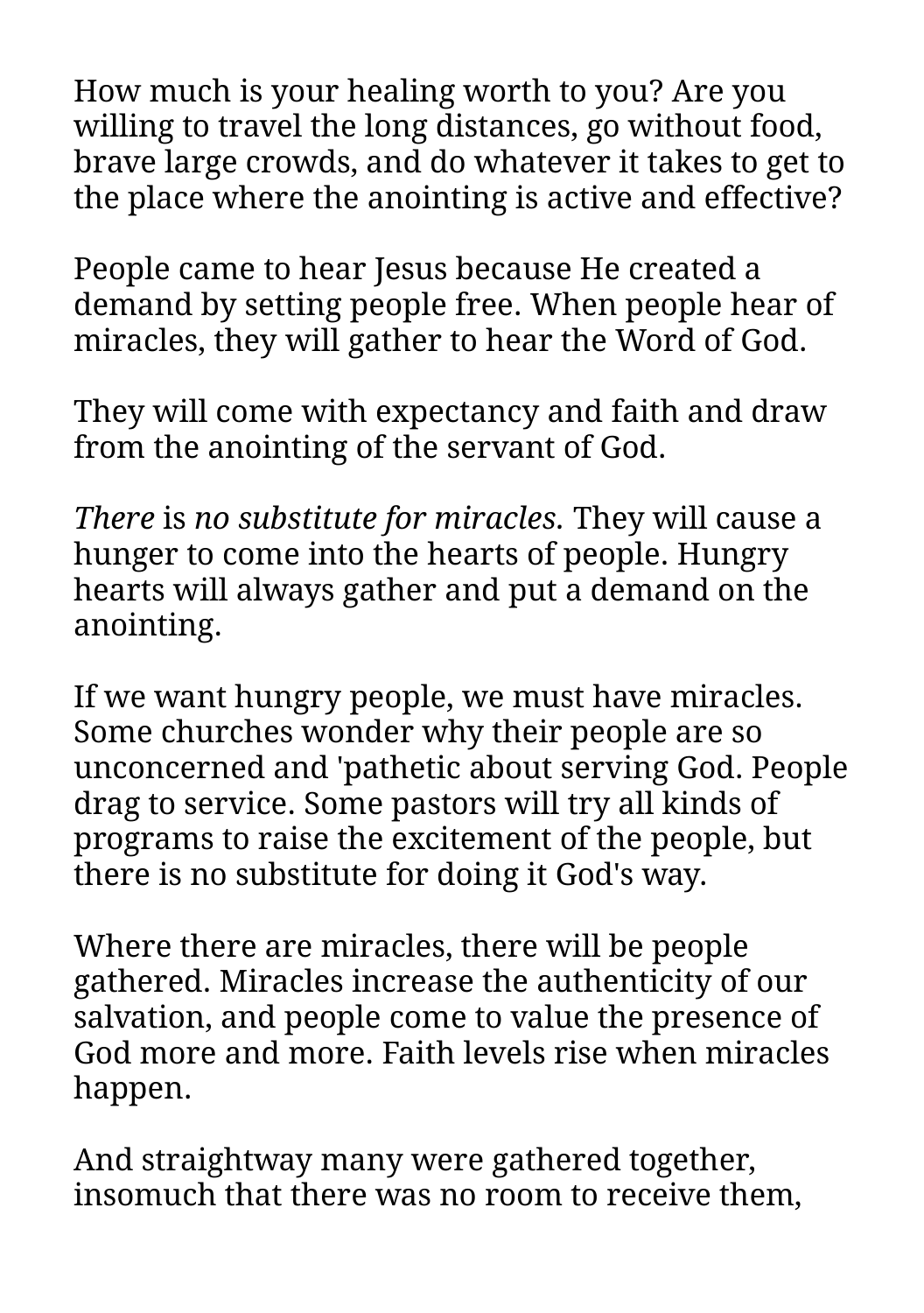no, not so much as about the door: and he preached the word unto them. -Mark 2:2, KJV

As people gathered to hear the Word, there was not enough room. This was the result of His fame spread abroad throughout all the region around Galilee." I like ministering in packed houses. When a church is filled up, there is a higher level of expectancy and faith among the people. It shows how much the people in that area value the anointing and how much they desire to be healed. When a church is half empty, it seems to be harder to minister. We need the anointing to build churches but we also need the anointing to fill them. I have been to churches that seated a thousand and only a hundred showed up. Some only show up because the pastor tells them to, or they are just in the habit of going to church.

Miracles, prophecies, and healing will not flow out of the servant of God to the extent that they will where there is a demand. Of course, a minister can stir up the gifts of God and minister by faith. However, when the faith of the people is high, it is much easier to minister. The giving and receiving of the anointing is a give-and-take relationship.

The more you want to receive and the more value it has for you, the more you will demand it and draw from it, and the more the Holy Spirit will flood the minister with the anointing so that all who are touched will be healed.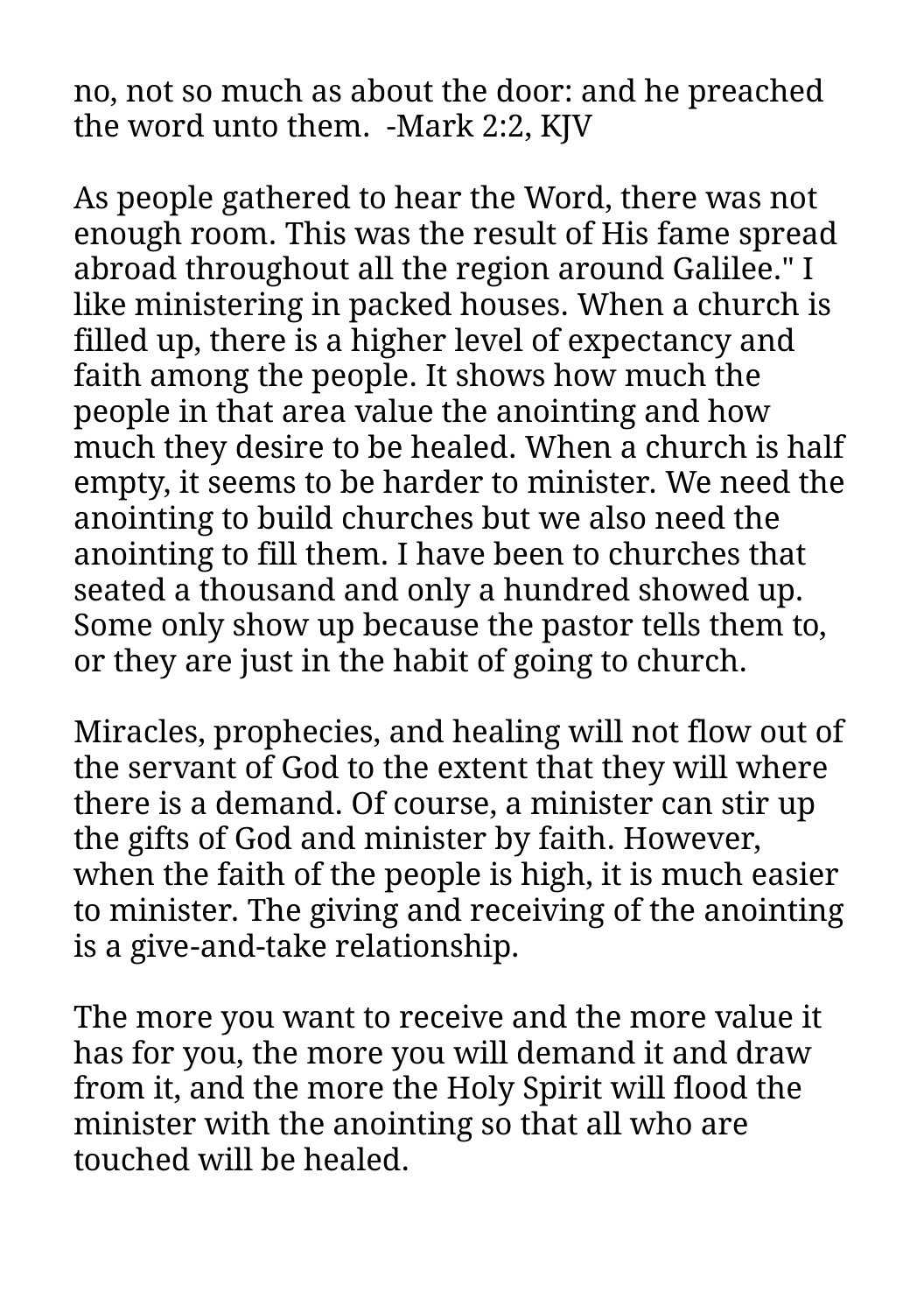Jesus could, in His own hometown, do no *mighty* work because of their unbelief. Unbelief hinders the flow of the anointing.

Faith releases the flow. Unbelievers will not put a demand on the anointing, but believers will. The more people hear and are taught about the anointing, the greater will be their capacity to put a demand on it. As a pastor of a local church, I teach the members about different gifts and callings. When I teach about the gift of healing, this builds their faith for healing. When ministers come to minister at our church, I tell the members about the anointing on the person's life.

They then have the responsibility to draw from and put a demand on that anointing by their faith. You will find that most of the people who received miracles from Jesus either came or were brought to Him. Many beseeched Him.

And it came to pass, that the father of Publius lay sick of a fever and of a bloody flux: to whom Paul entered in, and prayed, and laid his hands on him, and healed him. So when this was done, others also, which had diseases in the island, came, and were healed: who also honoured us with many honours; and when we departed, they laded us with such things as were necessary. -Acts 28:8-10, KJV

After the father of Publius was healed, the whole island of Melita came to be healed. 'That one miracle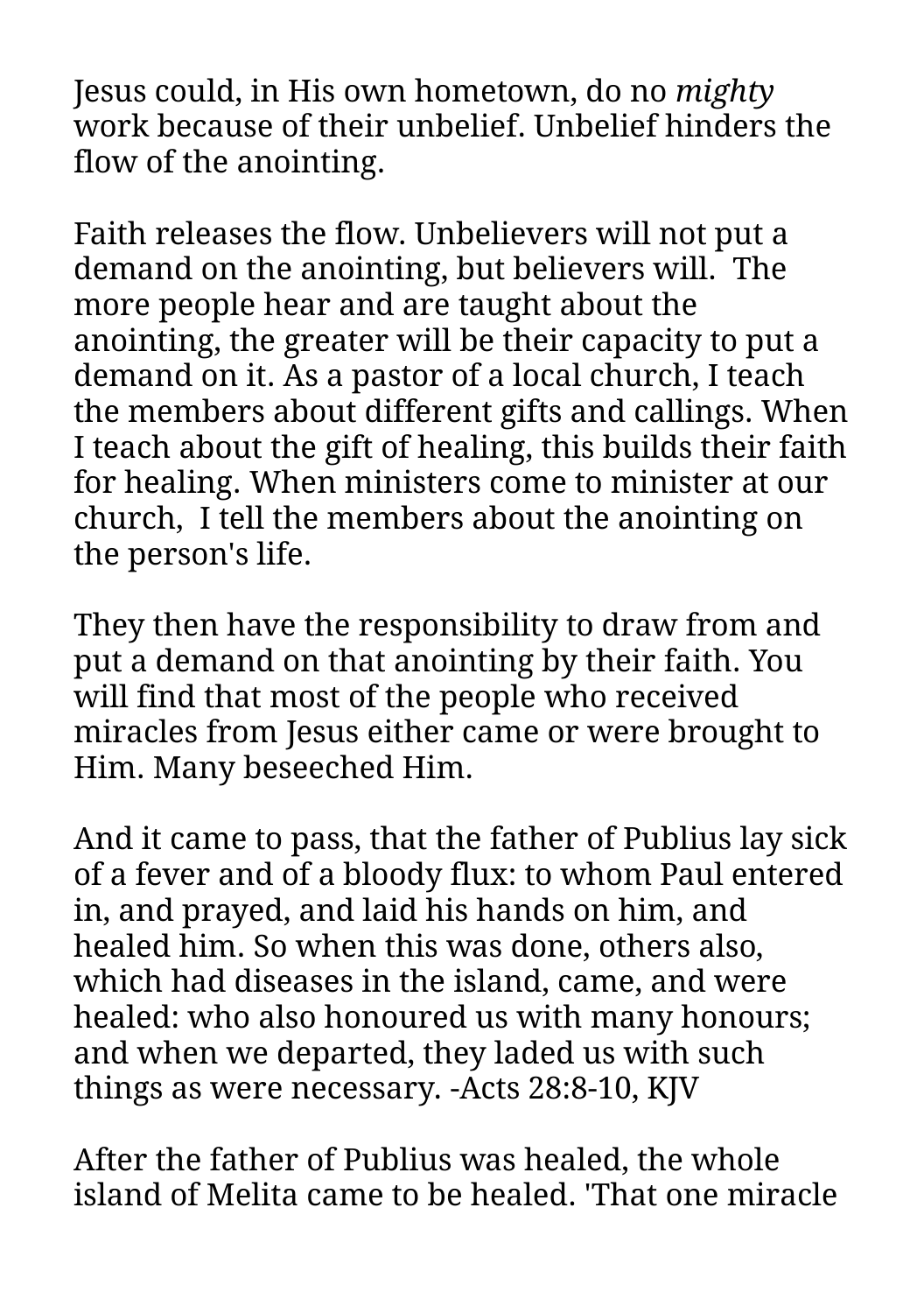increased the value of Paul's anointing. It caused the people to do whatever they could to get some of what Paul had. Notice, they honored Paul with many honors. Honoring the servant of God is a key to receiving from the anointing in his or her life. We will talk more about honor in a later chapter. The scripture states that the people came. They came with the sick, expecting to be healed. 'They put action on their faith and came.

Passive, apathetic saints do not receive from the anointing. We cannot be passive and expect to receive from these gifts. We must be active with our faith. People have to have a hunger and thirst for the things of the Spirit. Hungry souls will always draw from the anointing.

How much is your healing worth to you? How far will you follow the leading of God to capitalize on all He has for you?

## Prayers That Increase Hunger For The Healing Anointing

O God, let me see You face-to-face so that my life will be preserved (Gen. 32:30-31).

I will follow the instructions of the man of God, so that my body is restored like that of a little child and I will be clean (2 Kings 5:14).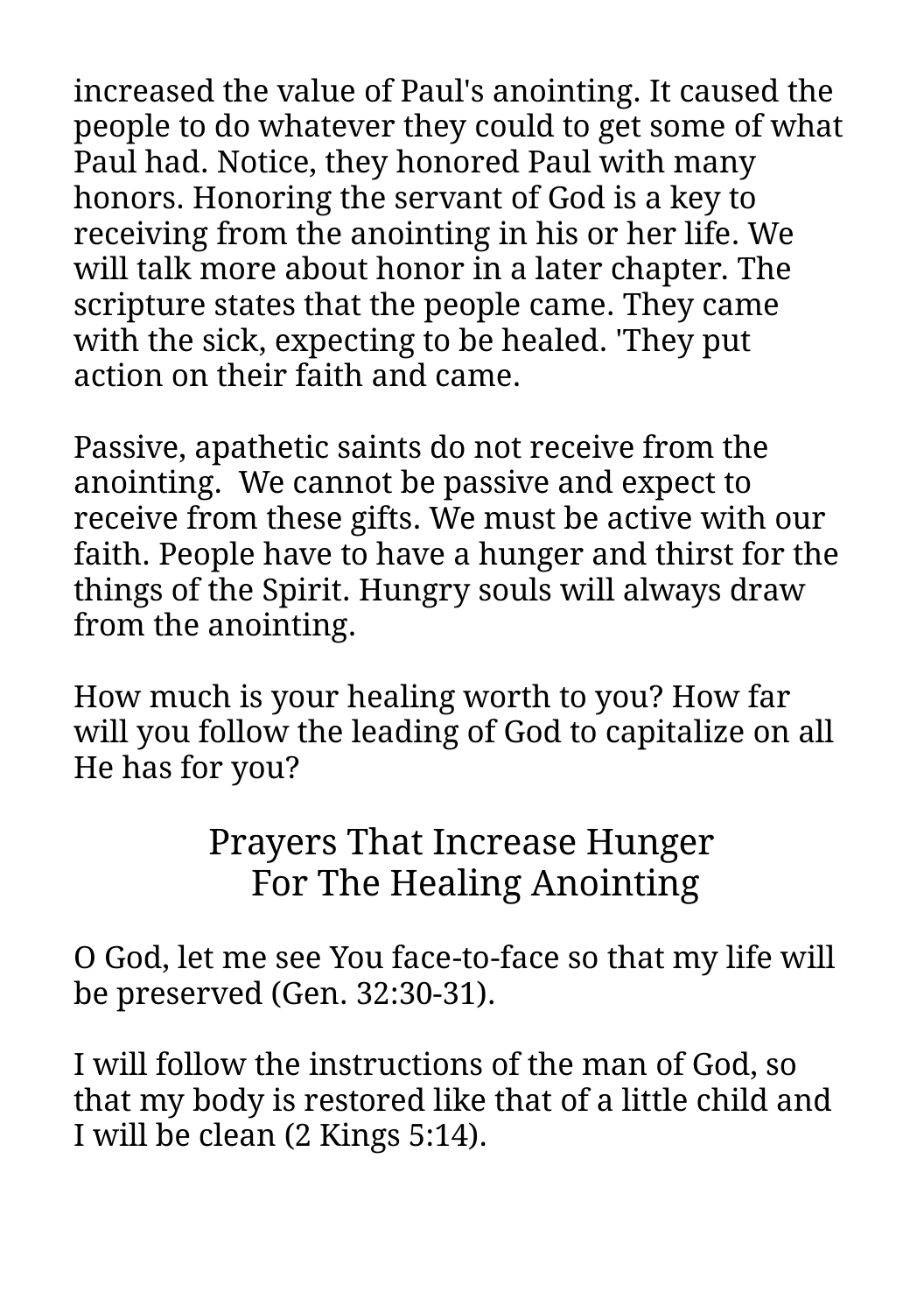I declare that it is well with my family and me, no matter what it looks like to my natural eyes. I will go and seek out the man of God that he may stretch his anointing over the dead places in our health. He will breathe into us, and we will rise up to new life (2 Kings 4:8-37).

I will follow You, Lord Jesus. I cry out to You, "Son of David, have mercy on me!" I believe that You are able to heal me and restore me. Touch me and let it be to me according to my faith (Matt. 9:27-30).

Son of David, have mercy on me and do not send me away. I have come from a far region crying out to You for healing.

I worship You, O Lord. Help me! I am hungry for even the crumbs that fall from Your table. Let my healing come to me as I desire (Matt. 15:22-28).

Jesus, I come to You in the midst of the multitude. I am hungrier for Your healing than for food. I feel Your compassion for me and know that You will heal me (Matt. 15:30-33).

I will fast according to Your leading. Then I know that my healing will break forth like the morning. My healing will spring forth speedily (Isa. 58:6-8).

I have walked before You, O Lord, in truth and with a loyal heart. I have done what is good in Your sight. I weep bitterly before You. I know You have heard my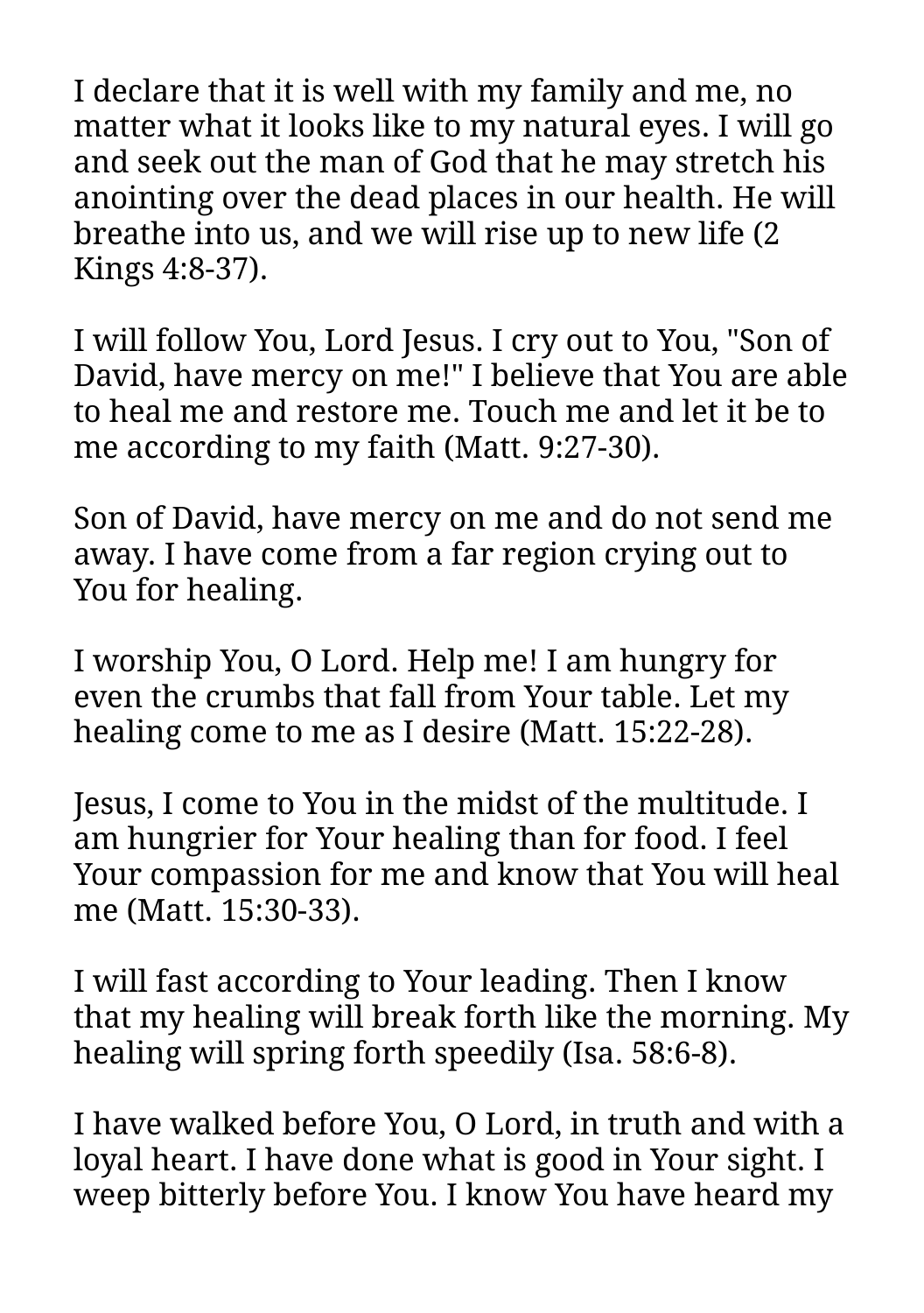prayer and have seen my tears. Surely You will heal me (2 Kings 20:3-5).

I humble myself before You, O God. I pray and seek Your face. I turn from my wicked ways. Then I know You will hear from heaven. You will forgive my sin and heal me (2 Chron. 7:14).

Have mercy on me, O Lord, for I am weak. Heal me, for my bones are troubled (Ps. 6:2).

Lord, be merciful to me and heal my soul (Ps. 41:4).

I declare that this is my time to be healed (Eccles. 3:3).

You have seen my ways and will heal me. You will also lead me and restore comforts to my mourners and to me (Isa. 57:18).

Words of praise are on my lips. May peace be unto me, for the Lord will heal me (Isa. 57:19).

Heal me, O Lord, and I will be healed. Save me and I will be saved. You are my praise (Jer. 17:14).

You will restore health to me and heal me of all my wounds (Jer. 30:17).

You will bring health and healing to me. You will heal me and reveal to me the abundance of peace and truth (Jer. 33:6).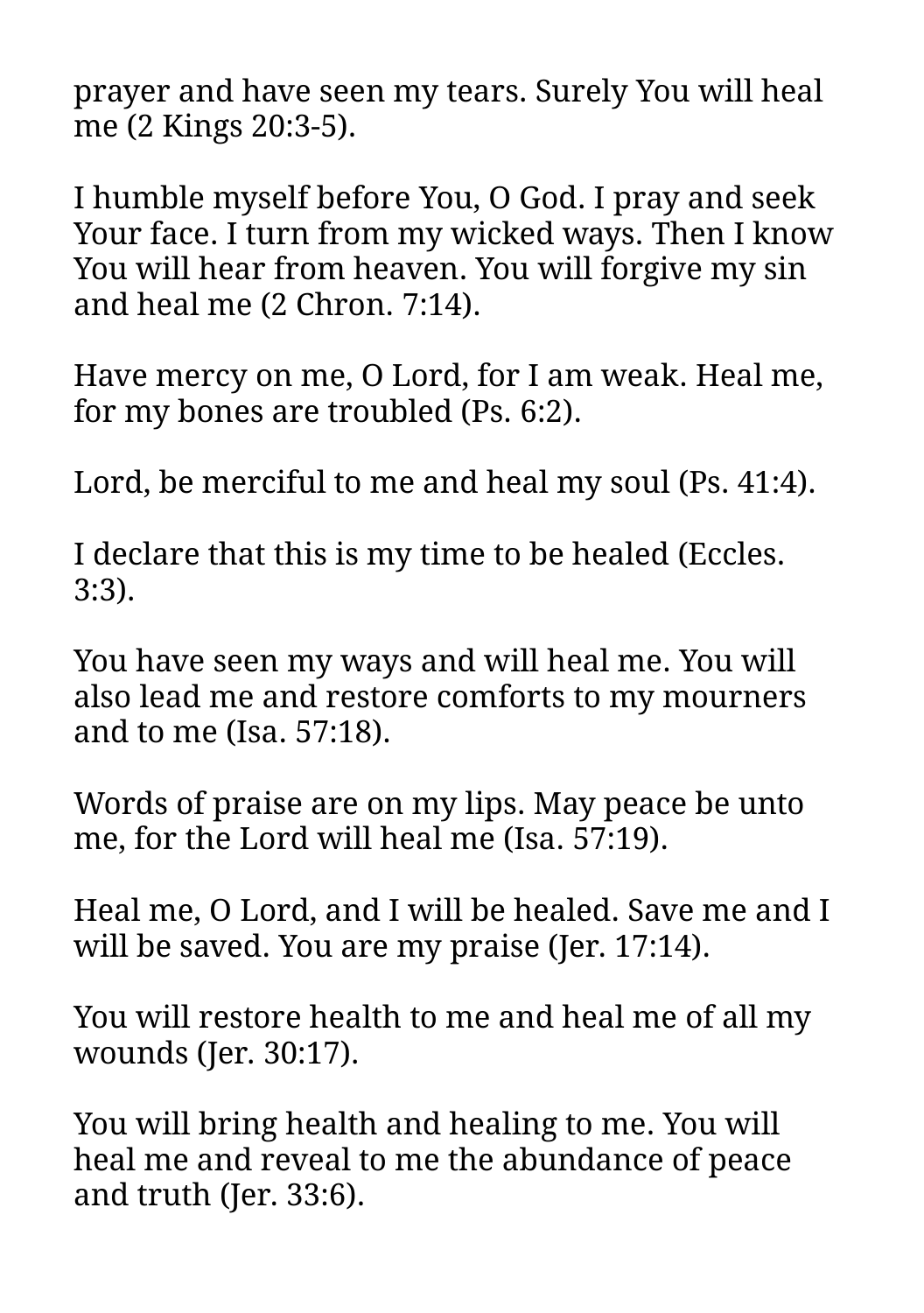You have said, "I will come and heal him" (Matt. 8:7).

The power of the Lord is present to heal me (Luke 5:17).

Let news of Your healing power, O Lord, be like a ripple effect, causing all those near and far to come so that they will be healed (Acts 28:8-10).

Let many gather together so that there be no more room to receive them, that they may hear the preaching of the Word and be healed (Mark 2:2).

I will press against the crowds, fight my way through traffic, and let no one stop me until I get into Your presence. If only I can touch the hem of Your garment, I know I will be made whole (Mark 5:27- 28).

I hunger and thirst for Your righteousness, and I know I will be filled (Matt. 5:6).

> Healing By Putting Away Anger, Bitterness, And Unforgiveness

#### ANGER

I will cease from anger and put away wrath to stay connected to God. If I wait on Him, I will inherit the earth (Ps. 37:8-9).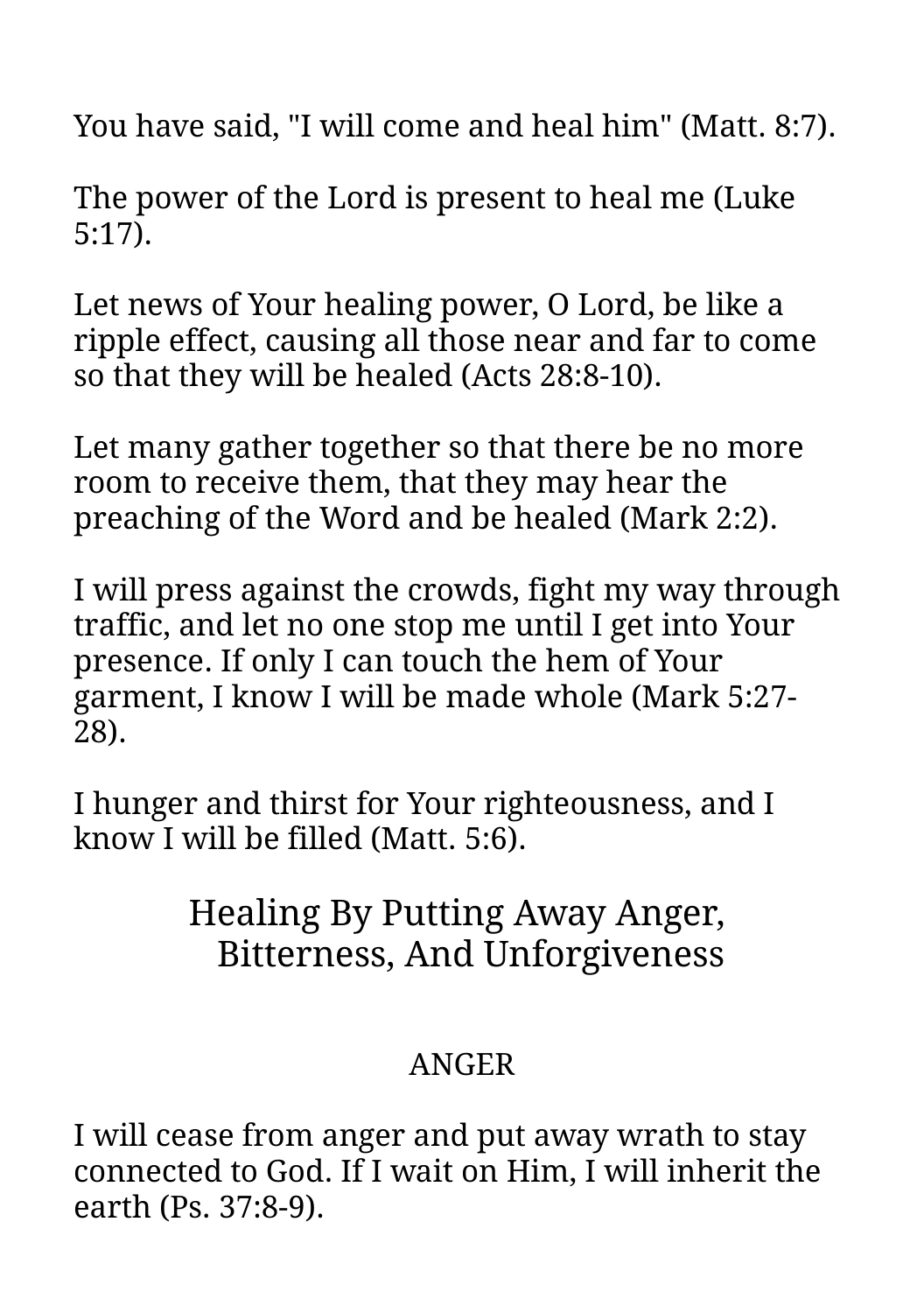My whole body is sick, and my health is broken because of my sins. But I confess my sins and am deeply sorry for what I have done. Do not abandon me, O Lord. Come quickly to help me, O Lord my Savior (Ps. 38:3,18, 22, NLT).

I will speak soft words, kind words, and words of life to turn wrath and anger away from me. I will not grieve anyone with my words (Prov. 15:1).

I will appease the strife against my health and my family by being slow to anger (Prov. 15:18).

I am better than the mighty because I control my anger. There is more gain in ruling my spirit than conquering a city (Prov. 16:32).

I use discretion to defer my anger; I earn esteem by overlooking wrongs (Prov. 19:11).

I will not sin against my own soul by provoking the King to anger (Prov. 20:2).

I will silence anger with a secret gift (Prov. 21:14).

I declare that anger's reign in my life will come to an end (Prov. 22:8).

I cast out the cruelty and destruction of wrath and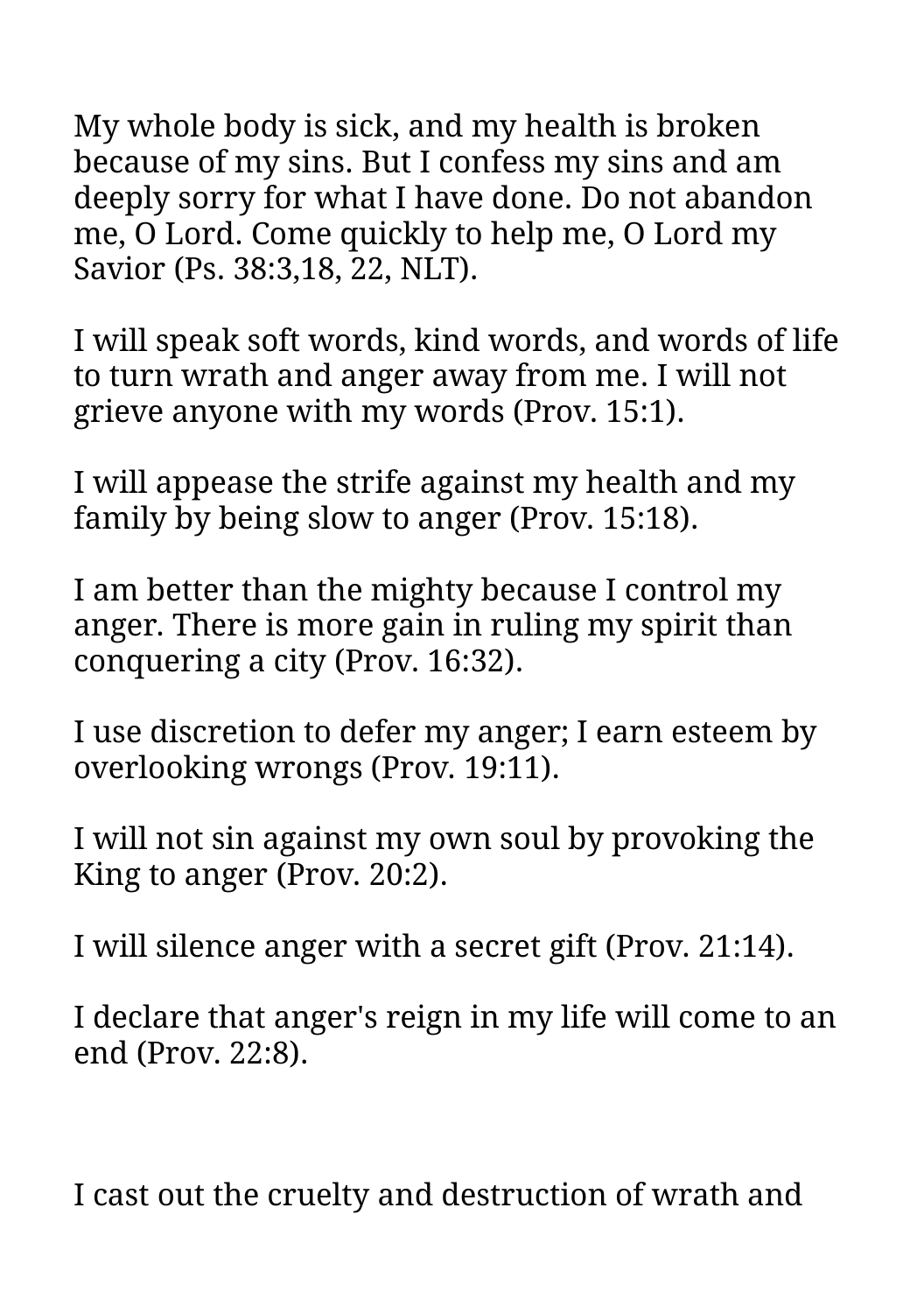anger. They will not flood my emotions any longer (Prov. 27:4).

I will be slow to anger and will keep its clutches from resting in my bosom (Eccles. 7:9).

Let all wrath and anger be put away from me (Eph. 4:31).

I am a new person, having been renewed after the image of Him who created me; therefore, I put off anger (Col. 3:8-10).

I will not discourage my children by provoking them to anger (Col. 3:21).

#### **BITTERNESS**

Lord, I give the bitterness of my soul to You. Please look upon my affliction and remember me. I will go in peace because You have granted my petition (1 Sam. 1:10-11, 17).

I will speak openly to You, O Lord, and release all of my bitterness to You (Job 7:11).

I will speak to You, God, in the bitterness of my soul. I will find the root of why my spirit contends with Yours (Job 10:1-2).

I declare that I will not die in the bitterness of my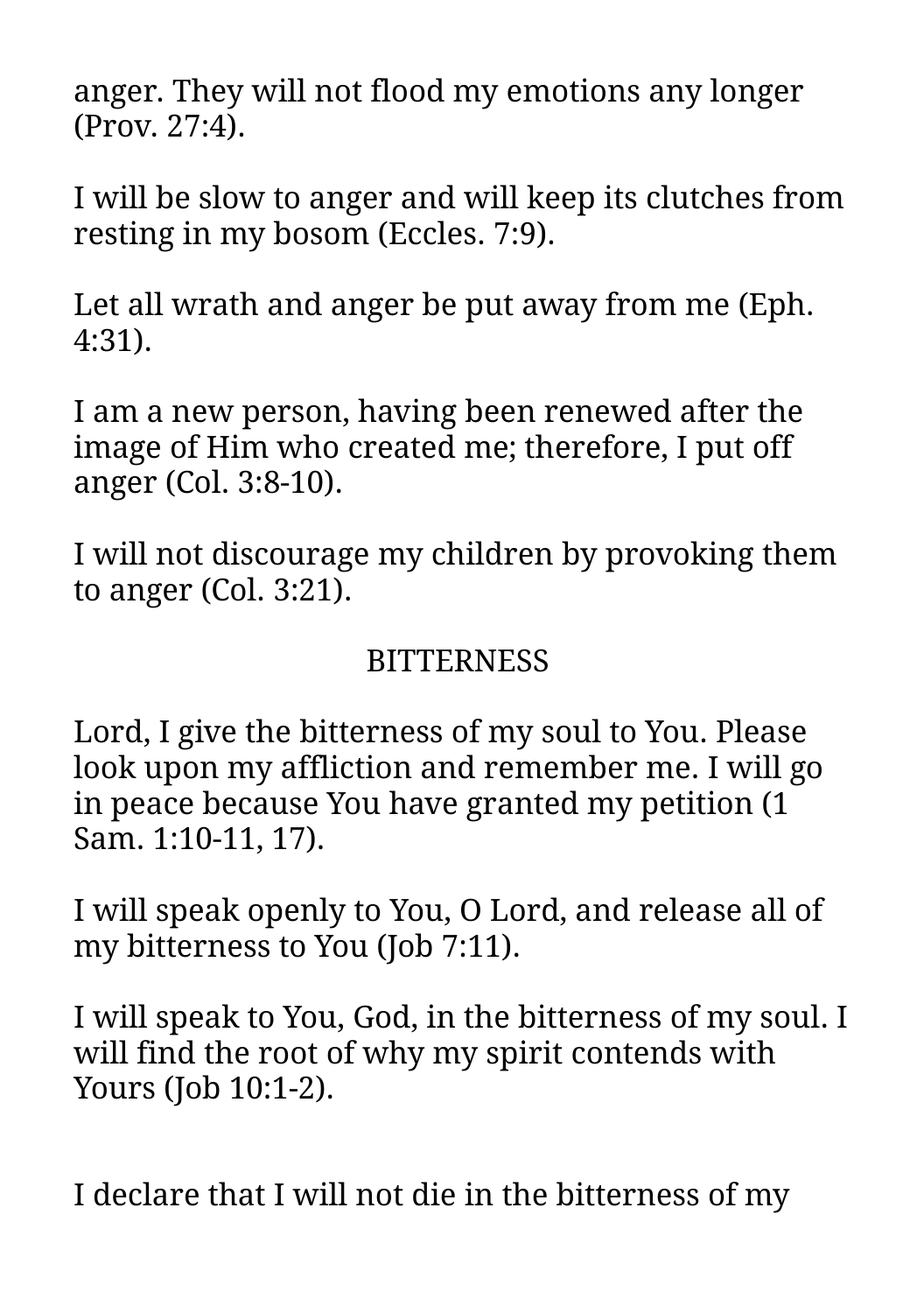soul, and I will eat with pleasure (Job 21:25).

My heart knows its own bitterness (Prov. 14:10); I release it to You. I will raise wise children who will cause me no grief or bitterness (Prov. 17:25).

I had great bitterness, but in love You delivered me from the pit of corruption. For You have put all my sins behind Your back (Isa. 38:17).

I was in bitterness and in the heat of my spirit, but the hand of the Lord is strong upon me (Ezek. 3:14). I repent of my wickedness and pray to God that the thoughts of my heart be forgiven, for I am bound by bitterness and iniquity (Acts 8:21-23).

My mouth is full of cursing and bitterness, but You have shown me a better way and I have been made right in Your sight (Rom. 3:14, 21-22).

I diligently look within myself so that I will not be defiled by any root of bitterness that may spring up (Heb. 12:15).

#### FORGIVENESS

I will go to my brother and ask that he forgive me of my trespasses against him (Gen. 50:17).

I pray that my brother will forgive me so that when I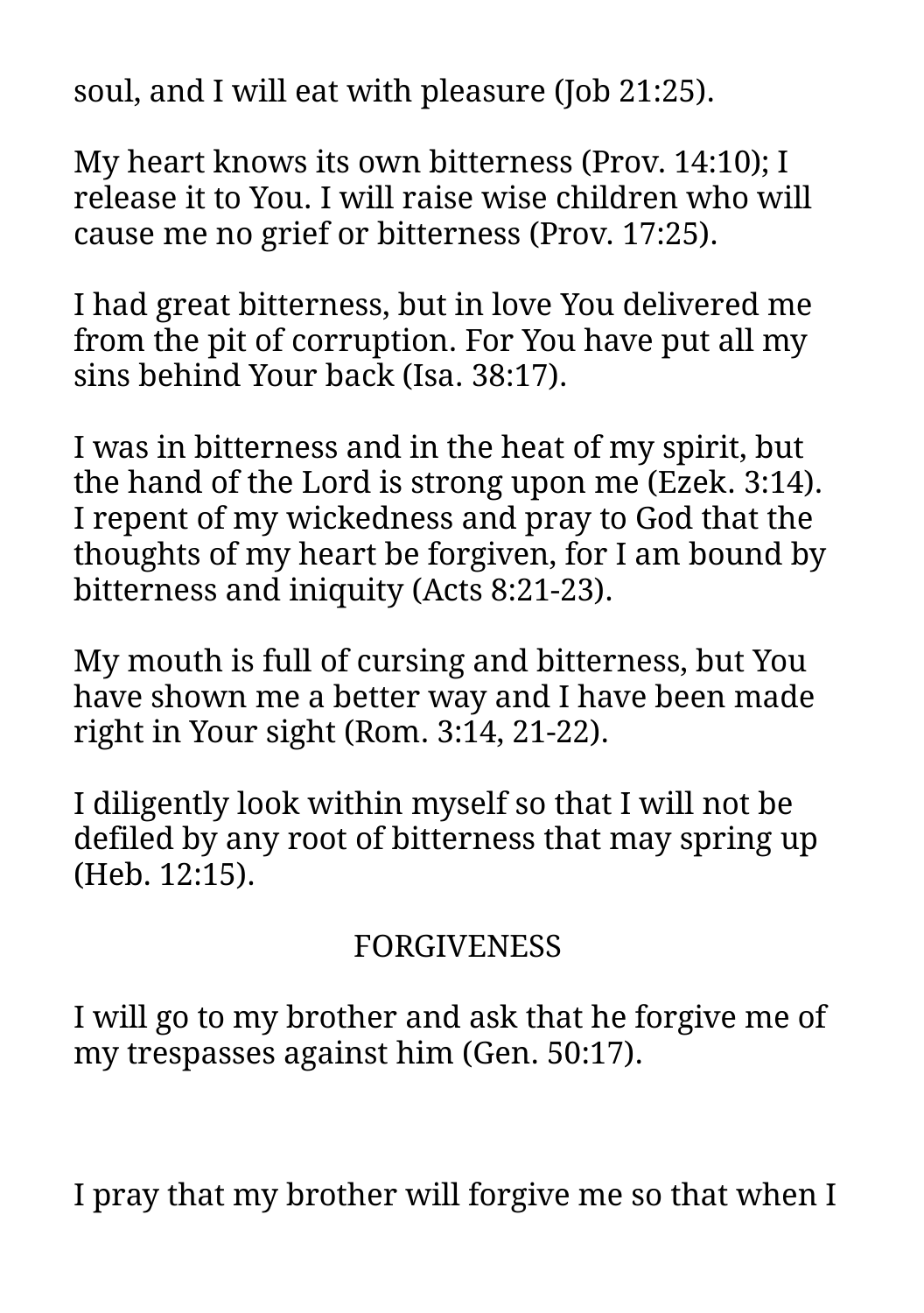go before God, He will take this death away from me (Exod. 10:17).

Like Moses, I come to You asking Your forgiveness on behalf of Your people and myself. Thank You, God, that You forgive all those who sin against You, for You have blotted them out of Your book (Exod. 32:32- 33).

God, I thank You that when You hear our prayers You also forgive us (1 Kings 8:30).

You have heard from heaven, forgiven my sin, and have delivered me into the land You promised my fathers (1 Kings 8:34).

You have heard from heaven, forgiven my sin, and have taught me the good way in which I should walk (1 Kings 8:36).

You have heard from heaven, forgiven my sin, and will do and give me according to my ways because You know my heart (1 Kings 8:39).

Forgive me of my sins, and have compassion upon me (1 Kings 8:50).

I am called by Your name and have humbled myself before You. I pray and seek Your face and have turned from my wicked ways. Now You will hear from heaven and forgive my sin and heal me (2 Chron. 7:14).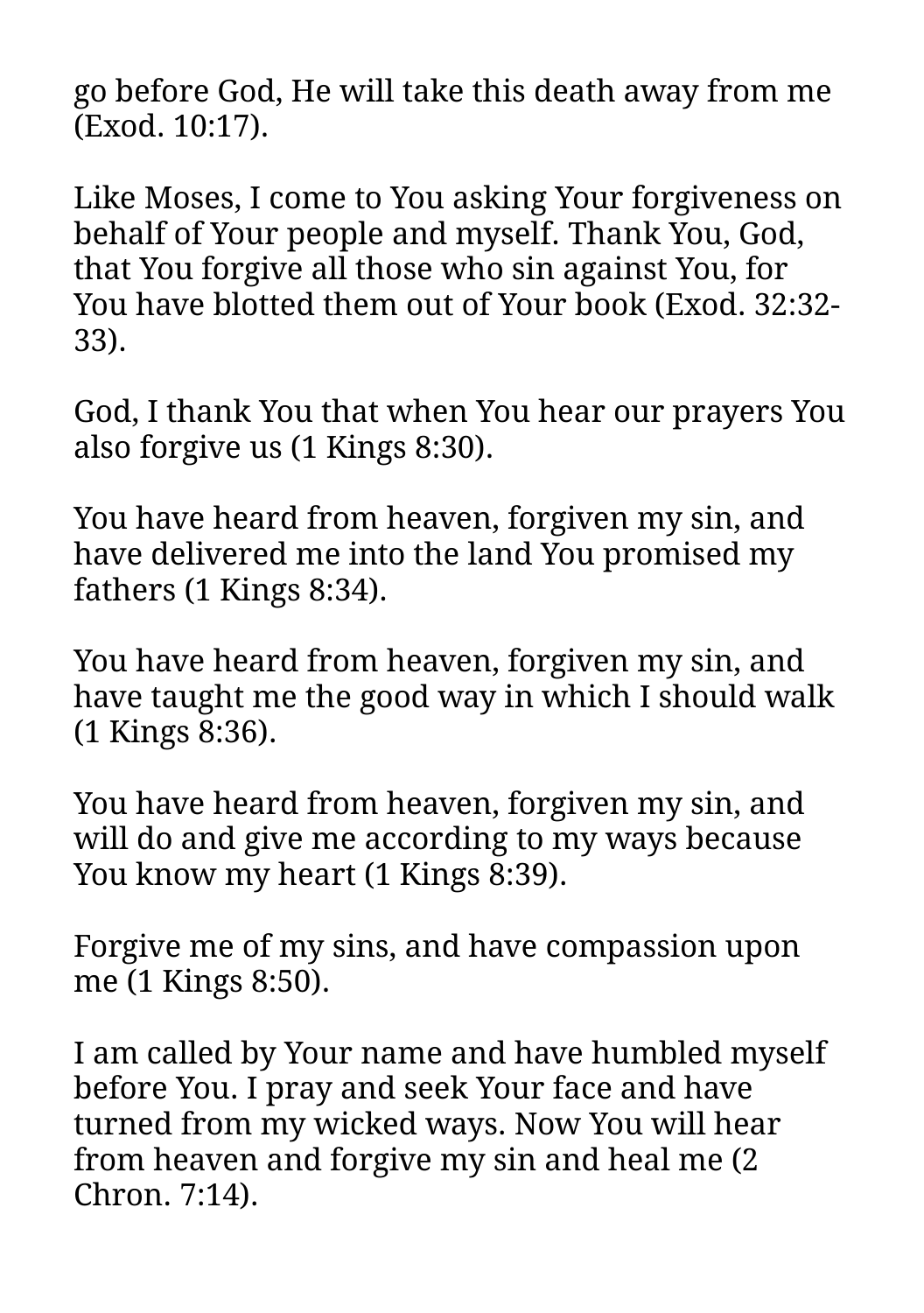Look upon my affliction and my pain, and forgive all my sins (Ps. 25:18).

You, O Lord, are good and ready to forgive. Your mercy is plentiful to all those who call on You (Ps. 86:5).

The Lord declares that He will forgive my iniquity and remember my sin no more (Jer. 31:34).

O Lord, hear. O Lord, forgive. O Lord, listen and do! For I am called by Your name (Dan. 9:19).

As I forgive others, Lord, I pray that You will forgive me (Matt. 6:12).

I will forgive those who have wronged me, because if I don't, God will not forgive me (Matt. 6:14-15).

You have healed me and said, "Arise and take up your bed," so that I will know that You have the power to forgive sins on Earth (Matt. 9:6).

Like the servant who owed the king ten thousand talents, I too have been forgiven much. Therefore, I will go and forgive all those who have sinned against me so that I will not be given over to the tormentors (Matt. 18:23-35).

I will forgive any person with whom I have ought, so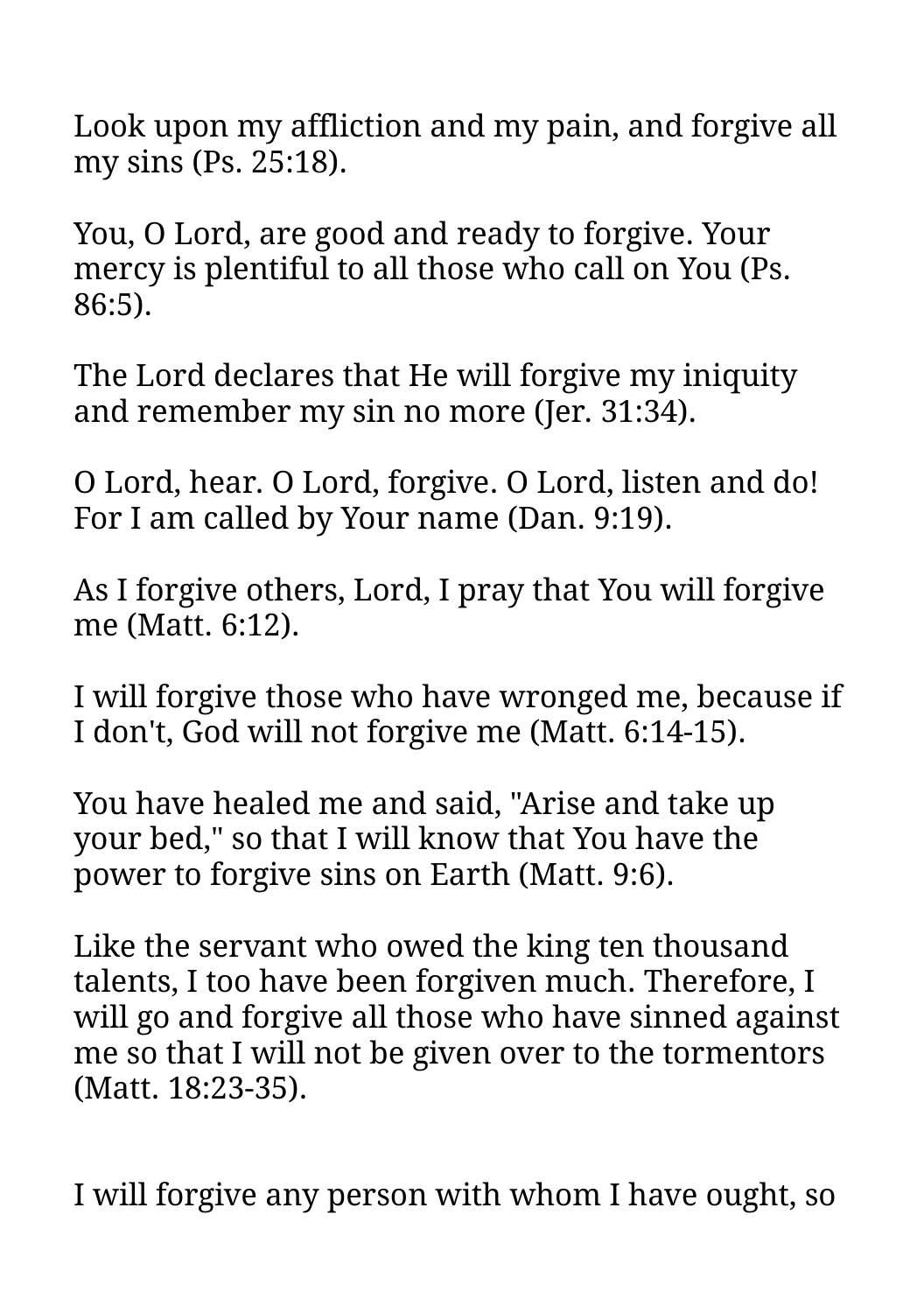that when I stand praying, my Father in heaven will forgive me also (Mark 11:25).

If I forgive others, I will be forgiven (Luke 6:37).

Forgive me of my sins because I also have forgiven all those whom I felt were indebted to me. Keep me from temptation, and deliver me from evil (Luke 11:4).

If my brother hurts me, I will tell him that he hurt me. Then if he asks for forgiveness, I will forgive him. If he continues to hurt me and asks for forgiveness each time, I will forgive him every time (Luke 17:3-4).

With Jesus, I pray, "Father, forgive them, for they do not know what they do" (Luke 23:34).

I declare that Satan will not get an advantage over me, because I walk in forgiveness just as Christ did. I am not ignorant of the devil's devices (2 Cor. 2:10-11).

I confess my sins before God, and I know that God is faithful and just to forgive me and to cleanse me from all unrighteousness (1 John 1:9).

I confess my faults to my fellow believers, and we pray for one another so that we will be healed, because the earnest prayer of a righteous person has great power and wonderful results (James 5:16).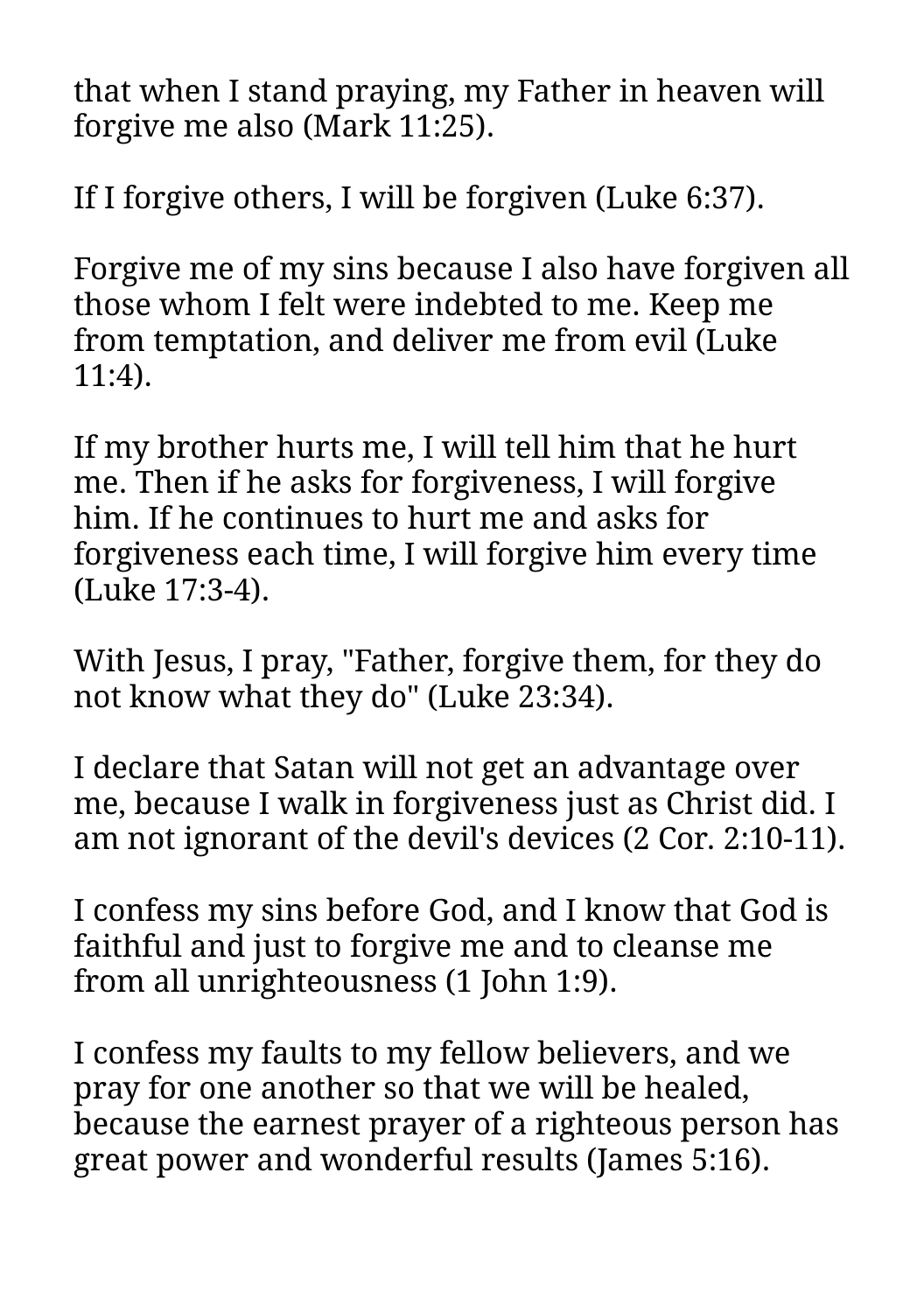I have been sent to the Gentiles to open their eyes, turn them from darkness to light, and deliver them from the power of Satan, so that they may receive forgiveness (Acts 26:18).

Through Christ's blood, I have been redeemed and have received forgiveness for my sins and riches according to His grace (Eph. 1:7).

Father God, you have delivered me from the power of darkness and translated me into the kingdom of Your Son in whom I have been redeemed and forgiven of all my sins (Col. 1:13-14).

# Healing Through Obedience

I will obey the voice of my Father according to all He has commanded me (Gen. 27:8).

I will arise and obey Your voice and flee from my enemies (Gen. 27:43-44).

I have a special treasure in the Lord because I obey His voice and keep His covenant (Exod. 19:5).

I will obey the voice of the angel of the Lord to keep me in the right way and bring me to a place that God Himself has prepared for me (Exod. 23:20).

I will obey the angel of the Lord, for he will not pardon my sin because the name of the Lord is in him (Exod. 23:21).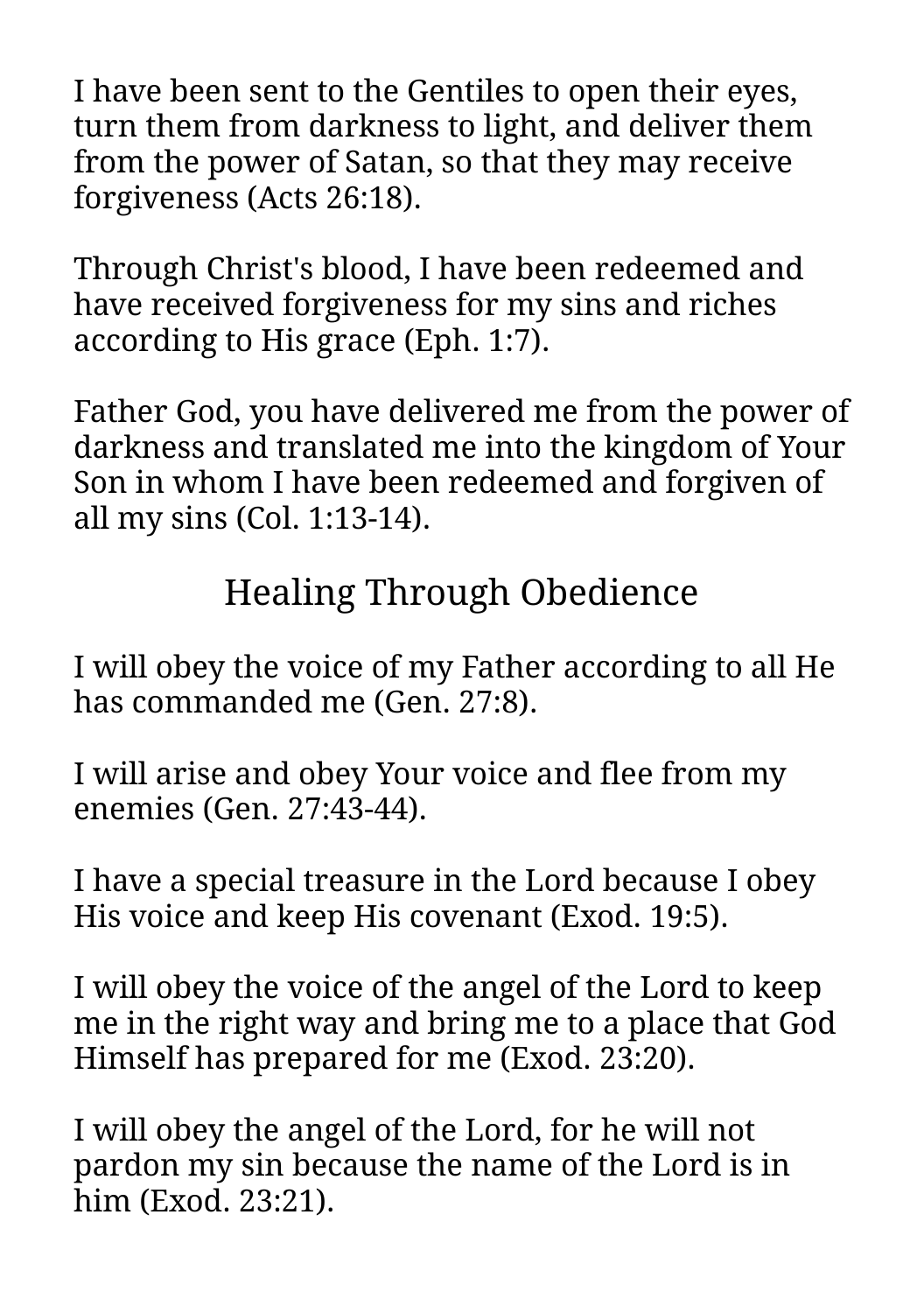As I obey the angel of the Lord and do all that God has spoken through him, my enemies will be God's enemies (Exod. 23:22).

I am blessed because I obey the commandments of the Lord (Deut. 11:27).

I will walk after the Lord my God and fear Him, keep His commandments and obey Him. I will serve Him and cleave to Him (Deut. 13:4).

I will obey the voice of the Lord my God and do all of His commandments and statutes that He has commanded me this day (Deut. 27:10).

I will be left in number if I do not obey the voice of the Lord (Deut. 28:62).

I will return to the Lord my God. I will obey His voice according to all He commands me. With all my heart and soul, from generation to generation, my children and I will obey God. Then the Lord will set us free from any captivity of the enemy, and He will have compassion on us (Deut. 30:2-3).

The Lord my God will put curses on all my enemies because I obey His voice and do all that He has commanded me (Deut. 30:7-8).

The Lord my God will make me plenteous in all the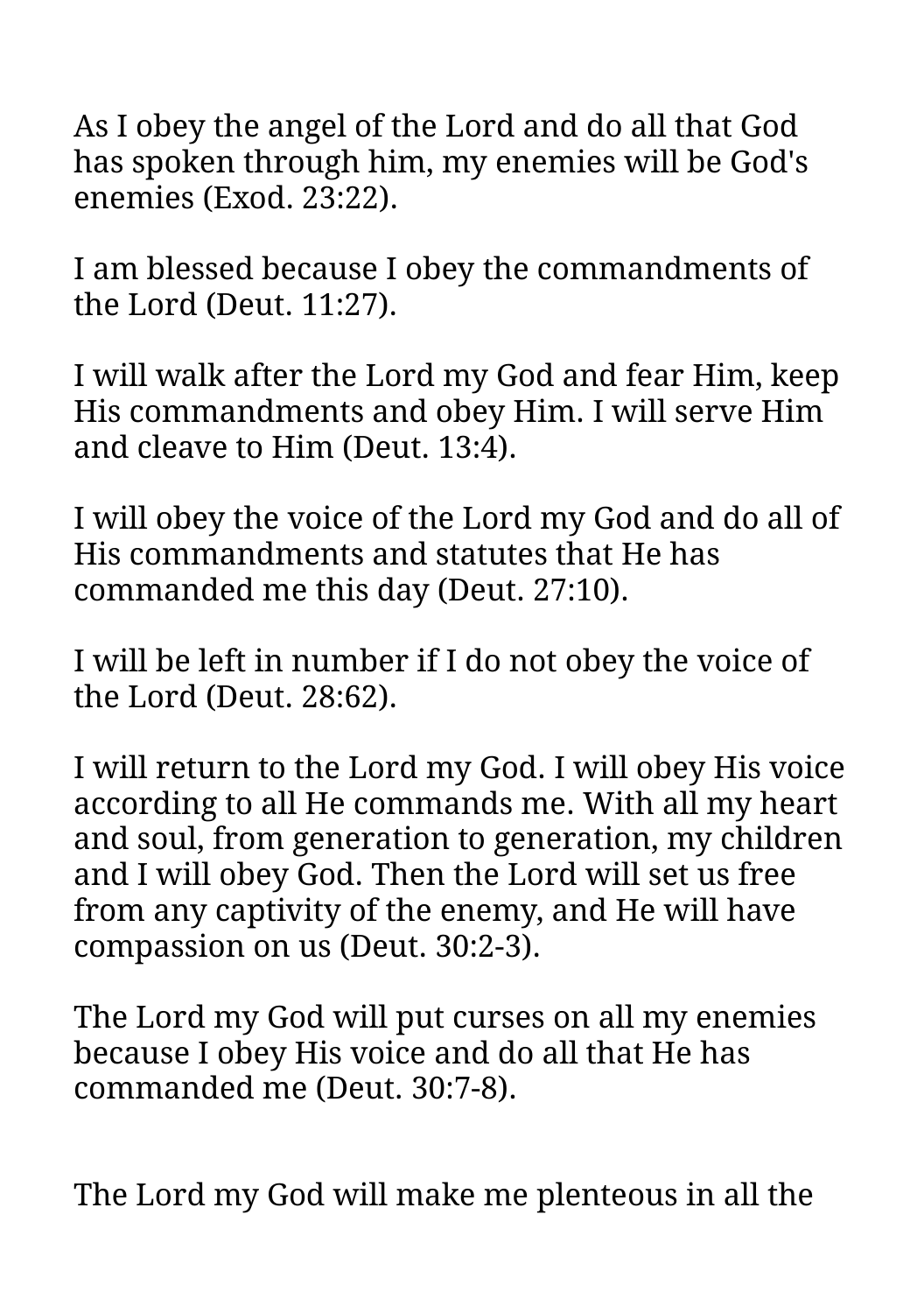work of my hand, in the fruit of my body, and in the fruit of my land. He will rejoice over me because I obey Him and hearken to His voice (Deut. 30:9-10).

I obey the voice of the Lord, for He is my life, and in Him are the length of days (Deut. 30:20).

I will serve the Lord my God, and His voice I will obey (Josh. 24:24).

I will not refuse to obey the voice of the prophet of God (1 Sam. 8:19).

I will fear the Lord, serve Him, and obey His voice. I will not rebel against the commandments of the Lord. The hand of the Lord is with me (1 Sam. 12:14- 15).

My obedience to the voice of the Lord is better than any sacrifice (1 Sam. 15:22).

I will not be like the fathers of Israel. I will be humble and submit to obeying the Lord. I will be mindful of the wonders that God does on my behalf, for He is gracious and merciful, ready to pardon, slow to anger, and of great kindness. He has not forsaken me (Neh. 9:16-17).

I will spend my days in prosperity and my years in pleasures. I will not perish and die without knowledge, because I obey and serve the Lord (Job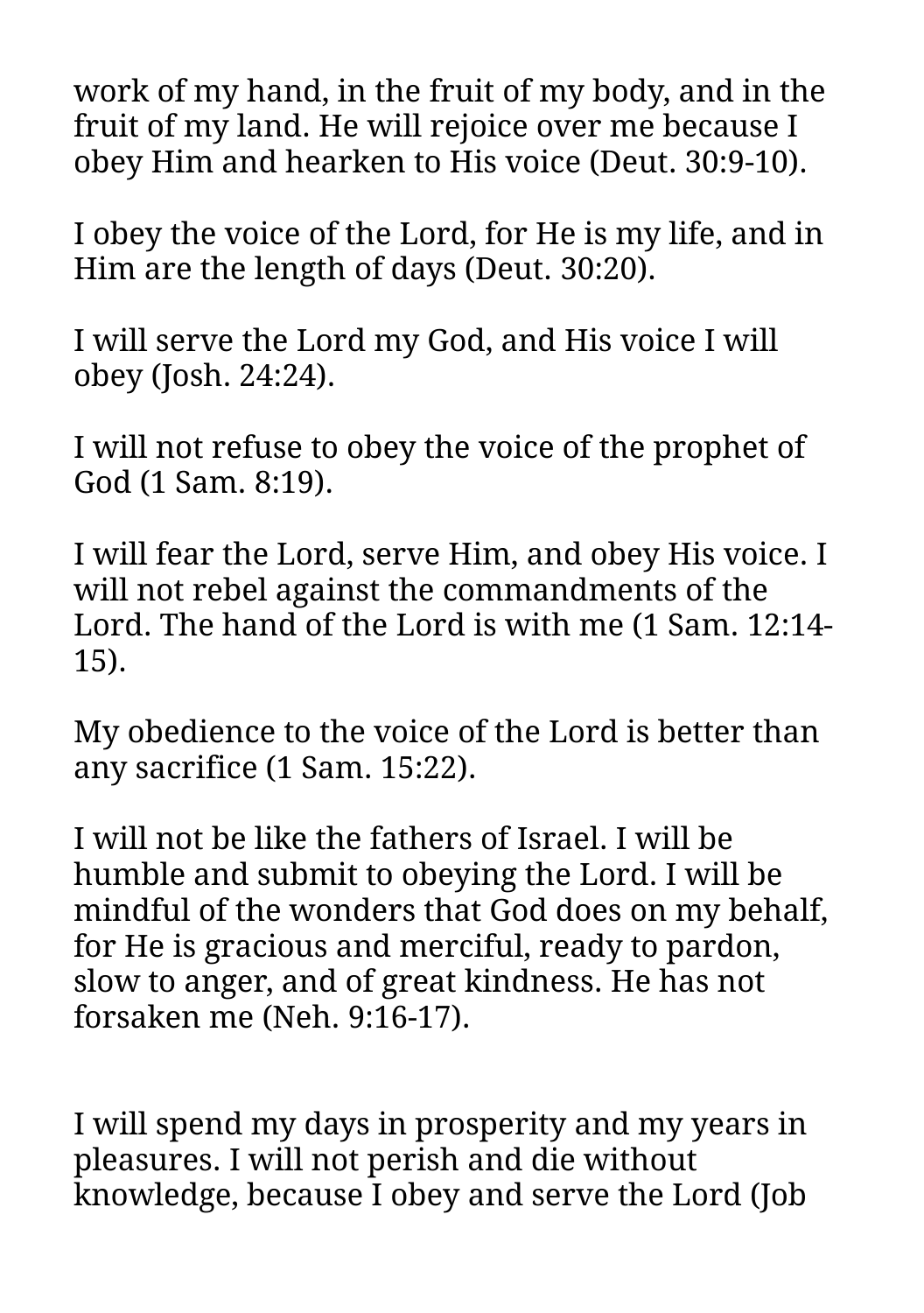36:11-12).

As soon as I heard of the Lord, I submitted myself to Him and obeyed (Ps. 18:44).

The ravens shall not pluck out my eye, neither shall the young eagles eat it. I do not mock my Father, neither do I despise to obey my mother (Prov. 30:17). I will obey Your voice, and You will be my God. I will walk in all the ways that You have commanded me, and it will be well with me (Jer. 7:23).

I will obey the voice of the Lord, and He will give to me the land that He swore to my fathers—a land flowing with milk and honey (Jer. 11:4-5).

You have risen early, O God, and have pleaded with me, "Obey My voice" (Jer. 11:7).

Lord, You have said that if I do not obey You, You will pluck me up and destroy me (Jer. 12:17).

If I do not obey You, You will withdraw the good that You have extended to me (Jer. 18:10).

I will amend my ways and my doings. I will obey the voice of the Lord my God, and the Lord will relinquish the evil that He had pronounced against me (Jer. 26:13).

I will obey the voice of the Lord so that it will be well with me and my soul will live (Jer. 38:20).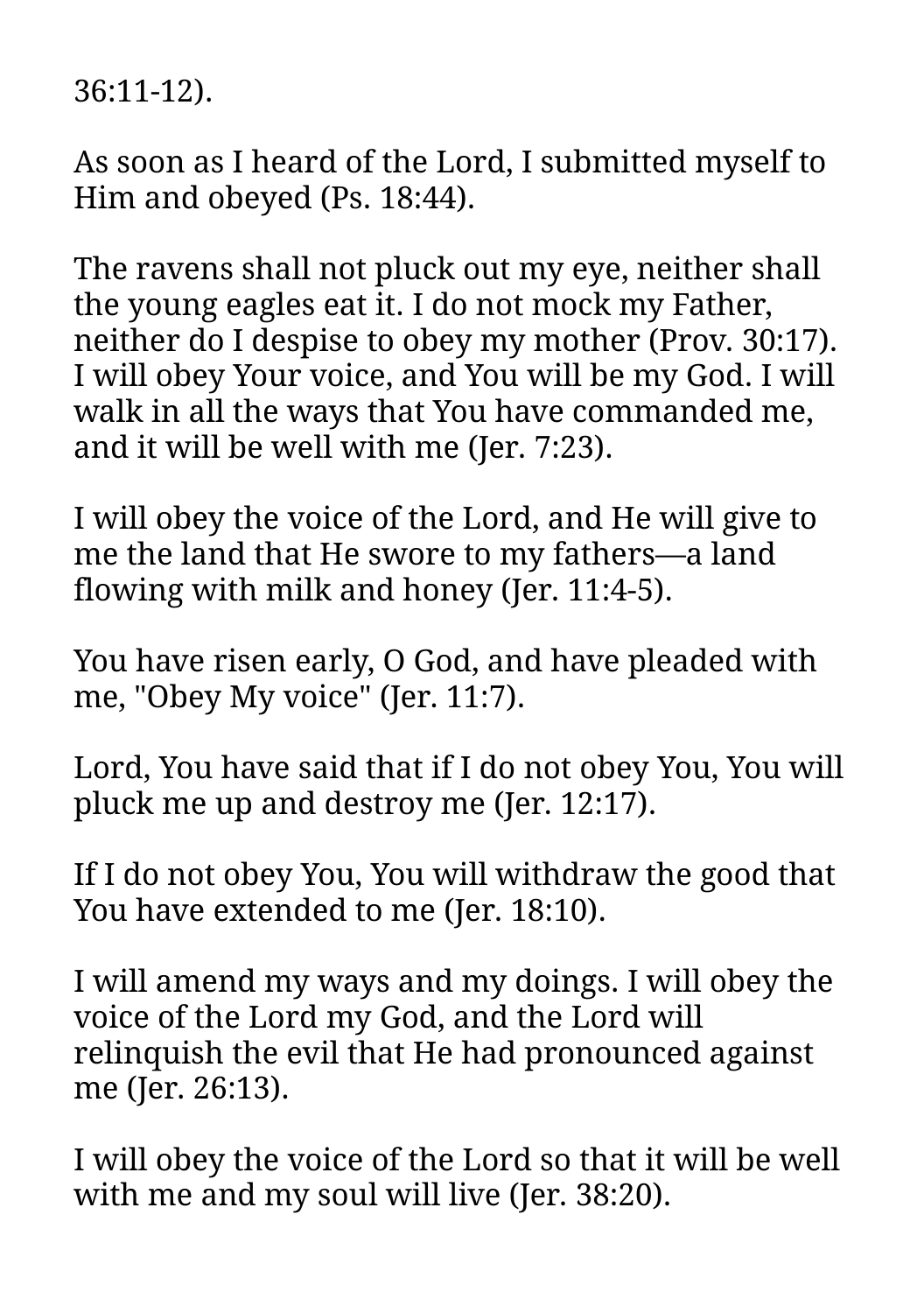Whether I like it or not, I will obey the voice of the Lord my God, that it may be well with me (Jer. 42:6,  $NI.T$ ).

Kingdoms and dominions shall be given to me because I obey and serve the Most High (Dan. 7:27).

I have transgressed the law and departed from God by not obeying His voice. Now a curse has been poured on me and the oath that God made to me (Dan. 9:11).

Those who are far off shall come and build the temple of the Lord, because I diligently obey the voice of the Lord my God (Zech. 6:15).

I declare that as the winds and seas obeyed Jesus, the winds and seas that rise up in my life will obey me (Matt. 8:27).

With authority I will command even the unclean spirits and they will obey me (Mark 1:27). All those who surround me will fear exceedingly, saying to one another, "What kind of person is this that even the wind and the sea obey him?" (Mark 4:41).

With my mustard seed of faith, I will speak to the mulberry tree and command it to be plucked up by the root and planted in the sea, and it will obey me (Luke 17:6).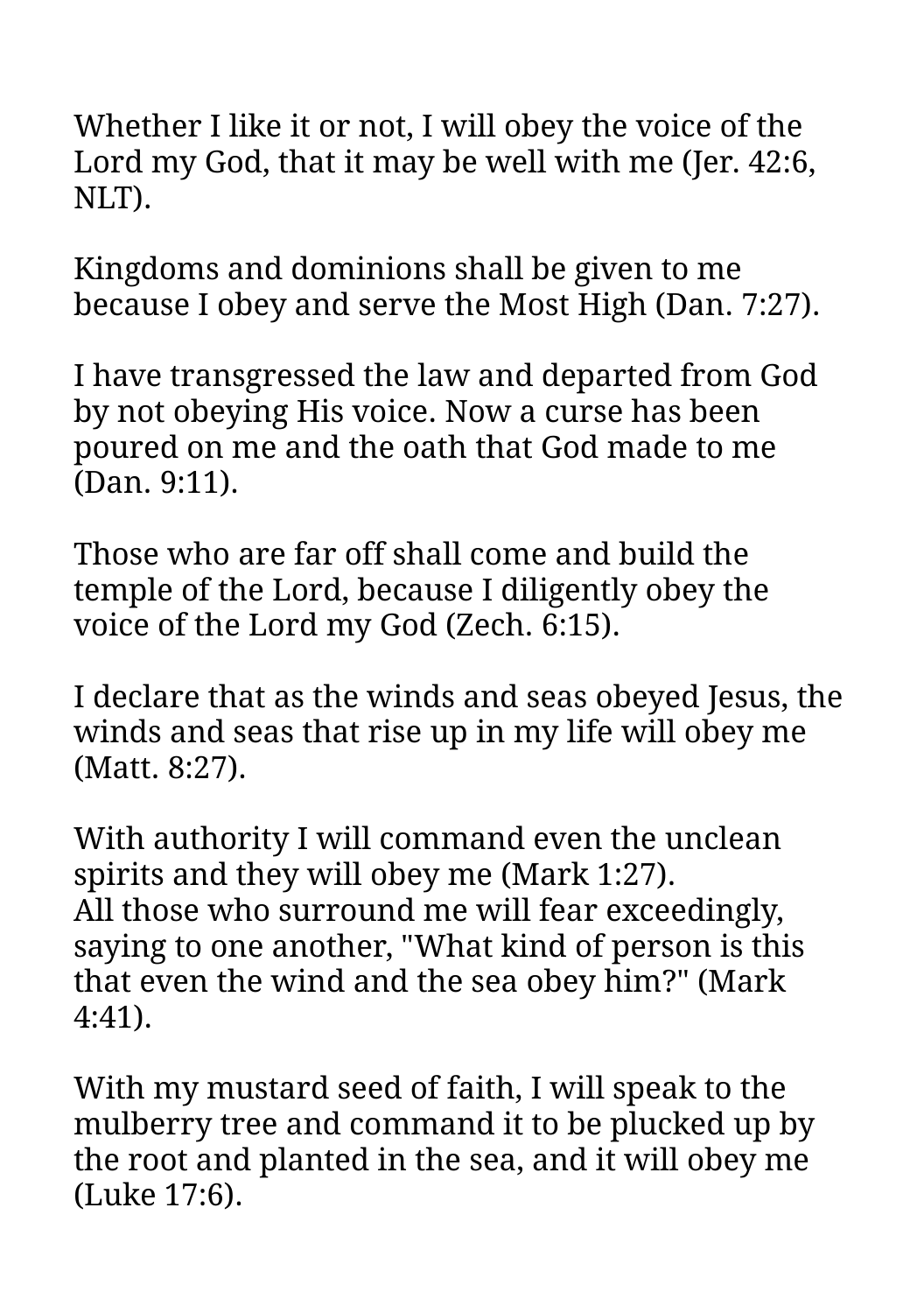I obey God rather than man (Acts 5:29).

God has given me the Holy Spirit because I obey Him (Acts 5:32).

I will not be like the fathers of Israel who would not obey but rejected the man of God and turned their hearts back to Egypt (Acts 7:39).

Let me not be like those who obey unrighteousness, indignation, and wrath, for tribulation and anguish is their portion (Rom. 2:8-9).

Let no sin reign in my body that I should obey its lusts (Rom. 6:12).

Whatever I submit myself to obey, I am slave to it, whether it be sin unto death or God unto righteousness (Rom. 6:16).

I cast off the enemy of my soul, who tries to bewitch me that I should not obey the truth. Before my eyes Jesus Christ has been clearly portrayed before me as crucified (Gal. 3:1).

Let me not run well, then find out at the end that someone or something hindered me from obeying the truth (Gal. 5:7).

My children will obey and honor their father and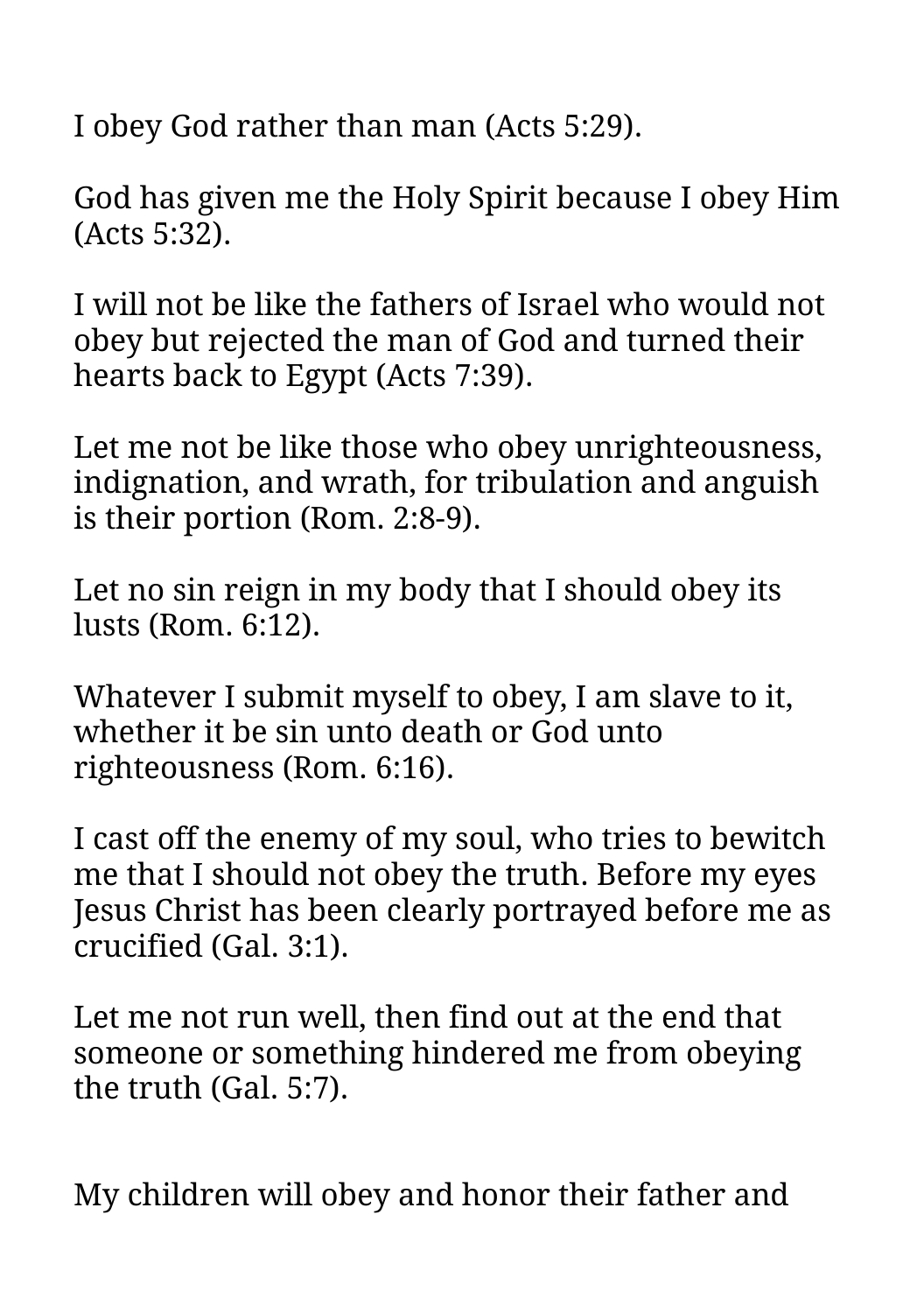mother so that it will be well with them and that they may live long on the earth (Eph. 6:1-3).

My children obey me in all things because this is well pleasing to the Lord (Col. 3:20).

I will obey those for whom I work, not with eye service or as a man pleaser, but with sincerity of heart, fearing God (Col. 3:22).

I know God and obey the gospel of the Lord Jesus Christ; therefore, I will not be punished with everlasting destruction and banished from the presence of the Lord and the glory of His power (2 Thess. 1:7-9).

If I do not obey the word of the apostles, I will have no company with the people of God and I will be ashamed (2 Thess. 3:14).

Let me be reminded to be subject to rulers and authorities, to obey, to be ready for every good work, to speak evil of no one, to be peaceable and gentle, showing all humility to £ta (Titus 3:1-2).

Let me be a son like Christ, who learned obedience by the things He suffered and was made perfect (Heb. 5:8-9).

I will obey those who have rule over me. I will submit myself to them because they watch out for my soul, as those who must give account (Heb. 13:17).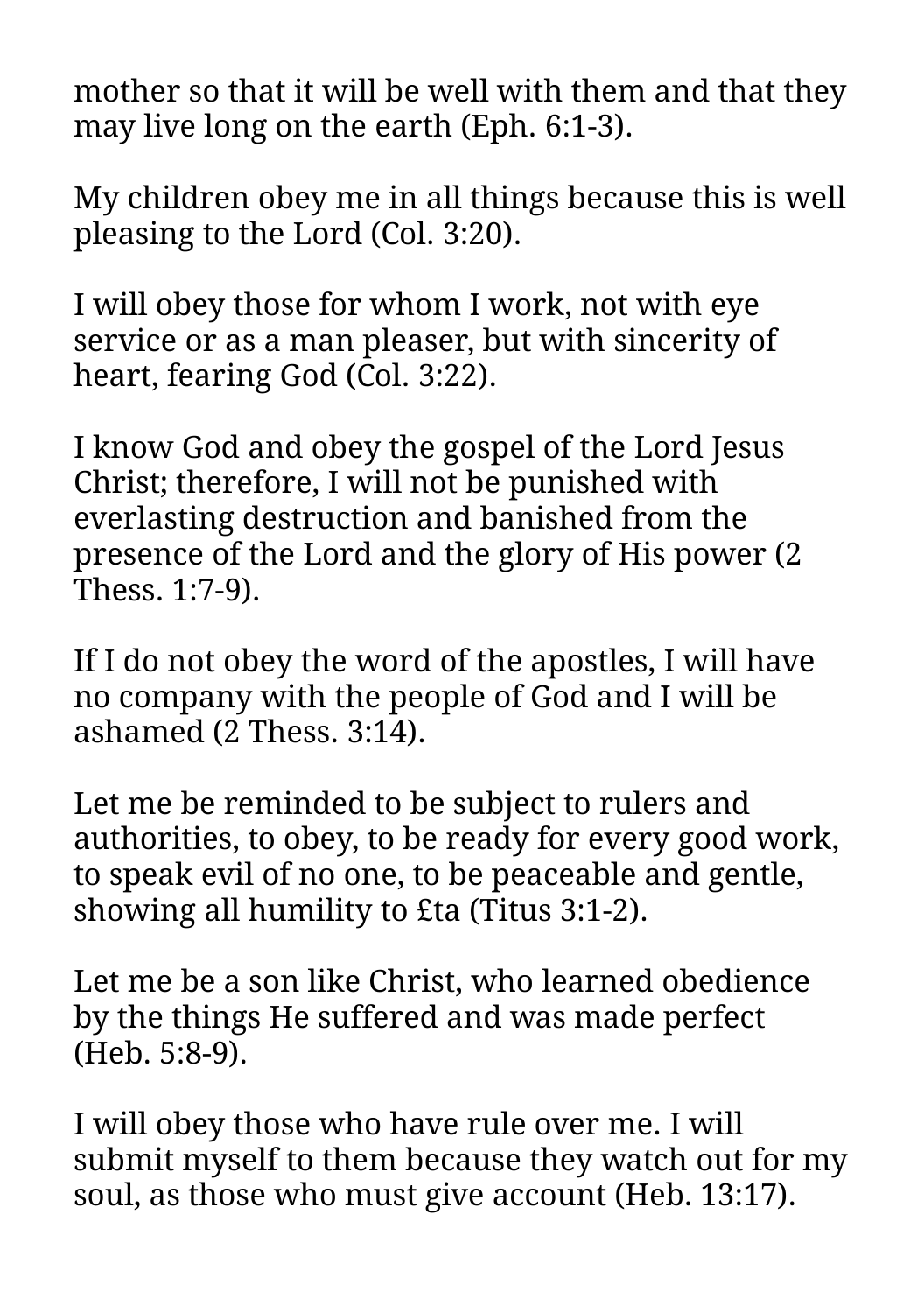Like we put bridles in the horse's mouth, let me bridle my whole body that it may obey (James 3:2-3).

Let the wife be subject to her own husband so that even if he is not obedient to the Word, he may be won by the conduct of his wife (1 Pet. 3:1).

For the time has come that judgment must begin at house of God. And if it first begins with us, what will the end of those who do not obey the gospel of God (1 Pet. 4:17)

I have received grace and discipleship from Jesus Christ Lord so that I can be obedient to the faith among the nations for His name (Rom. 1:3-6).

Jesus, I thank You that by Your obedience many have been made righteous (Rom. 5:19).

My obedience has become known to all, but I still must remain wise in what is right and simple concerning evil (Rom. 16:19)

The mystery of the gospel is now made manifest and made known to all nations for the obedience of faith (Rom. 16:26).

The man of God has greater affection for me because he remembers my obedience (2 Cor. 7:15).

I cast down imaginations and every high thing that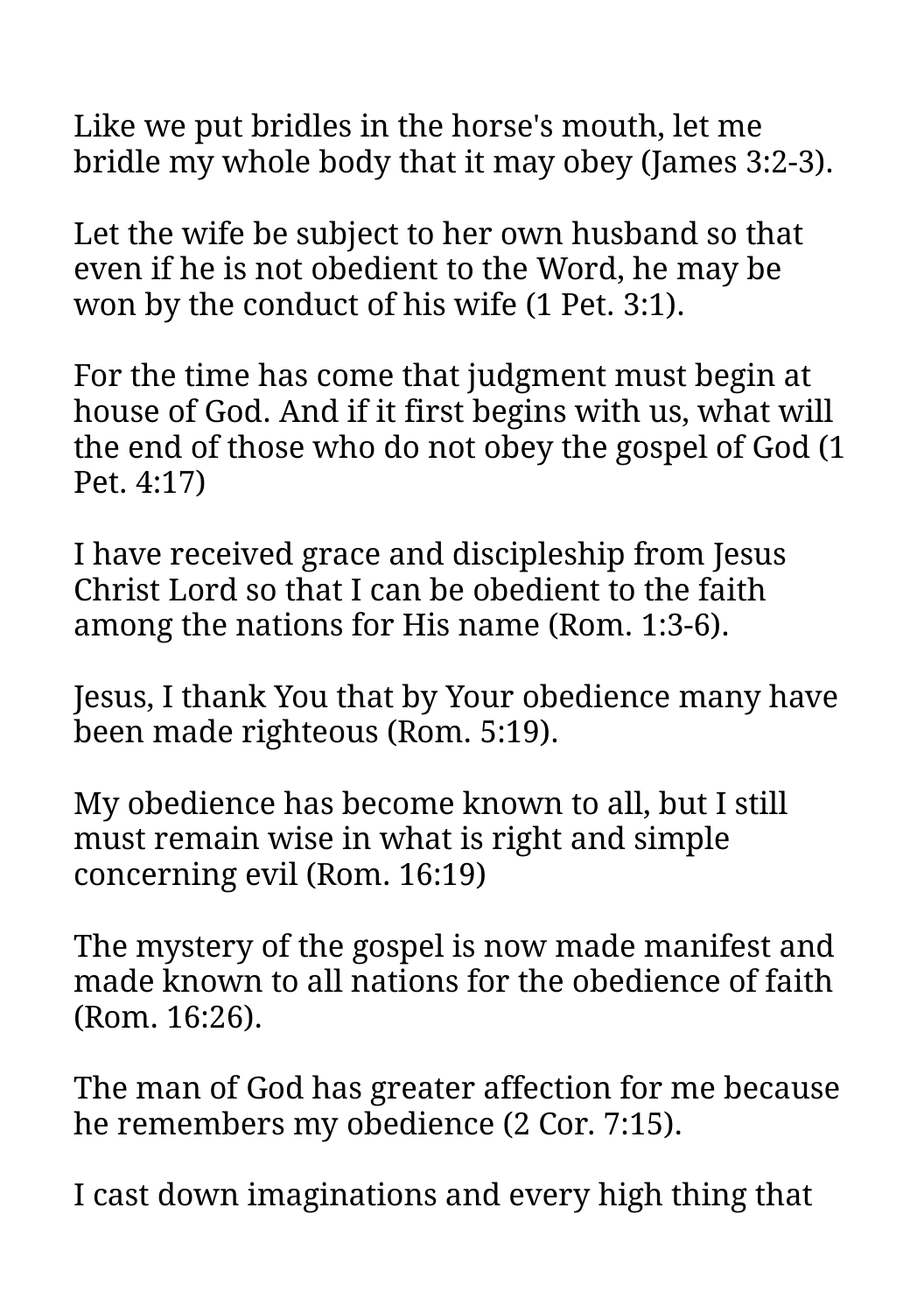exalts itself against the knowledge of God, and I bring into captivity every thought to the obedience of Christ (2 Cor. 10:5).

I punish all disobedience when my obedience is fulfilled (2 Cor. 10:6).

I have been elected according to the foreknowledge of God the Father and sanctified with His Spirit for obedience, and have been sprinkled with the blood of Jesus Christ (1 Pet. 1:2).

### Healing Through Wisdom, Knowledge, And Understanding,

I have been filled with the spirit of wisdom (Exod. 28:3).

I am filled with the Spirit of God, in wisdom, understanding, knowledge, and all manner of workmanship to design artistic works (Exod. 31:3-4).

I have been filled with wisdom of heart to do all manner of work (Exod. 35:35).

I have been brought to the sanctuary of the Lord with other wise-hearted men, for the Lord has put wisdom and understanding to know how to do all manner of work for the service of the sanctuary according to all the Lord has commanded (Exod. 36:1).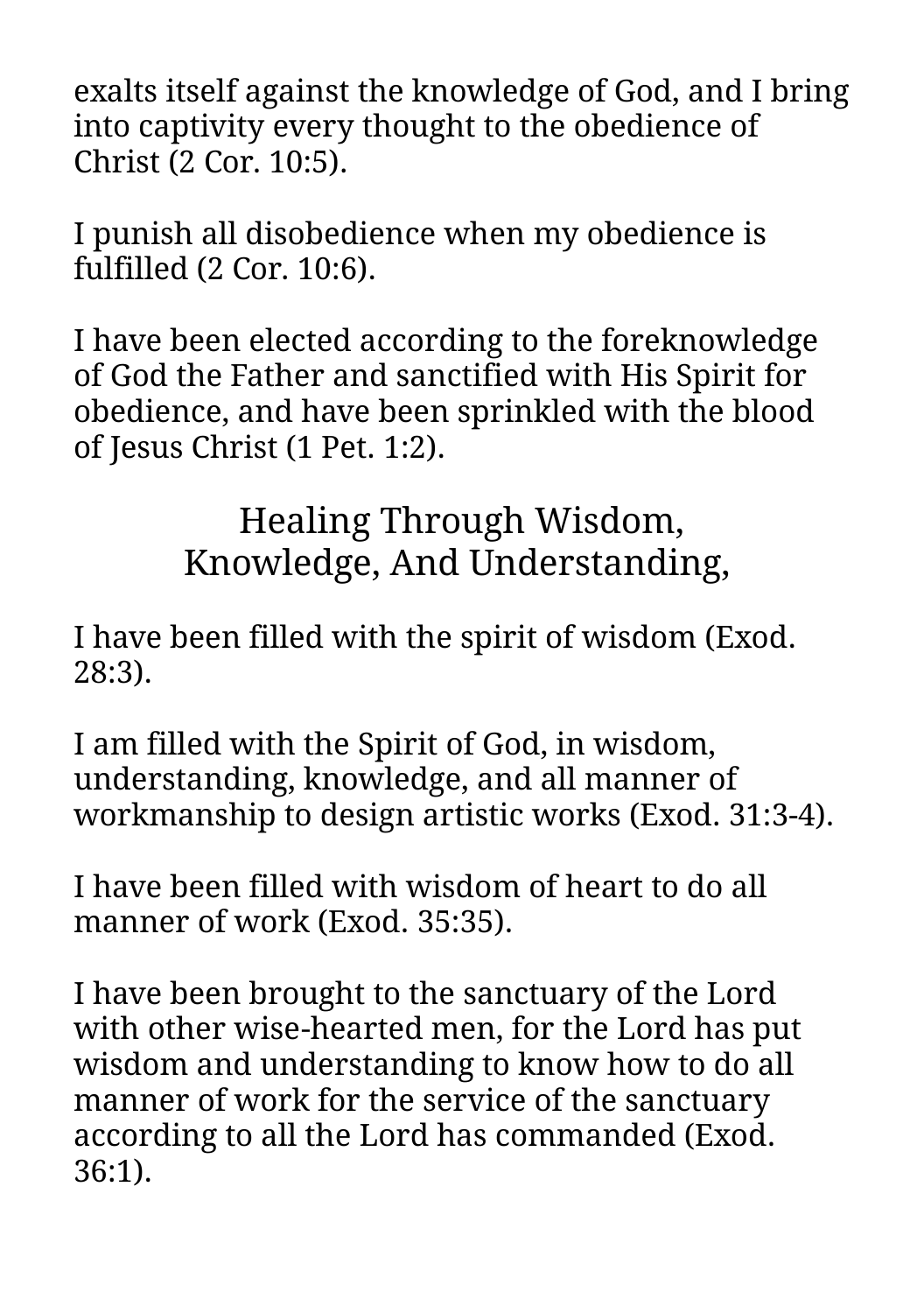I will be careful to observe the statutes of the Lord, for they are my wisdom and understanding in the sight of the nations, who will hear them and say, "Surely you are wise and understanding," for who is the person that God is so near that I may call upon Him for any reason? (Deut. 4:6-7).

Like Joshua the son of Nun, I am full of the spirit of wisdom (Deut. 34:9).

I am wise, according to the wisdom of the angel of the Lord, to know all the things that are in the earth (2 Sam. 14:20).

The wisdom of God is in me to administer justice (1 Kings 3:28).

Like Solomon, God has given me wisdom, exceedingly great understanding, and a heart as large as the sand on the seashore (1 Kings 4:29).

My wisdom excels the wisdom of men (1 Kings 4:30). Because the wisdom of God is in me, people will come to hear my wisdom, even the kings of the earth (1 Kings 4:34).

The Lord has given me the wisdom He had promised to me, as He did with Solomon (1 Kings 5:12).

Because of the wisdom of God upon my life, people will come from all around to see the true report of my acts and wisdom and prosperity. People who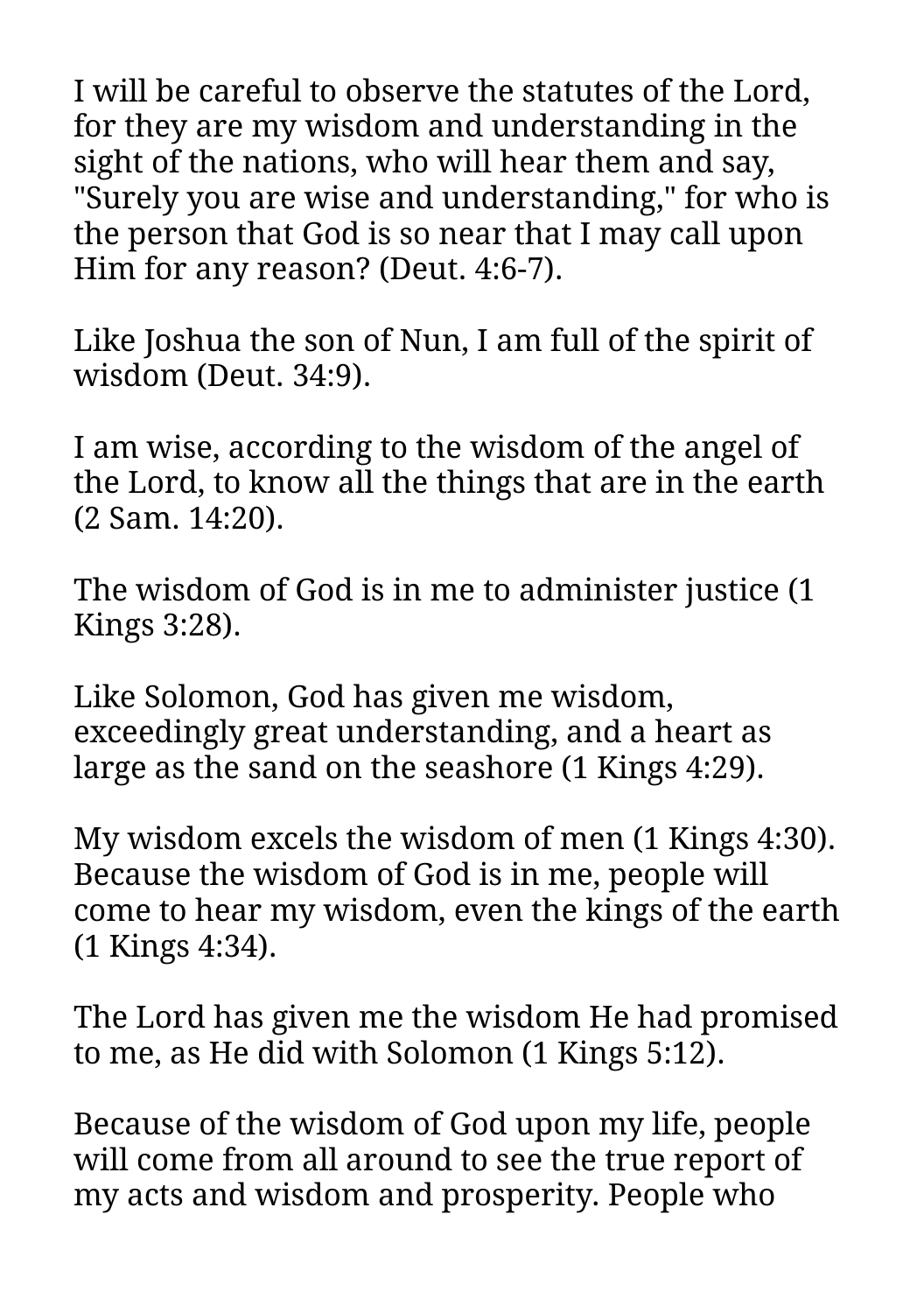work with me are happy and will stand before me continually to hear the wisdom of God (1 Kings 10:6- 8).

Because of the wisdom of God upon my life, my riches and wisdom will exceed all the kings of the earth. People will seek out my wisdom, which God has put in my heart (1 Kings 10:23-24).

Only the Lord gives me wisdom and understanding that I may keep the law of the Lord my God (1 Chron. 22:12).

Give me now wisdom and knowledge that I may go out before Your people (2 Chron. 1:10).

Because it was in my heart to ask God for wisdom and knowledge that I may serve God's people, and not riches, wealth, honor, the life of my enemies, or long life, wisdom and knowledge have been granted to me (2 Chron. 1:11-12).

After the wisdom of my God that is set in my hand, I will set magistrates and judges for the people of God, so that they may know the laws of God (Ezra 7:25).

May I not die without wisdom (Job 4:21). May God show me the secrets of wisdom, for they double my prudence (Job 11:6).

Let me be like the aged men, for wisdom,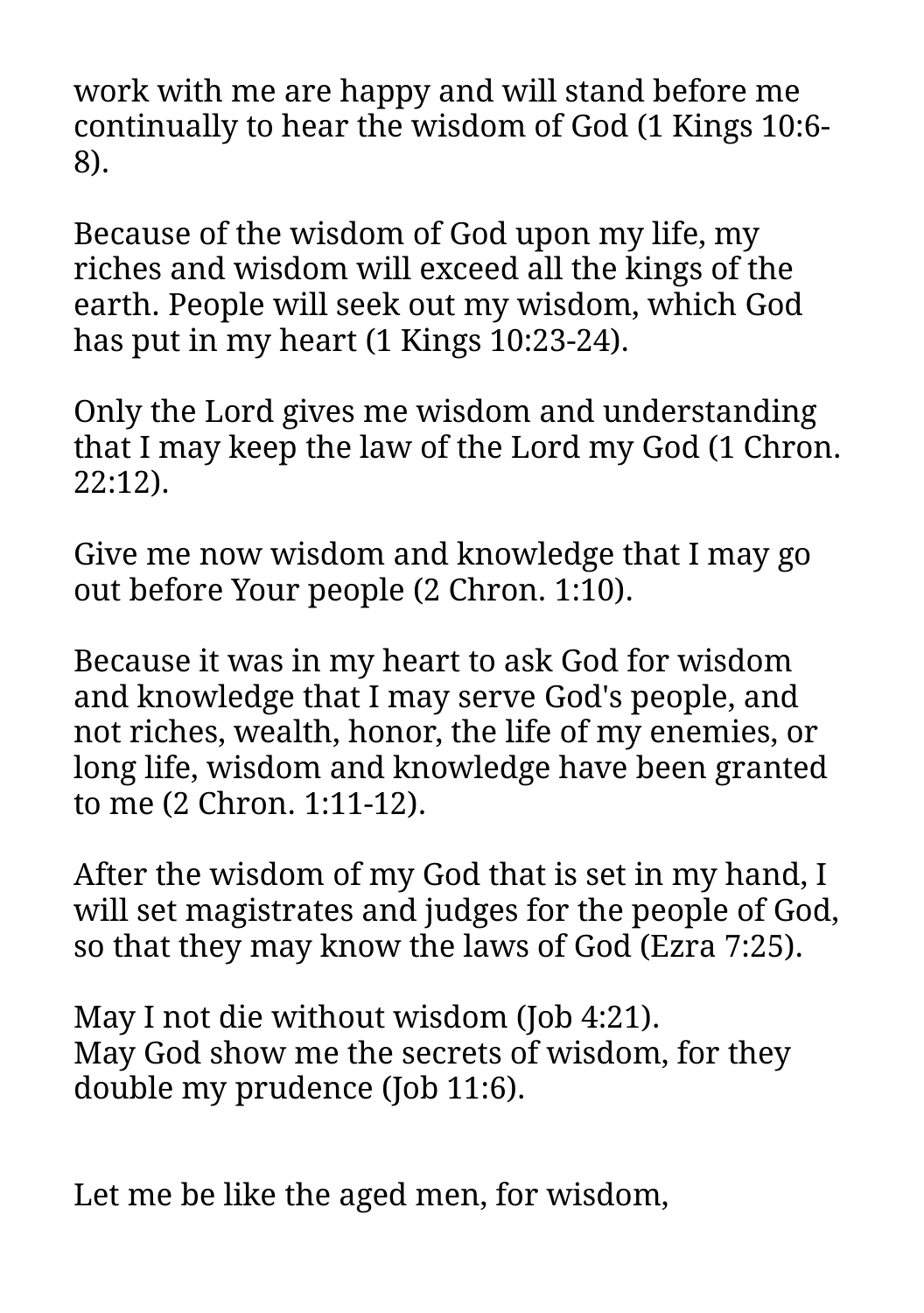understanding, and strength are with them (Job 12:12-13).

With the Lord are strength and wisdom (Job 12:16).

The price of wisdom is above rubies (Job 28:18). I fear the Lord, for in that is wisdom, and to depart from evil is understanding (Job 28:28).

Age speaks to me, and the multitude of years teaches me wisdom (Job 32:7).

God, You are mighty in strength and wisdom (Job 36:5).

God, only You can put wisdom in my mind or give understanding to my heart (Job 38:36).

I am made righteous; therefore, my mouth speaks wisdom and my tongue talks of justice (Ps. 37:30).

My mouth will speak of wisdom, and the meditation of my heart will be understanding (Ps. 49:3).

You, O Lord, desire truth in my inward parts, and in the hidden part You will make me know wisdom (Ps. 51:6).

Teach me to number my days so that I may apply my heart to wisdom (Ps. 90:12).

How manifold are Your works, O Lord. In wisdom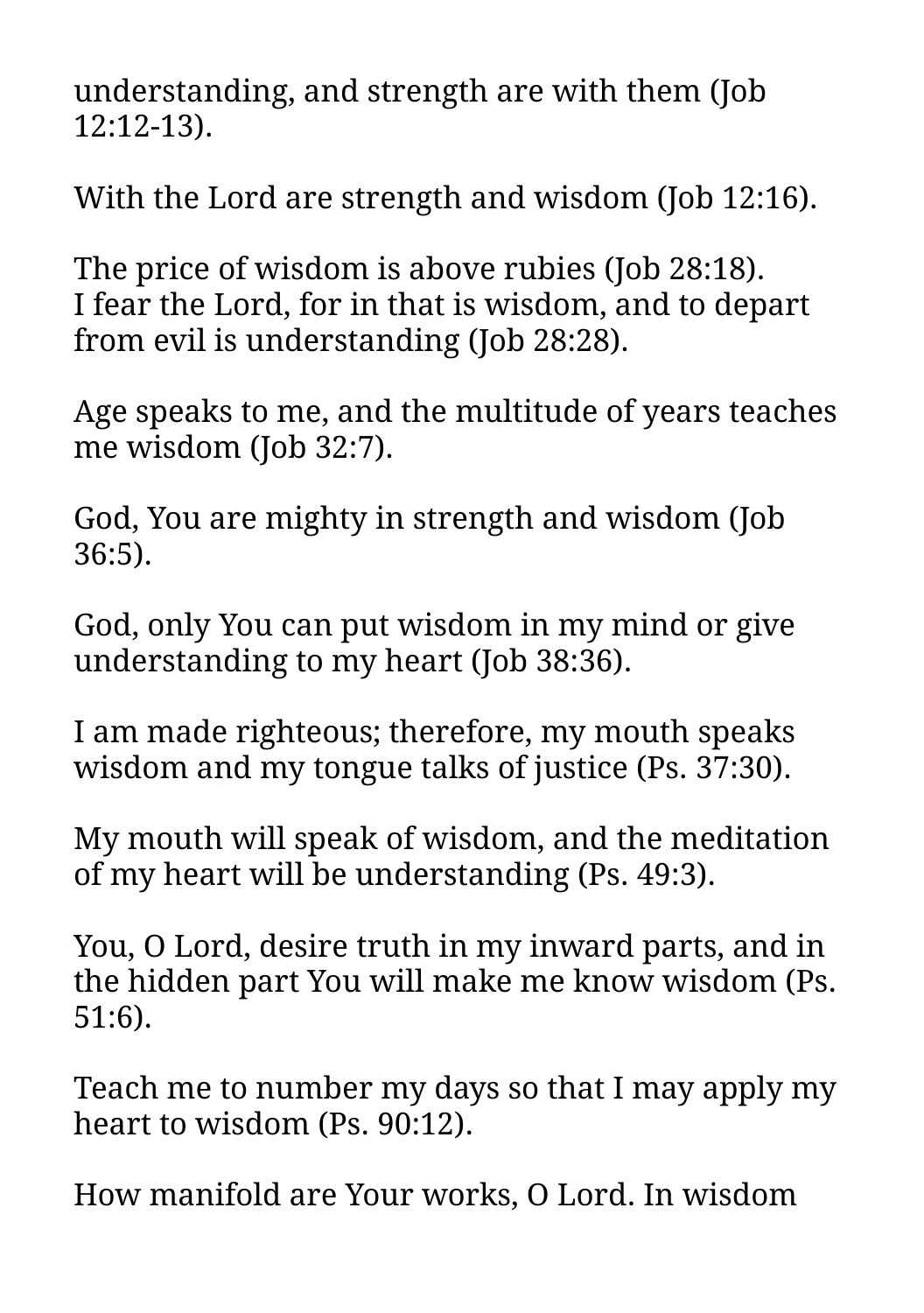You have made them all. The earth is full of Your possessions (Ps. 104:24).

I will fear the Lord, for in that is the beginning of wisdom, and all those who do His commandments have good understanding (Ps. 111:10).

I will know wisdom and instruction. I will perceive words of understanding (Prov. 1:2).

I receive the instruction of wisdom, justice, judgment, and equity (Prov. 1:3).

I am wise; therefore, I will hear and increase my learning. I am a person of understanding; therefore, I will attain wise counsel to understand a proverb and its interpretation and the words of the wise and their riddles (Prov. 2:5-6).

I will fear the Lord, for in that is the beginning of knowledge. I will not be a fool who despises wisdom and instruction (Prov. 2:7).

I will turn to the reproof and cries of wisdom. I will not be simpleminded or delight in scorning. I will not be like the fool who hates knowledge, but I will receive wisdom that pours its spirit out upon me. I will receive the words that it has made known to me (Prov. 1:20-23).

I incline my ear to wisdom and apply my heart to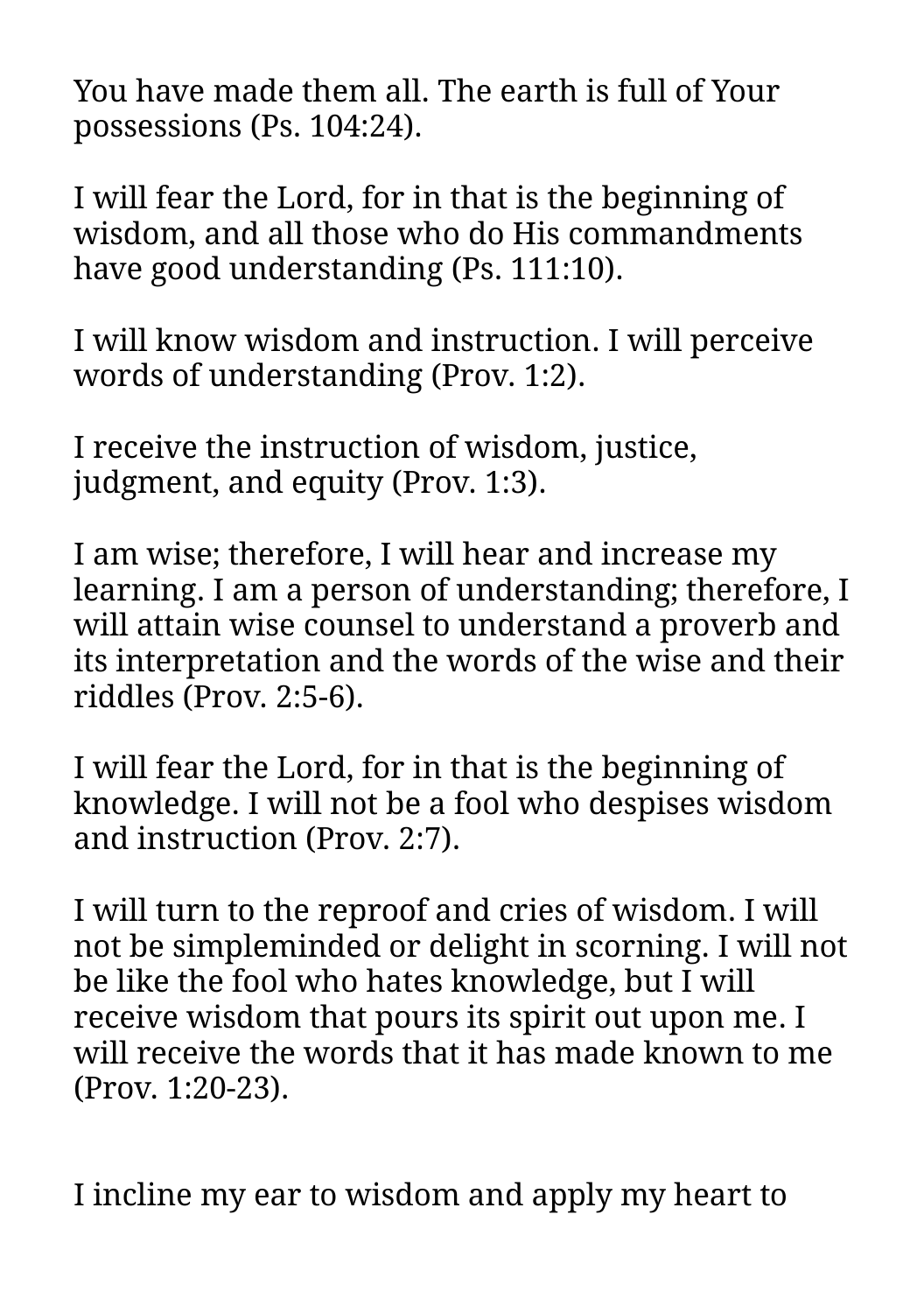understanding (Prov. 2:2).

I cry out for discernment and lift up my voice for understanding. I seek after it as if it were silver or a hidden treasure. Now I know that I will understand the fear of the Lord, and I will find the knowledge of God, because He gives wisdom, knowledge, and understanding out of His mouth (Prov. 2:3-6).

God has stored up wisdom for me, and He shields me because I walk uprightly (Prov. 2:7).

Wisdom has entered my heart, and knowledge is pleasant to my soul. Now discretion preserves me and understanding keeps me, delivering me from the way of evil and from the man who speaks perverse things (Prov. 2:10-12).

I am happy because I have found wisdom and understanding, for it is better than the profits of silver, and its gain than fine gold. Wisdom is more precious than rubies, and nothing I have can be compared to it (Prov. 3:13-15).

Length of days is in the right hand of wisdom, and riches and honor are in the left. The ways of wisdom are pleasant, and all her paths are peace (Prov. 3:16- 17).

I lay hold of wisdom, for she is a tree of life to me, and I am happy when I retain her (Prov. 3:18).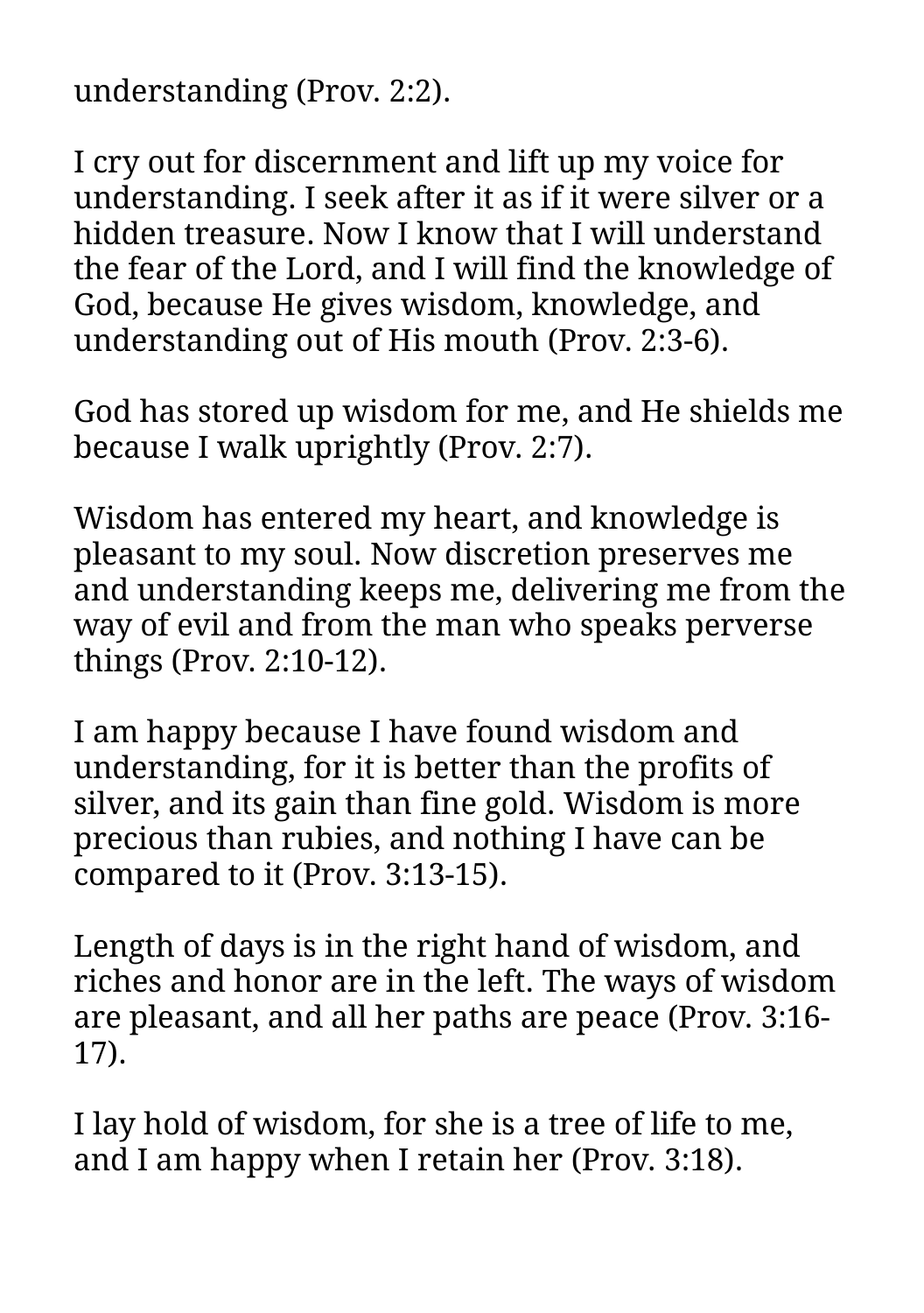By wisdom, the Lord founded the earth, by understanding He established the heavens, and by knowledge the depths are broken up and the clouds drop dew (Prov. 3:19-20).

I will not let sound wisdom or discretion depart from my eye for they are life to my soul and grace to my neck. With them, I walk safely in my way, and my foot does not stumble (Prov. 3:21-23).

I will get wisdom and understanding. I will not forget nor will I turn away from the words of Your mouth. I will not forsake wisdom because she preserves me. I will love her, and she will keep me (Prov. 4:5-6).

Wisdom is the principal thing; therefore, I will get wisdom. And with all my getting, I will get understanding (Prov. 4:7).

I am promoted because I exalt wisdom (Prov. 4:8).

Honor comes to me because I love wisdom (Prov. 4:8).

An ornament of grace and a crown of glory are placed upon my head because I embrace wisdom (Prov. 4:9).

You have taught me in the way of wisdom and have led me in the right paths. When I walk, my steps are not hindered. When I run, I do not stumble (Prov. 4:11-12).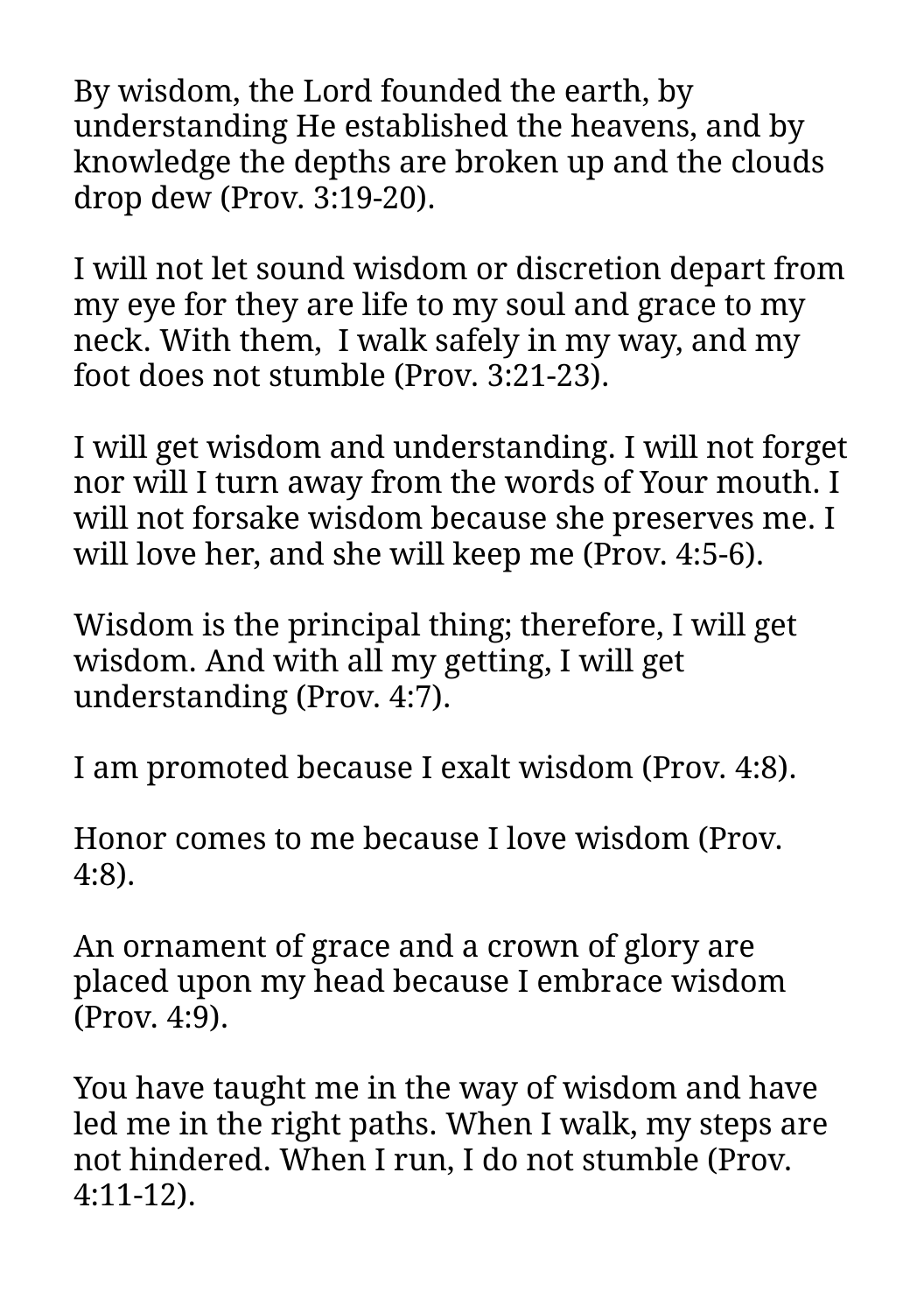I pay attention to the wisdom of the Lord. I lend my ear to His understanding so that I may preserve discretion and my lips will keep knowledge (Prov. 5:1-2).

I love wisdom like a sister, and insight is a beloved member of my family. They hold me back from immoral behavior and from listening to the flattery of strangers (Prov. 7:4-5, NLT).

Wisdom cries out to me, and understanding lifts up her voice so that I can hear (Prov. 8:1).

I am of a prudent and understanding heart (Prov. 8:5).

I speak of excellent things, and from the opening of my lips are right things. My mouth speaks truth, and wickedness is an abomination to my lips. All the words of my mouth are righteous. There is nothing crooked or perverse in them, because I operate with the spirit of wisdom (Prov. 8:6-8).

The words of wisdom are all plain to me because I have understanding; they are right to me because I have knowledge (Prov. 8:9).

I receive wise instruction and not silver, and knowledge rather than choice gold (Prov. 8:10).

For wisdom is better than rubies, and nothing that I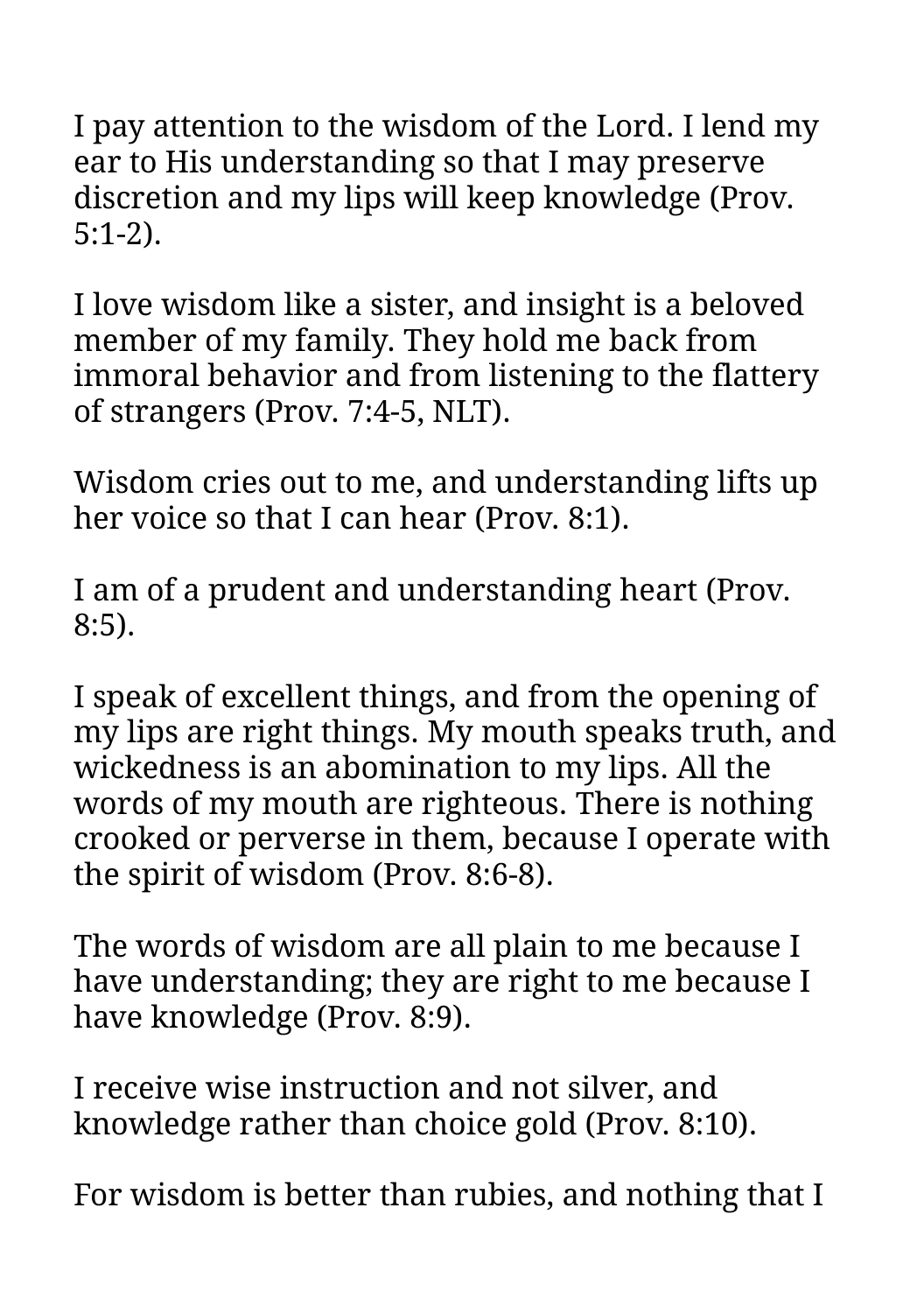desire can compare to it (Prov. 8:11).

Because I have wisdom I dwell with prudence and find out knowledge and discretion (Prov. 8:12).

Because I have wisdom, counsel and sound wisdom are mine. I am understanding, and I have strength (Prov. 8:14).

I have the beginnings of wisdom because I fear the Lord, and the knowledge of His holiness is understanding (Prov. 9:10).

Wisdom is found in my lips because I have understanding (Prov. 10:13).

I store up knowledge because I am a wise person (Prov. 10:14).

I am not a fool who dies in want of wisdom, but the words from my mouth feed many (Prov. 10:21).

I am person of understanding; therefore, I have wisdom (Prov. 10:23).

My mouth brings forth wisdom (Prov. 10:31).

I am humble, and wisdom is with me (Prov. 11:2).

As a person who has wisdom and understanding, I hold my peace (Prov. 11:12).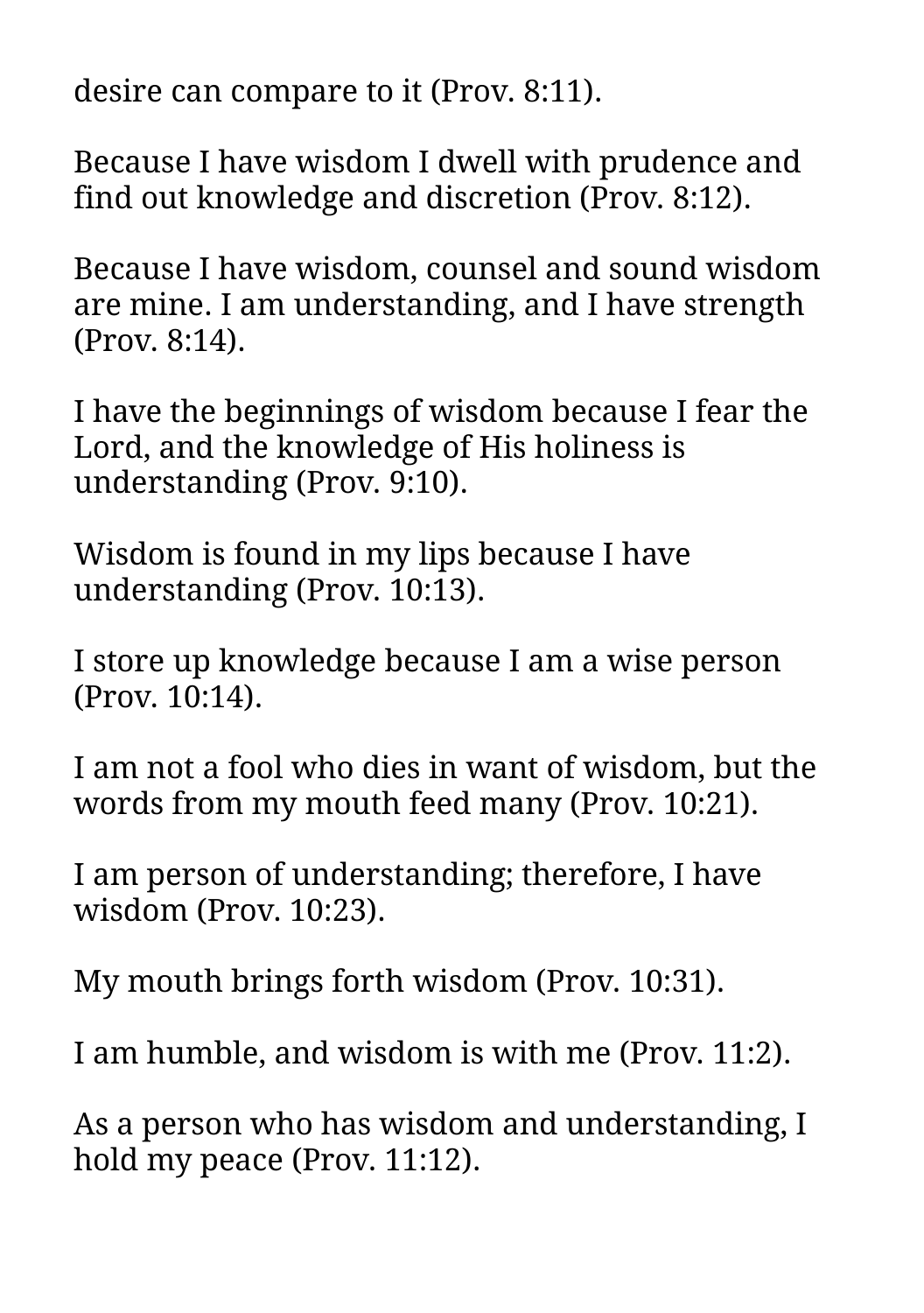Let me be commended according to my wisdom, but I keep my heart from perversion so that I will not be despised (Prov. 12:8).

I till my land and am satisfied with bread. Yet if I follow after frivolity, I will be void of understanding (Prov. 12:11).

Wisdom is with me because I am well advised (Prov. 13:10).

Knowledge and wisdom come easily to me because I have understanding (Prov. 14:6).

I will leave the presence of foolish people when I do not perceive in them the lips of knowledge (Prov. 14:7).

My wisdom is in understanding my way (Prov. 14:8).

Wisdom rests in my heart because I have understanding (Prov. 14:33).

I walk uprightly because I have understanding (Prov. 15:21).

I am instructed of wisdom because I fear the Lord (Prov. 15:33).

It is much better that I have chosen wisdom rather than gold, and understanding rather than silver (Prov. 16:16).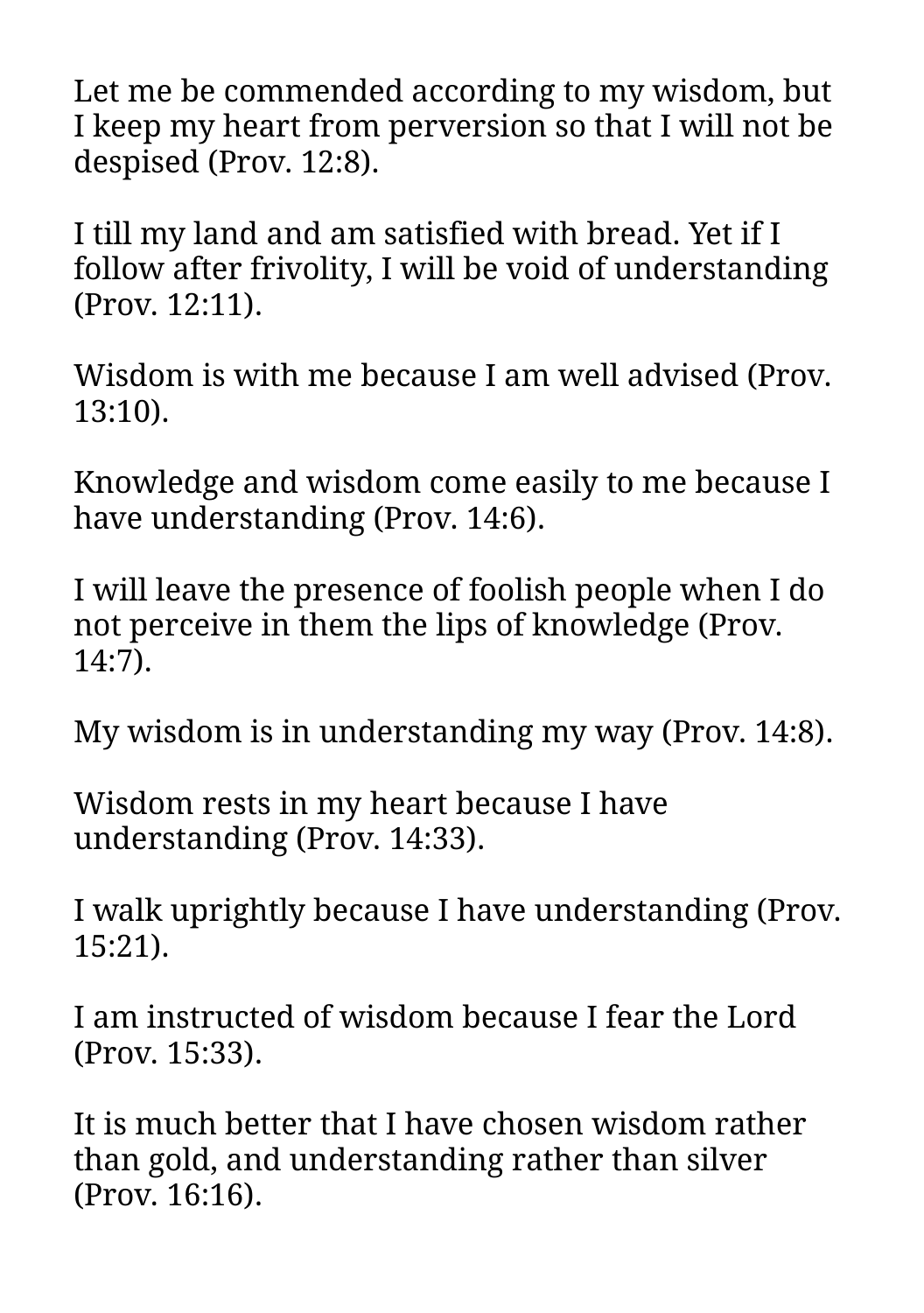I will not be like the man void of understanding and agree to secure a friend's debt (Prov. 17:18).

I set my sights on wisdom because I have understanding (Prov. 17:24).

I spare my words and have a calm spirit, because I have knowledge and understanding (Prov. 17:27).

I hold my peace and keep my lips shut; even then I appear wise and perceptive (Prov. 17:28).

I will not be like the man who isolates himself and seeks his own desire, raging against wise judgment, for he is a fool who does not delight in understanding but delights in expressing his own heart (Prov. 18:1-2).

The words of my mouth are like life-giving water. In it are words of true wisdom that are as refreshing as a bubbling brook (Prov. 18:4, NLT).

I am one who gets wisdom because I love my own soul. I will keep understanding so that I will find good (Prov. 19:8).

None of my human wisdom, understanding, or counsel can stand against the Lord (Prov. 21:30). I will not overwork myself to become rich. I must cease from trying in my own understanding (Prov. 23:4).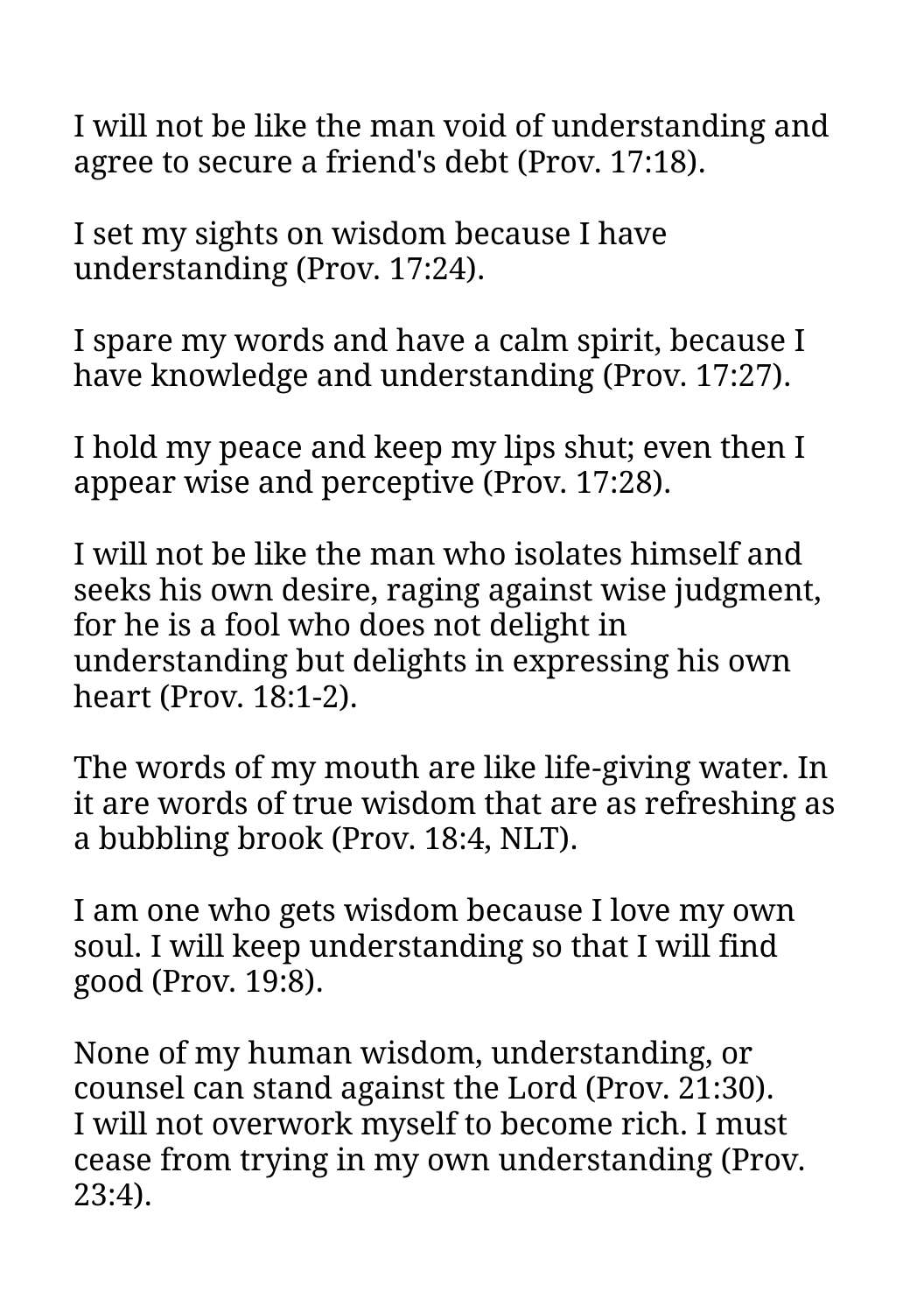I will not speak in the hearing of a fool, because he will despise the wisdom of my words (Prov. 23:9).

I will buy truth, wisdom, instruction, and understanding and will never sell them (Prov. 23:23).

Through wisdom my house is built, and by understanding it is established. By knowledge the rooms will be filled with all precious and pleasant riches (Prov. 24:3-4).

I am strong because I am wise and full of knowledge (Prov. 24:5).

Let me not be like the fool for whom wisdom is too much, but let me be able to speak wisely in the presence of leaders (Prov. 24:7, NLT).

The knowledge of wisdom is my reward, and my expectations for it have been surpassed (Prov. 24:14). My father rejoices in me because I love wisdom, and I do not keep company with immoral people (Prov. 29:3).

I receive the rod of correction, for it imparts wisdom, but I disgrace my mother if I am left to myself (Prov. 29:15, NIV).

I open my mouth with wisdom, and on my tongue is the law of kindness (Prov. 31:26).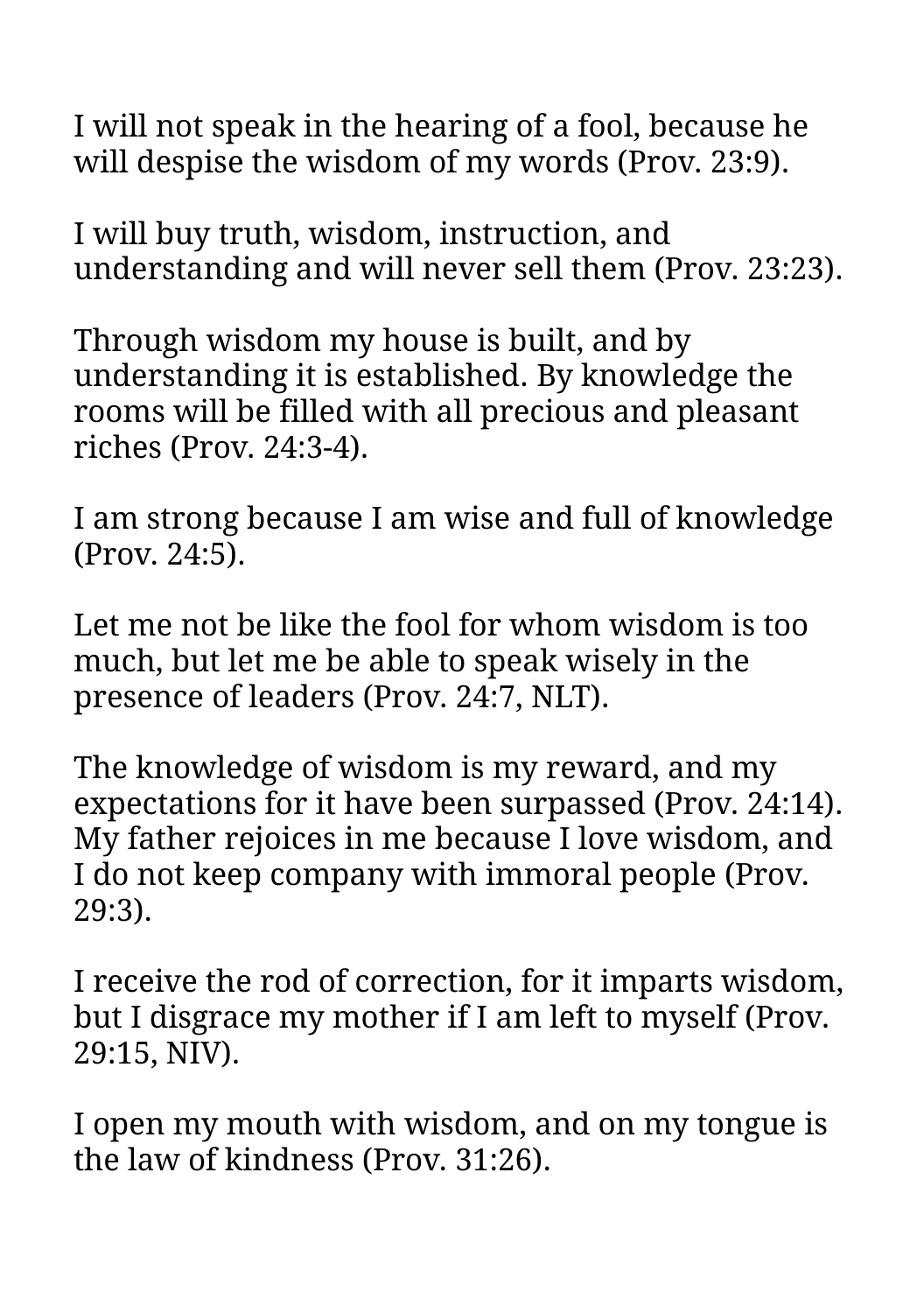I have given my heart to seek and search out wisdom concerning all things that are done under heaven (Eccles. 1:13).

I see that wisdom excels folly and light excels darkness, for my eyes are in my head but a fool walks around in darkness (Eccles. 2:13-14).

I am good in the sight of the Lord, for He gives me wisdom, knowledge, and joy (Eccles. 2:26).

The wisdom that God gives me is good with an inheritance, and both wisdom and money are a defense, but only wisdom gives me life (Eccles. 7:11- 12).

I am stronger than ten mighty men because I have wisdom (Eccles. 7:19).

I am wise and able to analyze and interpret things. Wisdom lights up my face and softens the hardness of my countenance (Eccles. 8:1, NLT).

Day and night I applied my heart to know wisdom and to see the business that is done on the earth. It was then that I beheld all the work of God (Eccles. 8:16-17).

I deliver whole cities with my wisdom, for wisdom is better than strength and weapons of war (Eccles. 9:15-18).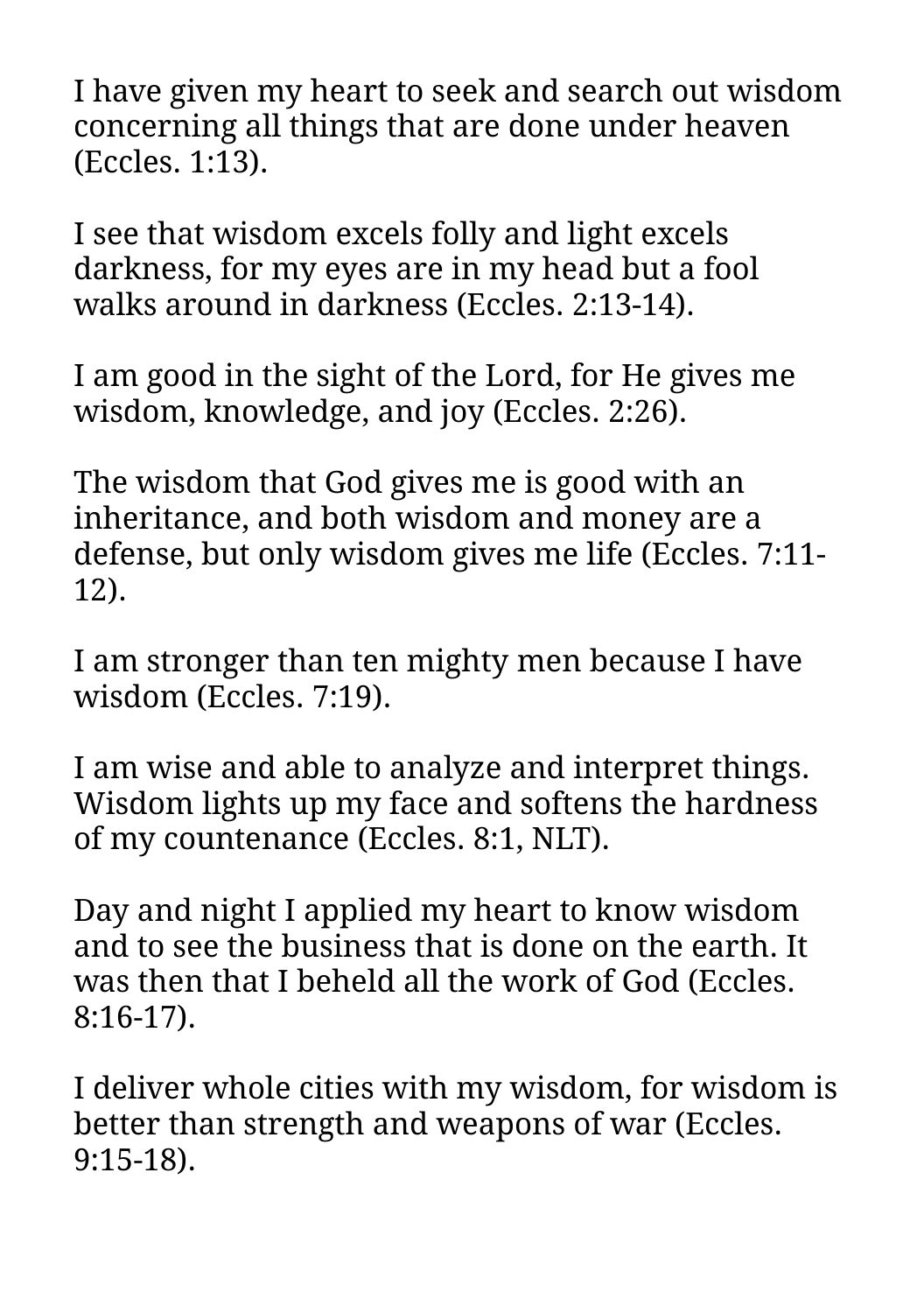I will not give in to even a little folly else my reputation for wisdom and honor will send forth a foul odor (Eccles. 10:1).

My heart leads me to do right because I am wise (Eccles. 10:2).

Let the wisdom of God bring me success (Eccles. 10:10).

Let me not be like the king of Assyria, thinking that by the strength of my hands I have done it, or by my own wisdom I am prudent (Isa. 10:13). For it is the Lord my God who makes me strong and wise.

The Spirit of the Lord rests upon me, and the spirit of wisdom and understanding, the spirit of counsel and might, the spirit of knowledge, and the fear of the Lord also rest on me because my delight is the fear of the Lord (Isa. 11:2-3).

Wisdom and knowledge are my stability in these times. They are the strength of my salvation, and the fear of the Lord is my treasure (Isa. 33:6).

I will not reject the word of the Lord, for what wisdom is there in that? (Jer. 8:9).

I do not glory in my own wisdom, might, or riches, but I glory in knowing and understanding the Lord. He is the I AM, who exercises loving-kindness, judgment, and righteousness in the earth. In these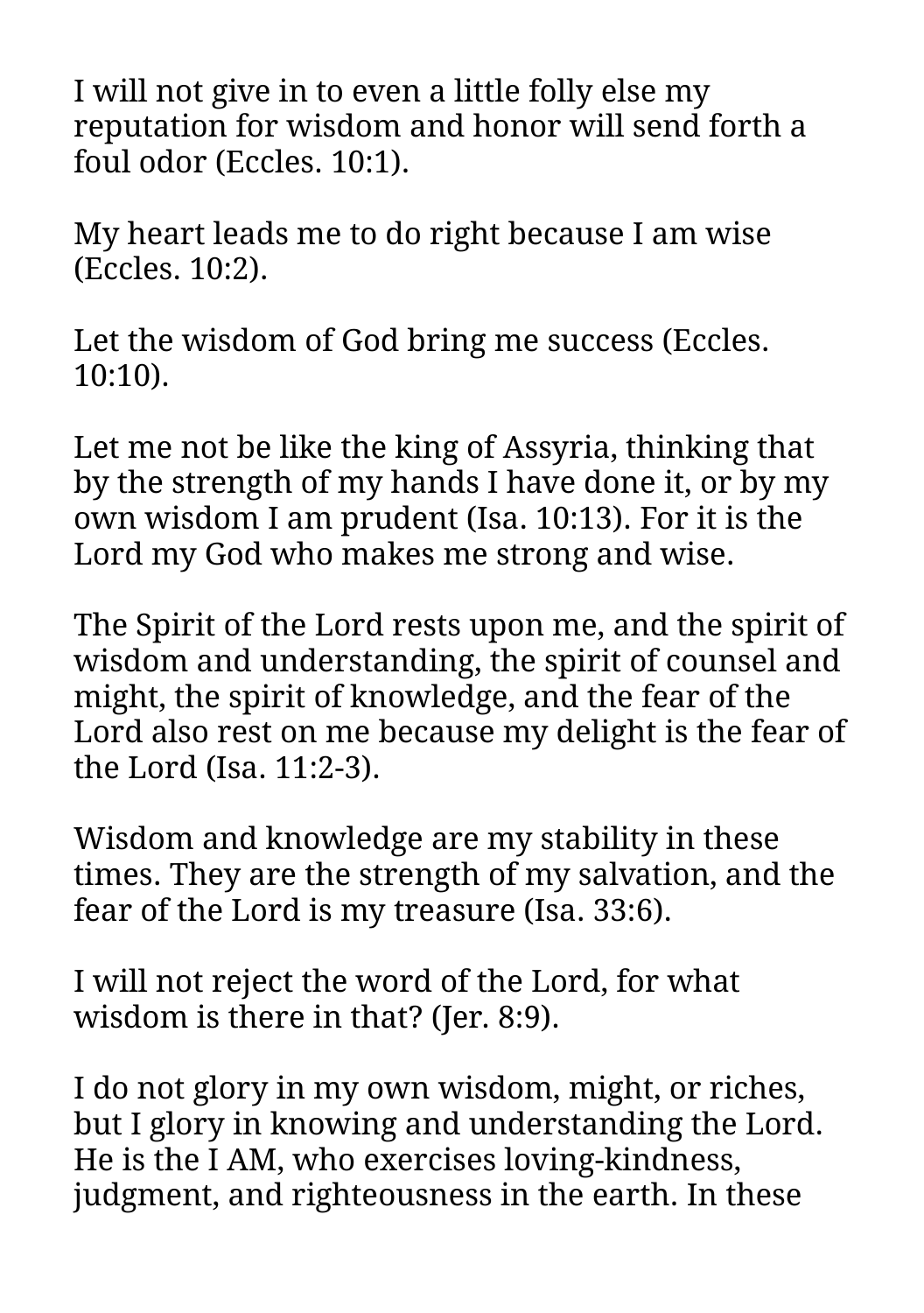things I do delight (Jer. 9:23-24).

I thank You, Lord, for You have made the earth by Your power, established the world by Your wisdom, and stretched out the heavens by Your understanding (Jer. 51:15). I know that You will extend Your power, wisdom, and understanding to heal me.

Let it not be to me that I get rich through my own wisdom and understanding. Let my heart not be lifted up because of worldly riches (Ezek. 28:4-5), but let me humbly receive the wisdom and understanding that God gives, so that I will be made whole—body, mind, and spirit.

Let it not be to me that strangers or the most terrible of nations come upon me to draw their swords against the beauty of my wisdom and defile me (Ezek. 28:7), but let me be wrapped in humility and covered by the mighty hand of the only wise God so that all of His promises to heal me will come to pass. Like Daniel, I am presented before the king as a child with no blemish. I am well favored and gifted in all wisdom, possessing knowledge, and quick to understand (Dan. 1:4).

Like Daniel and his friends, God has given me knowledge and skill in learning and wisdom and understanding in all dreams and visions (Dan. 1:17).

In all matters of wisdom and understanding, I am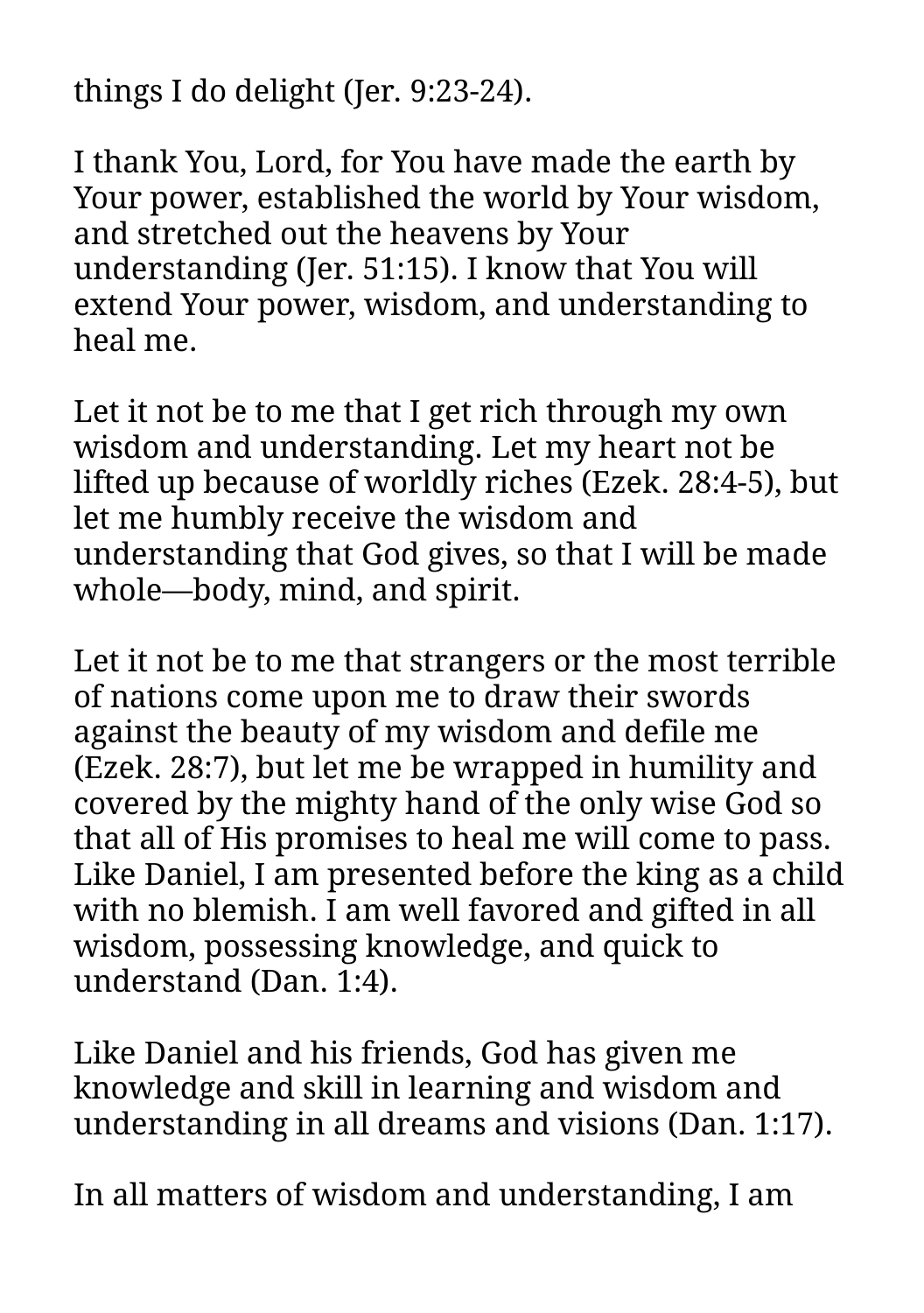found ten times better than all the magicians and astrologers in this realm (Dan. 1:20), for by His might God has empowered me with His Spirit and healed my mind.

Like Daniel, I will answer those who inquire of me with counsel and wisdom (Dan. 2:14).

With Daniel I bless the name of God forever and ever, for wisdom and might are His. He changes the times and seasons; He removes kings and sets them up. He gives wisdom to the wise and knowledge to them who have understanding. He reveals deep and secret things; He knows what is in the darkness, and light dwells with Him (Dan. 2:20-22).

I thank You and praise You, God of my fathers, for You have given me wisdom and might. You have made known to me what I have asked of You (Dan. 2:23).

Secret things have not been revealed to me to show that I am wiser than anyone else, but they have been revealed to benefit the people so that they will understand what is in their own hearts (Dan. 2:30).

Kings and rulers will hear of me and the Spirit of God that dwells in me. They will know that light, understanding, and excellent wisdom are found in me (Dan. 5:14).

I will listen for the voice of the Lord that cries out in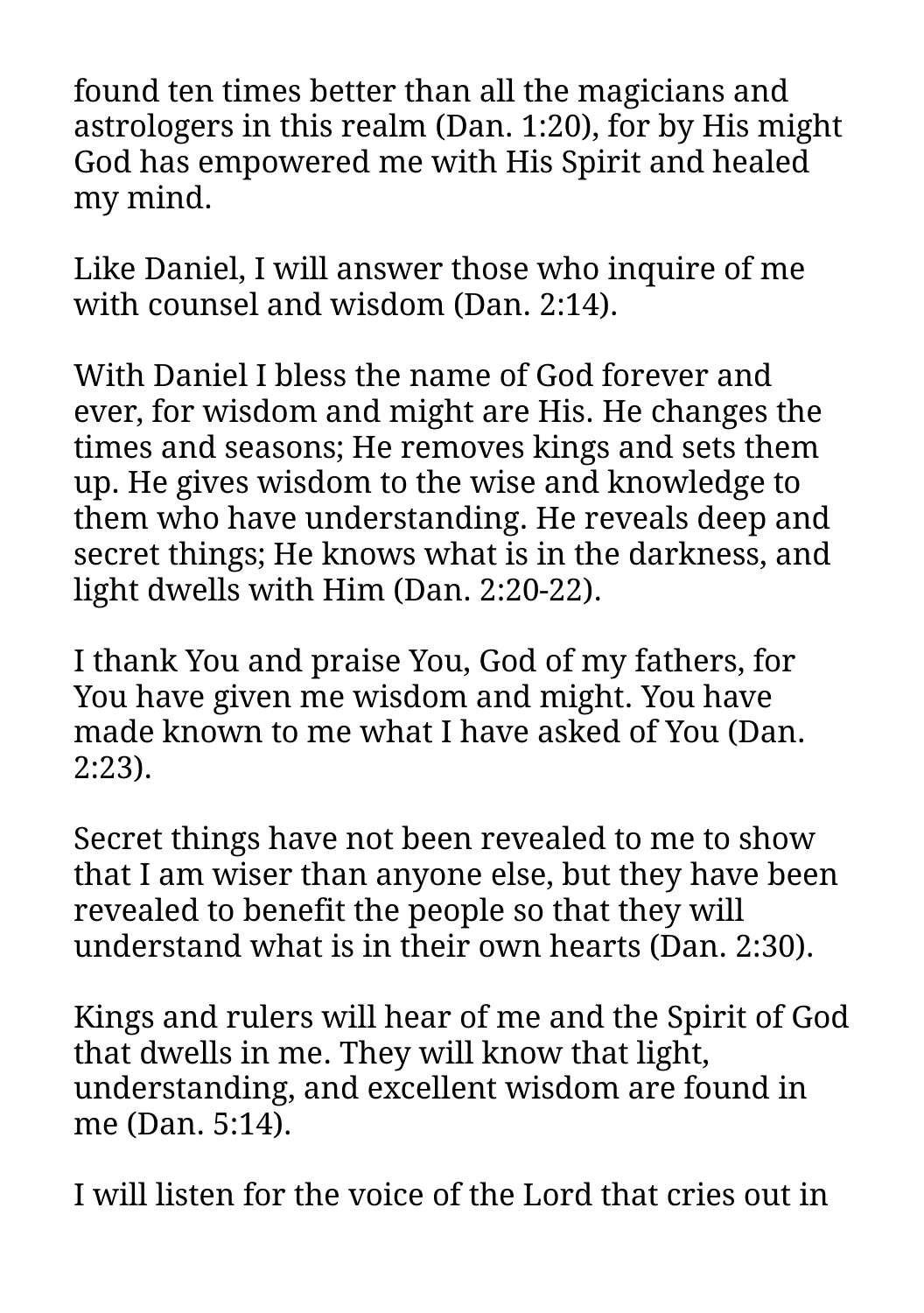my city. I will fear His name because I am wise. I will heed the rod and the One who appointed it (Mic. 6:9, NIV).

Like the queen of the south, I will arise from wherever I am to hear the wisdom of the One greater than Solomon (Matt. 12:42).

Like Jesus, I have been sent out to teach in my own city, and they will ask, "Where did this person get such wisdom and these miraculous powers?" (Matt. 13:54).

Many will wonder where my wisdom and gifts of teaching, healing, and miracles come from (Mark 6:2), and they will know that they come from the Lord God who has healed me.

Like Jesus, I go forth in the spirit and power of Elijah to turn the disobedient to the wisdom of the just (Luke 1:17).

I grow and am strong in spirit, filled with wisdom, and the grace of God is upon me (Luke 2:40).

Like Jesus, I increase in wisdom and stature and in favor with God and man (Luke 2:52).

The fruit of my life shows the wisdom of God that dwells in me (Luke 7:35).

For the Lord will give me a mouth and wisdom,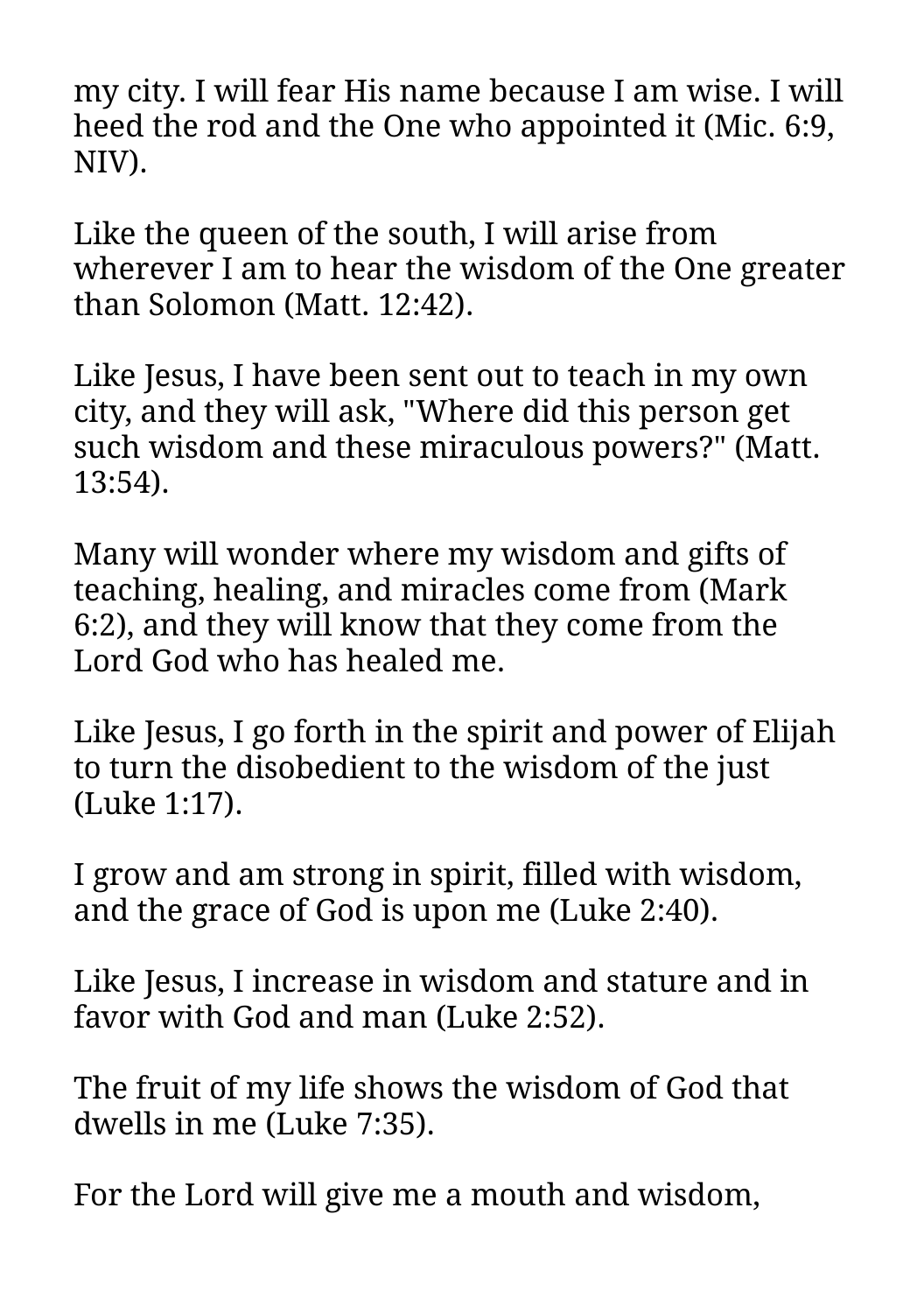which none of my adversaries will be able to contradict or resist (Luke 21:15).

I am a person of good reputation, full of the Holy Spirit and wisdom (Acts 6:3).

Those who rise up in dispute against me will not be able to resist the wisdom and the Spirit by which I speak (Acts 6:9-10).

Like Joseph, God has delivered me from all my afflictions. He has given me favor and wisdom (Acts 7:10).

Like Moses, I am learned in all wisdom and am mighty in words and deeds (Acts 7:22).

O God, how deep are the riches of Your wisdom and knowledge! Your judgments are unsearchable, and Your ways are past finding out (Rom. 11:33).

I will not be wise according to the flesh, for God has chosen the foolish things of the world to put the wise to shame, the weak things to shame the mighty. No flesh will glory in His presence. I glory in the Lord (1 Cor. 1:26-31).

I do not come with excellent speech or my own wisdom, for I am determined to know nothing else except Jesus Christ and Him crucified (1 Cor. 2:1-2).

My speech and my preaching are not with persuasive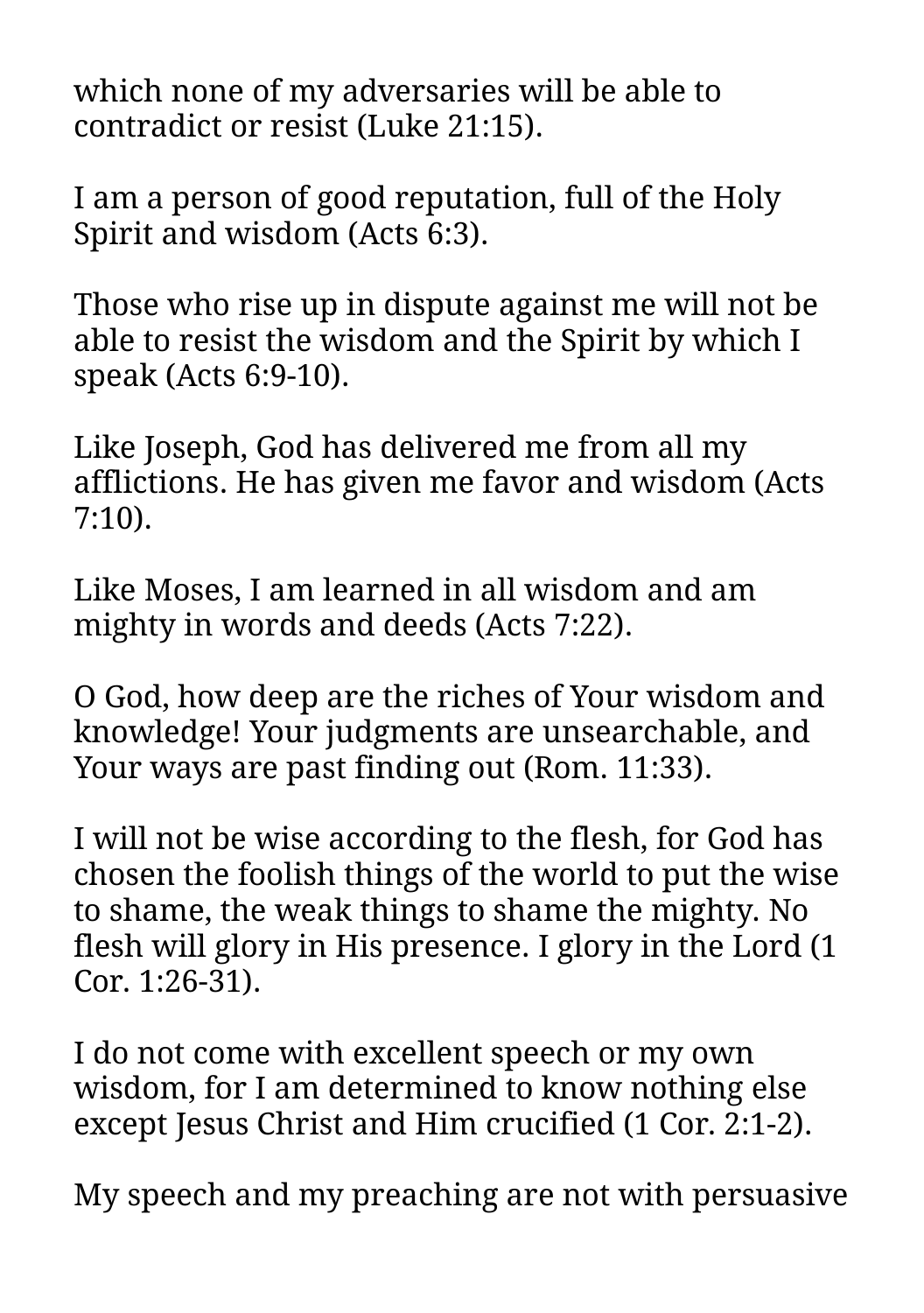words of human wisdom but in demonstration of the Spirit and power, that faith will stand in God and not in the wisdom of men (1 Cor. 2:4-5).

I speak wisdom among those who are mature, but not wisdom of this world or of the princes of this world. I speak the wisdom of God that He ordained before the world for our benefit (1 Cor. 2:6-7). The things I speak are not in the words of man's wisdom, but those that the Holy Spirit teaches, comparing spiritual things with spiritual (1 Cor. 2:13).

The wisdom I have is not the wisdom of this world, for it is foolishness with God. Therefore, I do not glory in men, because all things are God's (1 Cor. 3:19, 21).

Let it be that I profit from the gifts of the Spirit, for He gives to one the word of wisdom and to another the word of knowledge (1 Cor. 12:8).

I am conducting myself in the world with simplicity and godly sincerity, not with fleshly wisdom but by the grace of God (2 Cor. 1:12).

God has poured out to me all wisdom and prudence, having made known to me the mystery of His will, according to His good pleasure (Eph. 1:8-9).

May God give me the spirit of wisdom and revelation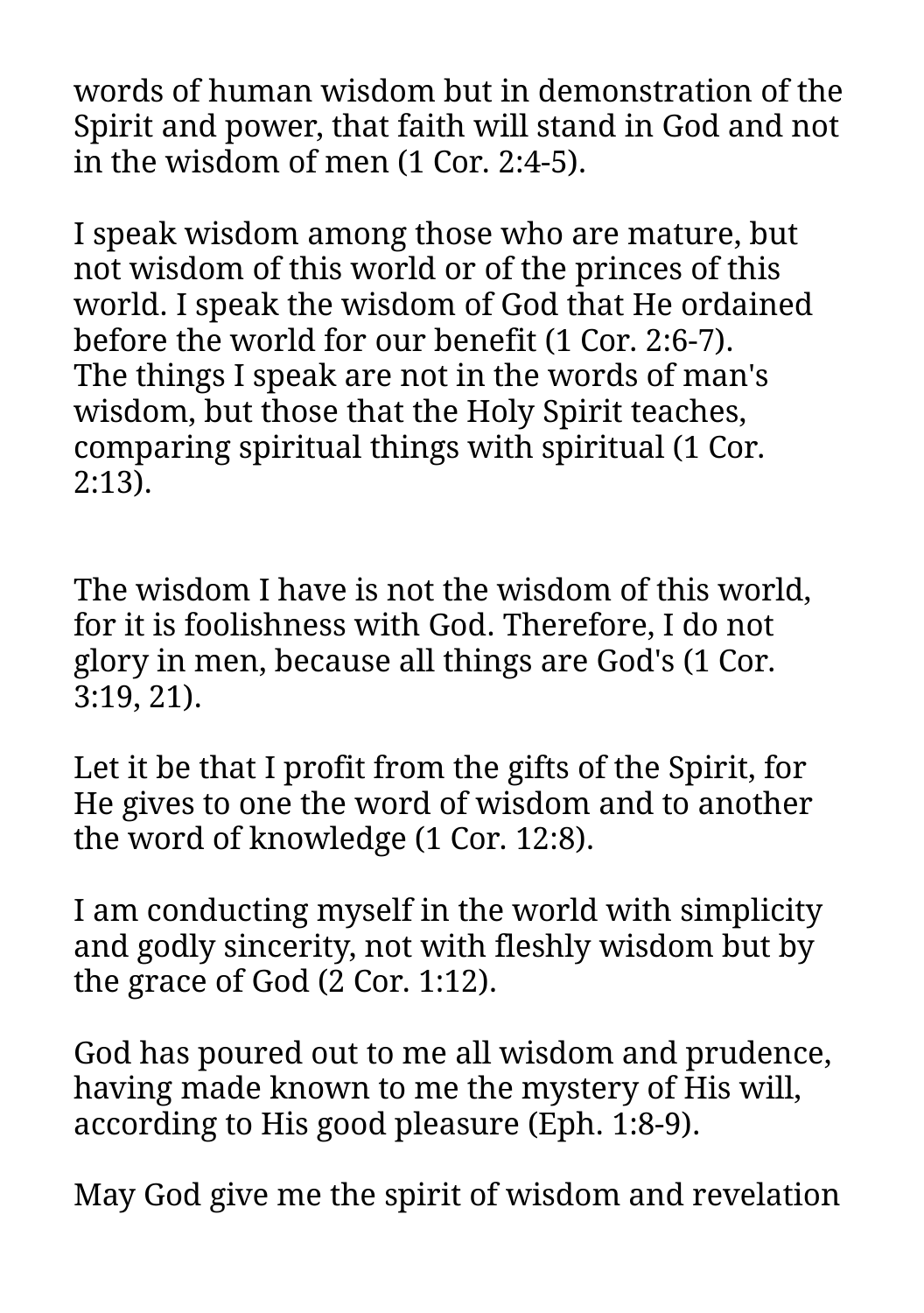in the knowledge of Him. Let the eyes of my understanding be enlightened so I will know the hope of His calling and the riches of the glory of His inheritance (Eph. 1:17-18).

I preach among the Gentiles the unsearchable riches of Christ with the intention of making known the manifold wisdom of God to the principalities and powers in the heavenly places (Eph. 3:8, 11).

I preach Christ, the hope of all glory, warning every man and teaching them in all wisdom so that they may be presented perfect in Christ Jesus (Col. 1:28).

I will not impose upon myself religious regulations, for in them are the appearance of wisdom, humility, and neglect of the body, but they have no value against the indulgence of the flesh (Col. 2:23).

Let the Word of Christ dwell in me richly in all wisdom, and I will teach and admonish my fellow believers in psalms and hymns and spiritual songs with grace in my heart to the Lord (Col. 3:16).

I will walk in wisdom toward those who are without, redeeming the time (Col. 4:5).

I will ask God for any wisdom that I lack, and He will give it to me liberally (James 1:5).

Let me not be filled with bitter envy and strife in my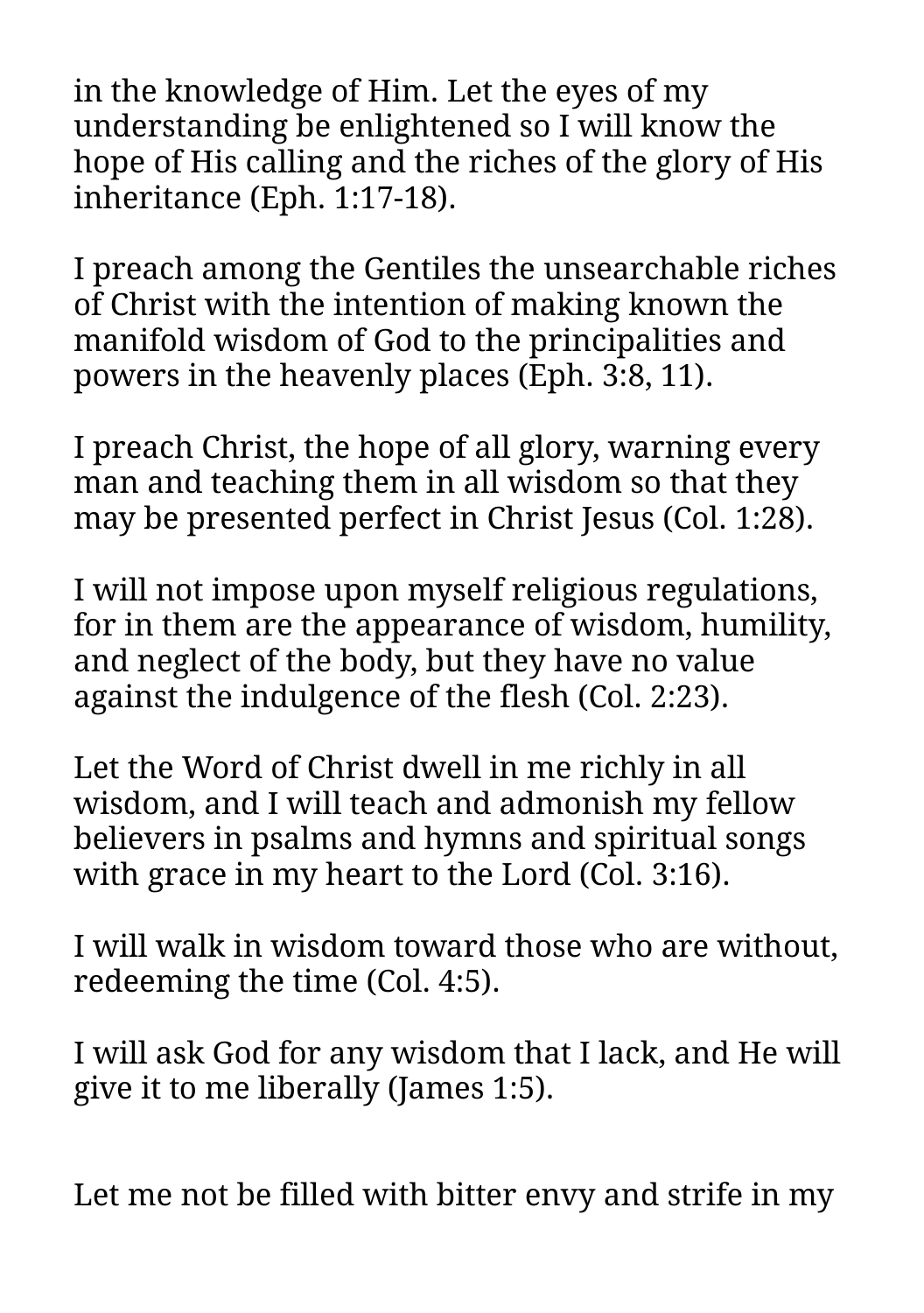heart, for this wisdom does not come from above but is earthly, sensual, and demonic (James 3:14-15).

Let me be filled with the wisdom from above, for it is pure, peaceful, gentle, willing to yield, full of mercy and good fruits, and without partiality and hypocrisy (James 3:17).

I say with a loud voice, "Worthy is the Lamb who was slain to receive power, riches, wisdom, strength, honor, glory, and blessing" (Rev. 5:12).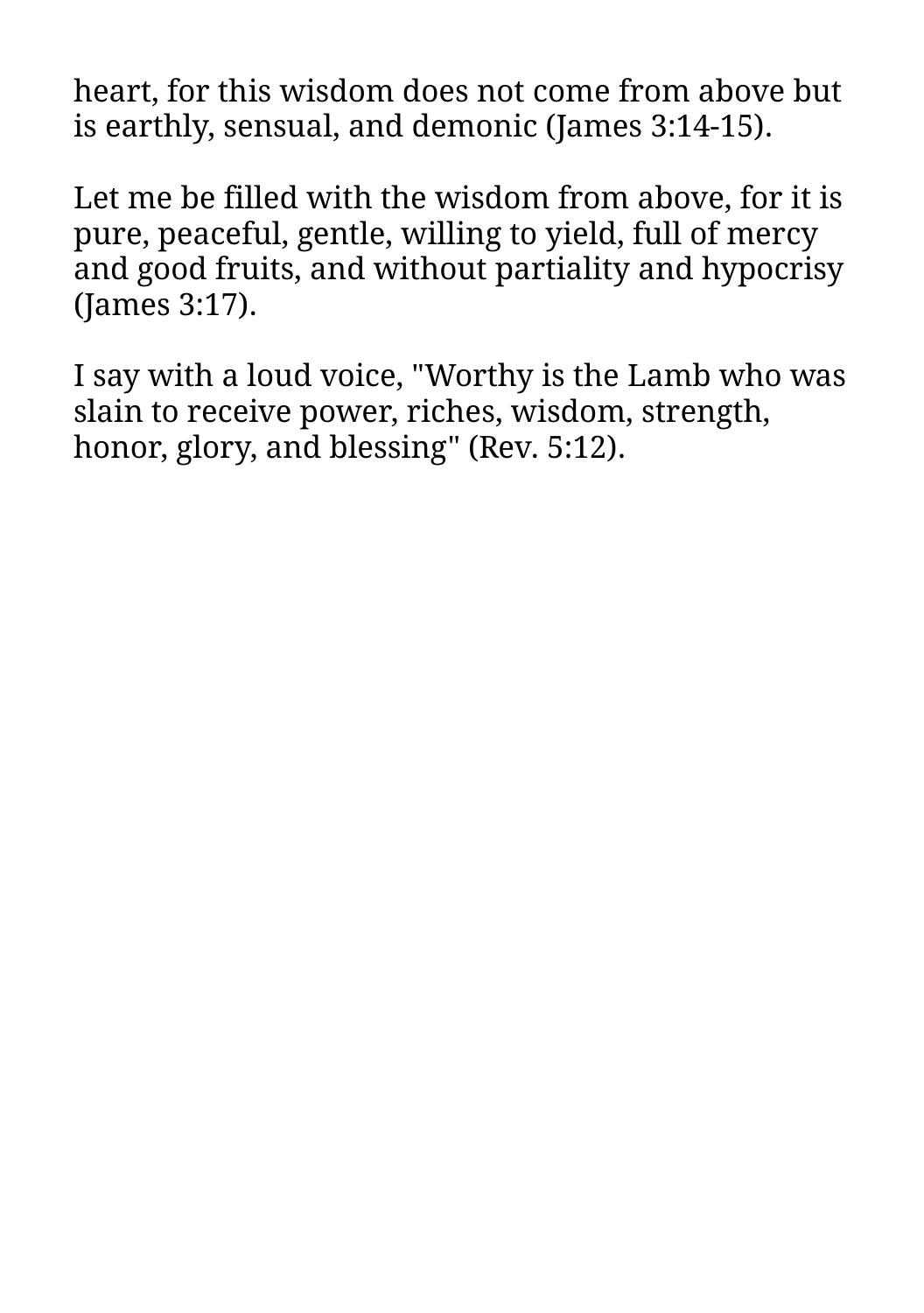# Chapter 2 Exercising Faith For Your Healing

#### **And He said to her, "Daughter, your faith has made you well. Go in peace, and be healed of your affliction."**

**—Mark 5:34**

FAITH RELEASES THE healing anointing. Unbelief blocks healing. The woman with the issue of blood put a demand on the anointing with her faith. Faith is like a vacuum that draws the anointing. Jesus not only ministered with the anointing, but He also let the people know He was anointed (Luke 4:18). When they heard He was anointed, it was their responsibility to believe and receive. The people of Nazareth did not believe and could not draw from His anointing. (See Mark 6:1-6.) He could do no mighty work in Nazareth because of their unbelief. If they would have believed, they could have drawn from His anointing and been healed.

But the woman with the issue of blood believed. She believed enough to press through the crowds, reach out, and touch the healer Himself. In Luke 8:46, Jesus says, "Somebody touched Me, for I perceived power going out from Me."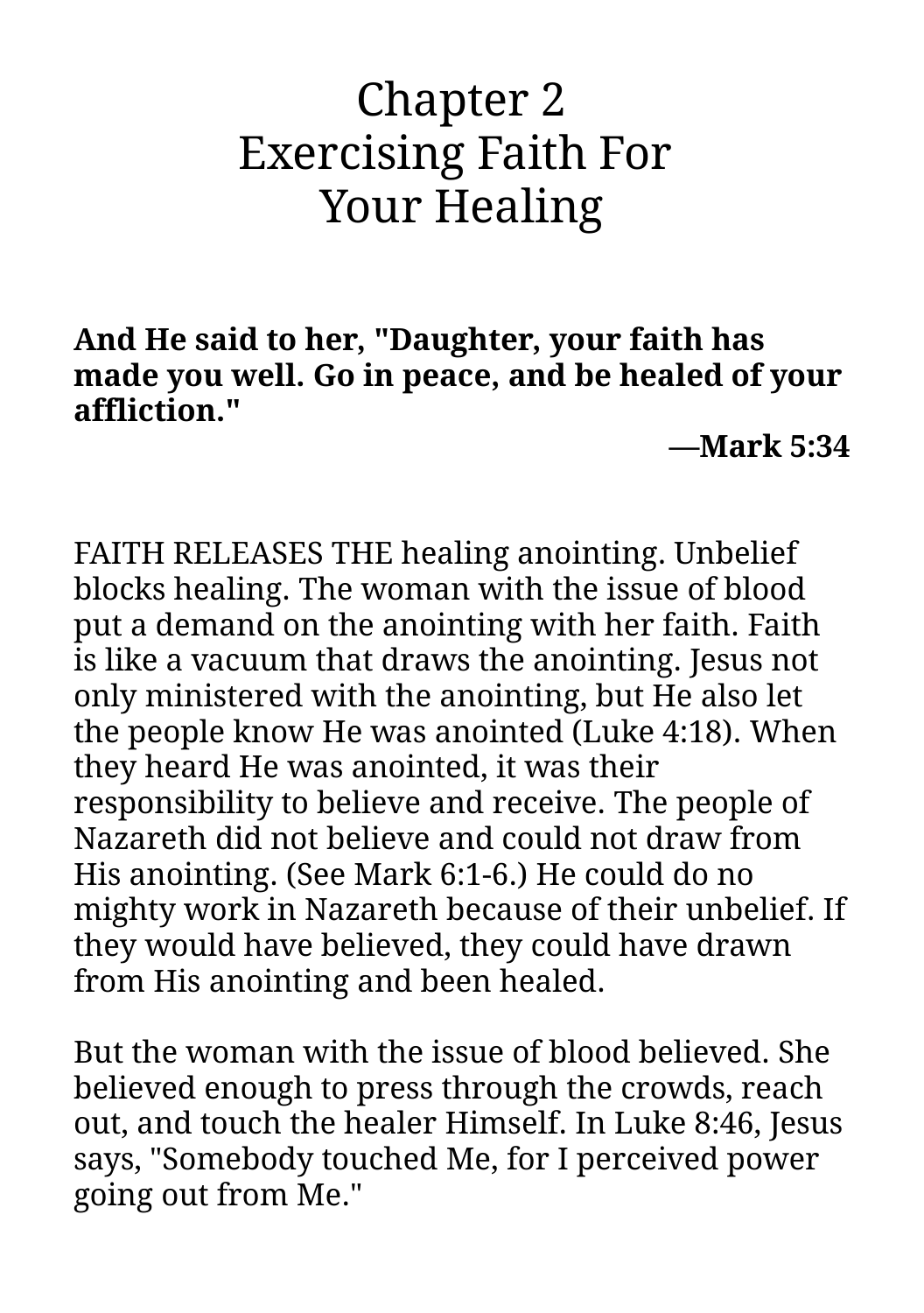Jesus perceived that power ("virtue," KJV) had left Him. The woman drew healing power out of Him with her faith. The word power is the Greek word dunamis, which means "ability, strength, or might." When you have faith that you will be healed, you draw out the healing power of God. His power is released on your behalf. Thus, the anointing is the power of God.

### **When she heard about Jesus, she came behind Him in the crowd and touched His garment. —Mark 5:27**

This woman had heard of Jesus. She had heard about the healing anointing that was upon Him. She had heard that a prophet of God was ministering in Israel.

When people hear about the anointing, their faith will increase in this area, and they will then have the knowledge and faith to put a demand on the anointing. We need to know about the apostle's anointing, the prophet's anointing, the evangelist's anointing, the pastor's anointing, and the teacher's anointing. We need to know about the healing anointing and the miracle anointing. We need to know about special anointings given by the Holy Spirit.

Many in this country wonder why miracles occur so much in foreign countries. Many of the ones who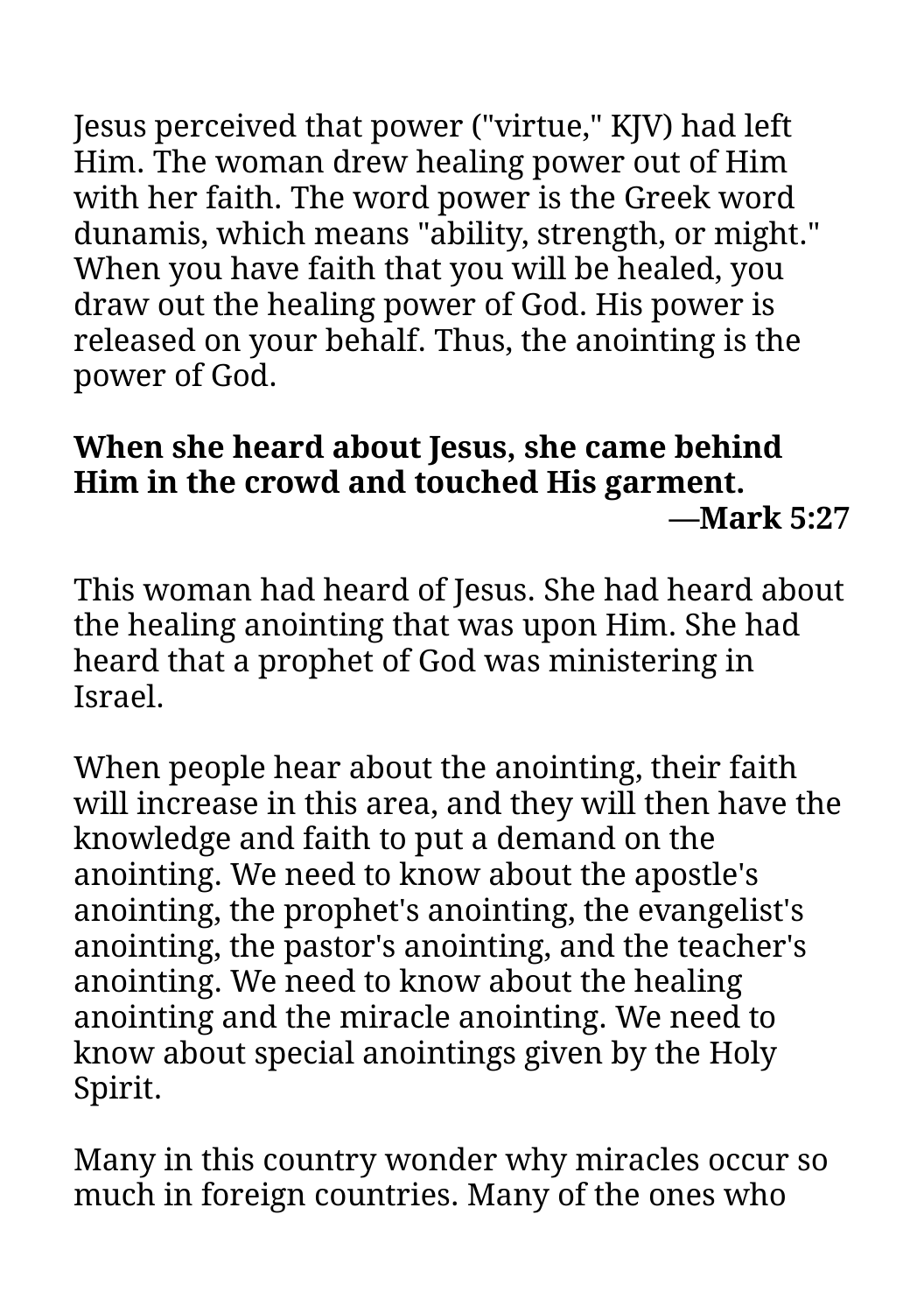attend crusades walk for miles to come to a meeting. Some travel for days. That is putting a demand on the anointing. Healing and miracles happen as a result. In America, many believers will not travel two blocks — and wonder why they don't receive miracles.

**And believers were increasingly added to the Lord, multitudes of both men and women, so that they brought the sick out into the streets and laid them on beds and couches, that at least the shadow of Peter passing by might fall on some of them. Also a multitude gathered from the surrounding cities to Jerusalem, bringing sick people and those who were tormented by unclean spirits, and they were all healed.**

**—Acts 5:14-16**

Here we see people coming "from the surrounding cities to Jerusalem." Where there is a demand, there is a supply. There was enough anointing available to heal everyone. These people put a demand on the anointing that flowed from the apostles. When people come to meetings, sometimes from long distances, and put a demand on the gift, they will receive miracles

**Now it happened on a certain day, as He was teaching, that there were Pharisees and teachers of the law sitting by, who had come out of every town of Galilee, Judea, and Jerusalem. And the power of the Lord was present to heal them. —Luke 5:17**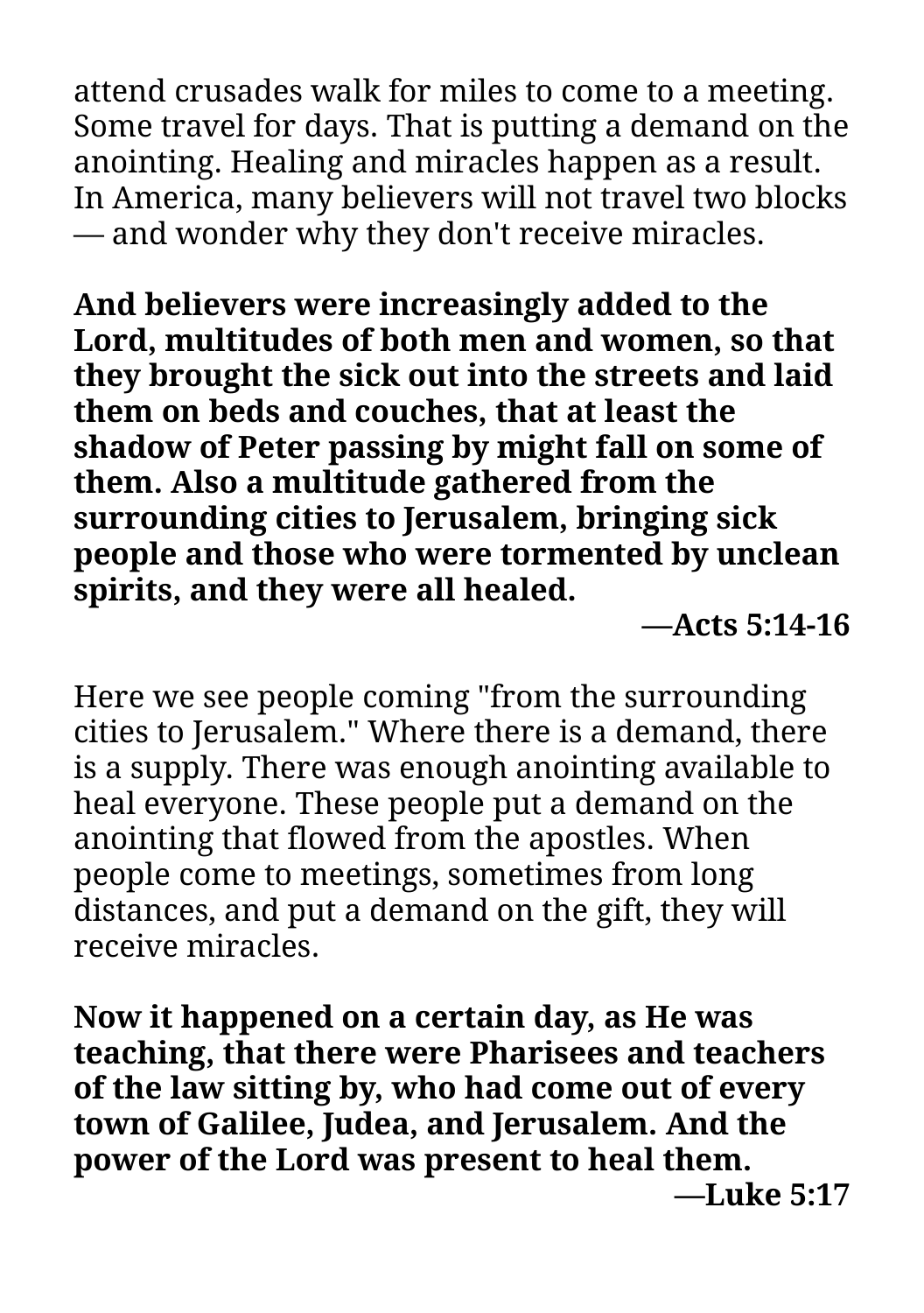The word power here is dunamis, which is the same word translated as virtue in Luke 8:46 (KJV). The woman with the issue of blood drew virtue from the body of Jesus with her faith. So we can say that healing virtue was in the house as Jesus taught. When healing virtue (anointing) is present, we can use our faith to put a demand on that anointing. It will then be released for healing.

**Then behold, men brought on a bed a man who was paralyzed, whom they sought to bring in and lay before Him. And when they could not find how they might bring him in, because of the crowd, they went up on the housetop and let him down with his bed through the tiling into the midst before Jesus. When He saw their faith, He said to him, "Man, your sins are forgiven you." —Luke 5:18-20**

Through their faith, they put a demand on the anointing present in that room. As a result, healing virtue was released and the man was healed. There are times when the presence of the Lord is thick like a cloud in a service. When the anointing is present to this degree, all we need to do is use our faith to put a demand upon it. Healing and miracles come as a result of putting a demand on the anointing.

We put a demand on the anointing with our faith. The Lord has given us the gift of faith for this purpose. The Lord desires that we use our faith to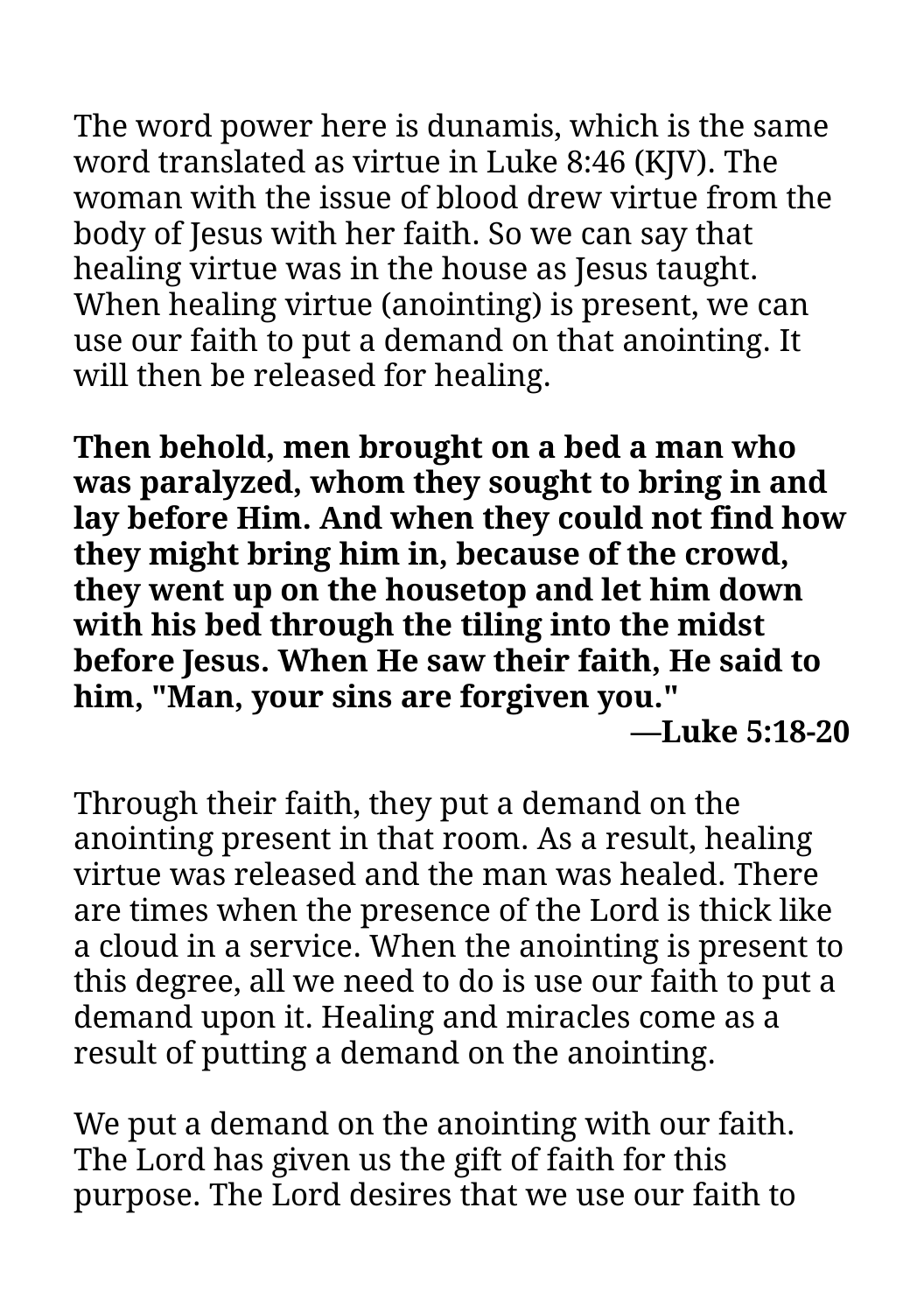put a demand (withdrawal) on the gifts of God. Many never use their faith for this purpose.

Congregations that are built up in faith will have a tool they can use to receive from the gifts of God. Faith is a channel through which the anointing flows. Faith is like a light switch that starts the electricity flow. It is like the starter on a car that ignites the power that turns the engine. Faith is the spark that ignites the explosive power of God. It ignites the power gifts of faith, healing, and miracles.

Faith ignites the revelation gifts of word of wisdom, word of knowledge, and discerning of spirits. It ignites the utterance gifts of tongues, interpretation, and prophecy. Faith releases the ministry gifts of apostles, prophets, evangelists, pastors, and teachers. Faith comes by hearing. The more people hear about the gifts of God, the more faith they will receive to draw from them. I teach on different operations and administrations of the Spirit.

As a pastor, I release people with different anointings and administrations to minister to the people. I teach people concerning these gifts and release them to use their faith to put a demand on these gifts.

It is amazing how profoundly ministers are able to minister in the atmosphere that is created through teaching and releasing. The people use their faith to pull the anointing right out of them, and the flow becomes so great, we have to purposely shut it off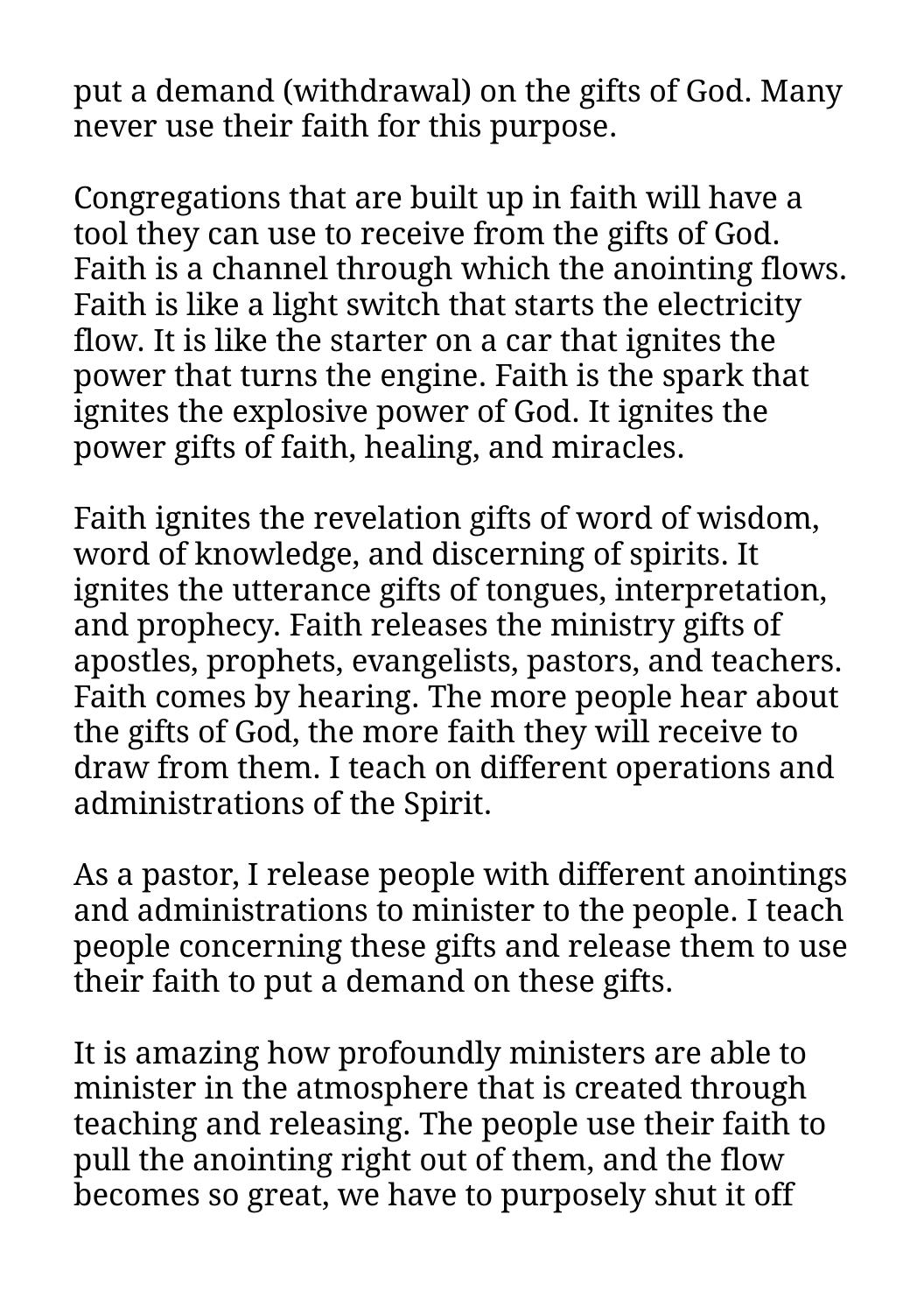until the next service.

### Declarations To Release Faith For Healing, Prosperity, And Deliverance

Because of Christ, I am free. Whom the Son sets free is free indeed (John 8:36).

I do not put my trust in man. I do not put my trust in flesh. I put my trust in God (Ps. 56:4).

I live by faith. I walk by faith and not by sight (2 Cor. 5:7).

I am responsible for my decisions and my choices. I make a decision. I choose life. I choose blessings. I choose the Word of God. I choose wisdom.

I thank You, Lord, that I am responsible for making my own way prosperous and having good success.

I have faith to speak to mountains, and they will obey me (Mark 11:23).

My heart will never depart from You. I will always serve God.

Thank You, Lord, for prosperity. I will flourish because I live in the days of the Messiah.

I will have prosperity, and I will have good success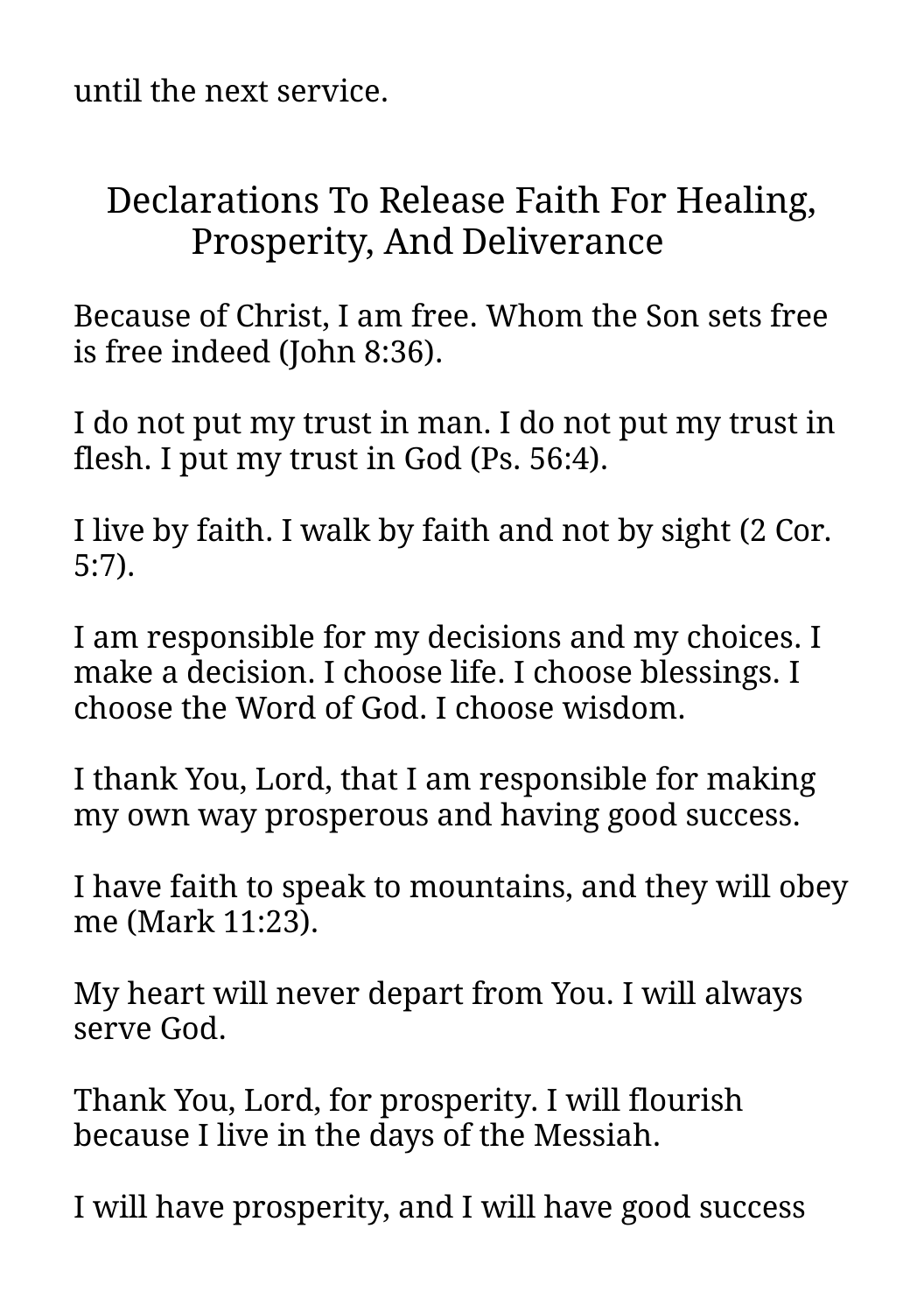because of God's grace in Jesus's name.

### Increasing Faith For Your Healing

I declare that I, like Enoch, have a testimony that I please God through my faith (Heb. 11:5).

Because of my faith, I am pleasing to God, and He will reward me because I seek after Him diligently (Heb. 11:6).

By faith, I will sojourn in the land of promise, as in a strange country, dwelling in tabernacles with Isaac and Jacob, as I am an heir of the same promise (Heb. 11:9).

I will forsake any bondage that seeks to entrap me, looking forward by faith and setting my eyes on Him who is invisible (Heb. 11:27).

I decree and declare that by faith I will walk through my trials on dry ground, and my enemies will be drowned (Heb. 11:29).

I will encircle the immovable walls in my life, and by my faith those walls will fall down (Heb. 11:30).

Like Rahab, I will receive the men of God with peace. I will not perish with those who do not believe (Heb. 11:31).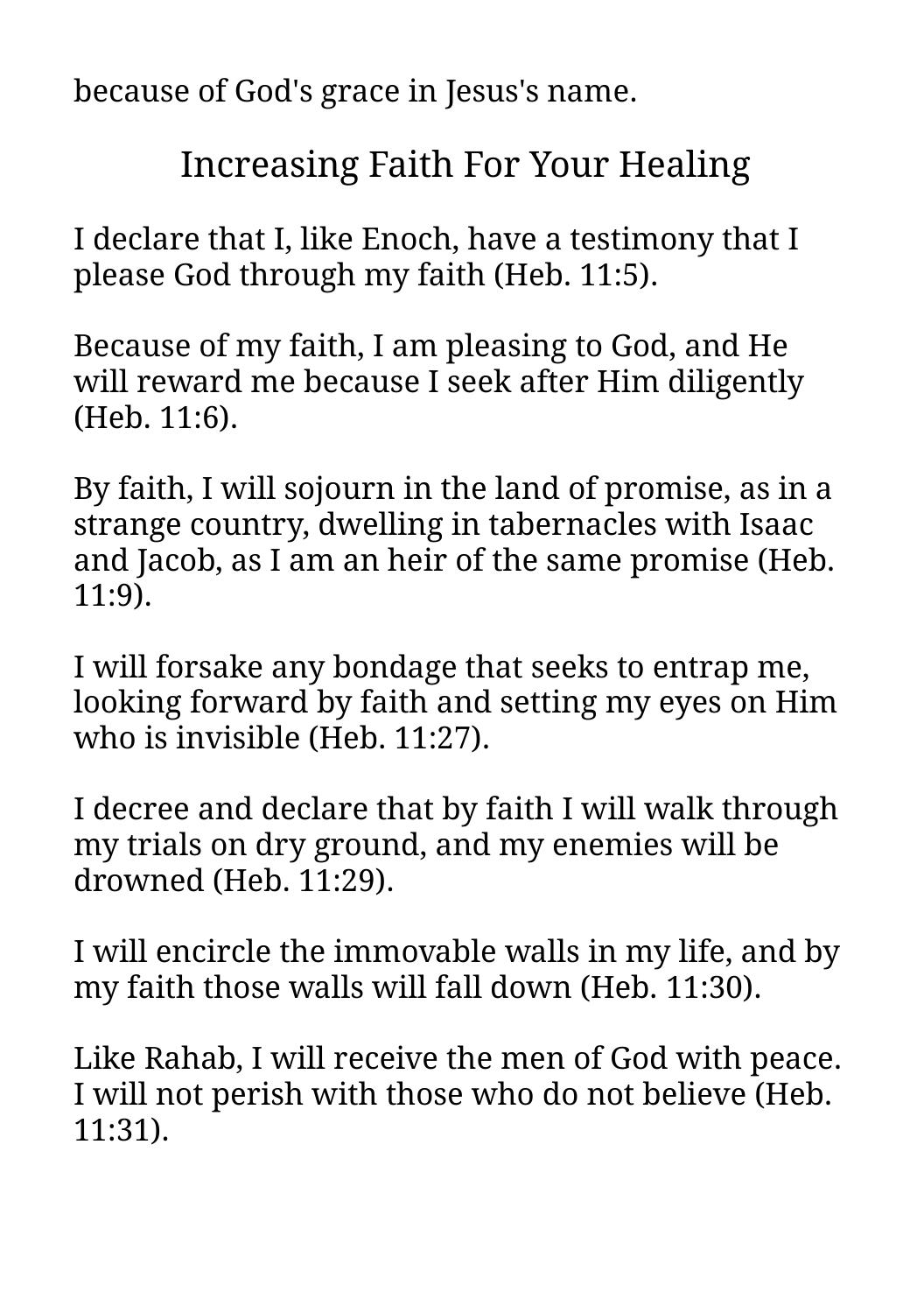I will subdue kingdoms, rain down righteousness, obtain promises, and stop the mouths of lions because of my faith (Heb. 11:33).

I declare that I will not only receive a good testimony of faithfulness, but I will also receive all that God has promised (Heb. 11:39-40).

I am established and anointed by God (2 Cor. 1:21).

I activate my mustard seed of faith and say to this mountain of sickness and disease in my life, "Be removed and go to another place." Nothing will be impossible to me (Matt. 17:20).

Because You have anointed me, I have faith and do not doubt that I can speak to any illness, curse it at the root, and cause it to dry up and die, just as You did to the fig tree. I also know that if I tell to this mountain of sickness that is in my way to move and be cast into the sea, it shall be done (Matt. 21:21).

I declare that I have uncommon, great faith in the power of Jesus Christ, faith that cannot be found anywhere else (Matt. 8:10).

Just as Jesus stood in the boat and spoke to the storm, I too can stand in the midst of the storms in my life and rebuke the winds and the waves to command calmness in my life. My faith overrides all my fears (Matt. 8:26).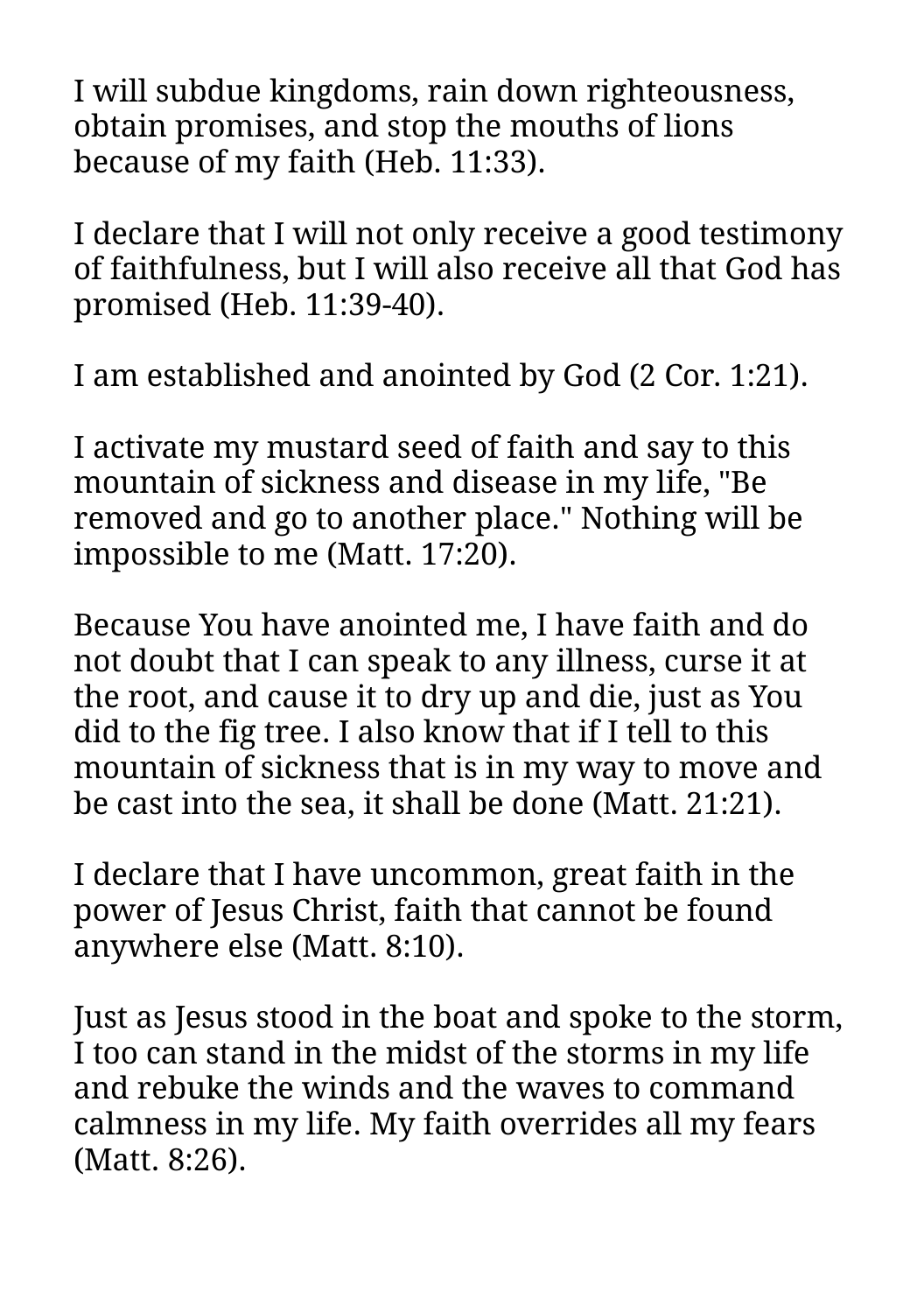I will not sink into faithlessness and doubt; I will be upheld by the mighty hand of God (Matt. 14:31).

I pray as Your anointed disciples prayed, "Increase my faith!" (Luke 17:5).

I will not be weak in faith. Like Abraham, I declare that my body is not dead but alive to birth out the gifts and anointing God has set aside for me (Rom. 4:19).

I will not stagger at the promise of God through unbelief, but I will stand strong in the faith, giving glory to God (Rom. 4:20).

My faith increases the more I hear, and hear by the Word of God (Rom. 10:17).

Even though I go through many common trials in this life, God, I declare that You are faithful. You will not allow me to face things beyond what I can stand. You have ordered a way of escape for me, and through Your strength I can bear it (1 Cor. 10:13).

I walk by faith and not by sight (2 Cor. 5:7).

I declare that I feel the substance and see the evidence of the things that I have faith for (Heb. 11:1).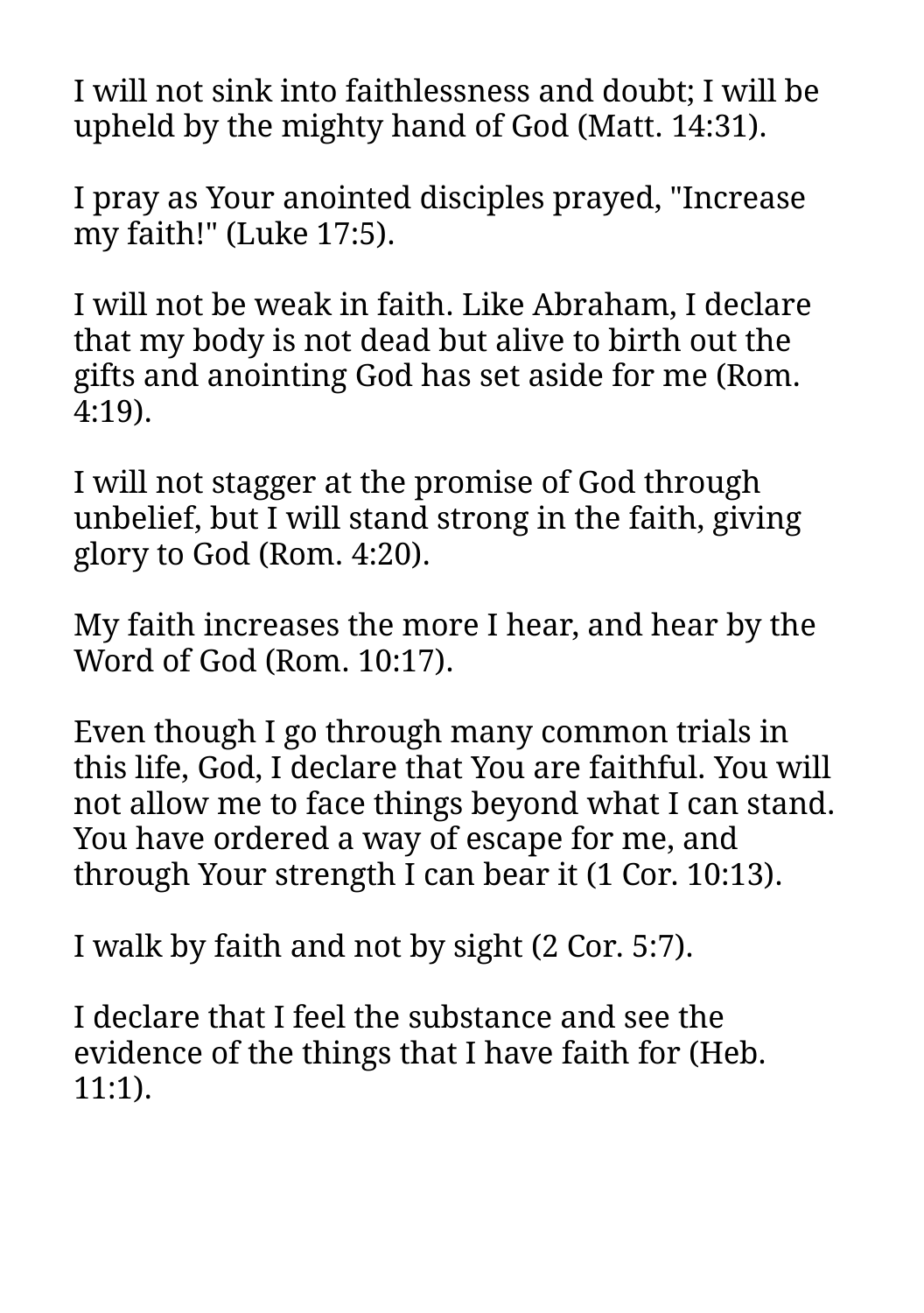You are Lord of all, and the worlds were framed by Your very words. You spoke into existence unseen things (Heb. 11:3).

I see through the eyes of faith the promise of things afar off. I am persuaded of their reality. I embrace them, knowing that I am a stranger and pilgrim on this earth (Heb. 11:13).

I will stand firm and not waver. I will come boldly before God, asking in faith (James 1:6).

## Releasing Life And Wholeness Into Your Health

You have granted me life and favor, and Your care has preserved my spirit (Job 10:12).

My life is brighter than the noonday. Though I was in darkness, I am like the morning (Job 11:17).

My life and breath are in Your hands (Job 12:10).

The Spirit of God has made me, and the Almighty gives me life (Job 33:4).

You keep my life from perishing (Job 33:18).

You will show me the path of life (Ps. 16:11).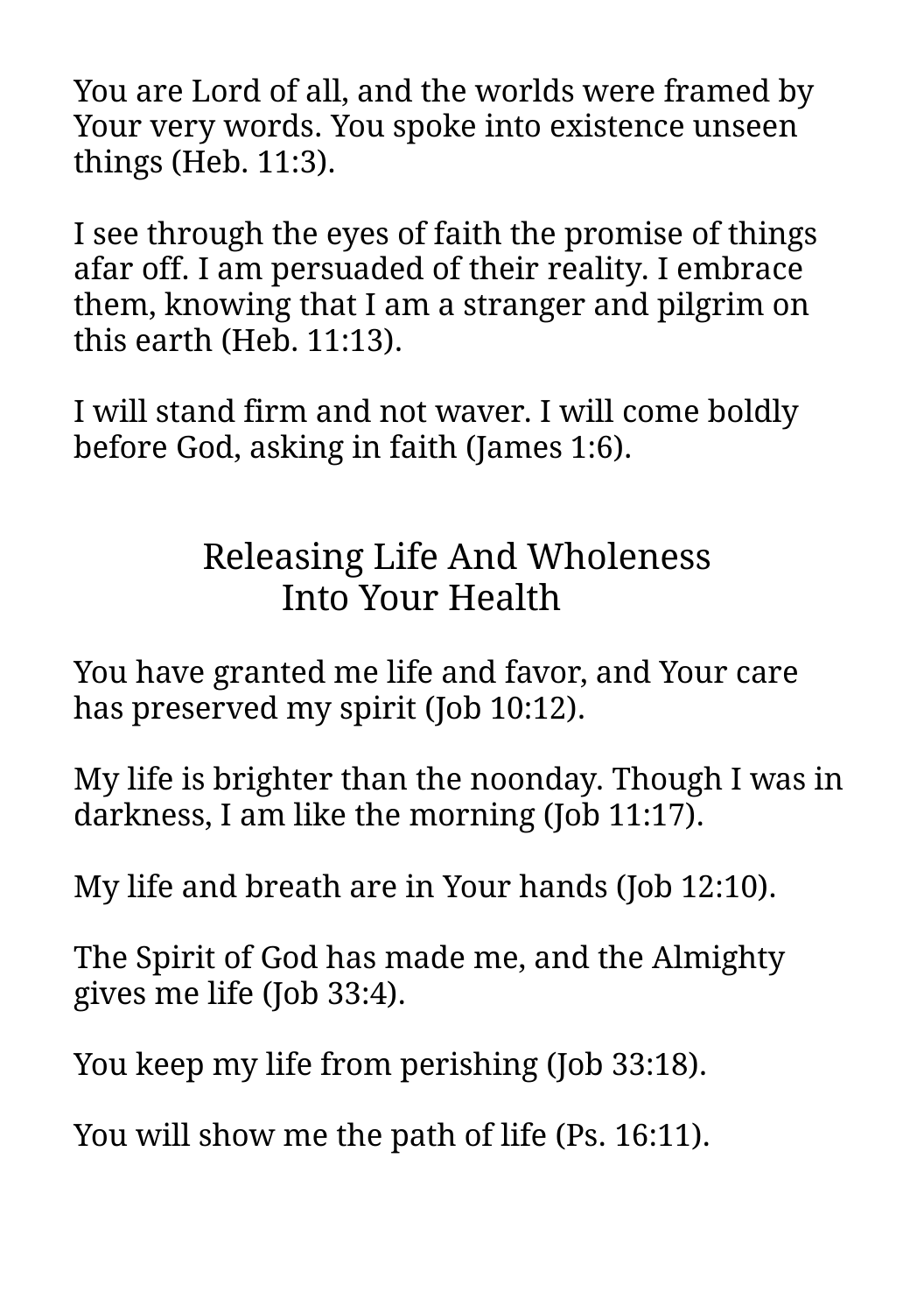You meet me with blessings of goodness. You set a crown of pure gold upon my head. I asked You for my life, and You gave it to me. You gave me length of days forever and ever (Ps. 21:3-4).

Goodness and mercy follow me all the days of my life, and I will dwell in the house of the Lord forever (Ps. 23:6).

The Lord is the strength of my life (Ps. 27:1).

Your favor is for my life (Ps. 30:5).

I desire life and love many days that I may see good. Therefore, I will fear the Lord and keep my tongue from evil and my lips from speaking deceit. I will depart from evil and do good; seek peace and pursue it (Ps. 34:11-14).

Let my enemy, who seeks after my life, be put to shame and brought to dishonor (Ps. 35:4).

Rescue me from destruction and my life from the lions (Ps. 35:17)

You, O Lord, are my fountain of life (Ps. 36:9).

Let the enemy, who seeks to destroy my life, be ashamed and brought to mutual confusion. Let him be driven backward and brought to dishonor (Ps. 40:14).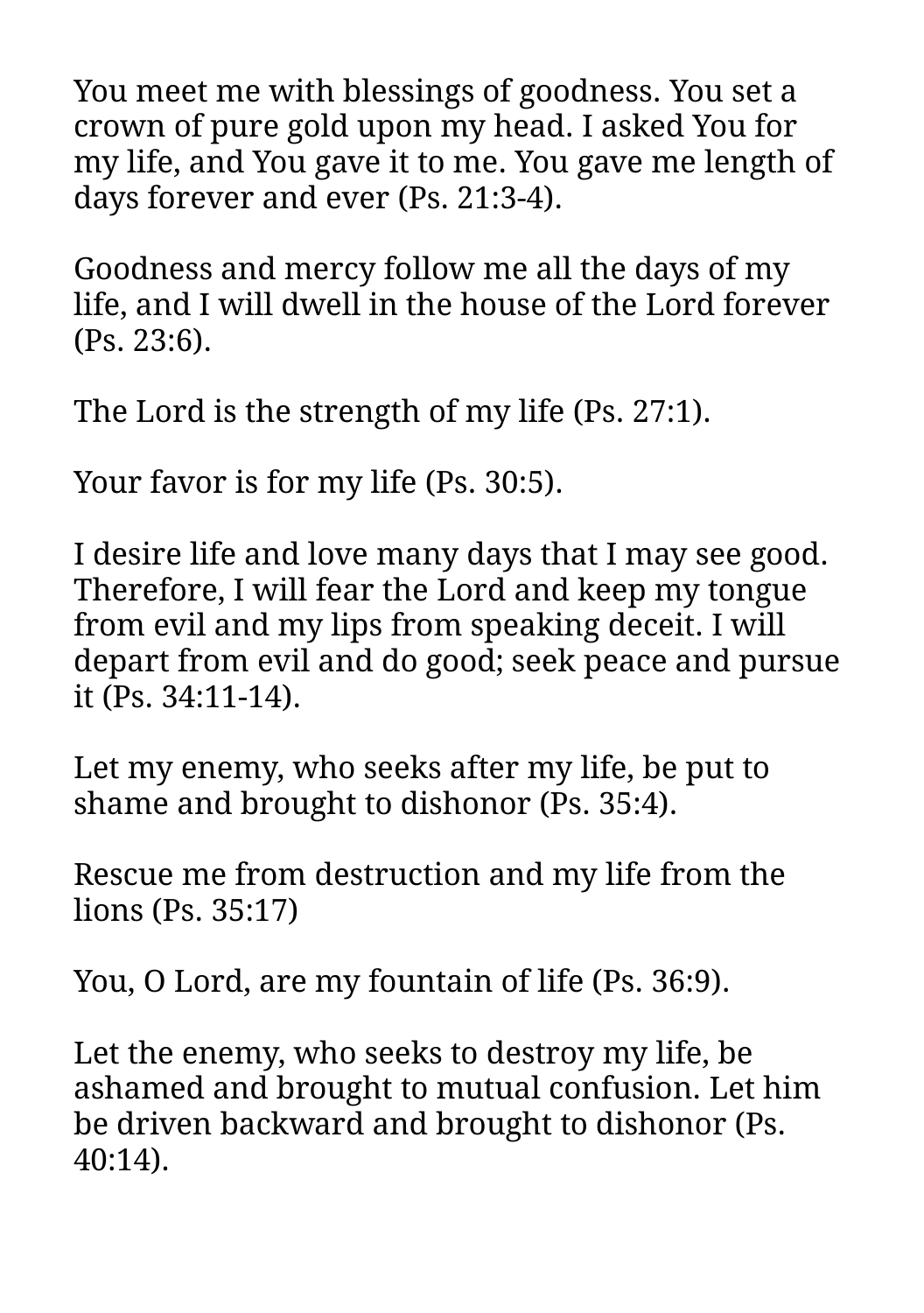You will prolong my life and make my years as many generations. I will abide before God forever. Mercy and truth will preserve me (Ps. 61:6-7).

Your loving-kindness is better than life, and my lips will praise You. I will bless You while I live. I will lift up my hands in Your name (Ps. 63:3-4).

My life is preserved from fear of the enemy (Ps. 64:1).

Preserve my life, for I am holy and You are my God. Save me because I trust in You (Ps. 86:2).

I call and You answer me. You are with me in trouble. You will deliver me and honor me. You will satisfy me with long life and show me Your salvation (Ps. 91:15-16).

I will bless the Lord and will not forget His benefits. He has forgiven my sins and healed all my diseases. He has redeemed my life from destruction and crowned me with loving-kindness and tender mercies. God has satisfied me with good things, so that my youth is renewed like the eagle's (Ps. 103:1- 5).

I hope in the word You have spoken to me. It is a comfort in my affliction. Your word has given me life (Ps. 119:49-50).

I will not perish in my affliction because I delight in Your law. I will not forget Your precepts, for by them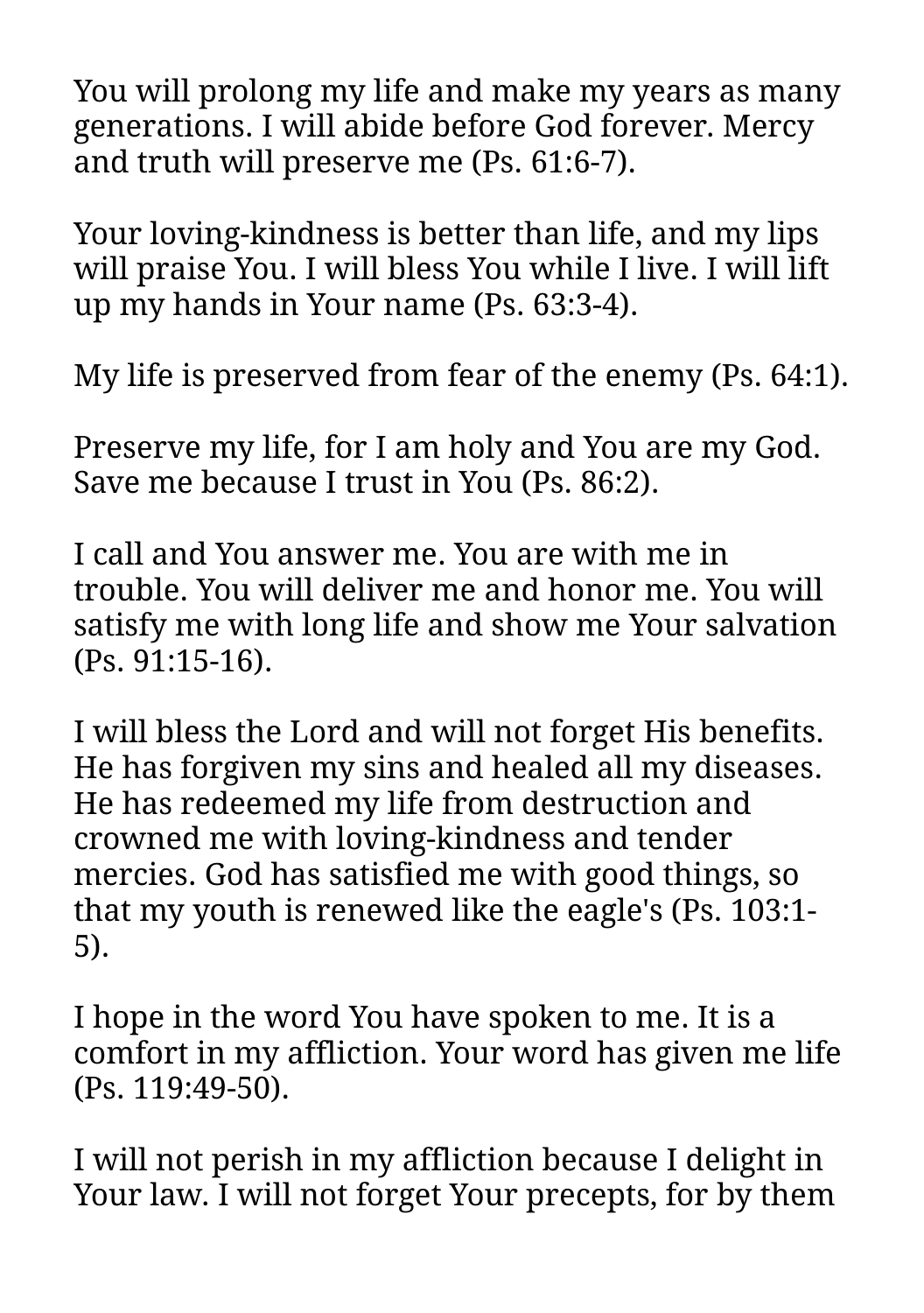You have given me life (Ps. 119:92-93).

You will restore me and make me live (Isa. 38:16).

You have set before me the way of life and the way of death. I will follow Your way, and I shall live. My life will be my prize (Jer. 21:8-9).

You have given my life to me as a prize in all places, wherever I go (Jer. 45:5).

You have redeemed my life (Lam. 3:58).

You saw me polluted in my own blood and spoke to me and said, "Live!" (Ezek. 16:6).

I will surely live and not die because I walk in the statutes of life without committing iniquity (Ezek. 33:15).

You have brought my life up from the pit (Jon. 2:6).

Your covenant with me is one of life and peace (Mai. 2:5).

I will drink of the water You give me so that I will never thirst again. The water You give me will become in me a fountain of water springing up into everlasting life (John 4:13-14).

I have everlasting life because I have heard Your word and I believe in You. I have passed from death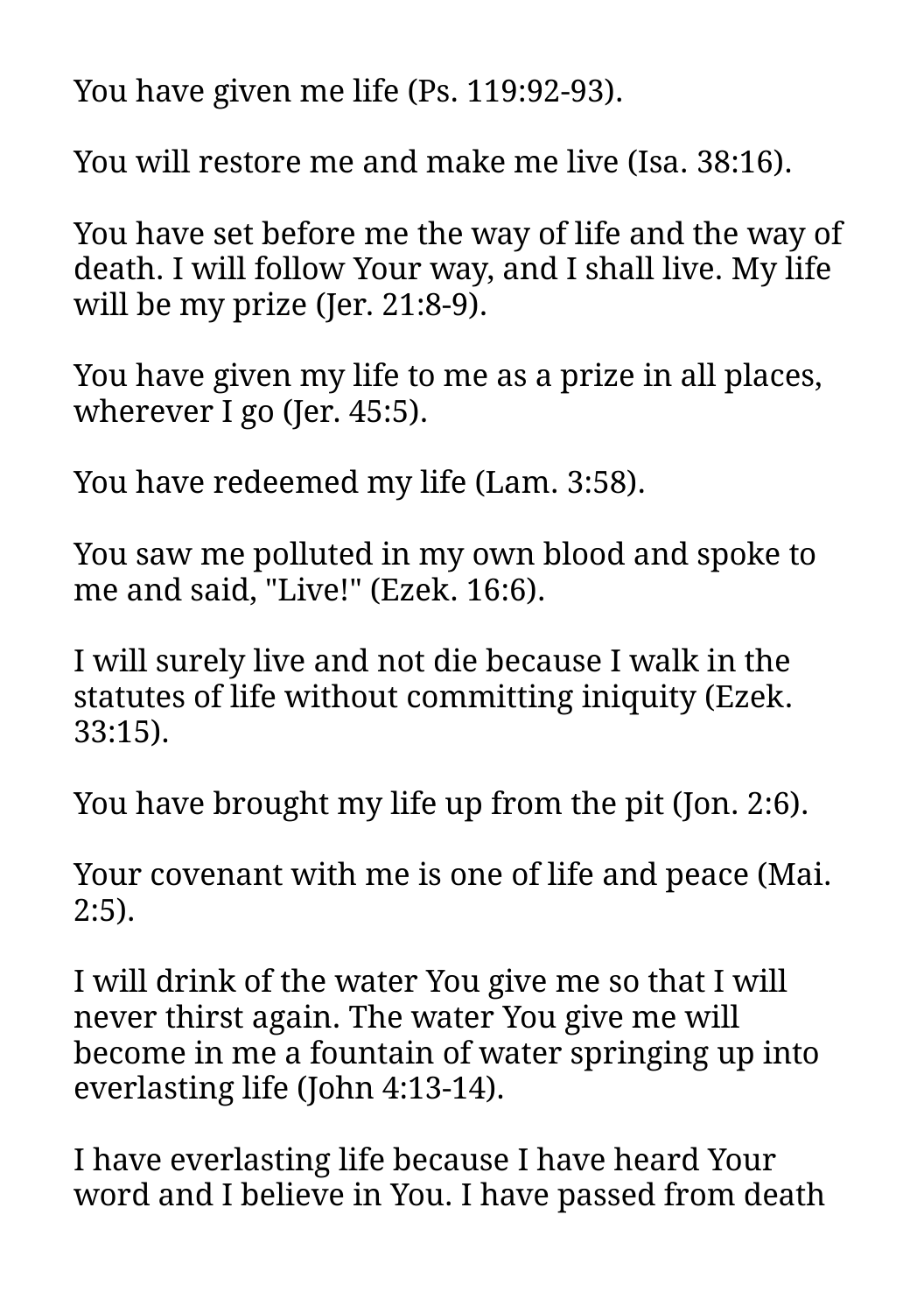to life (John 5:24).

Jesus, You are the Bread of Life (John 6:48).

I will live forever because I eat of living bread (John 6:51-52).

The Spirit gives me life. His words are spirit and life to me (John 6:63).

Through You, I have life and life more abundantly (John 10:10).

I have eternal life and will not perish. I will not be snatched out of the hand of God (John 10:28-29).

I will live because I believe in Christ Jesus, who is the resurrection and the life (John 11:25-26).

You are the way, the truth, and the life (John 14:6).

I take heart because there will be no loss of life for me (Acts 27:22).

You give life to the dead and call those things that are not as though they are (Rom. 4:17).

Just as Christ was raised from the dead, I walk in the newness of life (Rom. 6:4-5).

The gift of God is eternal life in Christ Jesus my Lord (Rom. 6:23).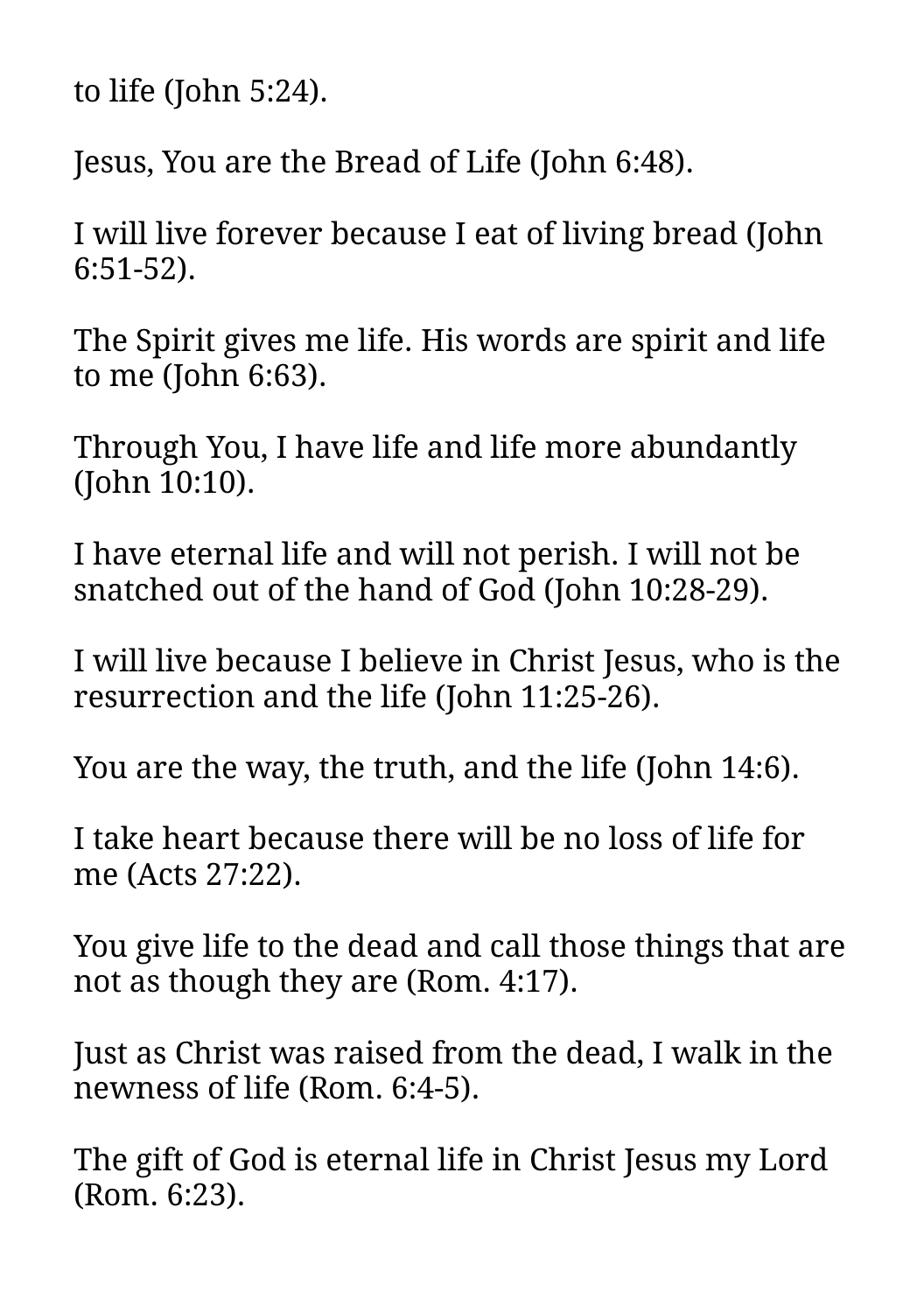I am spiritually minded; therefore I have life and peace (Rom. 8:6).

The Spirit of God, who raised Jesus from the dead, dwells in me. He gives life to my mortal body through His Spirit that dwells in me (Rom. 8:11).

I am the aroma of life leading to life (2 Cor. 2:16).

The Spirit gives me life (2 Cor. 3:6).

The life of Jesus is manifested in my body. Life works in me (2 Cor. 4:10-13).

Christ lives in me. The life I now live I live by faith in the Son of God, who loves me and gave His life for me (Gal. 2:20-21).

I sow to the Spirit, and of the Spirit I reap everlasting life (Gal. 6:8).

My life is hidden with Christ in God (Col. 3:3).

I have a promise of life now and a life that is to come (1 Tim. 4:8).

My Savior, Jesus Christ, has abolished death and brought life and immortality to light through the gospel (2 Tim. 1:10-11).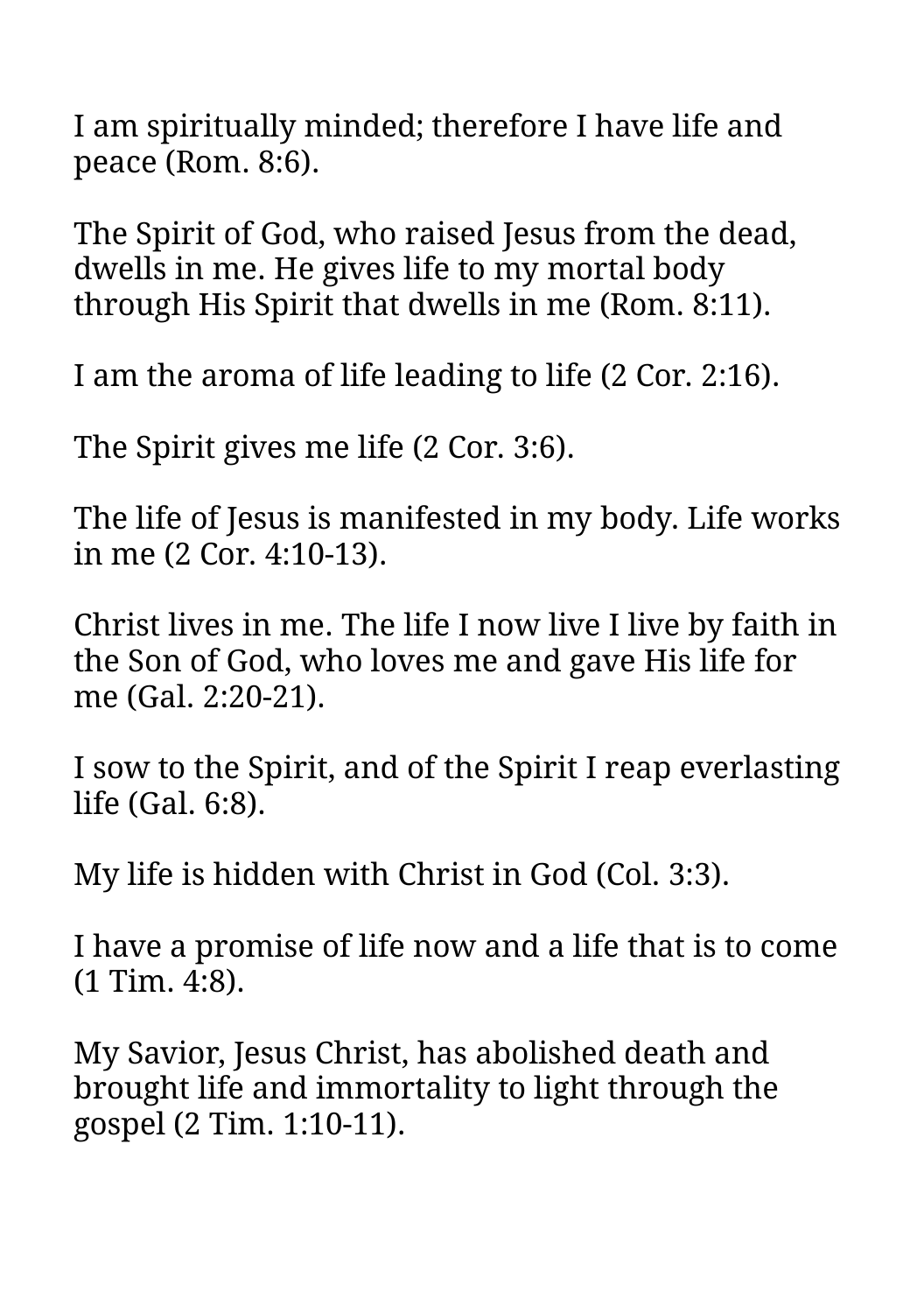I have endured temptation; therefore, I am blessed. I am approved and receive a crown of life, which the Lord has promised to those who love Him (James 1:12).

Your divine power has given to me all things that pertain to life and godliness (2 Pet. 1:3).

I have passed from death to life because I love my brothers (1 John 3:14).

I have life because I have the Son (1 John 5:12).

The breath of life from God has entered me (Rev. 11:11)

I freely receive from the fountain of life (Rev. 21:6-7).

I have a right to the tree of life because I do Your commandments (Rev. 22:14).

I take of the water of life freely (Rev. 22:17).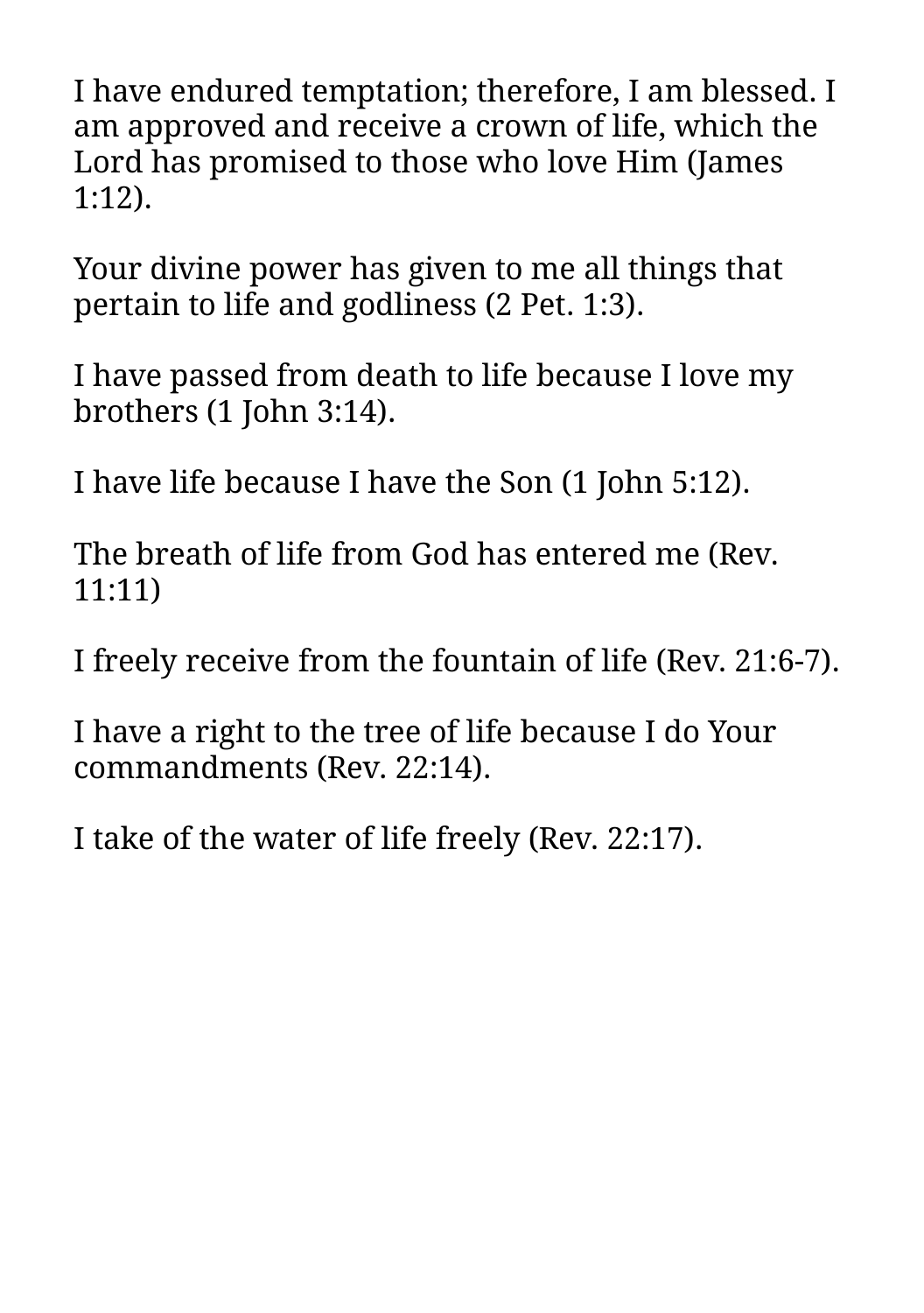# Chapter 3 Honoring Those Who Come To Heal

**He that receiveth a prophet in the name of a prophet shall receive a prophet's reward; and he that receiveth a righteous man in the name of a righteous man shall receive a righteous man's reward.**

**—Matthew 10:41, KJV**

Honor means "value, esteem, precious." To honor a man or woman of God means to value and to esteem them. We must recognize that the anointing is a precious thing. It is priceless. You cannot buy the anointing. It is given by the grace of God. We must learn to honor ministry gifts. When you dishonor ministry gifts, you will not be blessed by the anointing that is in them. In other words, if you do not honor the gift of healing, you will not be healed.

**Assuredly, I say to you, no prophet is accepted in his own country. But I tell you truly, many widows were in Israel in the days of Elijah, when the heaven was shut up three years and six months, and there was a great famine throughout all the land; but to none of them was Elijah sent except to Zarephath, in the region of Sidon, to a woman**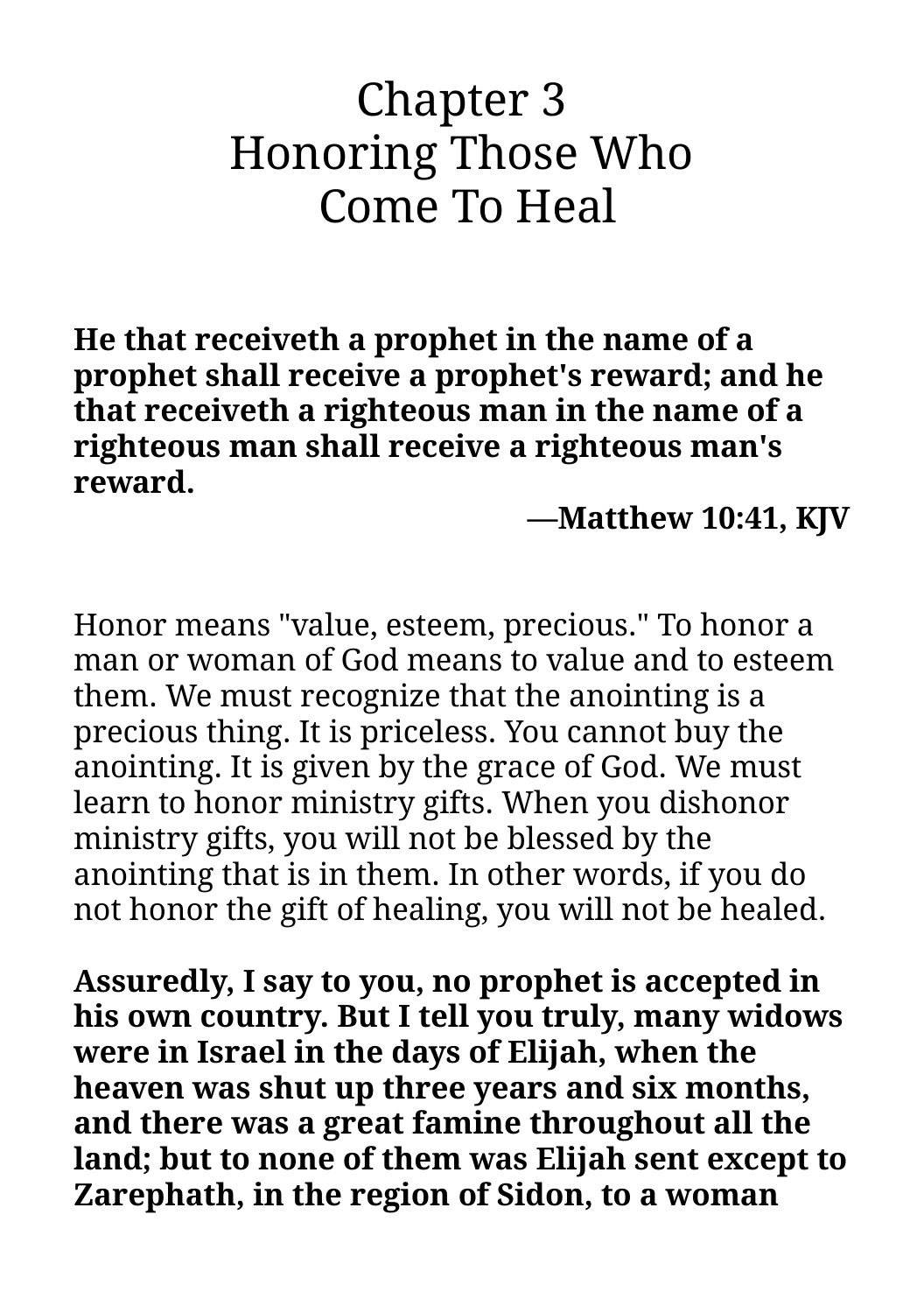### **who was a widow. And many lepers were in Israel in the time of Elisha the prophet, and none of them was cleansed except Naaman the Syrian.**

**—Luke 4:24-27**

Elijah and Elisha, two anointed men of God, were in the midst of Israel for years. There were many widows who could have received a miracle through Elijah, but only one did, and six was a Gentile. No other widow put a demand on his anointing. Every leper in Israel could have been healed through Elisha, but no other leper put a demand on his anointing but Naaman. Both Elijah and Elisha had miracle and healing anointings. Those miracles and healings were available to God's people. They were walking reservoirs of the anointing. But no one cast their bucket in to draw from the pool of the anointing. No one used their faith to receive from these men of God except one Gentile woman art Naaman the Syrian.

Jesus said these men were not accepted in their own country In other words, these men were not valued or esteemed by Israel. Their ministries were rejected and despised. As a result, many widows perished during the famine, and many lepers died of leprosy. This was not the will of the Lord. It was the will of the Lord for them to receive healing and deliverance. This kind of rejection was not uncommon to Jesus. As we have mentioned in previous chapters, Jesus was not honored in His own hometown.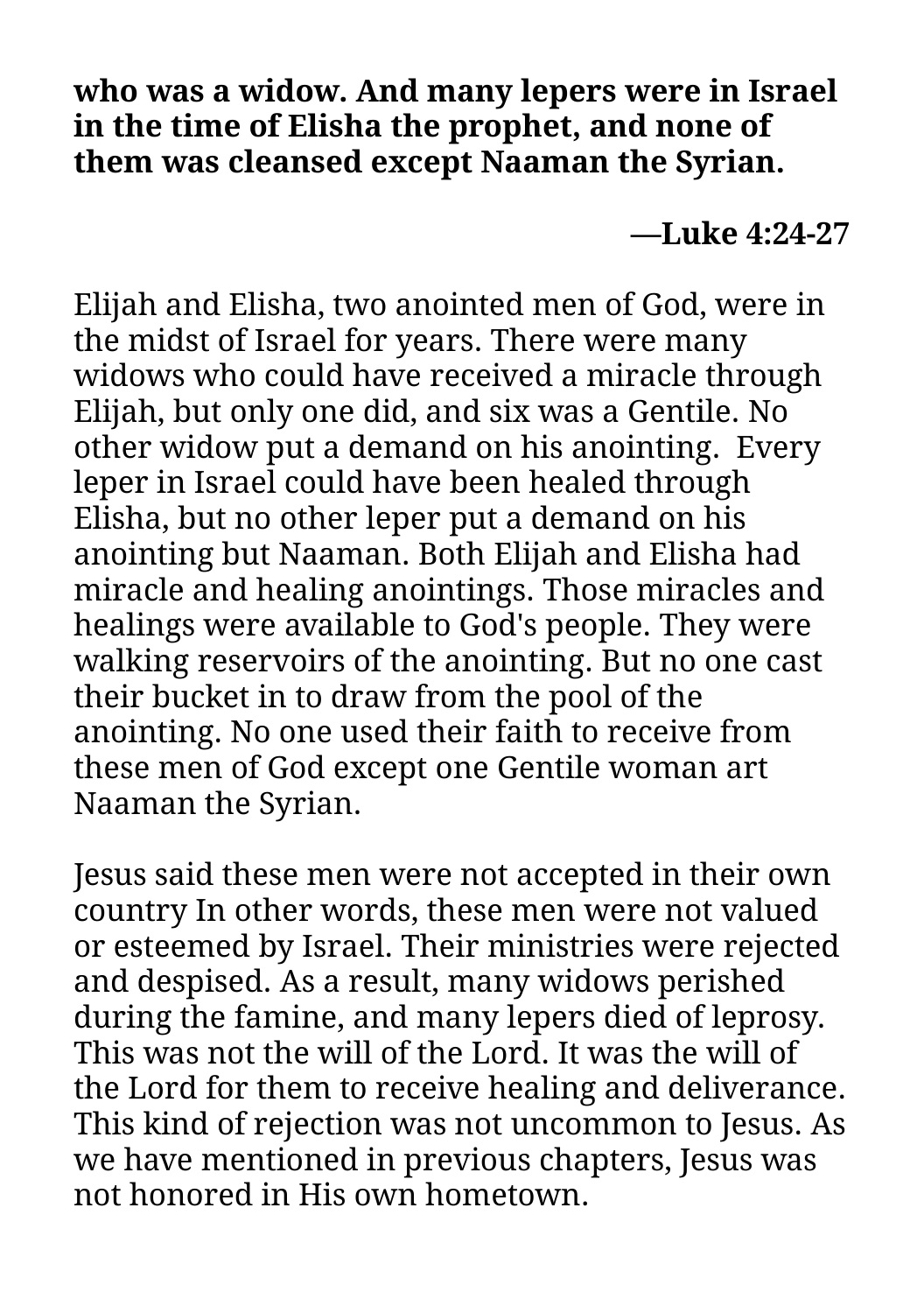**Then He went out from there and came to His own country, and His disciples followed Him. And when the Sabbath had come, He began to teach in the synagogue. And many hearing Him were astonished, saying, "Where did this Man get these things? And what wisdom is this which is given to Him, that such mighty works are performed by His hands! Is this not the carpenter, the Son of Mary, and brother of James, Joses, Judas, and Simon? And are not His sisters here with us?" And they were offended at Him. But Jesus said to them, "A prophet is not without honor except in his own country, among his own relatives, and in his own house." Now He could do no mighty work there, except that He laid His hands on a few sick people and healed them. And He marveled because of their unbelief.**

#### **—Mark 6:1-6, emphasis added**

Giving honor to the man of God who is coming to minister is another level of faith in the indwelling power of the Holy Spirit working in us. If you can't show honor, respect, and acceptance to the man of God, you are basically saying, "I don't believe the Holy Spirit is working in you, and I do not receive what you have come to give." You are essentially refusing your healing.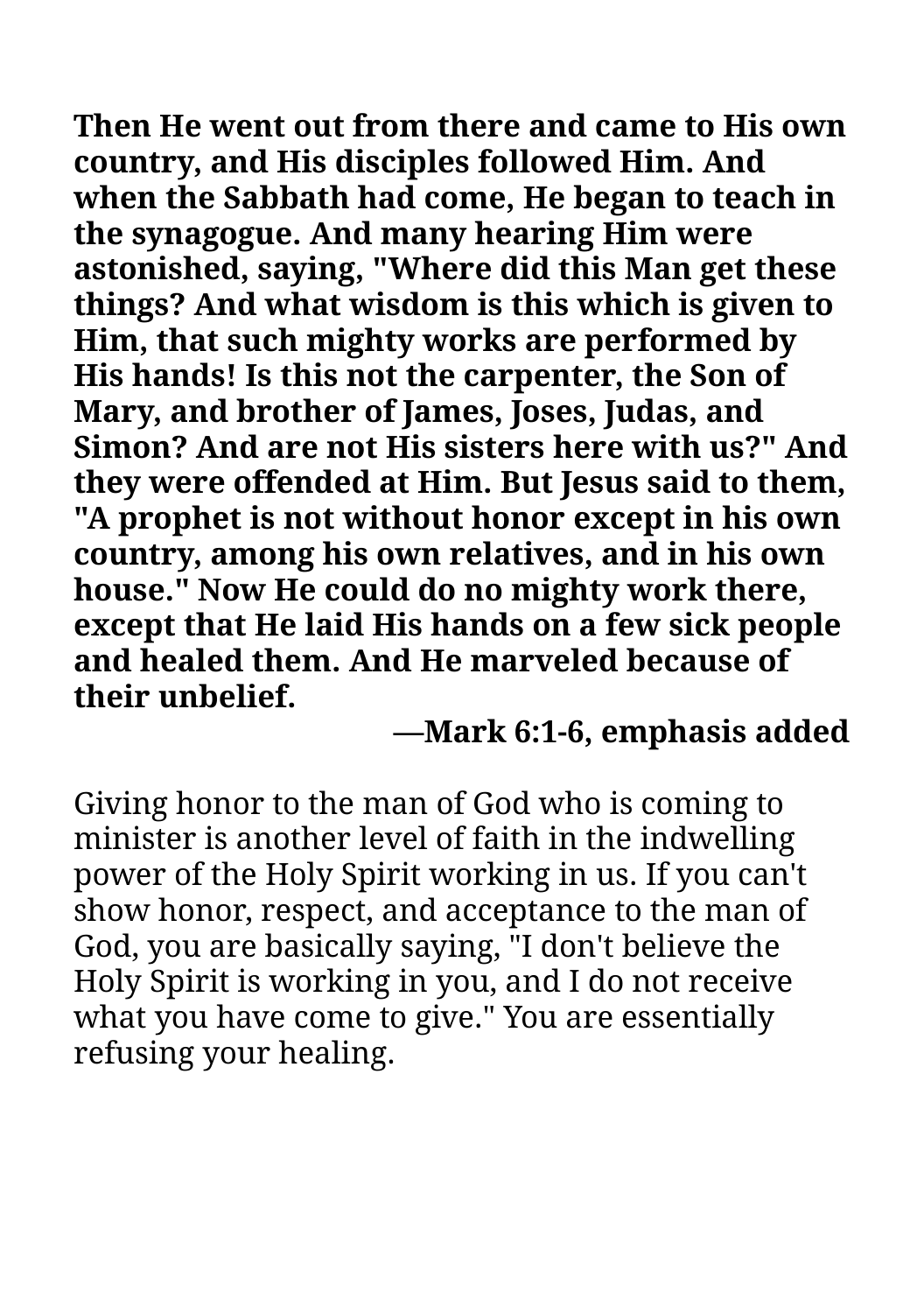## Giving Double Honor

### **Let the elders that rule well be counted worthy of double honour, especially they who labour in the word and doctrine. For the scripture saith, Thou shalt not muzzle the ox that treadeth out the corn. And, The labourer is worthy of his reward.**

#### **—1 Timothy 5:17-18, KJV**

Remember, the word honor means "value." How much do you value the ministers that God has placed in your midst? Paul is talking here about supporting the ministry. In this case, to honor means "to give to and support financially." Congregations who do not bless their ministers financially are dishonoring them. You cannot receive from their anointing if you do not honor them in this way. You will receive more from the anointing, within the men and women of God, if you honor them with your giving.

In Acts 28, the people's giving followed the miraculous healing, but there was unmistakable honor given once they recognized the healing power activated in Paul.

**But when Paul had gathered a bundle of sticks and laid them on the fire, a viper came out because of the heat, and fastened on his hand. So when the natives saw the creature hanging from his hand, they said to one another, "No doubt this man is a murderer, whom, though he has escaped**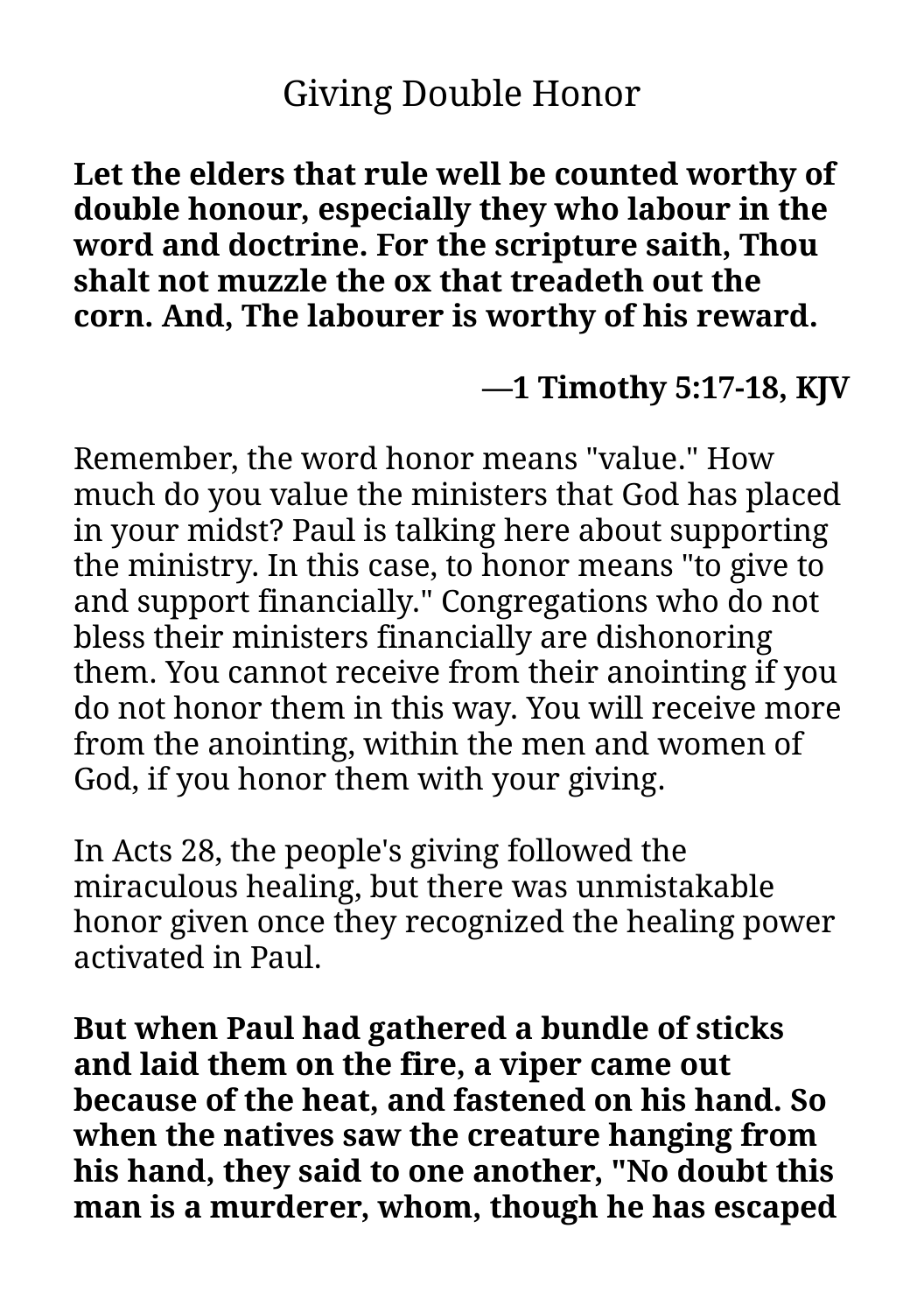### **the sea, yet justice does not allow to live." But he shook off the creature into the fire and suffered no harm.**

**—Acts 28:3-5**

The men watch Paul for a while longer to see if he would swell up or fall out and die. When neither of these things happened, they were amazed and thought the power he demonstrated was godlike. Not only this, but the leader of this island, Publius, also treated Paul and his companions with great respect and honor. He entertained them and received them courteously for three days. Therefore, there was no hindrance when Publius's father needed to be healed of dysentery. Then the healing just began to trickle down to everyone who was sick on the island.

The giving of honor flowed from the top. The leader of this island knew how to treat guests. He honored them first, and the healings began to flow. But it didn't stop there. The people show additional honor, or double honor, by making sure they lacked nothing for their departure.

**So when this was done, the rest of those on the island who had diseases also came and were healed. They also honored us in many ways; and when we departed, they provided such things as were necessary.**

**—Acts 28:9-10**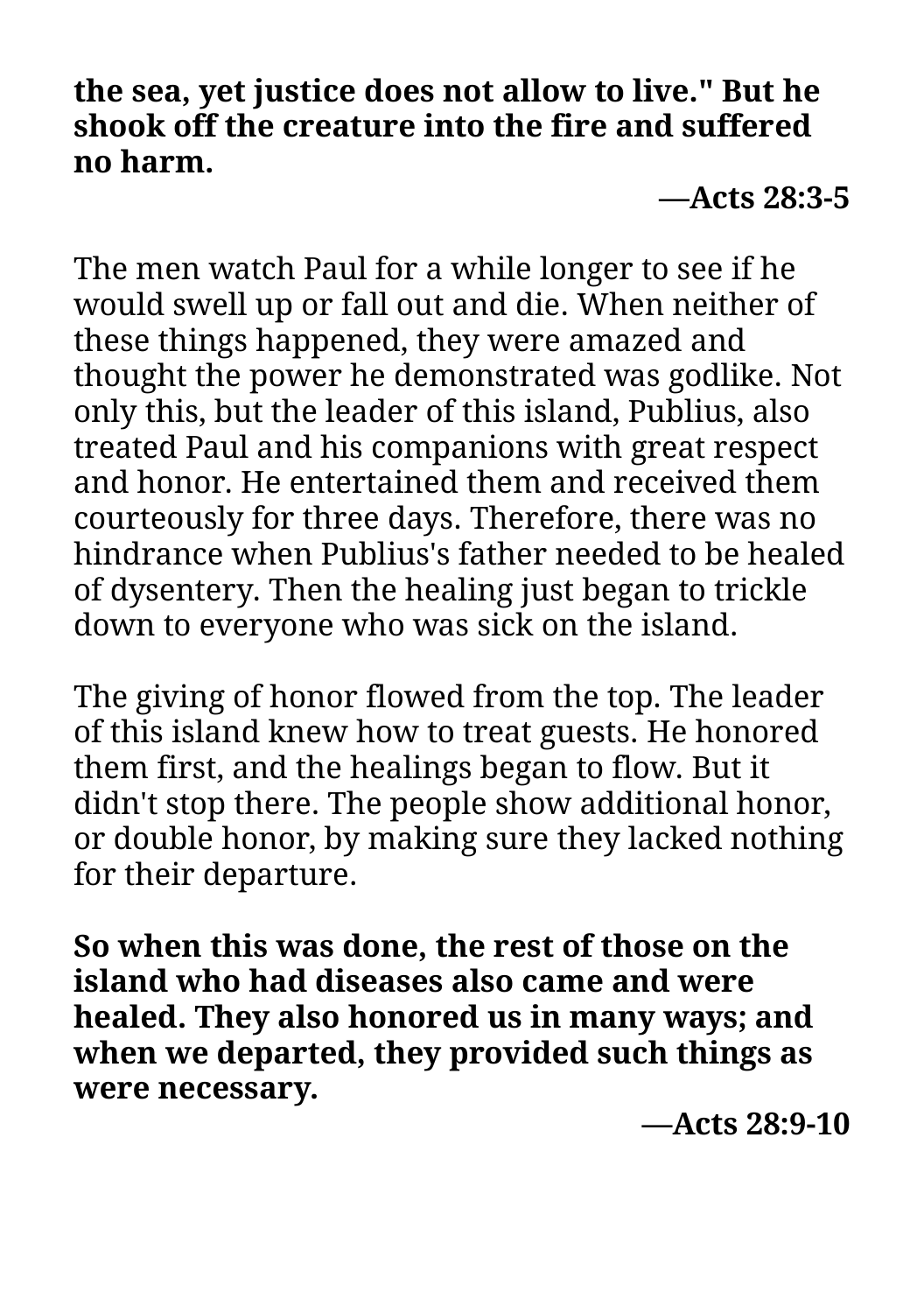It is not hard to see the correlation between giving honor and receiving healing. A gift is given best when it is well received. How much better does a singer or actor perform when their gift is appreciated by the audience? This is why so many Israelites died during the famine. They simply did not appreciate the gifts of Elijah and Elisha.

**And Elisha died, and they buried him. And the bands of the Moabites invaded the land at the coming in of the year. And it came to pass, as they were burying a man, that, behold, they spied a band of men; and they cast the man into the sepulcher of Elisha: and when the man was let down, and touched the bones of Elisha, he revived, and stood up on his feet.**

### **—2 Kings 13:20-21, KJV**

Elisha had enough anointing in his bones to raise a man from the dead. Imagine the anointing that was available to Israel while he was alive! Because they did not honor, respect, or receive his gifts, they did not receive the miracles they needed. Every leper in Israel needed a miracle. The Lord, in His mercy, saw the need and provided the man of God with His anointing. It was up to Israel to put a demand on it.

Their needs were not met because there was no demand. There was no faith. There was no honor. If they would have honored the prophet of God, they would have been healed. The anointing was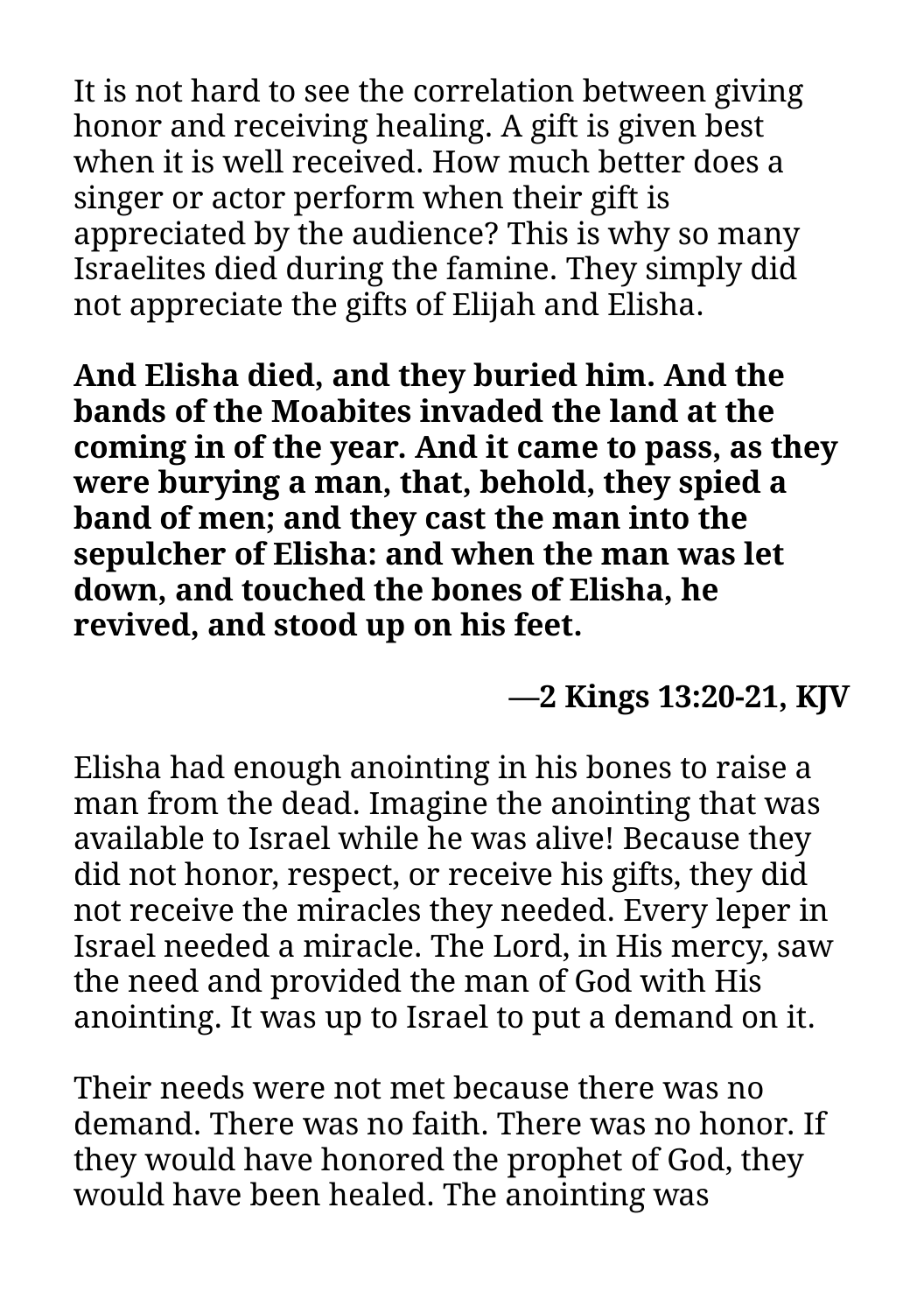available. It was strong enough. But there was no demand. As stated earlier, where there is no demand, there is no supply.

# Releasing Honor To The Man Of God

Let my life be precious in the sight of the man of God so that I will be preserved (2 Kings 1:13-14).

I declare that the man of God in this city is honorable, and all that he says comes to pass. He will show us the way to go. When I go to him for direction, I will bless him with valuable gifts (1 Sam. 9:6-9).

The man of God will pray for me and I will be restored. I will make room in my home for him so that he can be refreshed (1 Kings 13:6-8).

The word of the Lord is in the mouth of the man of God (1 Kings 17:24).

The man of God pursues righteousness, godliness, faith, love, patience, and gentleness. He fights the good fight of faith and lays hold of eternal life (1 Tim. 6:11-13).

The man of God is complete and thoroughly equipped for every good work (2 Tim. 3:17).

I will go everywhere to borrow vessels to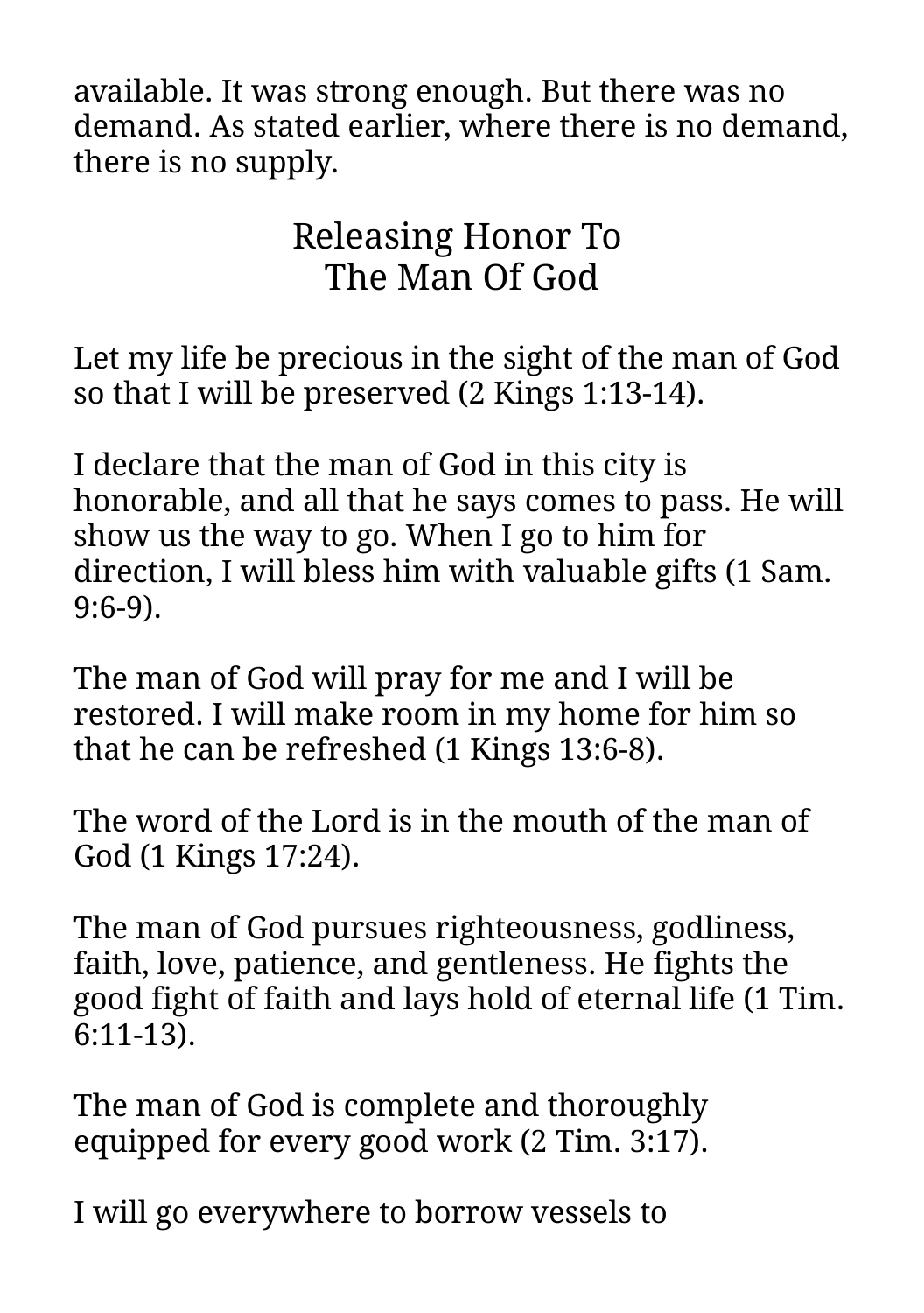accommodate the endless flow of anointing that the man of God has spoken into my household. This anointing will bring prosperity to my children and me (2 Kings 4:1-7).

I will follow the instructions that the man of God gives me, so that my flesh will be restored like that of a little child, and I will be clean (2 Kings 5:14).

The man of God is anointed to minister to the Lord as priest over His people throughout the generations (Exod. 40:15).

The man of God, who is consecrated to minister as priest, will seek God in prayer on my behalf (Lev. 16:32-33).

The Lord will exhalt the horn of His anointed; He will give strength to the man of God (1 Sam. 2:10).

The man of God will be raised up and will do according to what is in the heart and mind of God. God will build him a sure house, and he will walk before God's anointed forever (1 Sam. 2:35).

God forbid that I do anything out of line to the Lord's anointed. I will not stretch my hand out against him, seeing that he is anointed of the Lord (1 Sam. 24:6).

I will not stretch my hand out against the man of God, for he is the Lord's anointed (1 Sam. 24:10-11).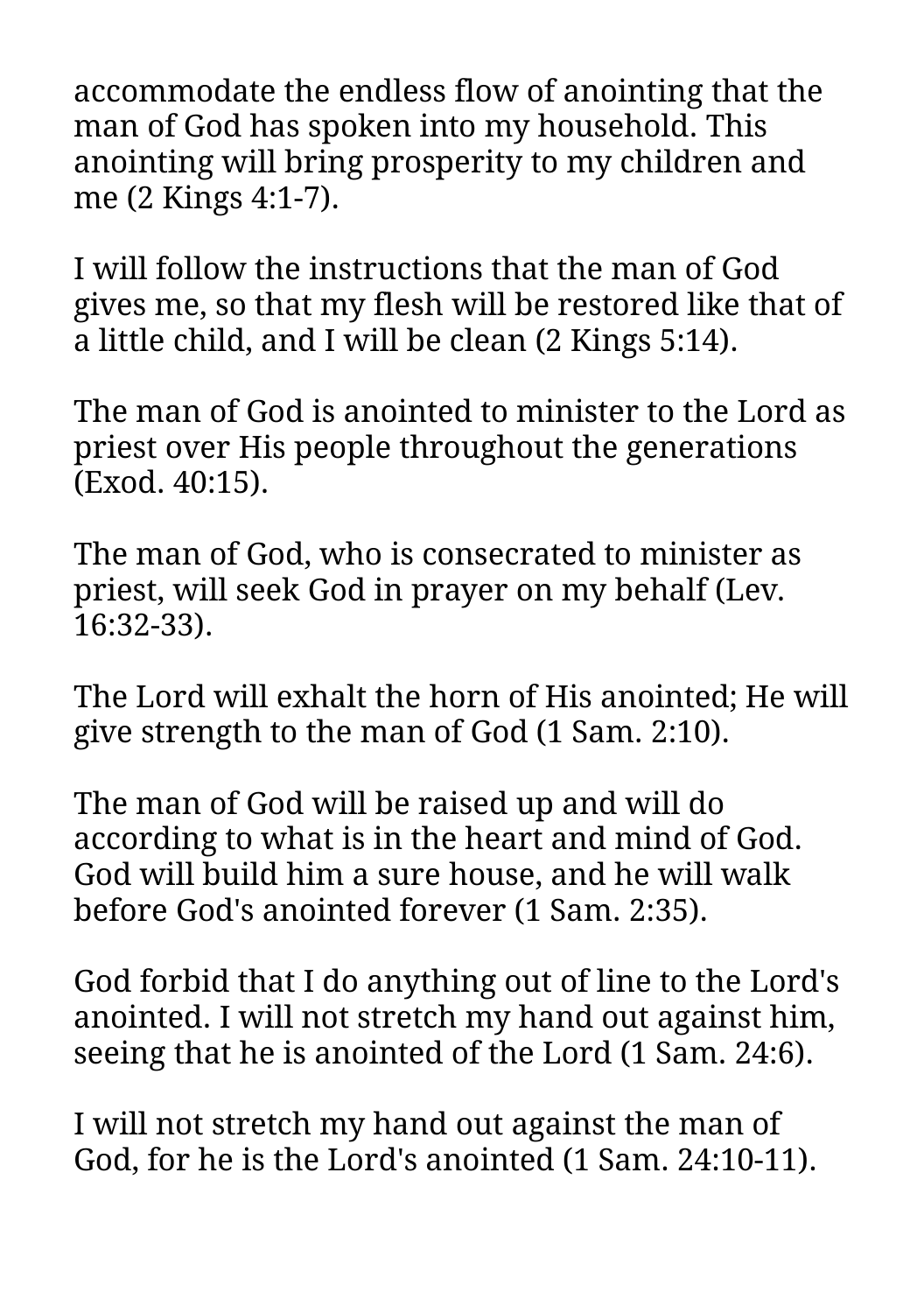I will not touch the Lord's anointed, and I will do His prophets no harm (1 Chron. 16:22).

Lord God, do not turn away the face of Your anointed; remember the mercies of the man of God (2 Chron. 6:42).

The Lord saves His anointed; He will answer him from His holy heaven with the saving strength of His right hand (Ps. 20:6).

The Lord strengthens the man of God. His is his saving refuge (Ps. 28:8).

God has anointed the man of God with the oil of gladness more than any of his companions (Ps. 45:7).

The Lord has found the man of God. With His holy oil, He has anointed him. With the hand of God, he shall be established. The arm of the Lord will strengthen him. His enemies will not outwit him, neither will the son of wickedness afflict him. The Lord will beat down his foes before his face (Ps. 89:20-23).

The Spirit of the Lord God is upon the man of God, because the Lord has anointed him to preach good tidings to the poor. He has sent him to heal the brokenhearted; to proclaim liberty to the captives and the opening of the prison to those who are bound; to proclaim the acceptable year of the Lord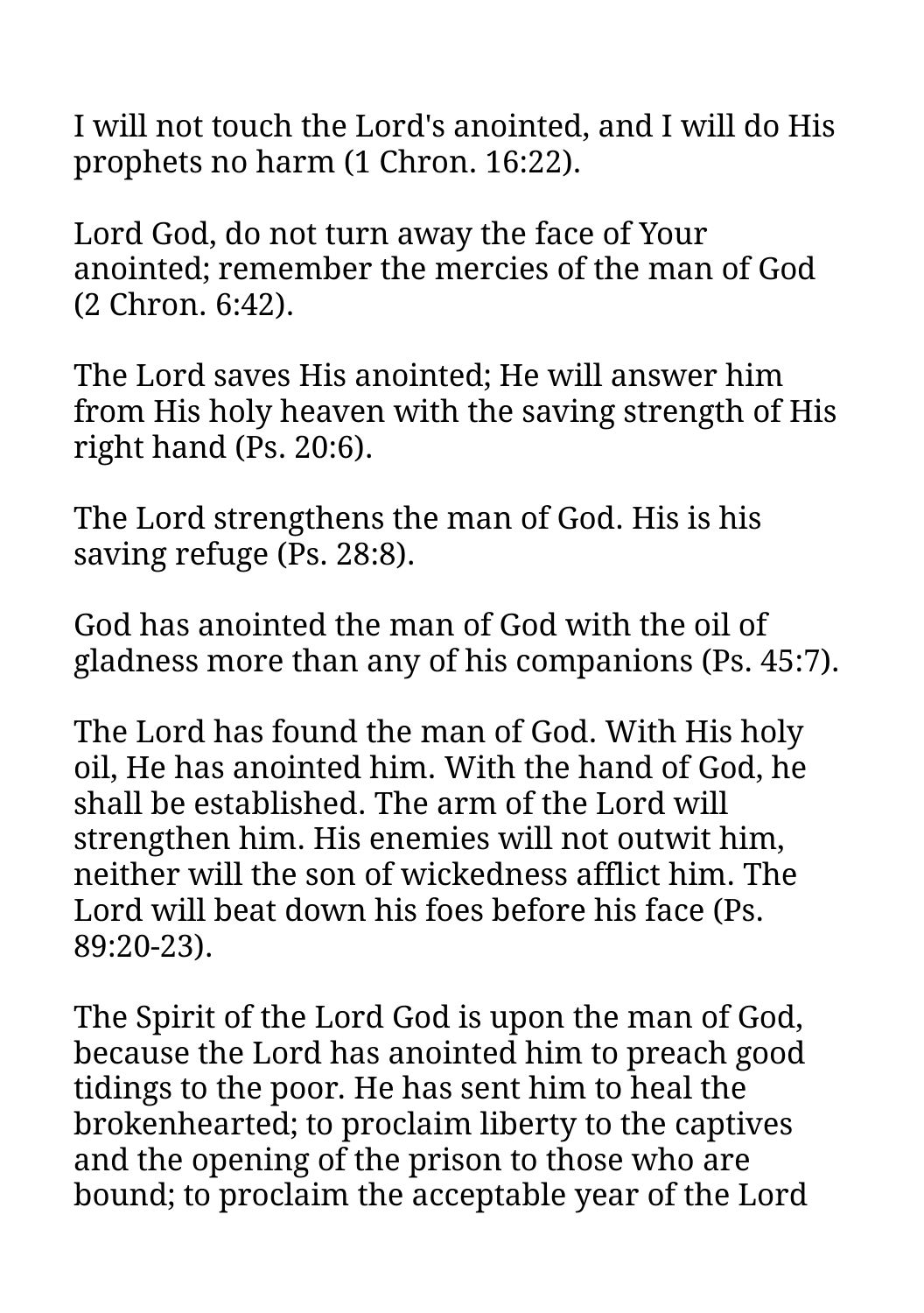and the day of vengeance of our God; to comfort all who mourn; to console those who mourn in Zion; to give them beauty for ashes, the oil of joy for mourning, and the garment of praise for the spirit of heaviness, that we may be called trees of righteousness, the planting of the Lord, that He may be glorified (Isa. 61:1-3).

God has anointed the man of God with the Holy Spirit and with power. He will go about doing good and healing all who are oppressed by the devil, because God is with him (Acts 10:38-39).

The man of God is established with me in Christ. He has been anointed by God. He is sealed by God and has been given the Holy Spirit in his heart as a guarantee (2 Cor. 1:21-22).

I will rise before the gray headed and honor the presence of an old man (Lev. 19:32).

The man of God honors the Lord; therefore, he will be honored (1 Sam. 2:30).

The man of God will sit in the place of honor among those who are invited (1 Sam. 9:22).

God has crowned the man of God with glory and honor (Ps. 8:5).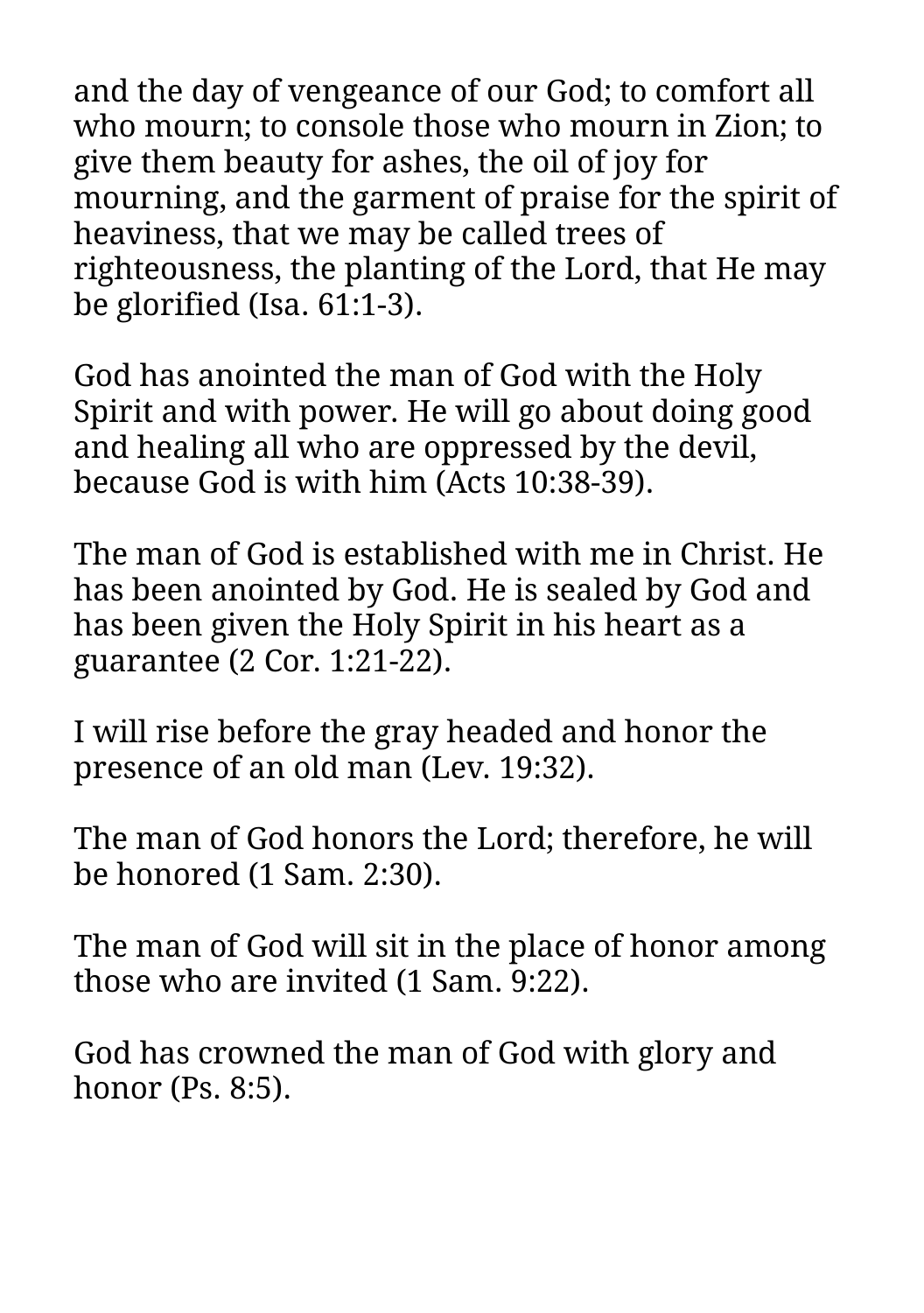The Lord has given the man of God his heart's desire and has not withheld the request of his lips. The Lord has met him with the blessings of goodness and set a crown of pure gold upon his head. He asked God for life, and He gave it to him (Ps. 21:2-4).

The man of God will call upon the Lord, and He will answer him. God will be with him in trouble. He will deliver him and honor him (Ps. 91:15).

Wisdom brings him honor when he embraces her (Prov. 4:8).

The man of God follows righteousness and mercy. He finds life, righteousness, and honor (Prov. 21:21).

The man of God is humble and fears the Lord. He is given riches, honor, and life (Prov. 22:4).

The man of God is humble in spirit; he retains honor (Prov. 29:23).

The man of God will have double honor instead of shame. He will rejoice in his portion instead of being confused. In his land, he will possess double. Everlasting joy will be his (Isa. 61:7).

The man of God honors his Father in heaven. He does not seek his own glory (John 8:49).

Glory, honor, and peace go to the man of God because he works what is good (Rom. 2:10).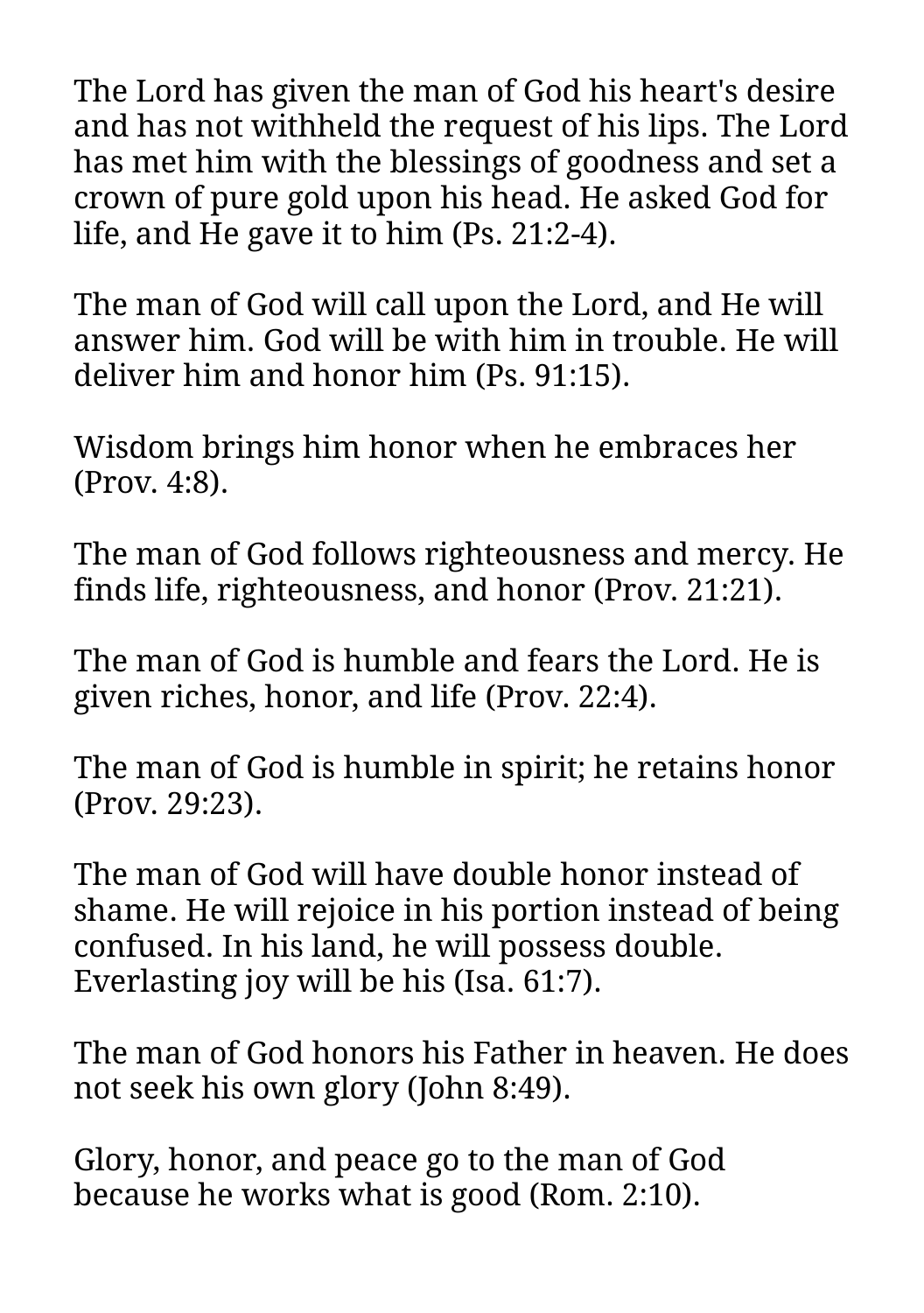Let the elders who rule well be counted worthy of double honor (1 Tim. 5:17).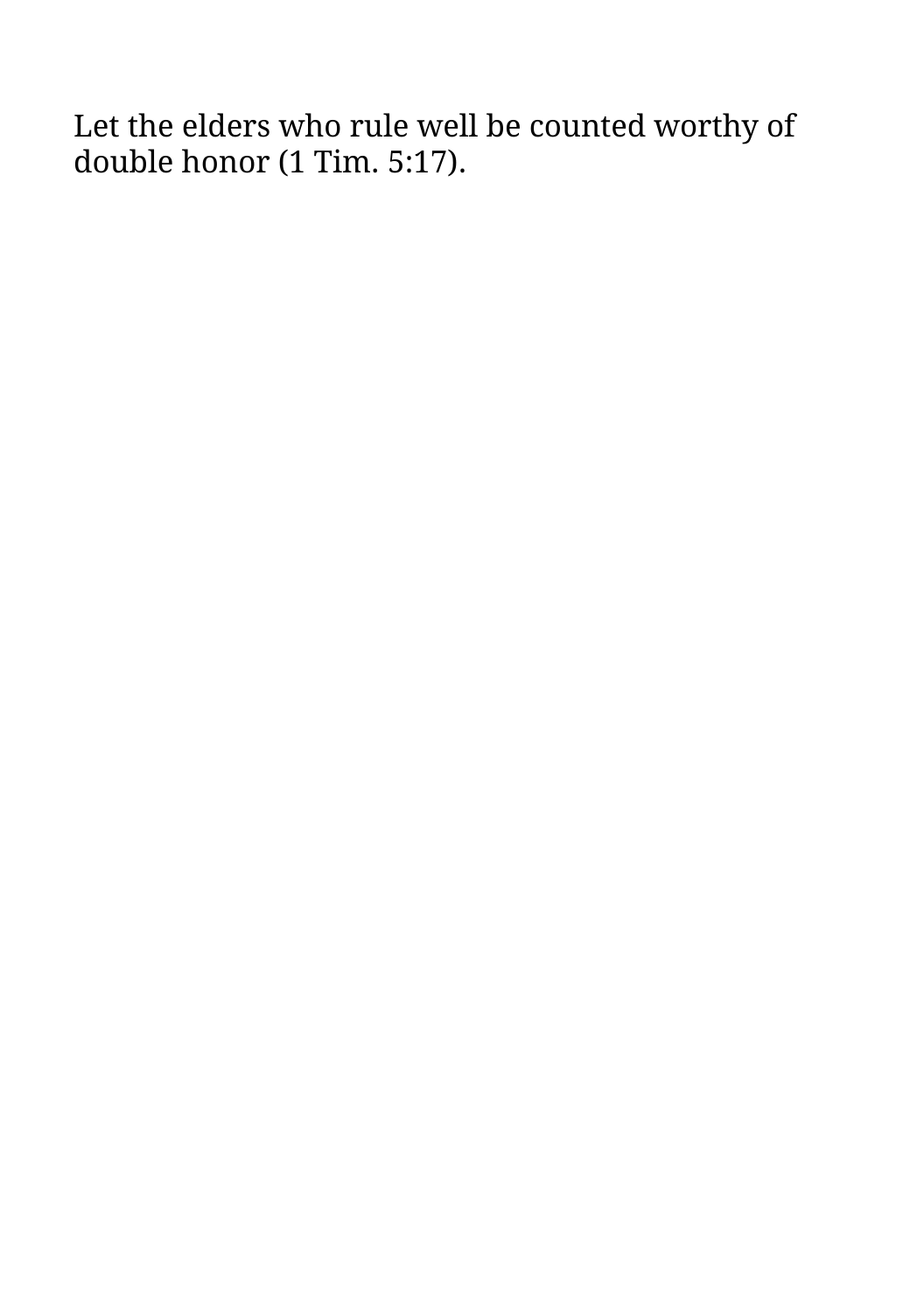# Chapter 4 Touching The Hem

**For she said within herself, If I may but touch his garment, I shall be whole.**

**—Matthew 9:21, KJV**

THE ROTHERHAM TRANSLATION says, "If only I touch his mantle." The mantle represents the anointing. Elisha took up the mantle that fell from Elijah (2 Kings 2:13). He smote the waters with Elijah's mantle. When God called Elisha, He used Elijah to cast His mantle upon him (1 Kings 19:19). This represented the anointing coming upon him to stand in the office of a prophet. We call this the prophetic mantle.

Jesus walked and ministered as a prophet of God. He ministered under a prophetic mantle. This mantle also included healing and miracles. The woman with the issue of blood pressed through the crowd to touch His mantle. She was putting a demand upon His prophetic mantle. As a result, she received a miracle. There are different mantles given to different people. As you touch the mantle of a particular office, you will draw virtue and power from that anointing. I am not referring to touching a person physically but drawing from them spiritually.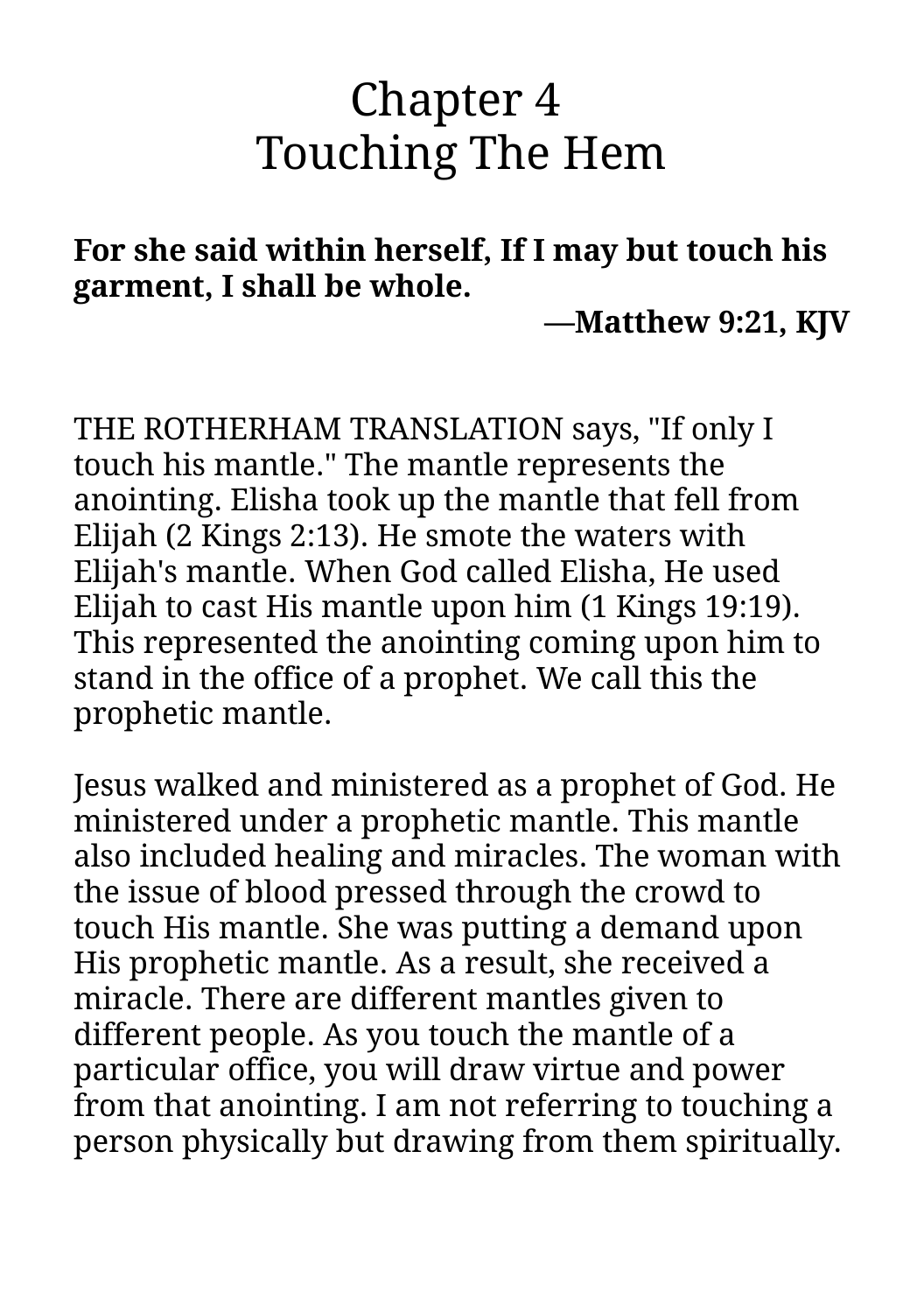Faith is the channel through which you draw. It is the pipeline.

**And when the men of that place had knowledge of him, they sent out into all that country round about, and brought unto him all that were diseased; and besought him that they might only touch the hem of his garment: and as many as touched were made perfectly whole.**

**—Matthew 14:35-36, KJV**

The Montgomery translation says they "kept begging him." Have you ever had someone continue to beg you? They are demanding something of you. This is how you put a demand on the anointing. To beseech means "to beg for urgently or anxiously, to request earnestly, to implore, to make supplication." It means to seek. It is the laying aside of pride. You admit you have a need and beseech someone who has the ability to help you. If you never recognize your need for and utter dependence upon the anointing, you will never put a demand on it.

**And whithersoever he entered, into villages, or cities, or country, they laid the sick in the streets, and besought him that they might touch if it were but the border of his garment: and as many as touched him were made whole.**

**—Mark 6:56, KJV**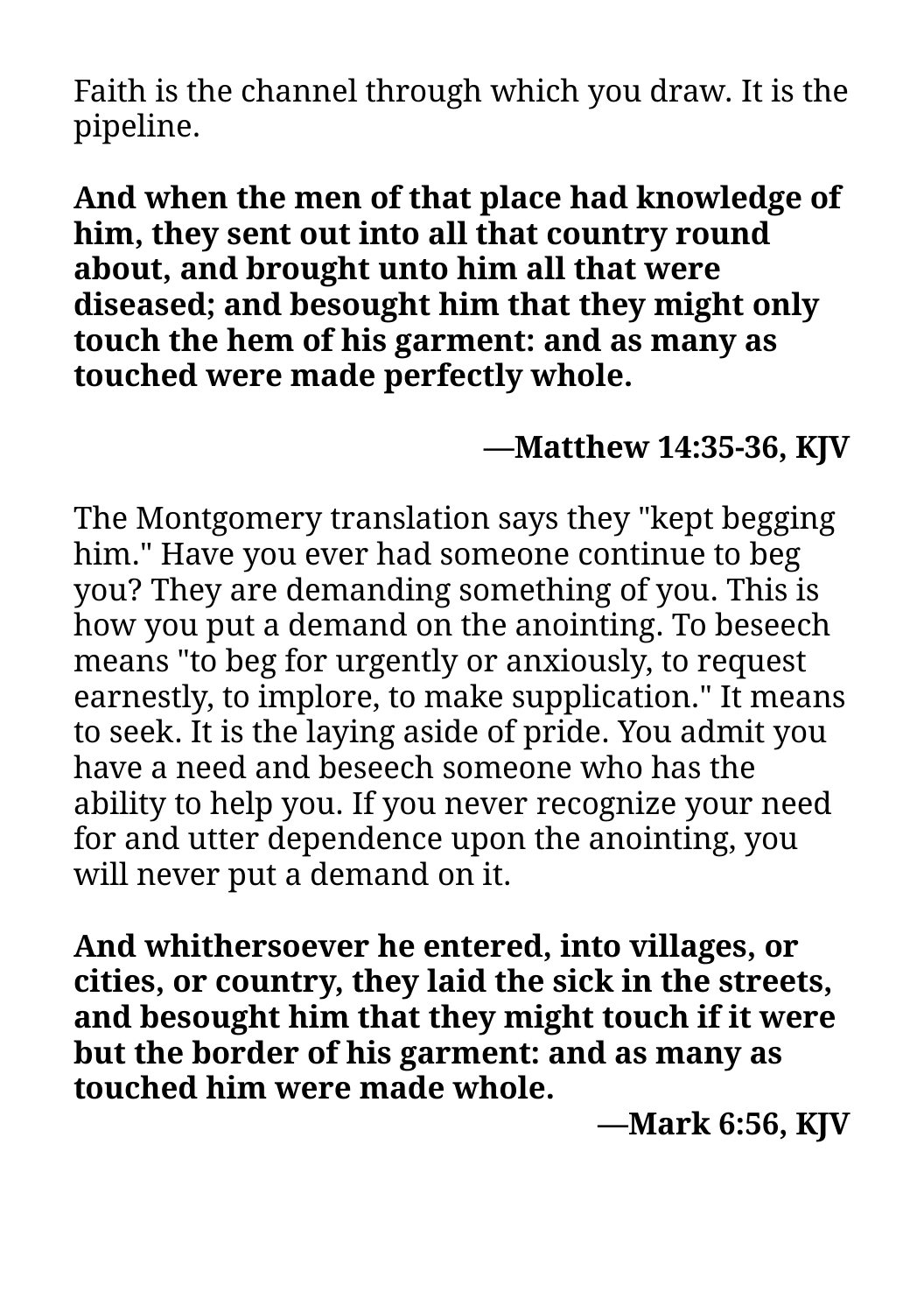Everywhere Jesus went people were putting a demand on the anointing. They besought Him to touch His garment. They drew the healing and miracles out of Him. You may say this happened in every city because it was a sovereign move of God. You may think the people had nothing to do with it. But remember, it didn't happen in His hometown of Nazareth. They did not beseech to touch Him in Nazareth. These miracles didn't occur in Nazareth because the people didn't put a demand on the anointing. In other villages and cities, they did, and they were made whole.

If you want to be healed you need to reach out and touch the hem of Jesus's garment. You need to beseech the anointing that He has left on the men and women of God in your life. Pull on their anointings, and demand your healing miracle. Let them pray for you and lay hands on you so that you can be healed.

As I mentioned in the introduction, healing can be transferrable through the anointed cloths or clothes coming from the man or woman of God. The healing anointing is tangible. We used anointed and prayedover cloths to give to people at my church. We have received many testimonies of healing resulting from this. Paul confirms this phenomenon in Acts 19:11- 13. By touching the handkerchiefs and aprons from Paul's body, sick people received miraculous healings. The Bible says that the diseases left these people and demons went out of them. This requires a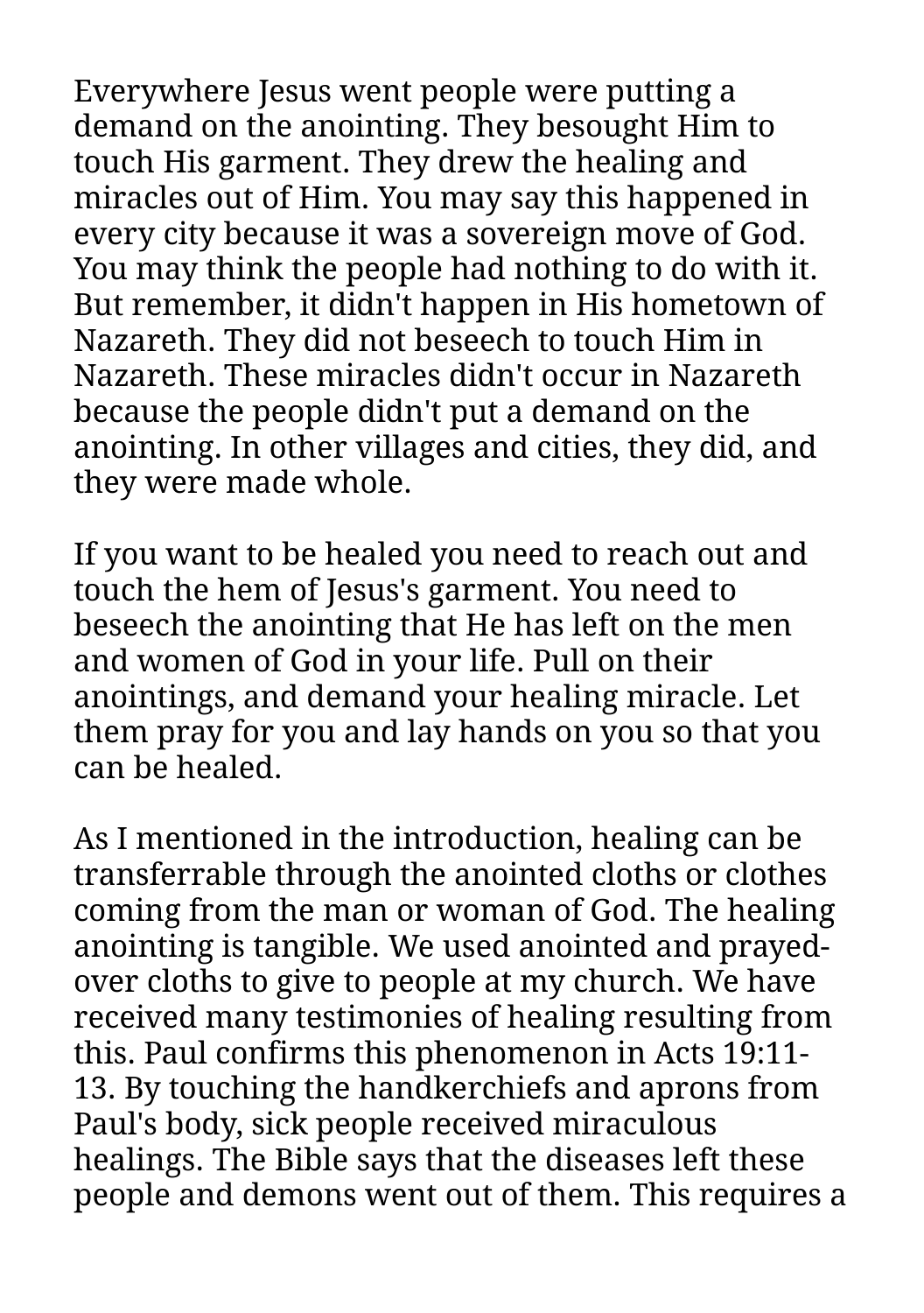very high level of faith and an increased demand on the gifts of God's anointed ones. You cannot hesitate to have high expectancy to receive healing by touching a garment. Just like the woman with the issue of blood had, you must draw from that touch.

### Getting Close To The Healer Through His Word

**And it came to pass, that, as the people pressed upon him to hear the word of God, he stood by the lake of Gennesaret...And he entered into one of the ships, which was Simon's, and prayed him that he would thrust out a little from the land. And he sat down, and taught the people out of the ship.**

**—Luke 5:1, 3, KJV**

Faith comes by hearing (Rom. 10:17). That is why we need to hear about the healing anointing. We need teaching concerning that anointing. To put a demand on the teaching gift, you must have a desire for knowledge. The New English translation says the people crowded upon Him to listen to the Word of God. These people were putting a demand upon His teaching gift. There was such a demand that He needed to borrow Simon's ship to teach the crowds.

How often do people crowd into buildings to hear teaching? Only those who are hungry for the Word will press to hear. Their hunger for the things of God will cause them to put a demand on the gifts of God.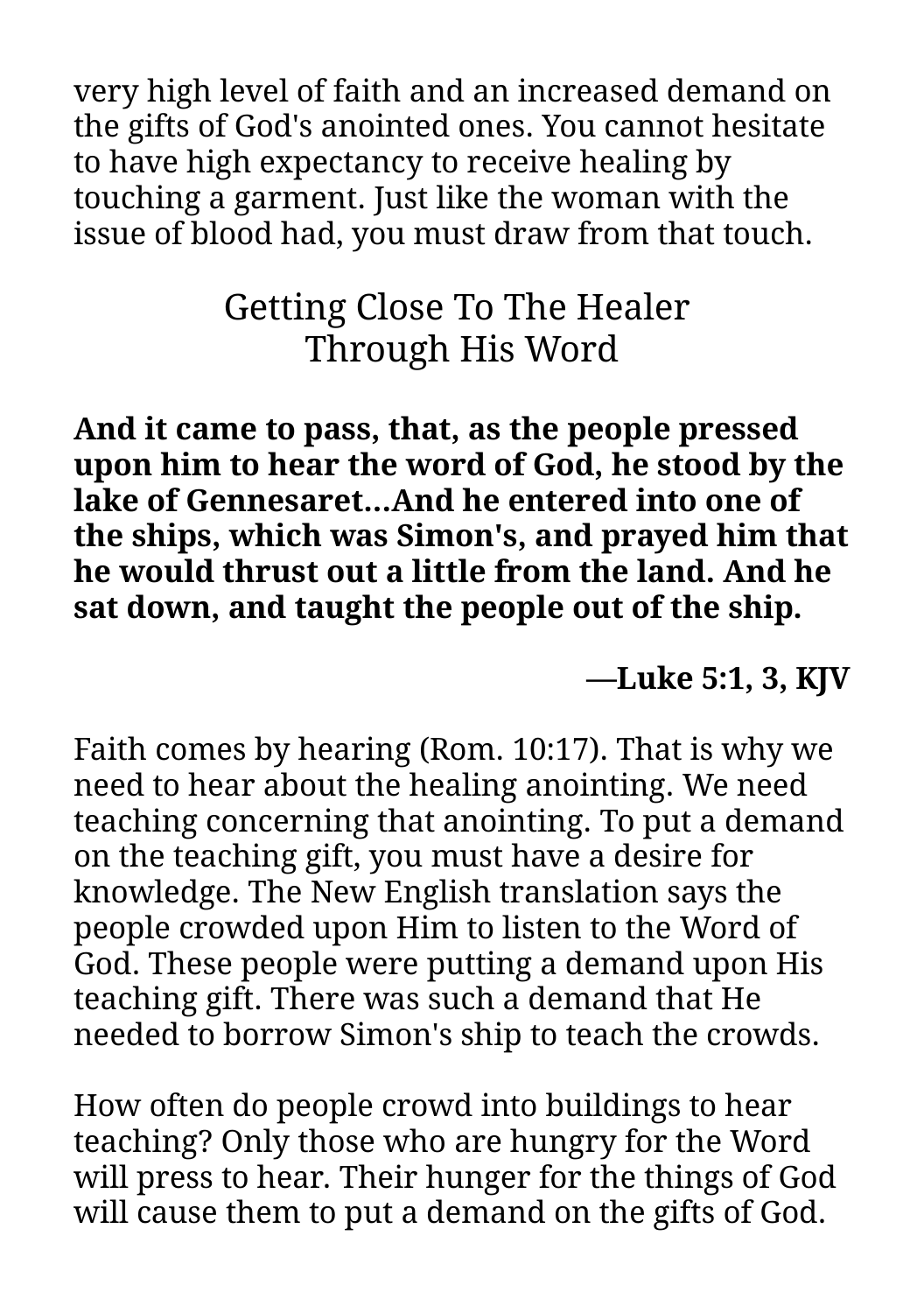Jesus always responded to people who put a demand on Him through their hunger for the things of God. He never turned them away empty. As I travel, ministering the Word of God, I discern different levels of spiritual hunger in different areas. Some people will press to hear the Word. They will draw the revelation right out of you. You will teach in a higher level of anointing because of the hunger of the people.

I don't want to teach people who are not hungry for the Word. In some places, people will just sit there and look at you. They really don't want anything from God. There is no hunger, no press. If they had to come early to get a seat, you would not see them. The spiritual principle we are sharing in this book is what I call the law of supply and demand. Where there is no demand, there is no supply. Apathetic, passive Christians don't receive much from the gifts of God.

### **On the next Sabbath almost the whole city came together to hear the word of God.**

**—Acts 13:44**

Not only can individuals put a demand on the anointing, but entire cities can as well.

This verse excites me because of the possibility of entire cities desiring to hear the Word of God. I believe in these last days the Lord will cause a hunger in cities to hear the Word. When ministry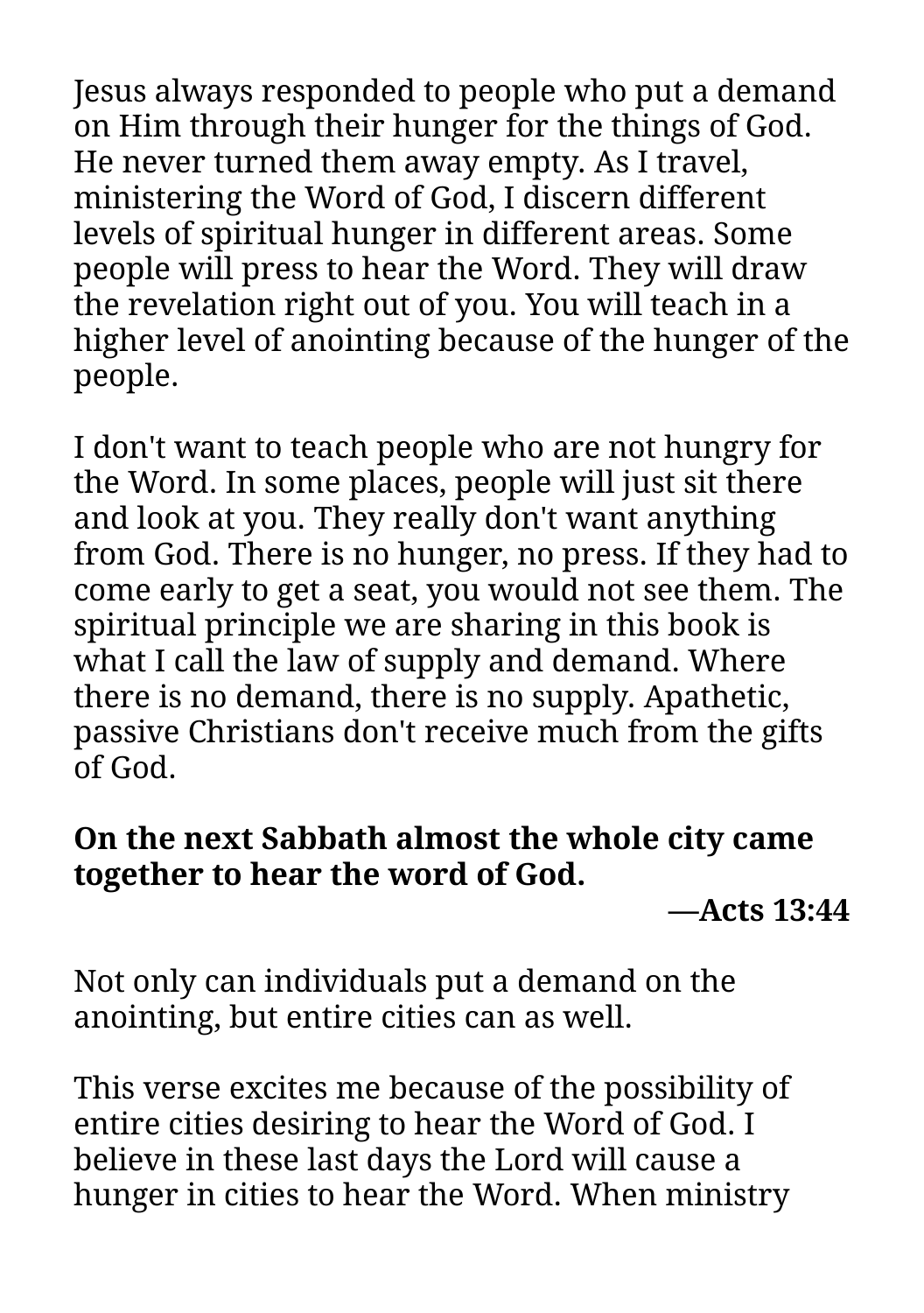gifts come into the city, people will gather and put a demand on those gifts. This has happened somewhat in the past, but it will happen to an even greater extent in these days, as the Lord pours out His Spirit upon all flesh.

As Paul and Barnabas ministered in Antioch of Pisidia, the Gentiles were the ones who put a demand on their apostolic gifts. The Jews were beginning to harden their hearts. They did not desire to hear the good news of salvation. Paul and Barnabas began to turn to the Gentiles. Ministry gifts will always be wherever the demand is. The Gentiles were the ones who were hungry. The gifts of God were released on their behalf. As a result, they received salvation, healing, and deliverance.

### **And the word of the Lord was published throughout all the region.**

#### **—Acts 13:49, KJV**

As exciting as cities coming together to hear the Word may seem, it is even more exciting for regions to be charged by the power of God! Because there was a hunger in the city, and the gifts of God were released as a result, the entire region was affected. Mass healings will take place across large geographic areas. I am not satisfied with only my city being taken for God, but I want to affect my region! When there is a hunger for the Word of God in a city, it will affect the entire region, and the anointing for teaching, miracles, and healing can be released. Once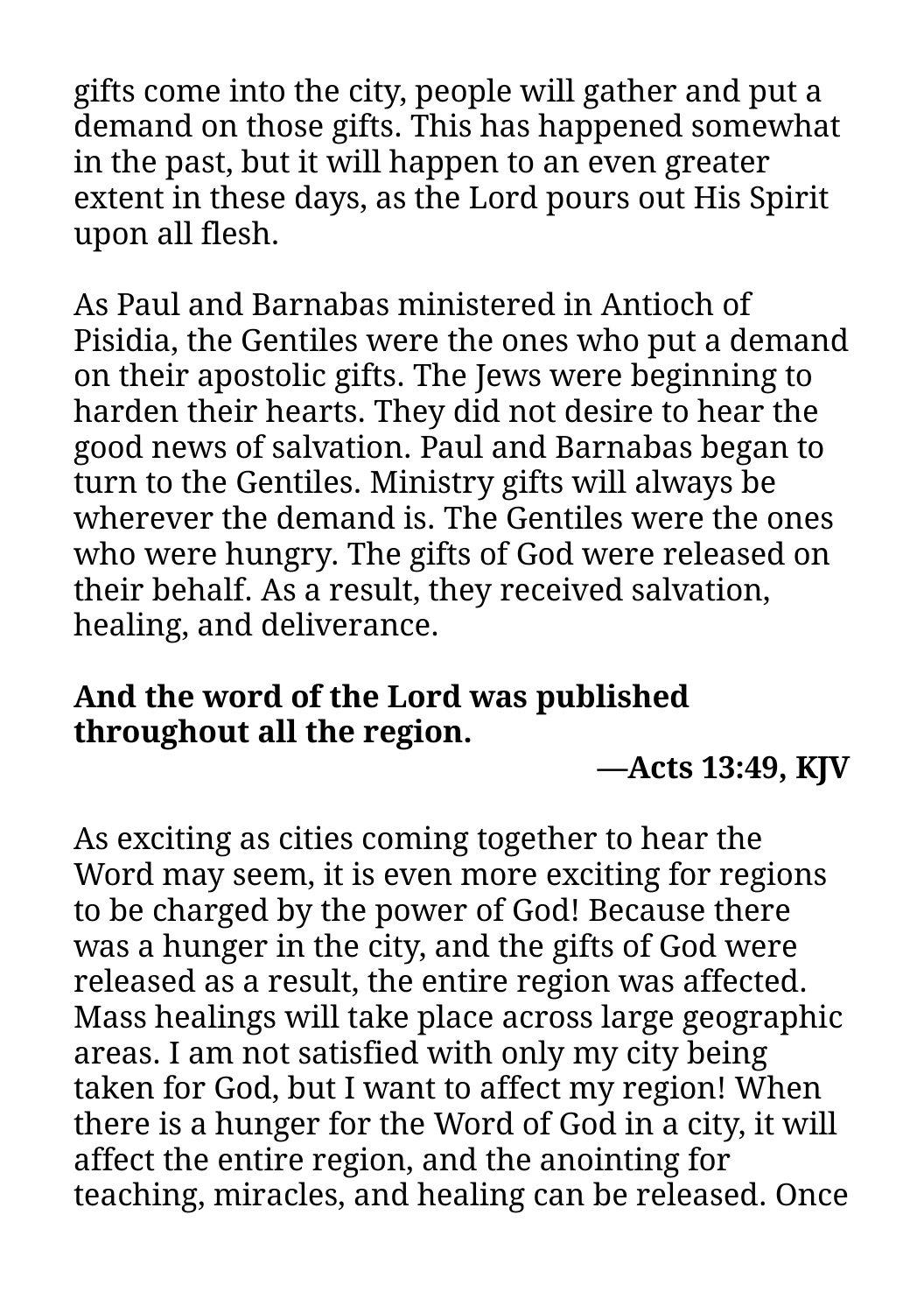a demand is put on the anointing, that anointing will be released on behalf of entire cities and regions.

## Prayers That Bring Healing By Touch

The Lord will deliver me in six troubles, and in seven, no evil will touch me (Job 5:19).

I am confident deep within myself that if I will but touch the hem of Your garment, I will be made whole (Matt. 9:21).

As the knowledge of who You are spreads, people will send out for the sick and diseased in all the surrounding regions so that they too can touch the hem of Your garment (Matt. 14:35-36).

I press in to touch You, Jesus, and You will heal me of my plague (Mark 3:10).

I will reach for Your clothes and touch them, and I shall be made whole (Mark 5:28).

As Your Spirit goes forth in the villages, cities, and countries, the sick will be laid before You. They will beg to touch even the border of Your garment, and as they touch You, they will be made whole (Mark 6:56).

The blind will come before You, begging to touch You. You will touch them and their sight will be restored. They will see things clearly (Mark 8:22-25).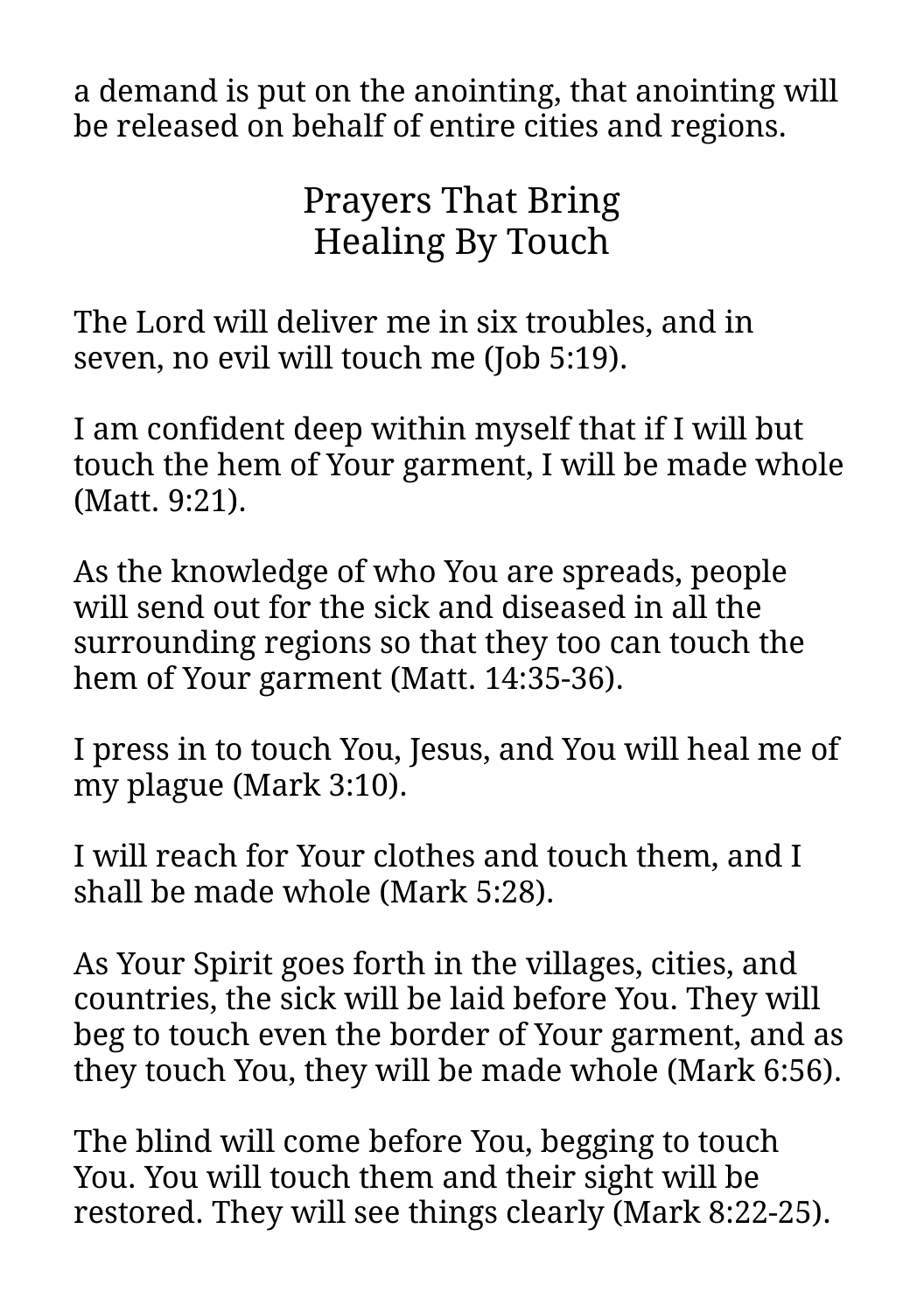Multitudes will seek to touch You, and virtue will be transferred out of You, and all of them will be healed (Luke 6:19).

Just like Elisha, even the bones of the man or woman of God You have anointed will be filled with life and healing so much so that, by their touch, the dead will be revived and stand up on their feet (2 Kings 13:21).

Let Your seraphims fly unto me, and touch me with a live coal from Your altar so that all my sin, sickness, and iniquity be taken away (Isa. 6:6-7).

Lord, put forth Your hand to touch me. Put Your lifegiving and healing words in my mouth (Jer. 1:9).

You have sent Your angels, and they touched me and strengthened me (Dan. 10:18).

You have put forth Your hand and touched me. I know that I am immediately made clean (Matt. 8:2-3). The man of God has touched me. My sickness has left me. Now I can arise and minister to those around me (Matt. 8:15).

You touched my eyes, O Lord, and according to my faith, they have been opened (Matt. 9:29-30).

You came and touched me. I will arise and not be afraid. I will lift up my eyes to see no man except Jesus (Matt. 17:7-8).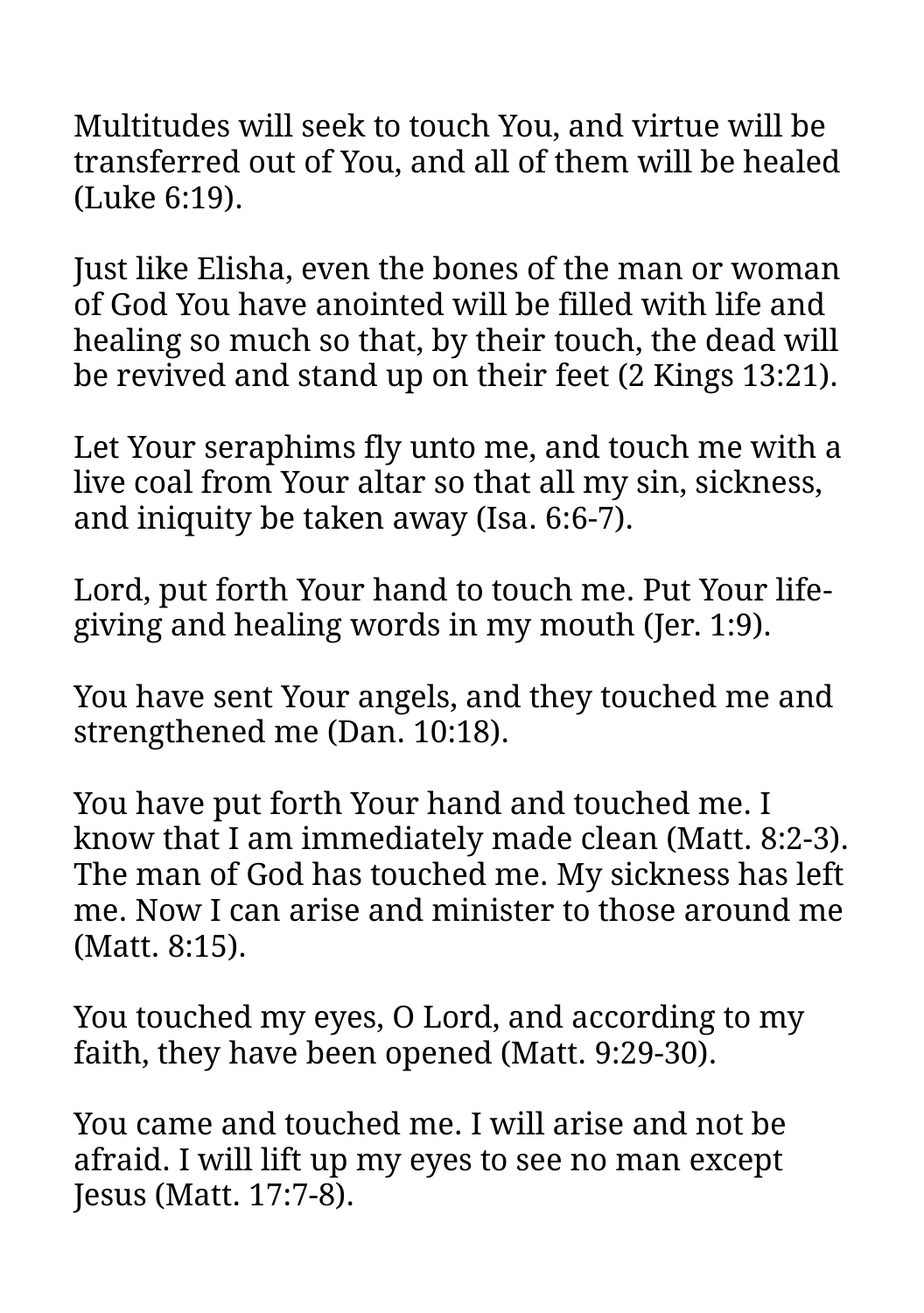You had compassion on me and touched my eyes. Immediately I received my sight, and I will follow You (Matt. 20:34).

You took me aside from the multitude and touched my ears and my tongue. And straightway, my ears have been opened and my tongue has been loosed (Mark 7:33-35).

You will come and touch my lifeless body. You have commanded me to arise. Immediately, I will sit up and begin to speak (Luke 7:14-15).

Yes, I have suffered this far, but You will touch my ears and will heal me (Luke 22:51).

Everyone You lay Your hands on is healed (Luke 4:40).

Lay Your hands on the sick and heal them (Mark 6:5). You lay Your hands on the sick and deformed and immediately they are made straight, and they will glorify God (Luke 13:13).

Like the apostle Paul, may the man of God come and lay hands on me and heal me (Acts 28:8).

# Praying The Word For Healing

The healing of the Lord will spring forth speedily (Isa. 58:8).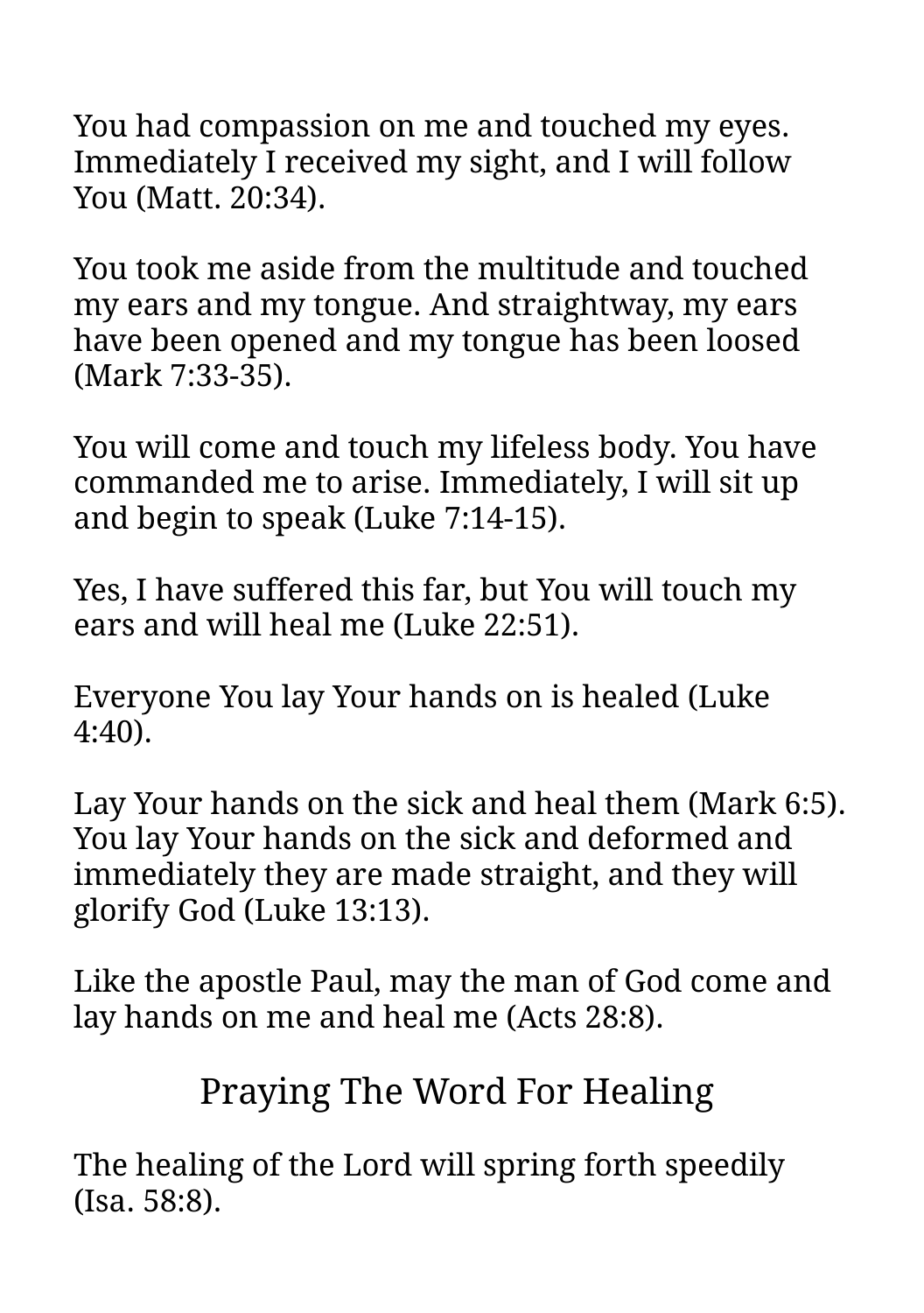I cried out to You, God, and You healed me. You kept me alive (Ps. 30:2-3).

By Your stripes, I am healed (Isa. 53:5).

Speak a word, Lord, and heal me this very hour (Matt. 8:8, 13).

I declare that I am in good health; I am alive (Gen. 43:28).

The fear of the Lord is health to my body and strength to my bones (Prov. 3:7-8).

I will give attention to the words of God. I will incline my ear to His sayings. They will not depart from my eyes. I will keep them in the midst of my heart because they are life to me and health to my body (Prov. 4:20-22).

I will speak with wisdom and promote health (Prov. 12:18).

I will receive and speak only pleasant words. They are like a honeycomb, sweetness to my soul and health to my bones (Prov. 16:24).

I declare that I prosper in all things and am in good health, just as my soul prospers (3 John 2-3).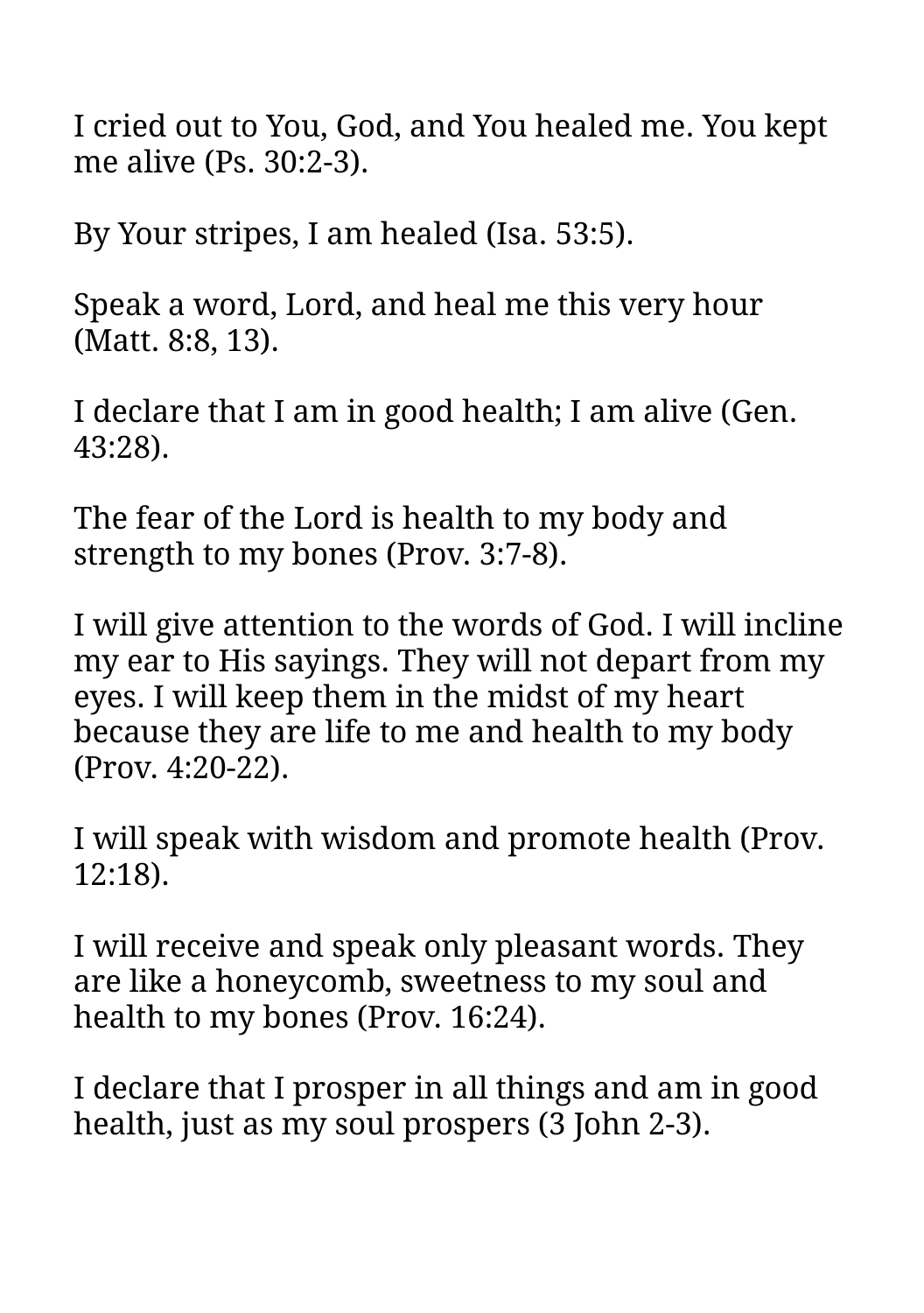As heaven and Earth are my witnesses, I choose life so that both my descendents and I will live (Deut. 30:19).

I declare, O Lord, that You are my life and the length of my days. I love You. I choose to obey You. I cling to You (Deut. 30:20).

I declare, O Lord, that You are the restorer of my life and the nourisher of my old age (Ruth 4:15).

You have redeemed my life from all adversity (2 Sam. 4:9-10).

You do not take away life but devise ways so that I will be drawn in close to You (2 Sam. 14:14-15).

I offer sacrifices of sweet savor unto God and pray for my life and the lives of my children (Ezra 6:10).

If it pleases You and as I have found favor in Your sight, let my life be given to me (Esther 7:3).

I gather together with other believers and stand for my life. I destroy, slay, and cause to perish all the powers that would rise up to assault me. I take the spoil of them for prey (Esther 8:11).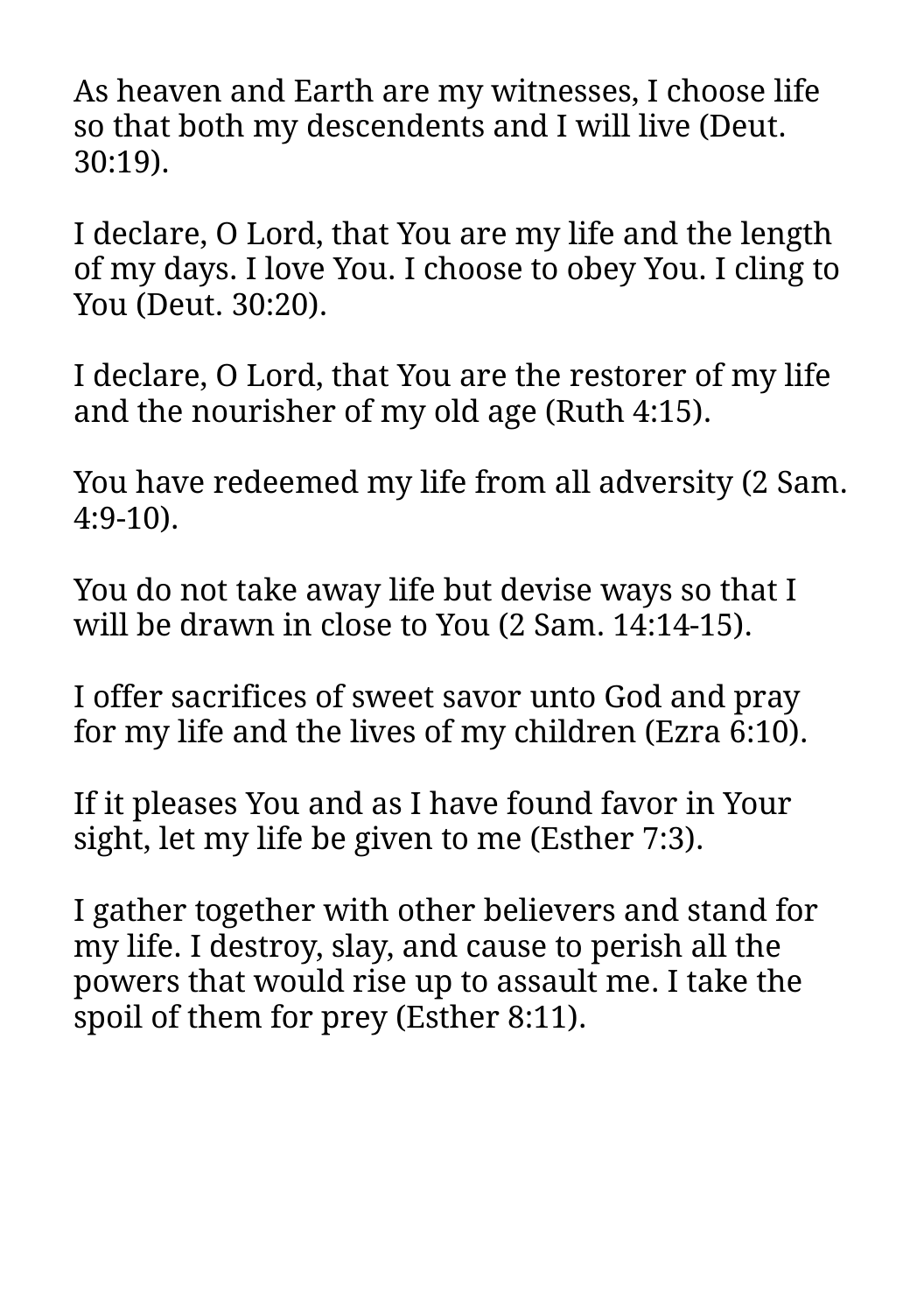# Chapter 5 Drawing From The Well

#### **Jesus therefore, being wearied from His journey, sat thus by the well. It was about the sixth hour. A woman of Samaria came to draw water.**

**John 4:6-7**

THE HEALING ANOINTING that accompanies the ministry gifts is like a well. The Samaritan woman who came to the well that day may not have appeared to have any physical issues, but Jesus knew she needed healing. Her need to draw from the spiritual well that Jesus had within Him was being played out in the natural by her physical need to draw water from Jacob's well.

Jesus was fully operational in the Spirit because the Word of God dwelled in Him—He was the Word (John 1:1-2). Therefore, His level of discernment was able to pierce through the natural and see this woman's spiritual need. (See Hebrews 4:12.) But it didn't stop there. It wasn't just His recognition of her need that got her need met, but it was also about how she began to pull on the well of anointing that Jesus had within Him. She began to inquire, "How is it that You, being a Jew, ask a drink from me, a Samaritan woman?... Sir, You have nothing to draw with, and the well is deep. Where then do You get that living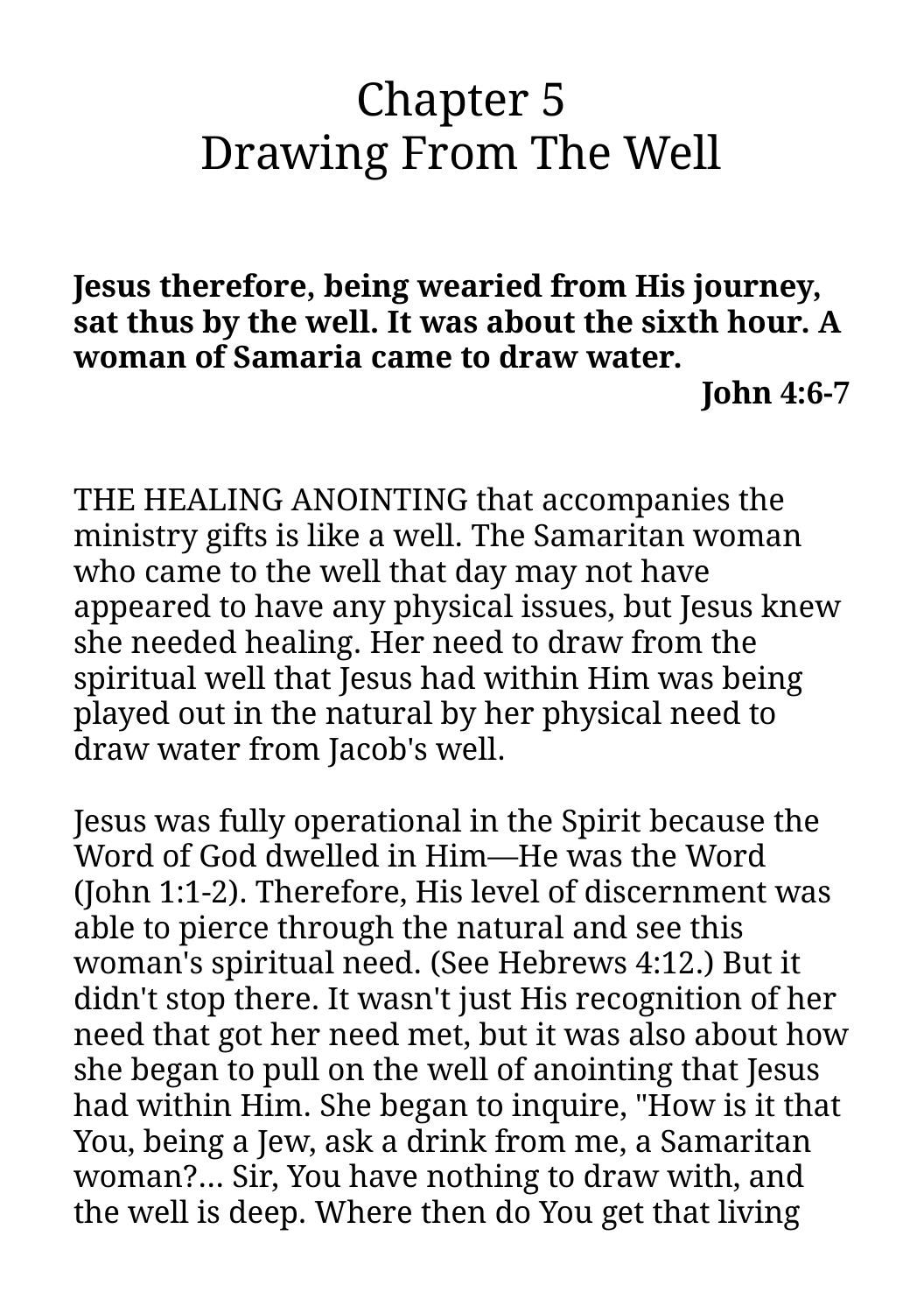water? Are You greater than our father Jacob, who gave us the well, and drank from it himself, as well as his sons and his livestock?" (John 4:9, 11-12). The more she pressed in and the more she surrendered to the longing for wholeness in her heart, the deeper she dug into the well of the Spirit. At one point she just came right out and demanded, "Sir, give me this water, that I may not thirst, nor come here to draw" (v. 15).

This woman put a demand on the Spirit that will never be refused. The Bible says in Revelation 21:6 that God will freely give the water of the fountain of life to anyone who thirsts. (See also Revelation 22:17.) Are you thirsty for healing? Will you dig deep into the well of the Spirit for your healing?

Just like this woman, you can put a demand upon the healing anointing and draw from it. There is a neverending supply of the Spirit available to every believer.

### **For I know that this shall turn to my salvation through your prayer, and the supply of the Spirit of Jesus Christ.**

## **—Philippians 1:19, KJV**

When I look at ministry gifts of the Spirit, I see a living reservoir—or well. In that well is a supply of the anointing. The Lord has deposited His anointing in individuals for the perfecting of the saints. It is our responsibility to draw from that supply. Just like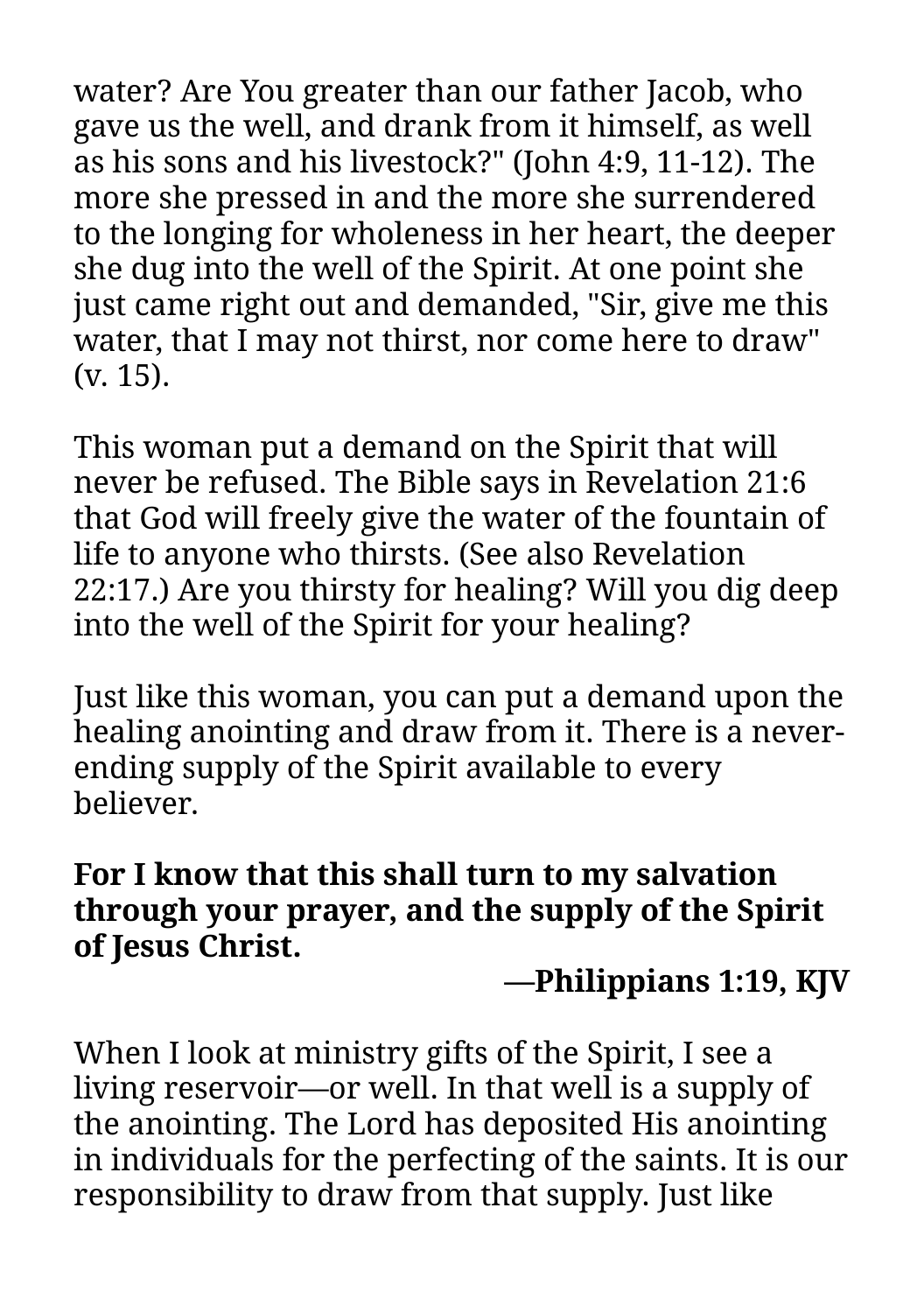Jesus at the well, men and women of God have been empowered through the Holy Spirit with miracles, revelation, and deliverance for you in the well. If you put a demand on the anointing in that well, miracles will flow out of them to you.

### **And the whole multitude sought to touch him: for there went virtue out of him, and healed them all. —Luke 6:19, KJV**

These people were putting a demand on the anointing. Virtue came out of Jesus because the people drew from the well of His anointing. They drew it out by seeking to touch Him. You can literally pull the anointing out of ministry gifts by your faith, by fasting and prayer, by worshiping in Spirit and in truth, by walking in obedience to the Word of God, by staying in the presence of God, and by honoring the man or woman of God. If these people would have just sat back and waited for Jesus to put it on them, they probably would not have received anything. Many times believers just sit back and wait for the man or woman of God to do something. He has placed the well in our midst, and we have to draw from it.

## Supply And Demand

The Lord spoke to my heart the fact that there is always a supply when there is a demand. The drug problems in our cities would not exist if there were no demand for drugs. Because there is a demand for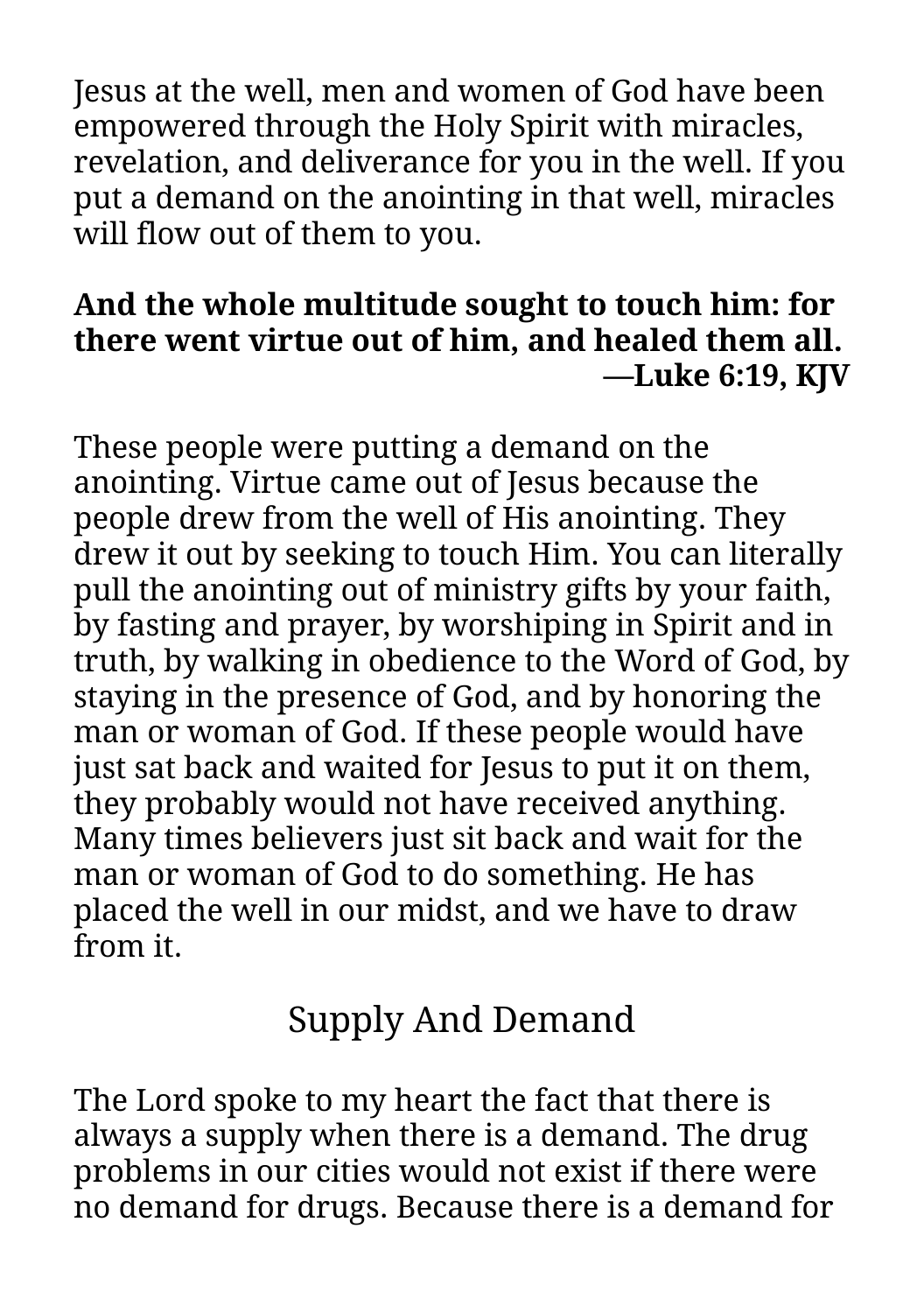drugs, there is a supply. It is the same with the anointing. If there is no demand, there will be no supply. Hungry saints who put a demand on ministry gifts will always have a supply of the anointing. I have ministered in churches where there was such a hunger and thirst for the anointing until they literally pulled the power right out of me. I have ministered in other places where there was no demand, and as a result nothing happened. The people just sat back and waited for something to happen, and nothing did. There was no hunger or expectancy for revelation, utterances, or miracles.

As a pastor, I teach the members of our local assembly to draw from the ministry gifts that minister in our services. I tell them to put a demand on the anointing in the apostles, prophets, evangelists, pastors, and teachers. I teach them that these gifts from God have a supply in them, and it is their responsibility to draw from that supply. Many ministers who have ministered at our local church are shocked by the anointing in which they flow. This happens because I teach the people to pull it out of them. Ministers love to minister in that type of atmosphere. The flow is much easier because the people are pulling from you instead of blocking you.

**And behold, two blind men sitting by the road, when they heard that Jesus was passing by, cried out, saying, "Have mercy on us, O Lord, Son of David!" Then the multitude warned them that**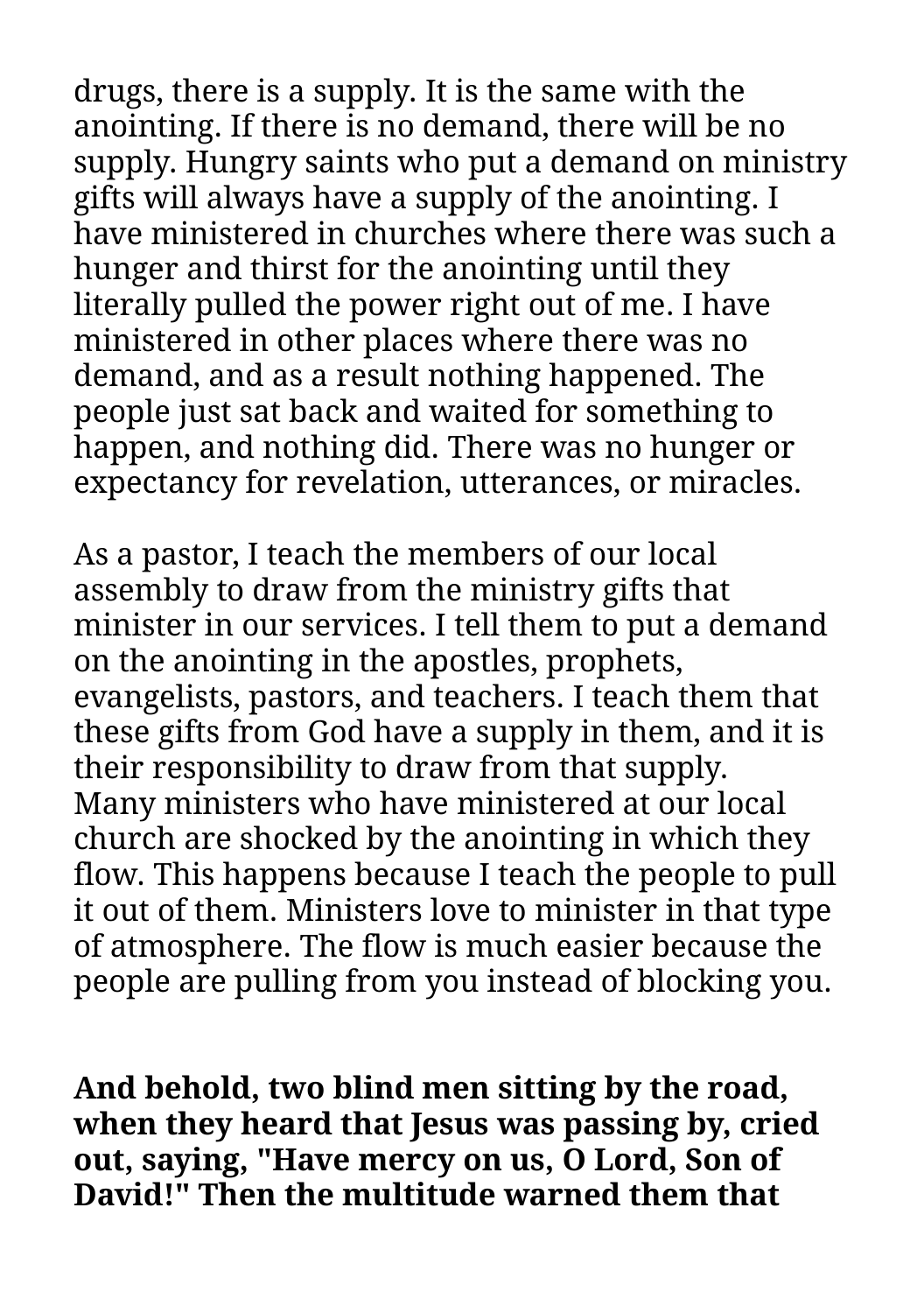### **they should be quiet; but they cried out all the more, saying, "Have mercy on us, O Lord, Son of David!"**

### **—Matthew 20:30-31**

These men put a demand on Jesus. They cried out even when the multitude was rebuking them, telling them to be silent. They had to press past the opposition of the crowd to receive their miracle. If they had remained silent, they would not have received a miracle. They had to put a demand on the anointing. Jesus was passing by. If they did not put a demand on His anointing, He would have passed them by. It is like drawing money from a bank. You must go to the teller with a withdrawal slip and make a demand on the account. That is why they are called demand deposit accounts, or DDAs. If you never make a demand on the account, you will never withdraw anything from the account. A church should never allow a ministry gift to come in their midst and minister without putting a demand on the anointing.

**Then He went out from there and came to His own country, and His disciples followed Him. And when the Sabbath had come, He began to teach in the synagogue. And many hearing Him were astonished, saying, "Where did this Man get these things? And what wisdom is this which is given to Him, that such mighty works are performed by His hands! Is this not the carpenter, the Son of Mary, and brother of James, Joses, Judas, and**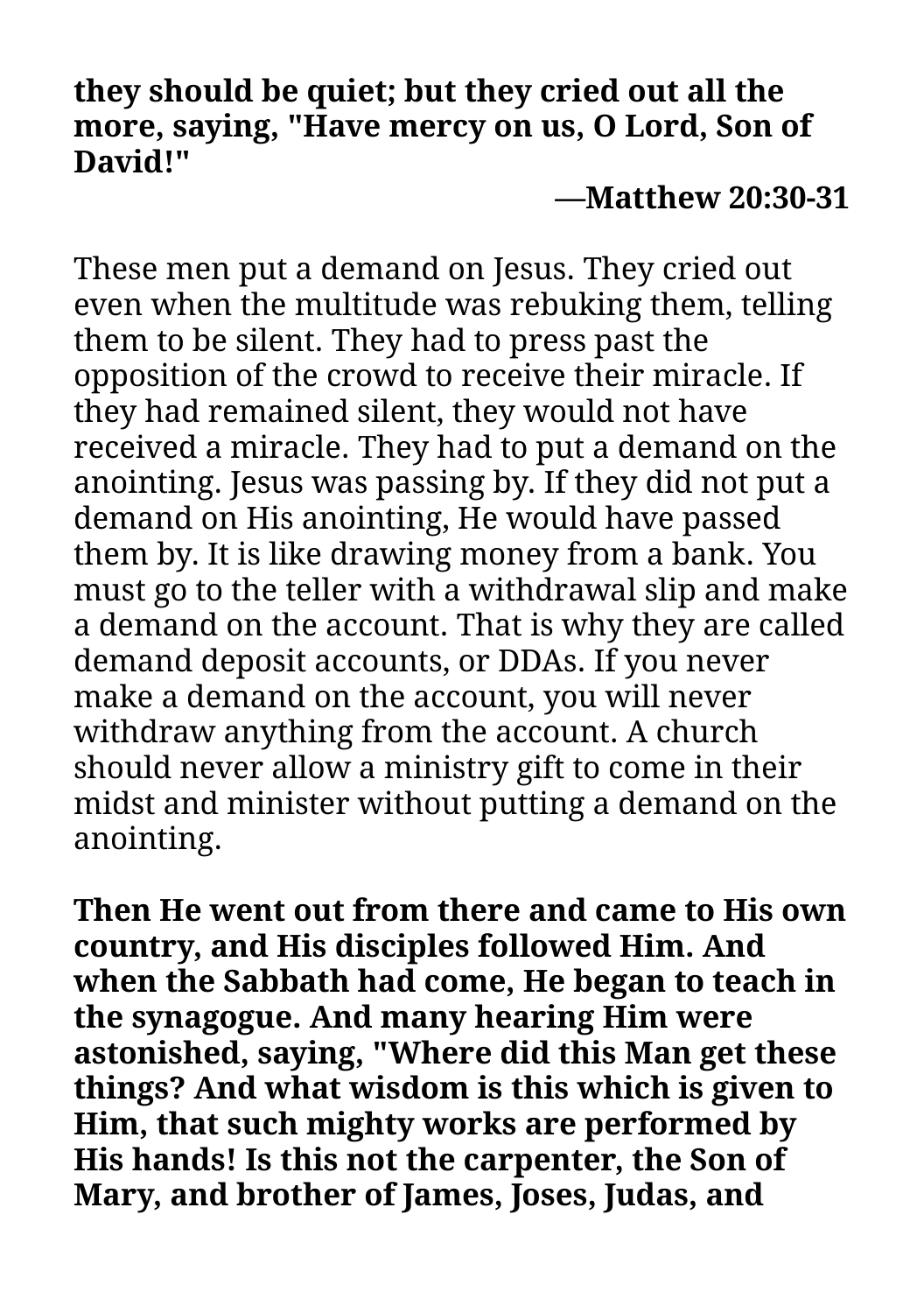**Simon? And are not His sisters here with us?" And they were offended at Him. But Jesus said to them, "A prophet is not without honor except in his own country, among his own relatives, and in his own house." Now He could do no mighty work there, except that He laid His hands on a few sick people and healed them. And He marveled because of their unbelief. Then He went about the villages in a circuit, teaching.**

**—Mark 6:1-6**

There, right in their midst, was a supply—a well of the anointing. In that well was salvation, healing, deliverance, and miracles. Jesus was a walking well of anointing. They had the chance to put a demand on it and draw from it, but they did not because of unbelief. They did not see Him as a well of the anointing but as a carpenter, "the Son of Mary, and brother of James, Joses, Judas, and Simon." They looked at Him and judged Him in the natural. However, if they had looked at Him in the spirit, they would have seen Him as a well or a reservoir of the anointing. They would have drawn out of Him miracles and healing by faith.

We must begin to view ministry gifts in the spirit. You must see your pastor as a walking well of the anointing. You must put a demand upon the anointing and draw the miracles out of Him. There is nothing wrong with ministers telling people what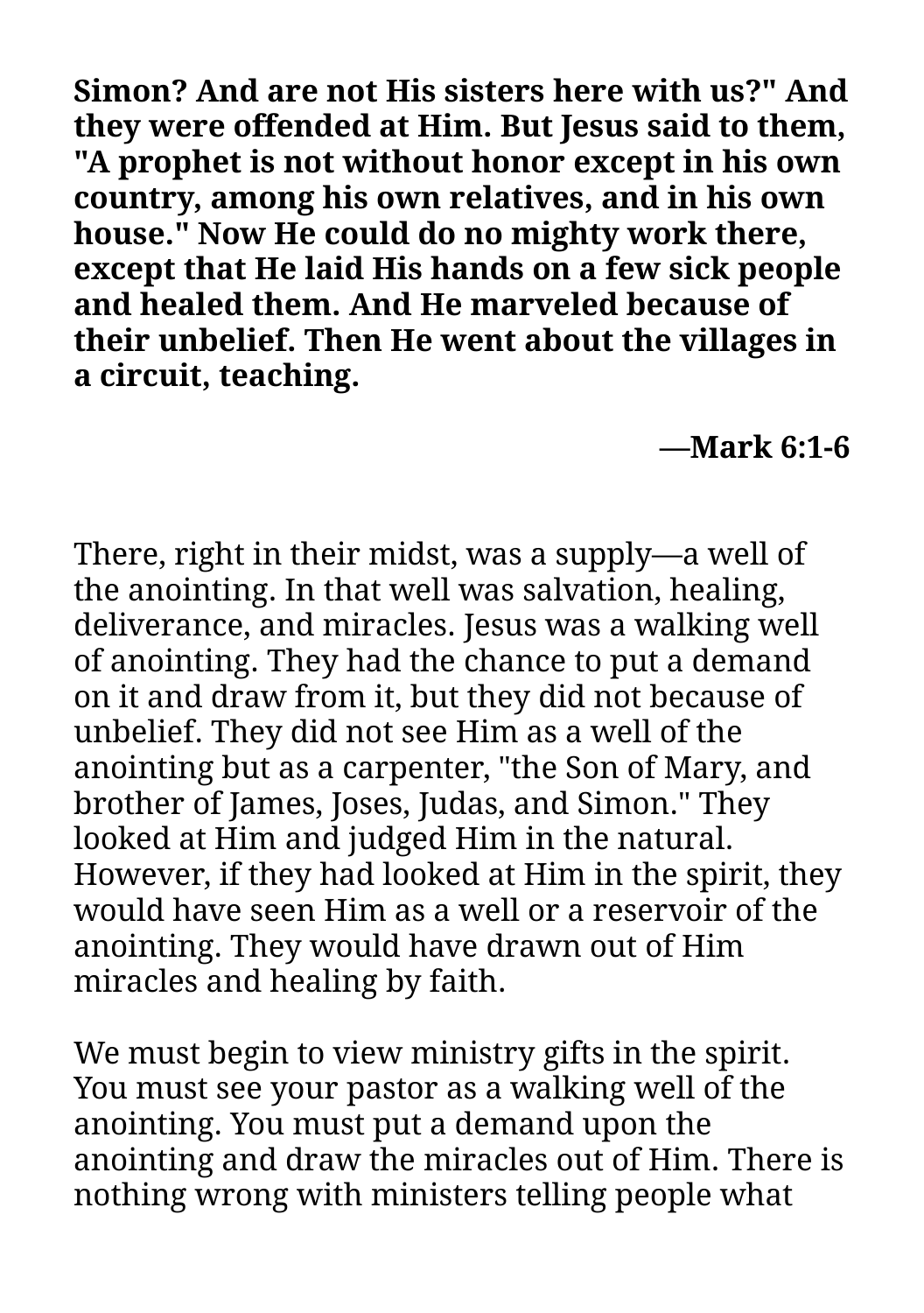they are anointed for. If you have a healing anointing, tell the people. Give them a chance to draw from that well of anointing. If you have a prophetic anointing, tell the people. Let them draw the prophetic words out of you. If you have a teaching anointing, tell the people. Let them draw the knowledge, revelation, and healing out of you.

### Draw From Anointed Vessels

**And there were set there six waterpots of stone, after the manner of the purifying of the Jews, containing two or three firkins apiece. Jesus saith unto them, Fill the waterpots with water. And they filled them up to the brim. And he saith unto them, Draw out now, and bear unto the governor of the feast. And they bare it. When the ruler of the feast had tasted the water that was made wine, and knew not whence it was: (but the servants which drew the water knew;) the governor of the feast called the bridegroom, and saith unto him, Every man at the beginning doth set forth good wine; and when men have well drunk, then that which is worse: but thou hast kept the good wine until now.**

### **—John 2:6-10, KJV**

The story of the first miracle of Jesus at Cana of Galilee is prophetic. The six water pots of stone represent the earthen vessels that the Lord uses (2) Cor. 4:7). Six is the number of man. Man was created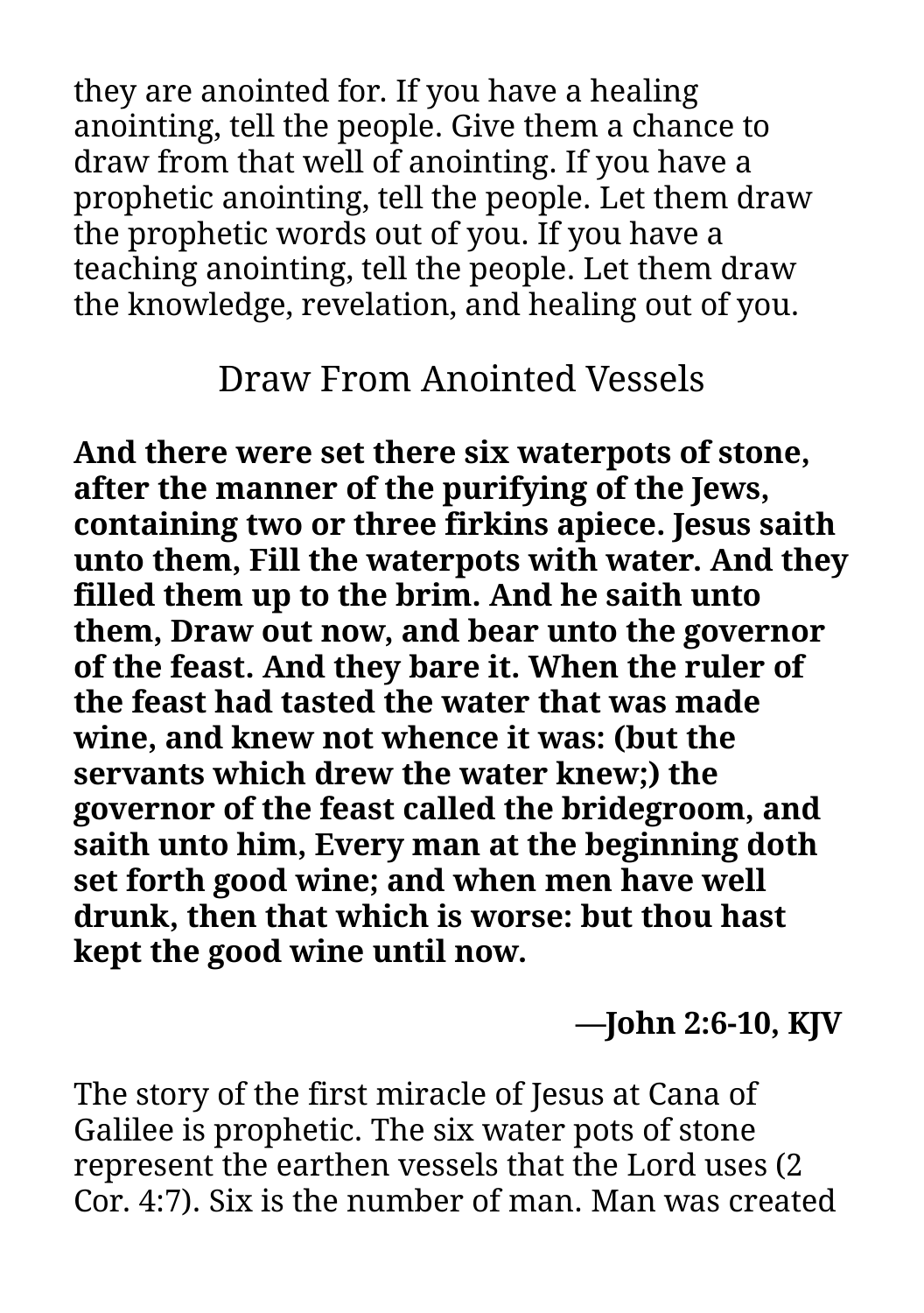on the sixth day. Jesus commanded the water pots be filled with water. Water represents the Word (Eph. 5:26). Servants of God need to be filled with the Word of God. Apostles, prophets, evangelists, pastors, and teachers are to be filled with the Word. The Lord will fill you with the Word so that others can draw from you.

Jesus then told them to draw out of the water pots. As they drew out, the water was turned into wine. Wine represents the Holy Spirit. It represents the anointing of God. We are to draw out of the ministry gifts. Draw is the Greek word *antleo*, meaning to dip water with a bucket or pitcher.

We are to use our buckets and draw out of the earthen vessels that God has filled with His Word. When I get around anointed ministry gifts, my bucket is out and I am ready to draw. When the Lord's vessels come into the local church, we are to draw from them. We draw because we have needs. We draw because we need to be healed. The mother of Jesus said to Him, "They have no wine" (John 2:3). There was a need at the marriage feast for wine. When there is a need for the anointing and flow of the Spirit, we must draw out of the earthen vessels the Lord has given us. We must use our faith to draw out the wine when there is a need.

Ministry gifts must spend time filling up on the Word. We must allow the Lord to fill our vessels up with the water of the Word. As we minister, we must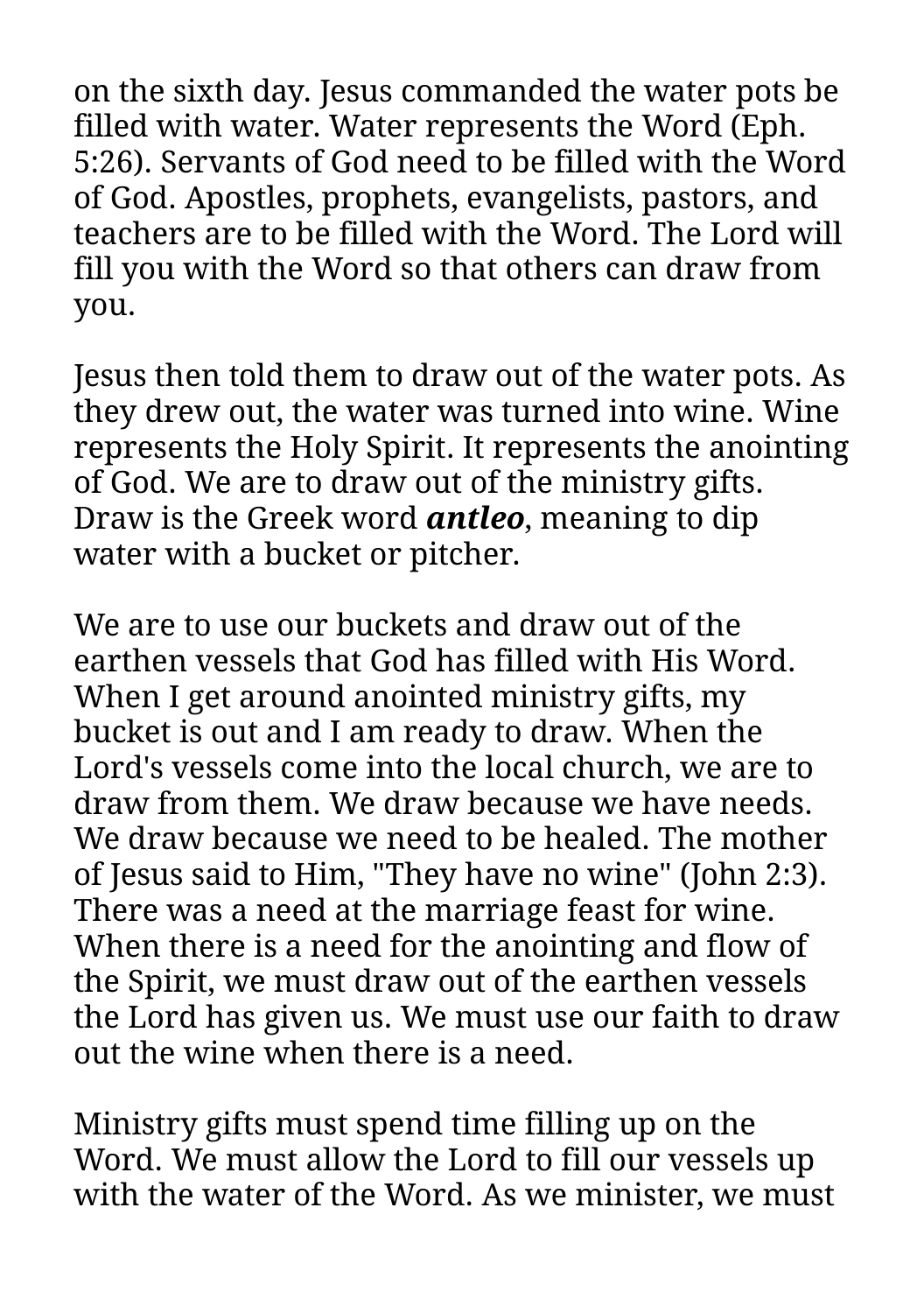allow the saints of God to draw from us. There are so many with needs. They need the wine of the Holy Ghost that will flow from us.

Truly, whether filling up or drawing from the Holy Ghost, we need the power of God flowing in our lives. You are reading this because you have a need. You need the power of God to flow healing into your life. It is my sincere hope and prayer that this revelation will cause you to draw your healing from the Spirit by way of the earthen vessels He has anointed and that you will drink from the water of life God gives so freely so that you can begin to receive in abundance the fullness of God in your life.

### Drawing Health And Life From The Well Of The Spirit

You have opened my eyes to see the well of the water of Your Spirit. I will fill my cup and drink (Gen. 21:19).

I stand by the well of water from Your Spirit, and what I declare shall come to pass (Gen. 24:43).

I will dig deep into the well of Your Spirit, for you have made room for me and I will be fruitful in the land (Gen. 26:22).

I dig deep in the valley of my circumstances; there I will find a well of springing water (Gen. 26:19).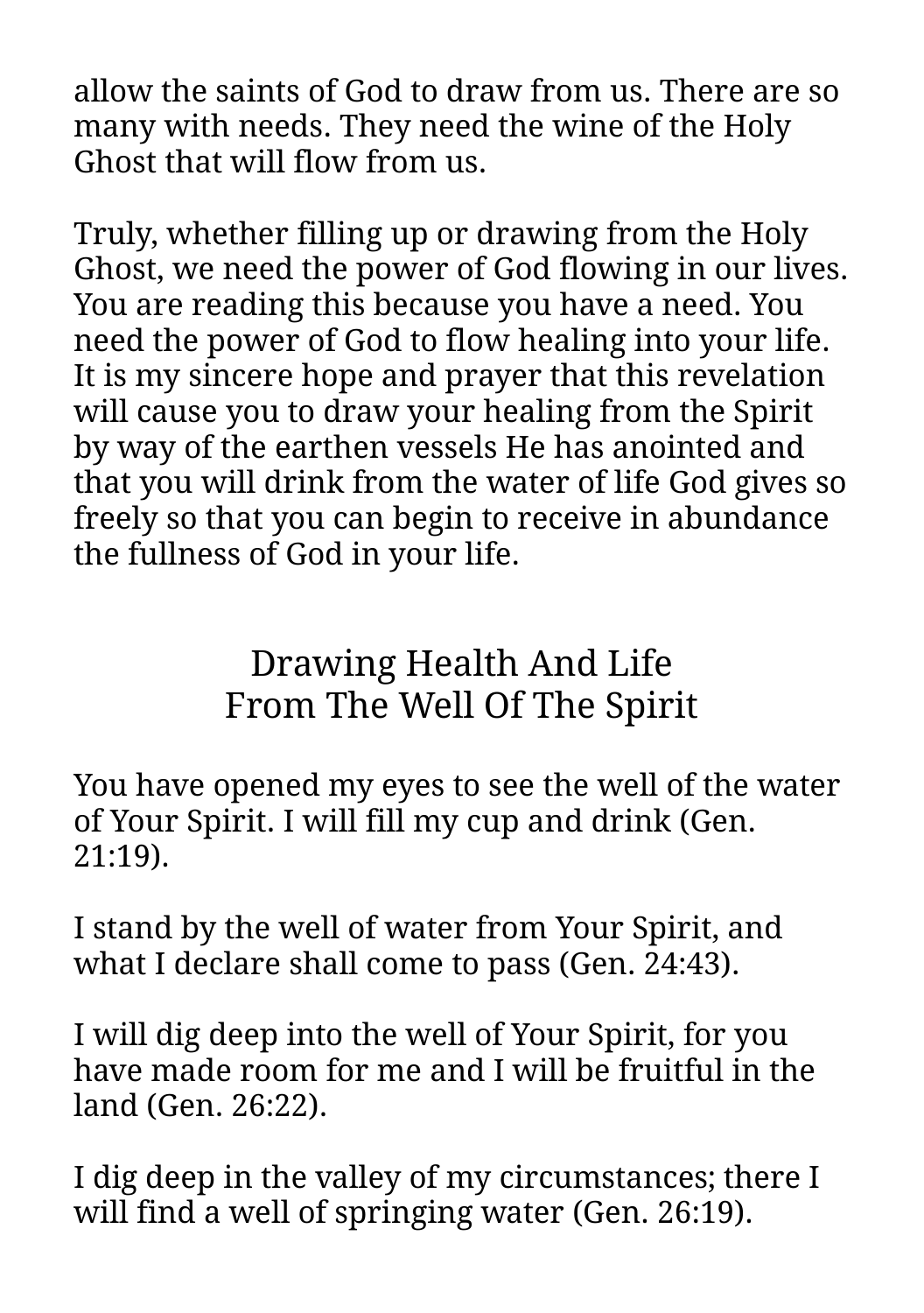I will dig and dig until I find the water of Your Spirit (Gen. 26:32).

I am fruitful by the well of Your Spirit. I abide in strength, and the arms of my hands are made strong by the hands of the almighty God (Gen. 49:22-24).

My spirit encamps in Elim by the twelve wells of water and seventy palm trees, for You have healed me and none of the diseases of Egypt will come upon me (Exod. 15:26-27).

With understanding and wisdom, I draw out the counsel that You have placed in the deep well of my heart (Prov. 20:5), and I will find healing.

With joy I draw healing water out of the wells of salvation (Isa. 12:3)

I dug into the well of Your Spirit and drank Your water (Isa. 37:25).

Give me living water, O God, so that I will not thirst anymore or go to earthly wells to draw water (John 4:15).

I drink freely from the water that You have given me. It is a well of water that springs up into everlasting life (John 4:14).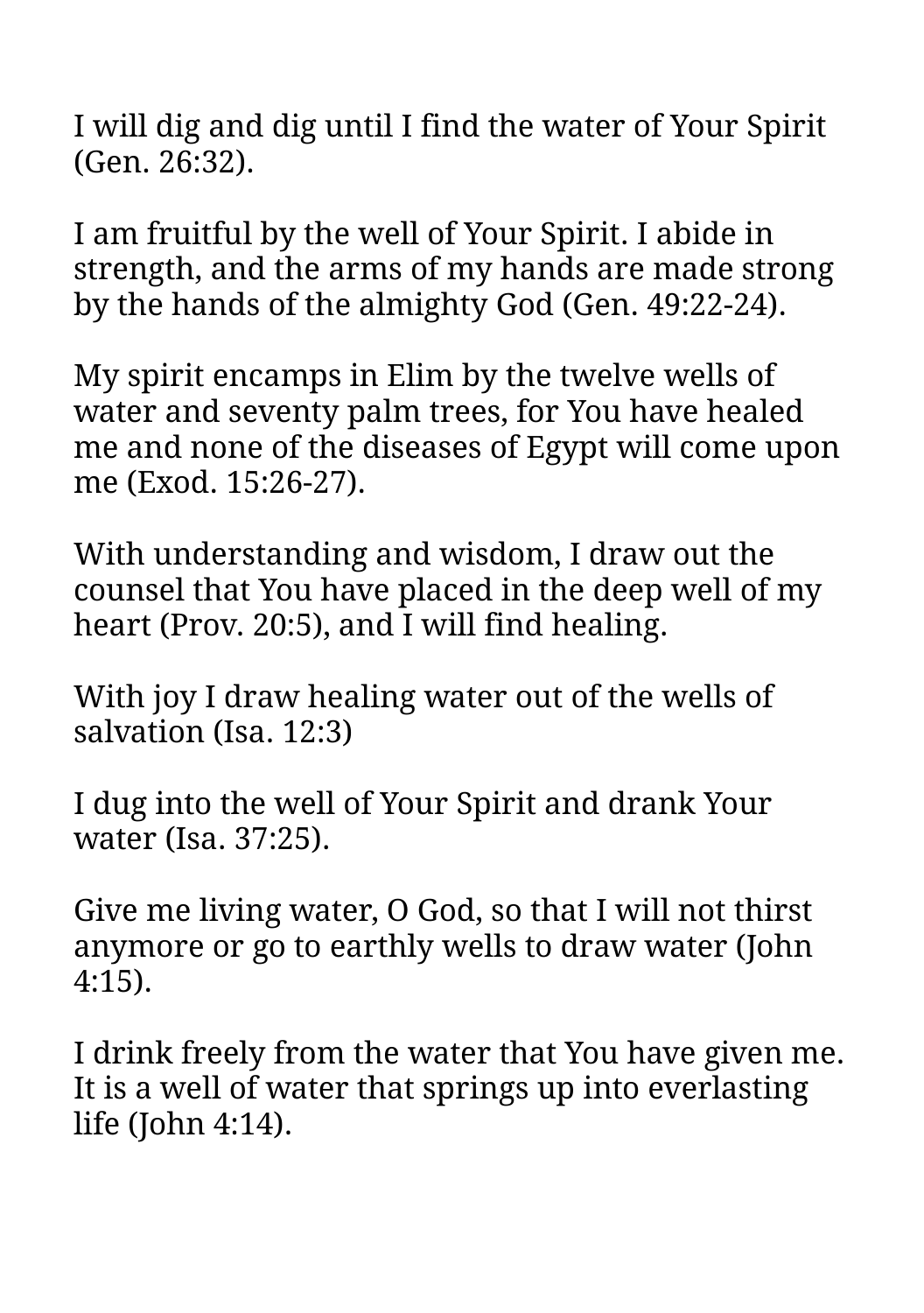I speak to the well of the Lord deep within me, "Spring up, O well!" I will dig this well according to Your direction (Num. 21:16-18).

Like David, I long to drink of the water of the well of Bethlehem (2 Sam. 23:15).

Let Your rain fall and fill the pools of the well that I have made in my spirit (Ps. 84:6).

My mouth is a well of life (Prov. 10:11). I speak life, health, and prosperity to my mind, body, and spirit. A fountain of gardens, a well of living waters, and streams from Lebanon dwell within me (Song of Sol. 4:15).

#### Healing And Blessing From The Water Of Life

I thirst; therefore, I come to You and drink living water (John 7:37).

My belly overflows with rivers of living water because I believe in You (John 7:38).

I come to You with weeping, and You lead me to walk by the rivers of water where I will not stumble (Jer. 31:9).

I am like a tree planted by the rivers of water. I bring forth fruit in my season. My leaves do not wither. Everything I do prospers (Ps. 1:3).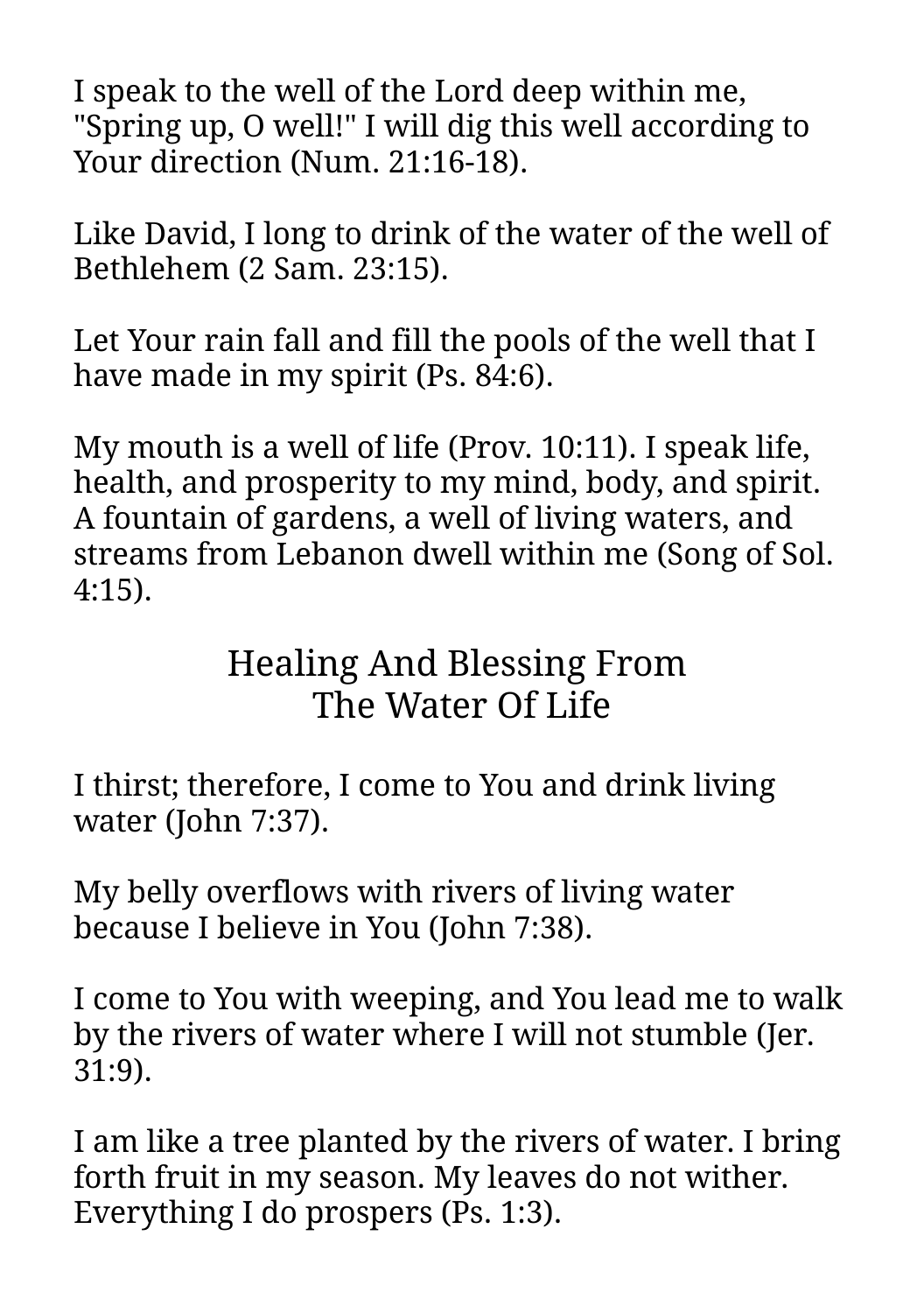I am like a tree planted by the waters. My roots spread out by the waters. When the heat and drought come, my leaves will stay green and I will not cease to bear fruit (Jer. 17:8).

I have been planted in good soil and by great waters. I am a splendid vine that brings forth branches and bears fruit (Ezek. 17:8).

My mother is like a vine planted by the waters. She is fruitful and full of branches because of the abundant water (Ezek. 19:10).

You have shown me a pure river of water of life, clear as crystal, proceeding out of the throne of God and of the Lamb. In the midst of this river was the tree of life, whose leaves were for the healing of nations—and there shall be no more curse of sickness upon my life (Rev. 22:1-3).

I drink of the water of life freely (Rev. 22:17).

The Alpha and Omega, the beginning and the end, has given to me the fountain of the water of life freely, and I drink (Rev. 21:6).

I serve the Lord my God. He has blessed my bread and my water and has taken away sickness from the midst of me (Exod. 23:25).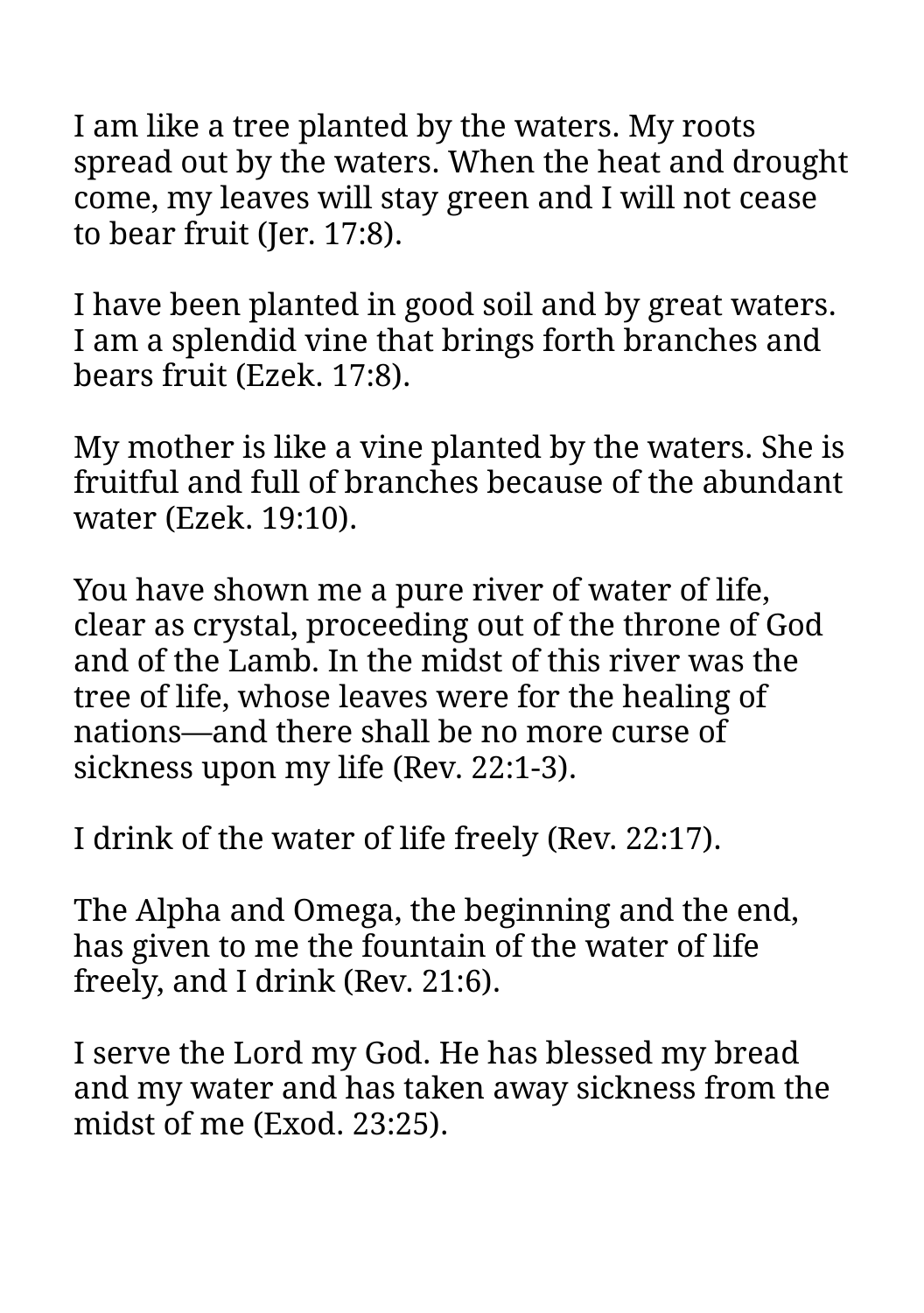Like Moses, I bring my family before the Lord and wash them with the water of the Word (Lev. 8:6).

I will bathe myself in the running water of the Spirit to cleanse myself of any issue—physical, spiritual, and emotional—and I shall be clean (Lev. 15:13).

I will speak to the rock of my salvation, and He shall bring forth His water so that I can drink (Num. 20:8).

I am like groves of palms, like fruitful gardens planted by the riverside, like aloes planted by the Lord, like cedars beside the waters. He will pour out His Spirit over me like gushing buckets of water, and my seed will be supplied with all they need (Num. 24:5-7).

I will be purified with the water of separation (Num. 31:23).

I am like the tree whose roots are spread out by the waters, whose branches are refreshed with the dew. New honors are constantly bestowed on me, and my strength is continually renewed (Job 29:19-20).

God draws the water up into small drops and causes it to rain on me so that I am blessed (Job 36:27-28).

As the deer pants after the water brooks, so my soul pants after You, O God (Ps. 42:1).

My soul thirsts for God, for the living God (Ps. 42:2).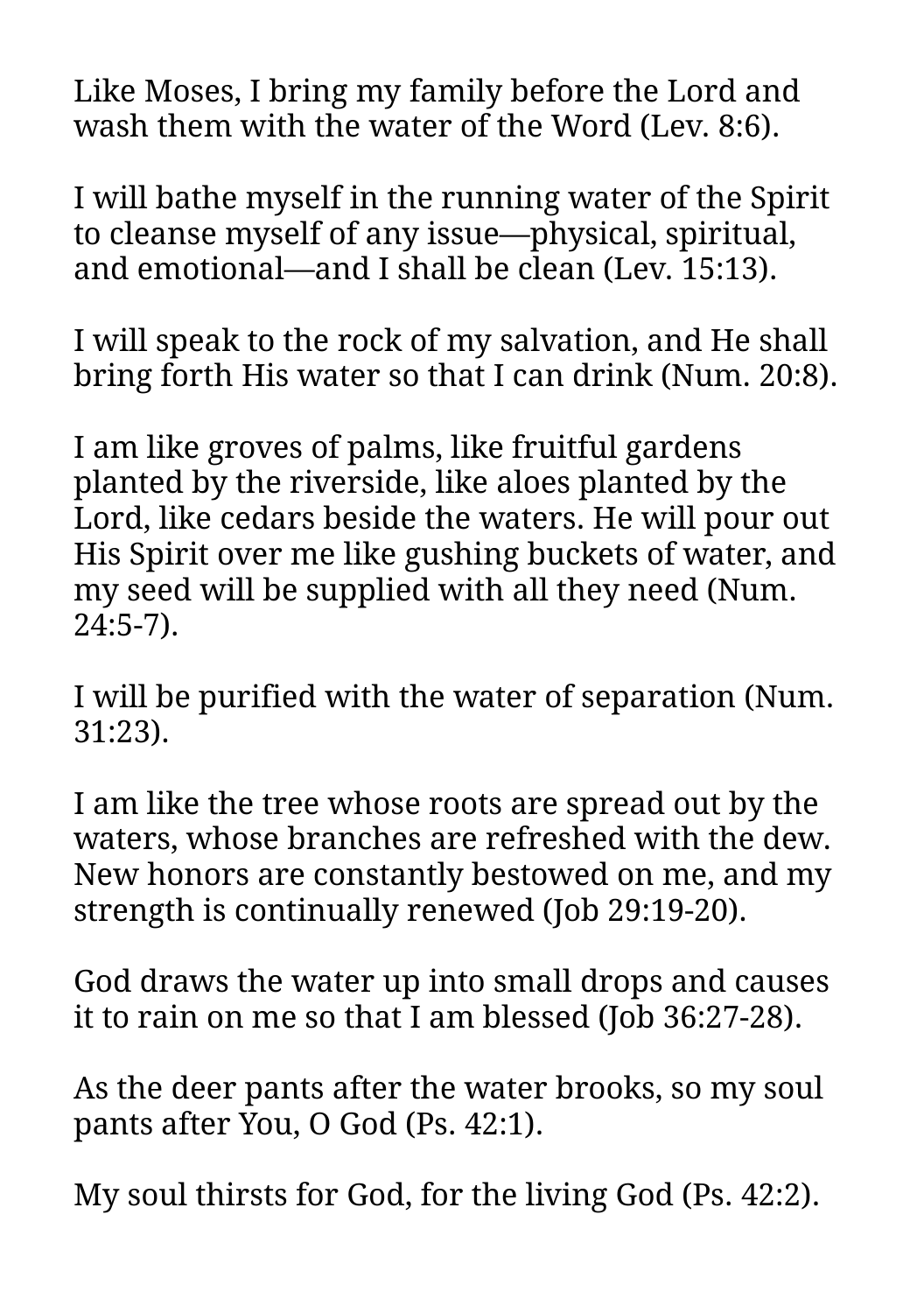My soul thirsts for God, and my flesh longs after Him in a dry and thirsty land where no water is (Ps. 63:1). You send Your water that flows out of the abundant river of God. Your water never runs dry, and it brings forth a bountiful harvest (Ps. 65:9-10).

The Spirit of God shall come down upon me like rain upon the mowed grass, like showers that water the earth (Ps. 72:6).

You have turned the desert of my life into pools of water, and the dry ground into water springs. You make me dwell in fertile places. You bless me and multiply my seed greatly (Ps. 107:35-38).

My heart is like the rivers of water in God's hands (Prov. 21:1).

You refresh me like the rivers of water in a dry place. You shelter me like the cool shadow of a great rock (Isa. 32:2).

The dry parched ground in my life will become a pool, and the thirsty land springs of living water (Isa. 35:7).

The Lord will hear me, for I am poor in health and needy and in search of living water. He will not forsake me. He will open rivers in high places and fountains in the midst of valleys. He will make the wilderness a pool of water and the dry land springs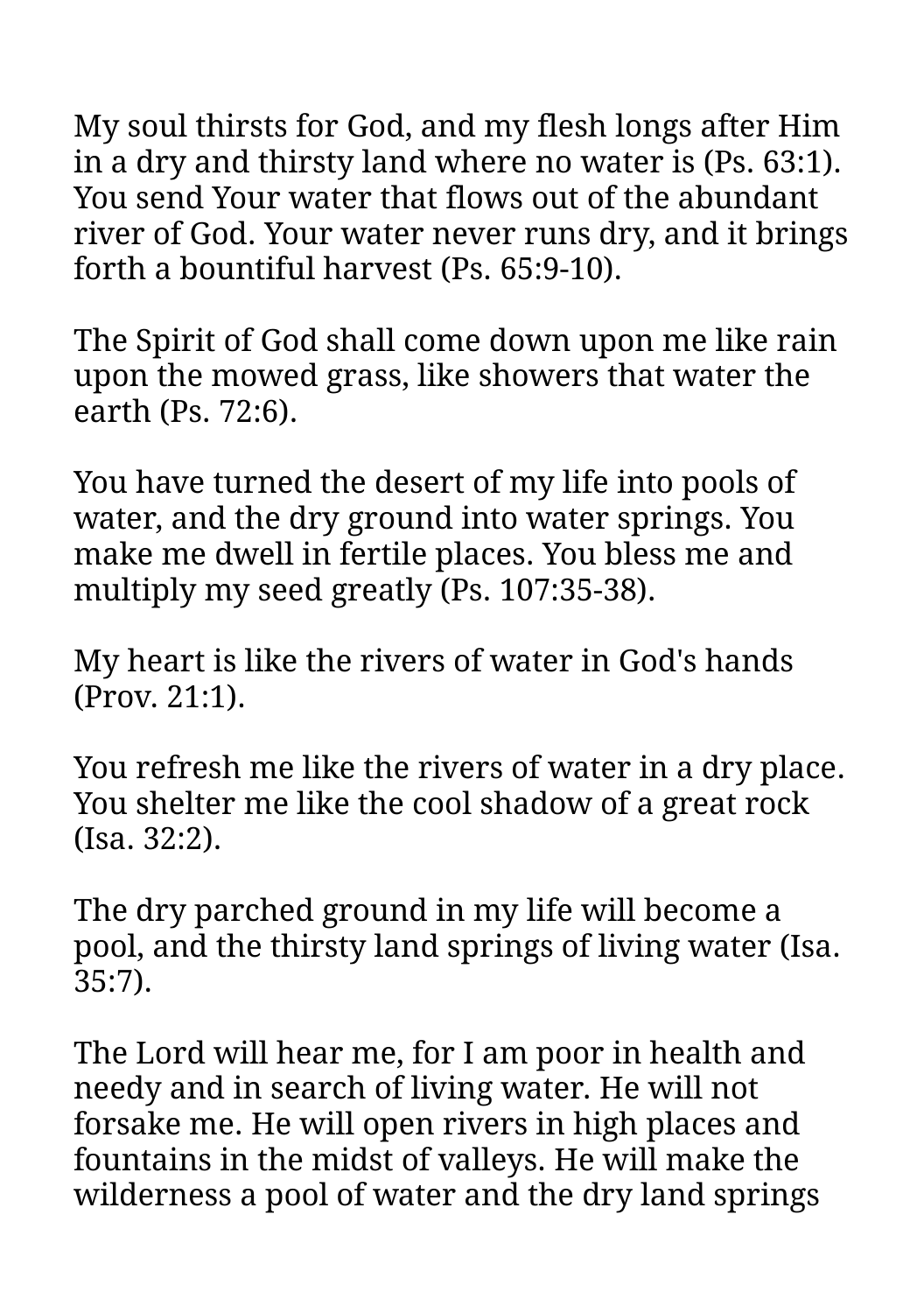of water (Isa. 41:17-18).

You have poured your water upon me because I was thirsty. You flooded my dry ground. You have poured Your Spirit and Your blessing over my offspring. They will spring up like the grass and like willows by the watercourse (Isa. 44:3-4).

I will not hunger or thirst; neither shall I be overtaken by the heat of the day, because You have mercy on me and will lead me by the springs of water (Isa. 49:10).

The Lord will guide me continually and will satisfy my soul in drought. He will keep me strong and healthy. I will be like a watered garden, like an everflowing spring (Isa. 58:11).

You have washed me with water. You have washed off my blood and anointed me with oil (Ezek. 16:9).

You will sprinkle water on me and I will be clean from all my filthiness and idols. You will give me a new heart and spirit (Ezek. 36:25-26).

Let the rivers of Judah flow with waters and a fountain from the house of the Lord so that my valleys can be watered (Joel 3:18).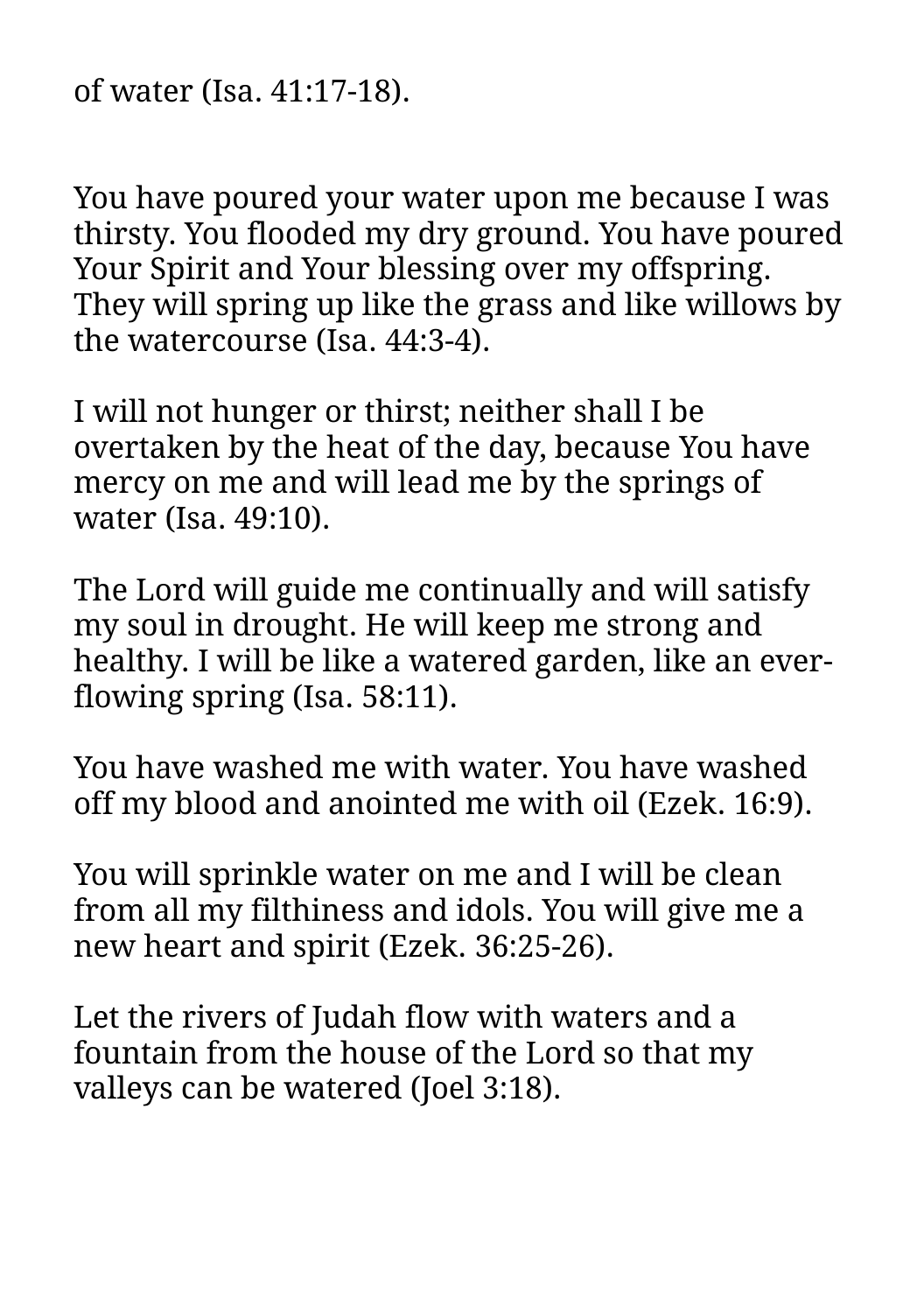Let Your angel come and trouble the waters so that I may step in and be made whole of my disease (John 5:4).

I am sanctified and cleansed through the washing of the water by the Word. I have been presented glorious before the Lord, having no spot or wrinkle. I am holy and without blemish (Eph. 5:26-27).

I draw near to the Lord with a true heart full of faith. My heart has been sprinkled clean by the blood of the Lamb and my body washed with pure water (Heb. 10:22).

With You is the fountain of life, and in Your light I see light (Ps. 36:9).

I will heed the advice of the wise, for it is a fountain of life. By obeying, I will avoid the snares of death (Prov. 13:14).

Death will not touch me because I fear the Lord and He is my fountain of life (Prov. 14:27).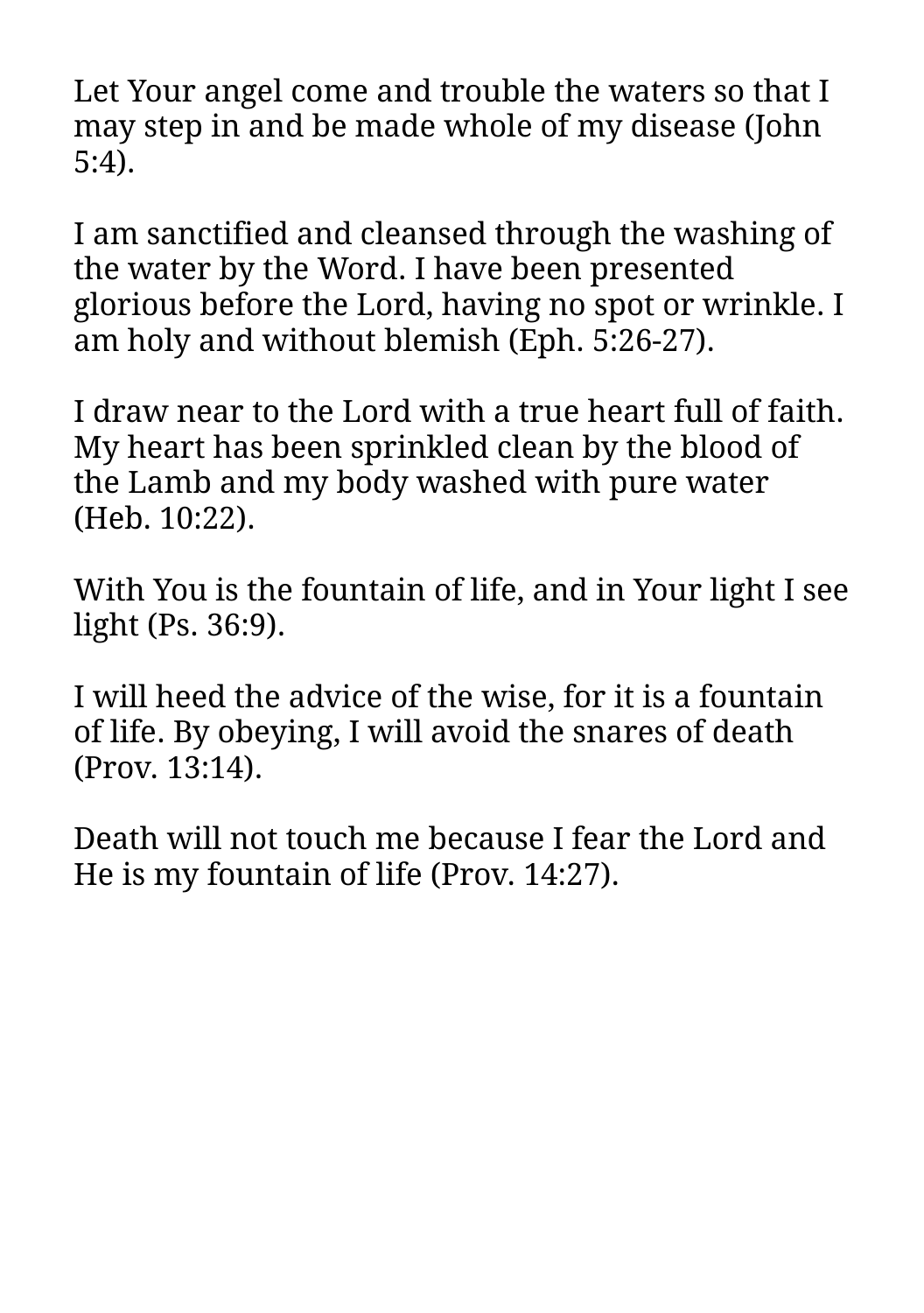## Chapter 6 Activating Your Healing Gift

**Wherefore I put thee in remembrance that thou stir up the gift of God, which is in thee by the putting on of my hands.**

**—2 Timothy 1:6, KJV**

MEN AND WOMEN of God, it is your responsibility to stir up the gift that God has placed in you. You have been touched, healed, and delivered; now it's time for you to give back. Jesus said, "Heal the sick, cleanse the lepers, raise the dead, cast out devils: freely ye have received, freely give" (Matt. 10:8, KJV). Don't hold back from others what you have been given. Stay in the stream of the anointing, and keep your gift stirred up so that someone else can experience a breakthrough in their situation. Don't be passive about your gift. Passivity about the healing anointing can hinder the flow.

Some of the people are too passive, too lazy to stir up the gift. They allow their gift to remain dormant, or they back up when they encounter a little resistance in the spirit. They sit back and wait for the servant of God to do everything. They don't exercise their faith to put a demand on the gift. But you don't have to do that; you can begin to press into the Spirit just as you did for your healing and receive anointing to pass that healing on to someone else. You must resist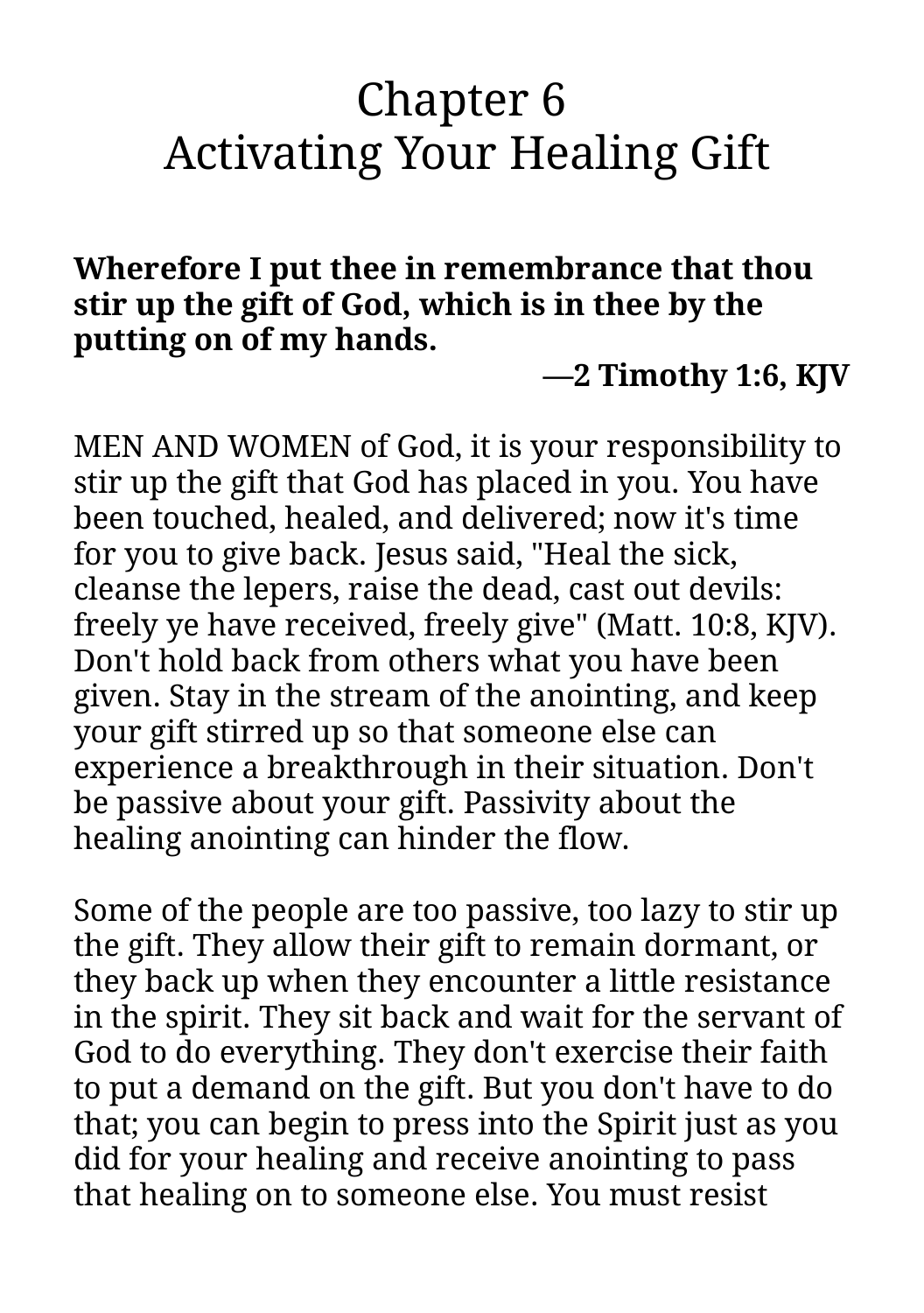passivity in order for others to benefit fully from your gift.

Often in ministry, I will begin to flow in prophecy, miracles, or healing because I sense a demand—and there is a demand for what you have. There is nothing more that people desire and need in the innermost part of their spirits than a touch from God. The more you stay connected to the endless flow of the Spirit, the more miracles will flow out of you. And the people will begin to put a demand on what you have, and you will flow even more. It's that supply and demand cycle all over again. It is like priming the pump. Once the water begins to flow, it comes gushing out. Jesus said that out of our bellies would flow rivers of living water. All we need to do is get the flow started. It will begin when there is a demand. Once it begins, it will continue to flow until every need is met.

## What Is The Anointing?

#### **But you have an anointing from the Holy One, and you know all things.**

**—1 John 2:20**

#### **But the anointing which you have received from Him abides in you.**

**—1 John 2:27**

The word anointing here is taken from the Greek word charisma. It means an unguent or smearing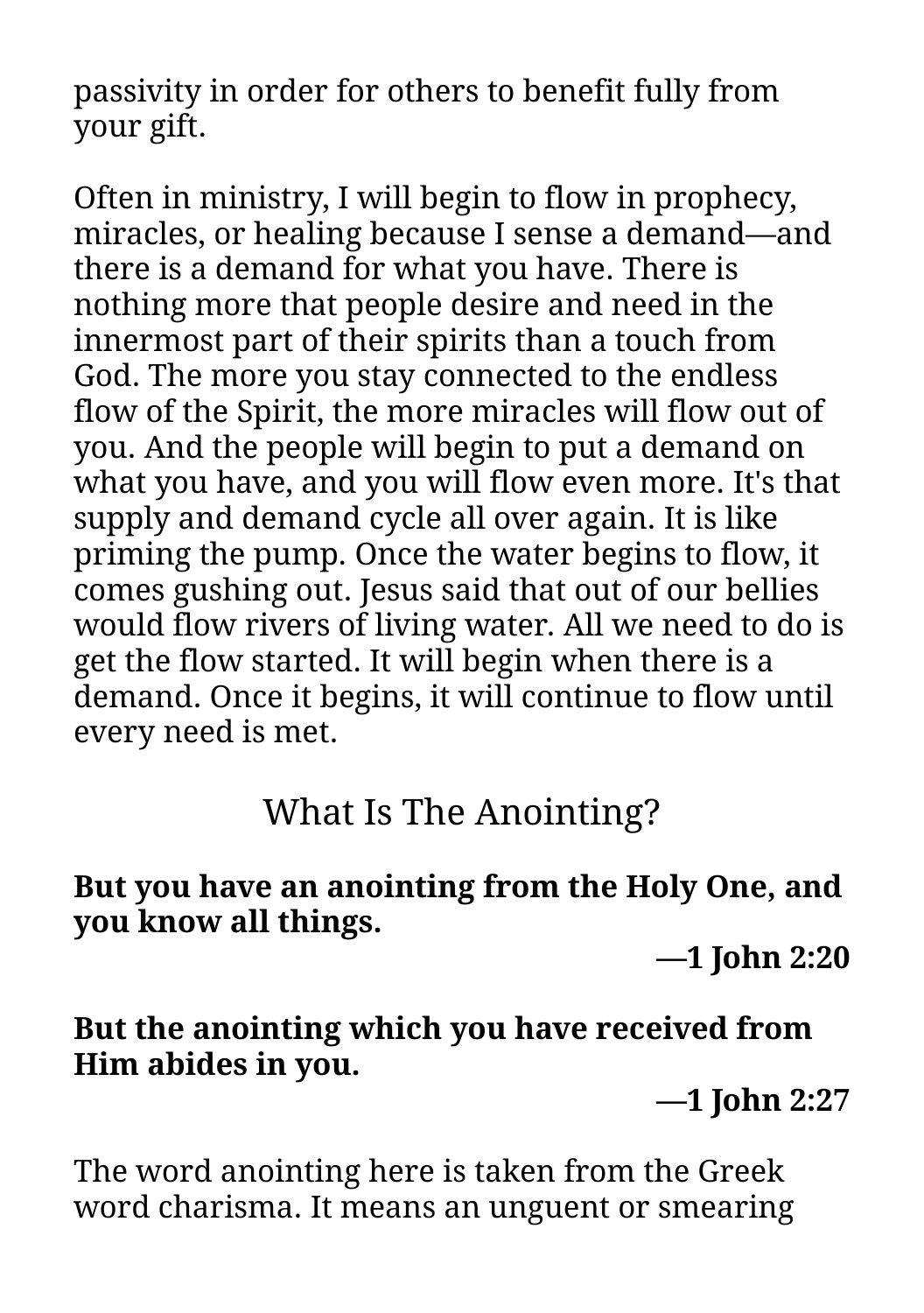(represented by smearing with oil). It also means an endowment of the Holy Spirit. An endowment is a gift of the Holy Spirit. It is the power or ability of God. There are diversities of gifts (endowments or miraculous faculties).

To draw from the anointing is to receive from the gift or ability of God. You can receive healing, deliverance, and miracles in this way. Apostles, prophets, evangelists, pastors, and teachers have an anointing given to them from God. They have endowments or miraculous faculties given to them by grace. These endowments are given for the benefit of the saints.

God will anoint you to have healing virtue in your life, if you ask. The Bible says that we have not because we ask not (James 4:2). When you ask God for this anointing, it will be not only in your hands but also in your clothes. Don't be afraid to go boldly to the throne of grace in your time of need, and you need the anointing of God to be active in your life. You need His anointing so that wherever you encounter sick people and touch them they will get healed. In this kingdom age signs and wonders need to accompany the message of the gospel. Jesus said that whatever works He did, we will do even greater (John 14:12), as we fast and pray that healing virtue will increase in our lives. Jesus had virtue because He spent time fasting and praying. Ask God for an apostolic anointing of healing power, miracles, and virtue to be released in your life. As you go to the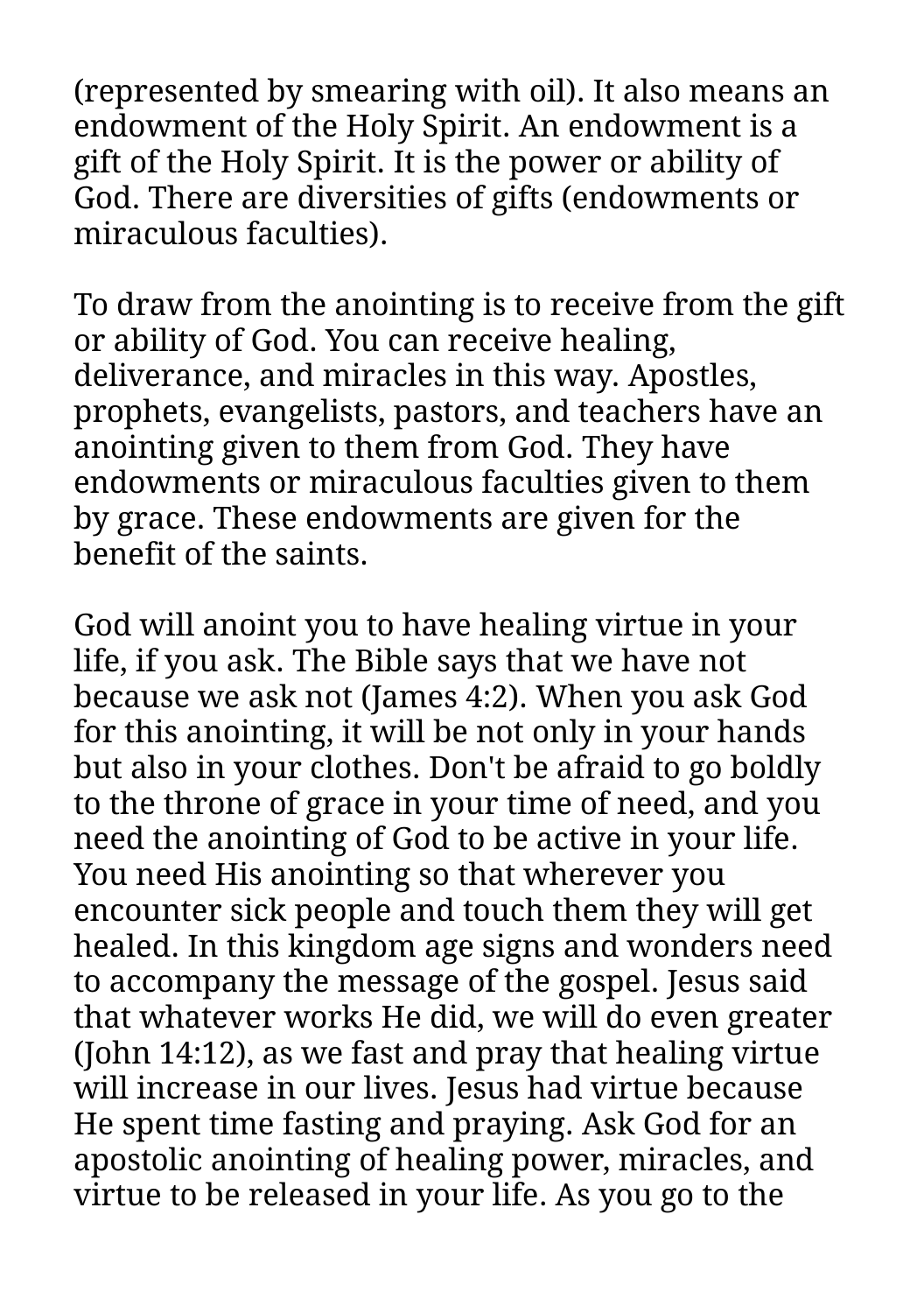hospital, to your home, to your job, believe that the miracles of God will be released through you.

### Declarations To Release The Gift Of Healing

I pray that God would anoint me to have virtue in my life—not only in my hands but also in my clothes so that wherever I go and encounter sick people, they will be healed when I touch them.

Heavenly Father, I receive an anointing for healing in my hands and in my body. Let virtue be released through me and through my clothing. Let Your power be released through me so that wherever I go people will be healed.

Heavenly Father, as I fast and pray, increase Your healing virtue in my body and in my clothing, that wherever I go and whoever I touch will be healed.

I believe for miracles to flow through my life in Jesus's name.

### Submitting Yourself To God's Service

The people are crying for You, Lord. Anoint me like You did Benjamin, and send me to this land as a spiritual captain over Your people, that they might be saved out of the hand of the enemy (1 Sam. 9:16).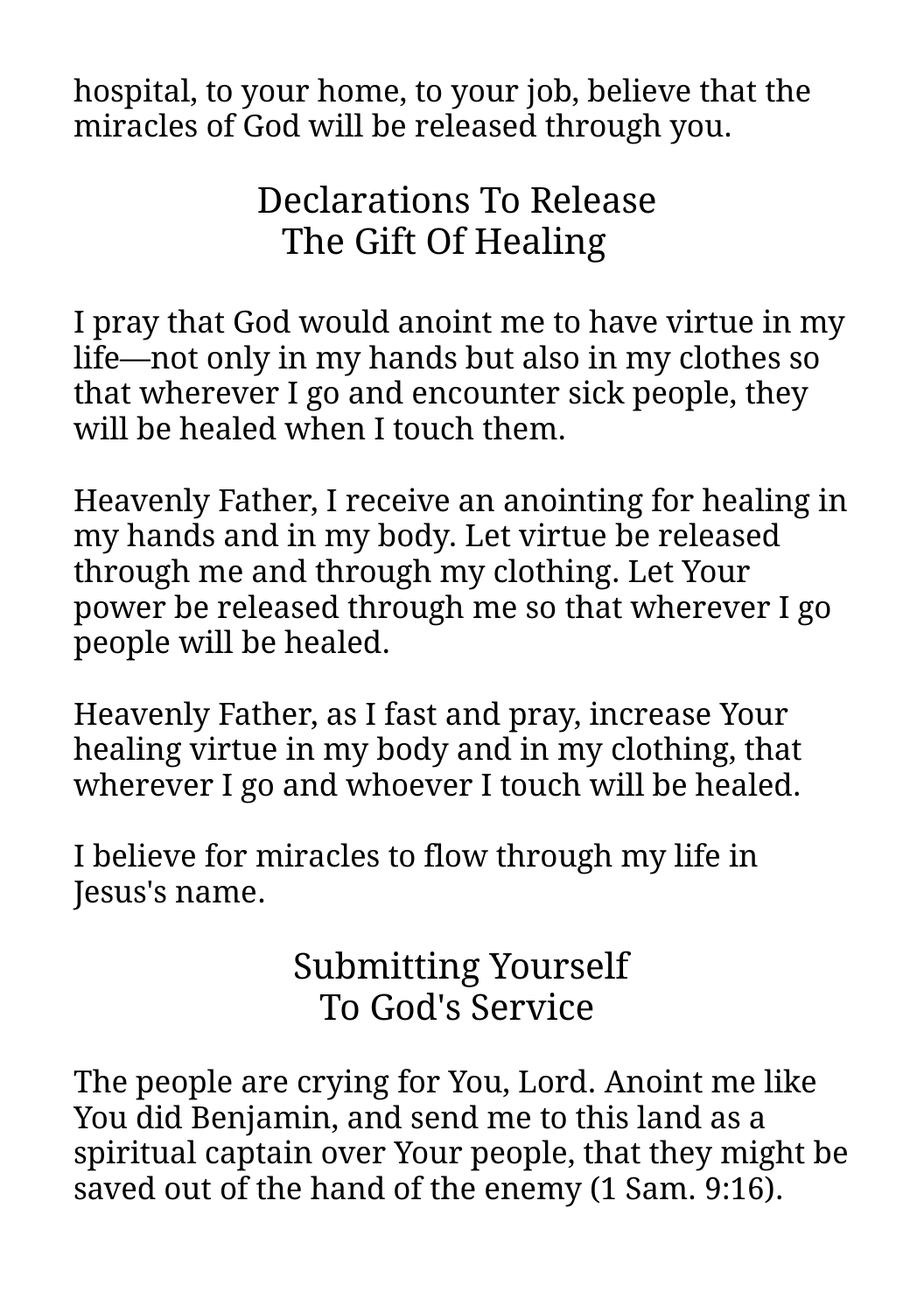You have anointed me and delivered me from the hands of my enemies, just as You did for King David (2 Sam. 12:7).

I will arise and be cleansed, I will be clothed by the Holy Spirit and be anointed as I worship in Your house, and I will eat of the bread of life from the table that You have set before me (2 Sam. 12:20).

Turn Your face toward me, O God, and remember Your mercy toward me as one You have anointed (2 Chron. 6:42).

In Your love for righteousness and hatred of wickedness, You have anointed me with the oil of gladness more than all those around me (Ps. 45:7; Heb. 1:9).

You have anointed me with fresh oil, and now I am strong as a wild ox (Ps. 92:10).

Turn Your face toward me, Your anointed (Ps. 132:10).

My burden shall be taken away from off my shoulder, and the yoke removed from off my neck and destroyed, because of the anointing upon my life (Isa. 10:27).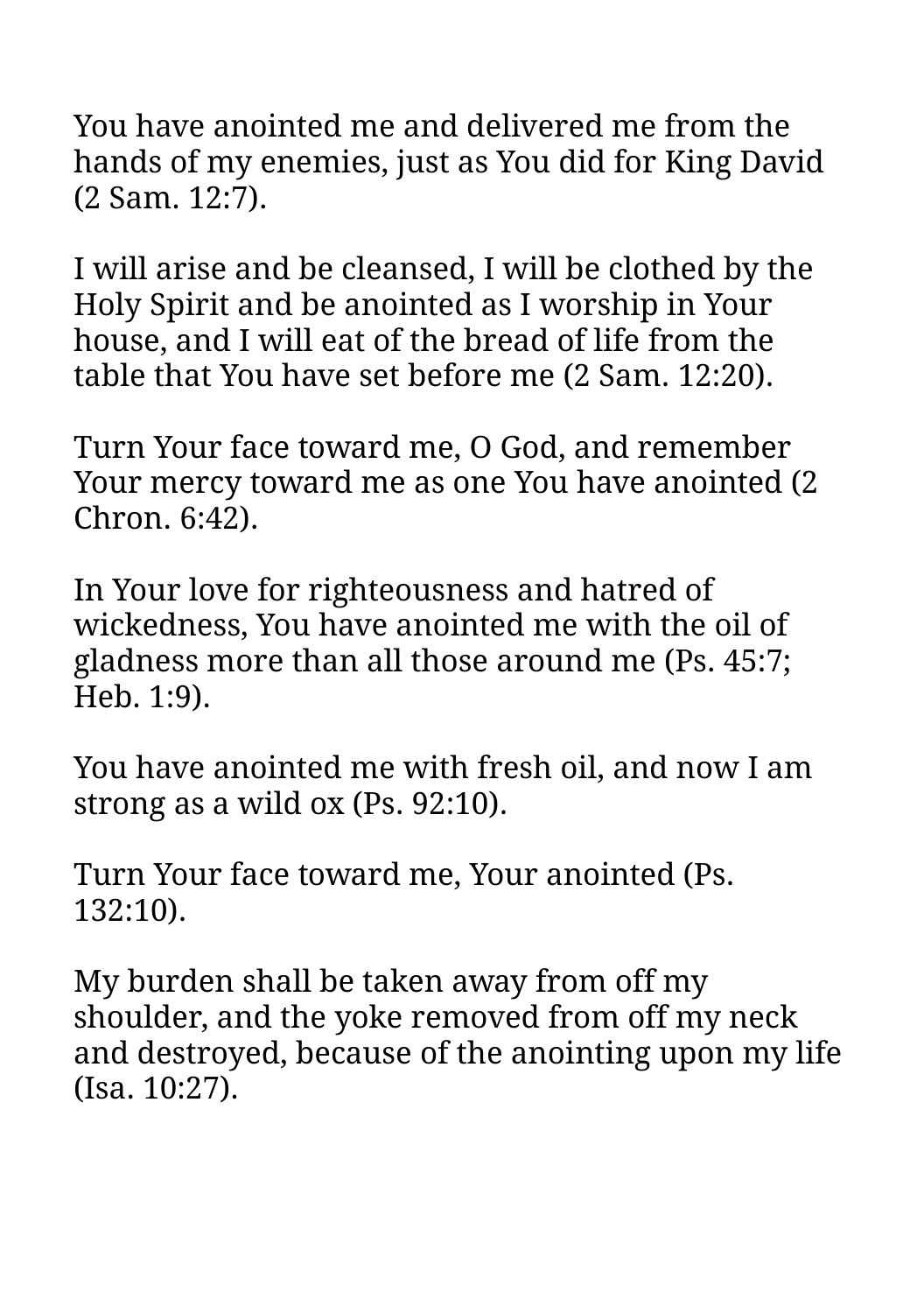#### Prayers For Personal Anointing

Just as the Lord gave a specific anointing to Aaron, so too, by reason of the anointing, I have been given a specific ministry gift to use, which shall be mine and my children's—by God's ordinance forever (Num. 18:8).

I know that the Lord saves His anointed, and He will hear me when I call and will come to my aid with the saving strength of His right hand (Ps. 20:6).

God has prepared a table before me in the presence of mine enemies: He has anointed my head with oil; my cup runneth over (Ps. 23:5).

The Lord is my strength, and, as His anointed, I will be saved by His strength (Ps. 28:8).

Just like the blind man whom Jesus told to wash in the pool of Siloam, I will demand that God's anointing power will flow through His servants today and touch my eyes, so that I may wash and receive spiritual sight (John 9:11).

I will sing of the mercies of the Lord forever; with my mouth will I make known His faithfulness to all generations, that all will seek after Him for themselves (Ps. 89:1).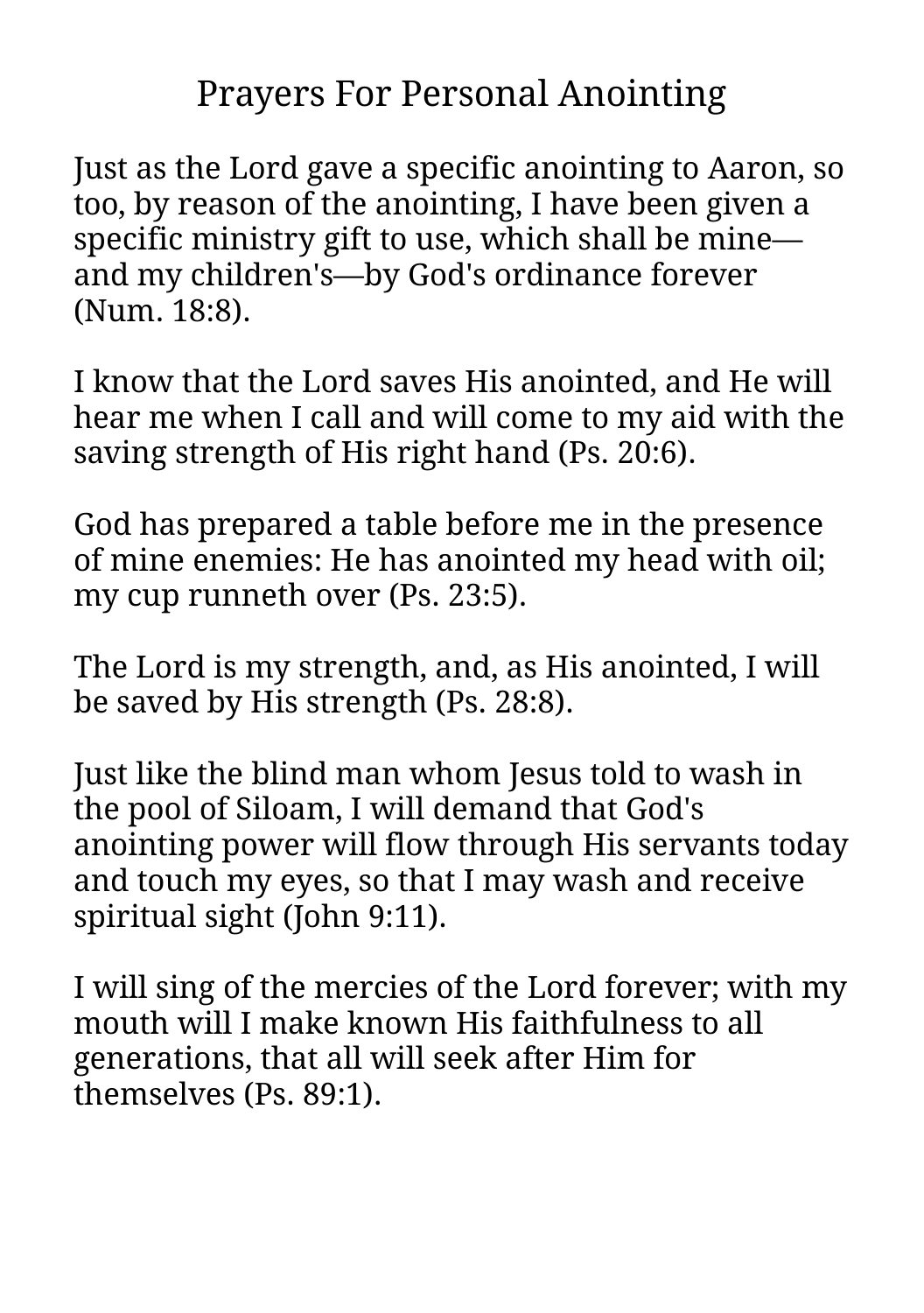I will praise thy wonders, O Lord, and tell of Your faithfulness also in the congregation of the saints (Ps. 89:5).

Lord, keep Your eyes upon Your faithful servants in this land, that we may dwell with You, and help us to walk in a perfect way so that we may serve You and cause many to seek Your anointing also (Ps. 101:6).

Father, make me like Stephen—full of faith and power—that I may do great wonders and miracles among the people (Acts 6:8).

I will stay full of the Holy Ghost and of faith so that many will say, "He was a good man," and because of Your anointing on my life many people will be added unto the Lord (Acts 11:24).

I have been anointed to open their eyes and to turn them from darkness to light, and from the power of Satan unto God, that they may receive forgiveness of sins and inheritance among those who are sanctified by faith that is in me (Acts 26:18).

I thank my God through Jesus Christ for all my anointed leaders, whose faith is spoken of throughout the whole world (Rom. 1:8). May I become like them.

I will allow the power of God's anointing to bring a harvest of the fruit of the Spirit—His love, joy, peace, longsuffering, gentleness, goodness, faith, meekness,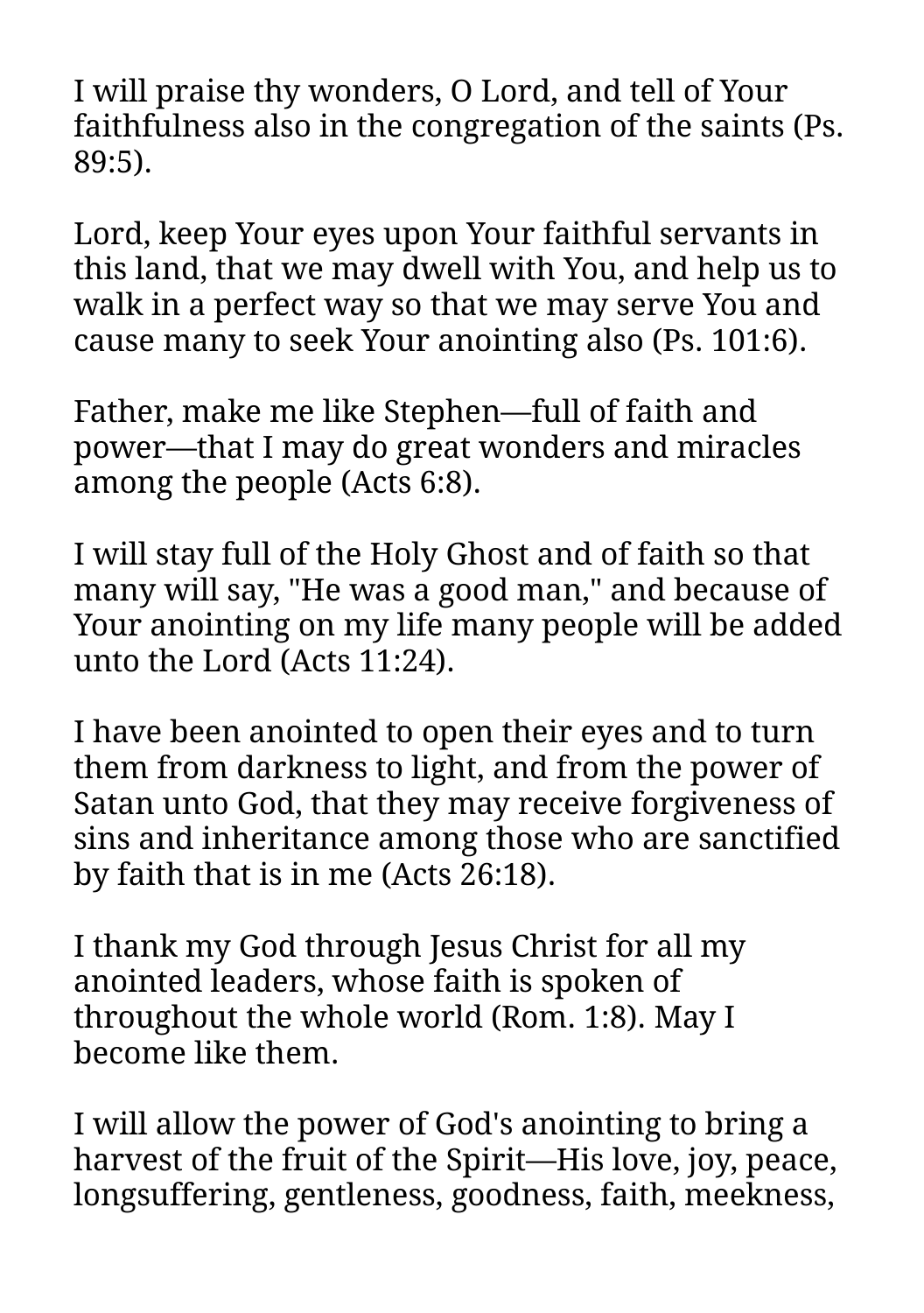and temperance—that draws others to demand His anointing for themselves (Gal. 5:22-23).

I thank Christ Jesus our Lord, who has enabled me, for counting me faithful and putting me into the ministry (1 Tim. 1:12).

I work miracles according to the hearing of faith and not by the works of the law (Gal. 3:5).

God has called me, and He is faithful to do through me that for which I was called (1 Thess. 5:24).

I will receive strength to conceive that seed of the dreams, anointing, and gifts that God has placed in me. I declare in faith that those same dreams, anointing, and gifts will be delivered, because God, who has promised, has declared me faithful (Heb. 11:11).

The anointing of God abides in me and teaches me all things. The anointing reveals the truth to me as I abide in God (1 John 2:27).

I offer excellent sacrifices before You, O God, because You have counted me righteous by my faith. Testify of the gifts You have anointed me with, that even after I am dead my eternal works will speak (Heb. 11:4).

I decree and declare that I will obey God and, by faith, go to where He has called me so I may receive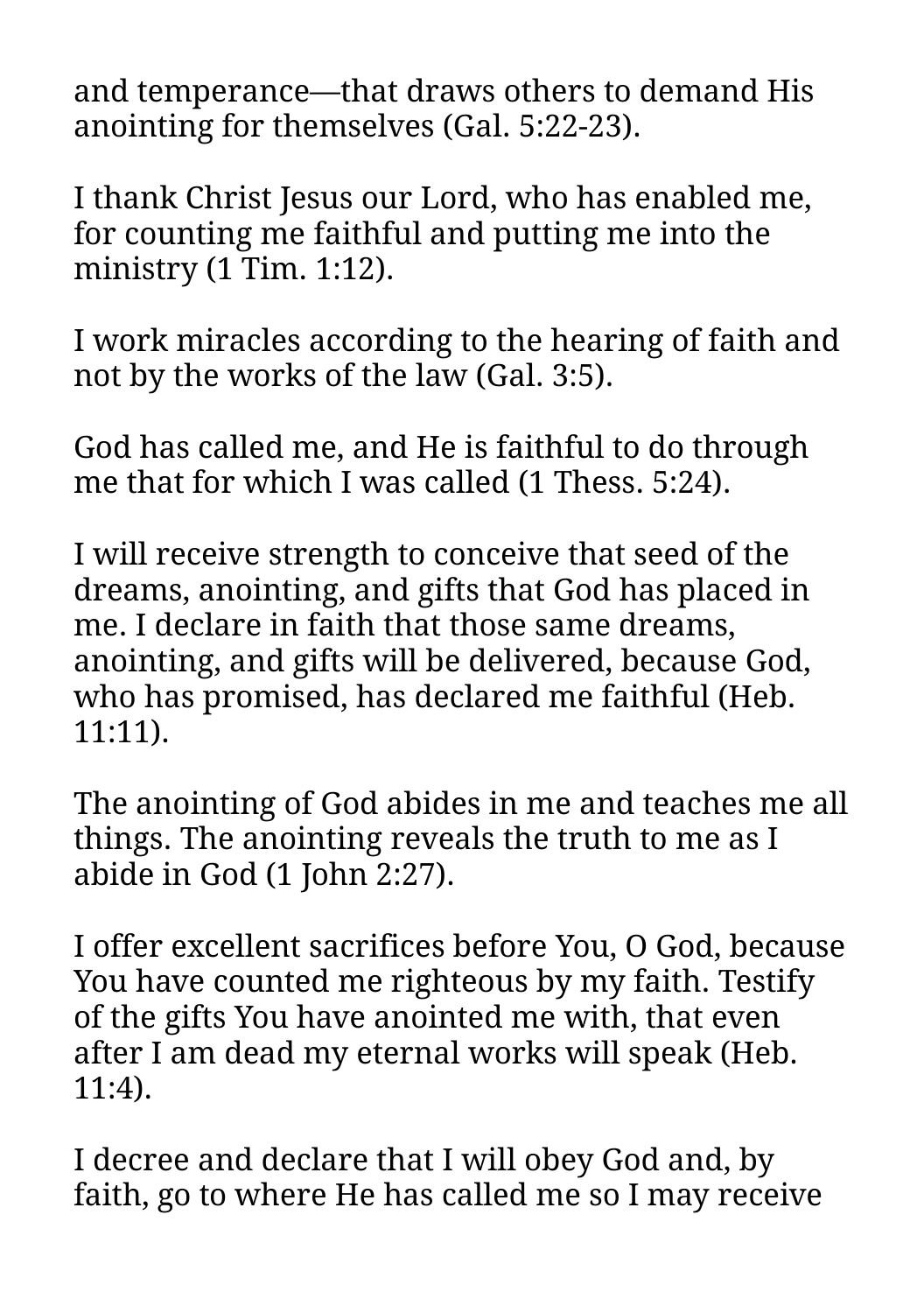my inheritance (Heb. 11:8).

#### Prayers That Release Generational Anointing

Just as You anointed Aaron and his sons after him, so You have anointed and consecrated my children and me to Your service (Exod. 29:29).

I believe that I have been anointed by God just as He anointed my father, that I may minister unto God in my ministry gifting and that my family may be an everlasting priesthood throughout all our generations (Exod. 40:15).

You have raised me up a faithful priest, and I will do according to what is in Your heart and mind for me to do. You have built a secure house for my family and me, and we will be Your anointed servants forever (1 Sam. 2:35).

You are my tower of salvation, O Lord, and You have shown mercy to me, Your anointed, and to my children for generations to come (2 Sam. 22:51).

Because of Your anointing on my life, You have granted all the future generations of my family and me great deliverance and mercy (Ps. 18:50).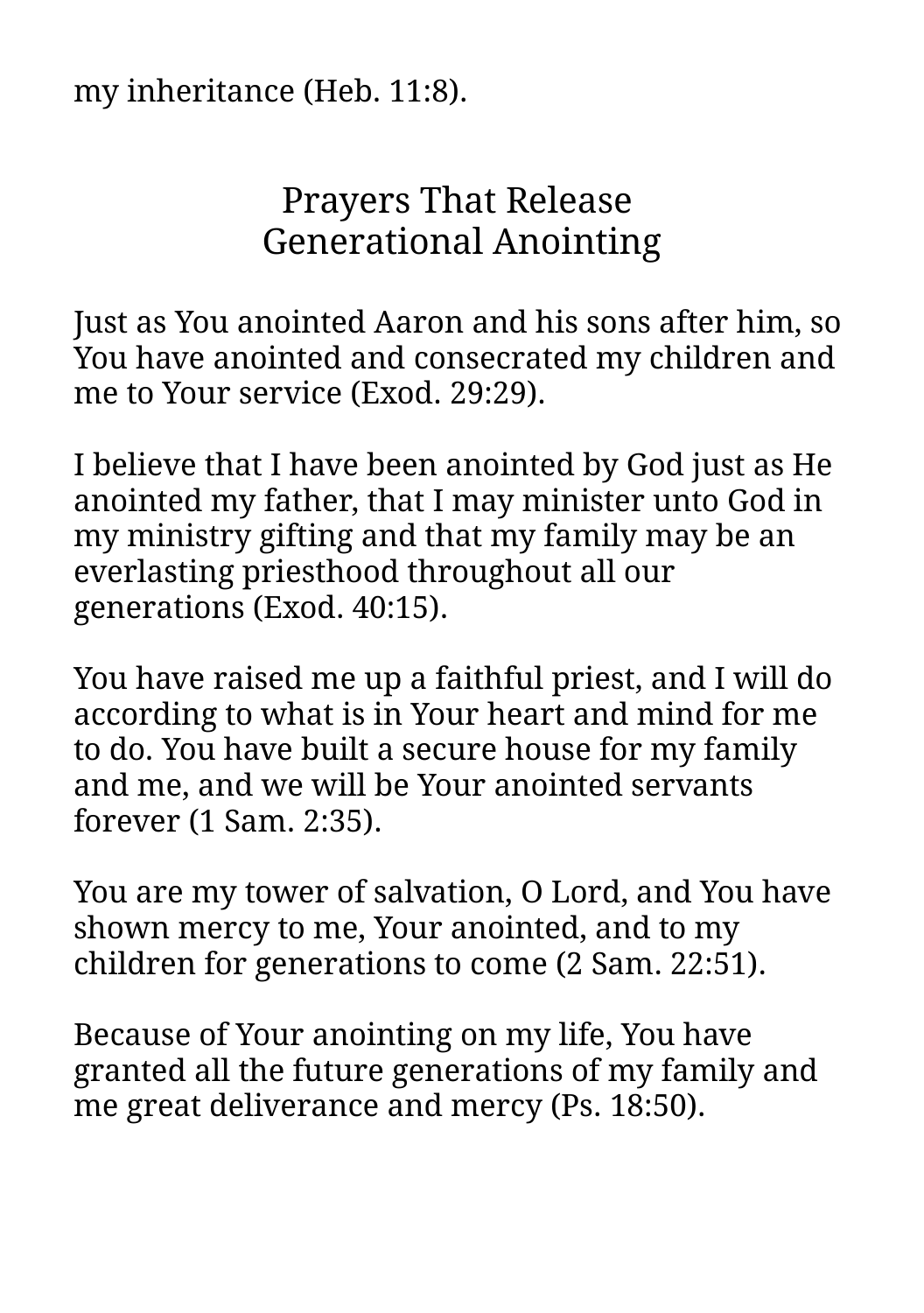I believe God and take His warnings to heart; therefore, He will shelter my family, and we will all be saved. By faith, we are heirs of His righteousness (Heb. 11:7).

I offer to God my children and declare them His, and in faith I receive the promises of God (Heb. 11:17). I release blessing upon my children. I have faith in what God is going to do for them in the future (Heb. 11:20).

I will continually speak blessing over my future generations and will worship God, even in my old age (Heb. 11:21).

I cover all of my firstborn—children, dreams, the fruit of my labor—with the blood of Jesus, and the angel of death will not touch them but will pass over (Heb. 11:28).

#### Prayers That Activate Your Healing Anointing

I thank You, God, that You have heard my prayers and have released healing to Your people (2 Chron. 30:20).

The Spirit of the Lord God is upon me because the Lord has anointed me to preach good tidings to the poor. He has sent me to heal the brokenhearted; to comfort all who mourn; to give them beauty for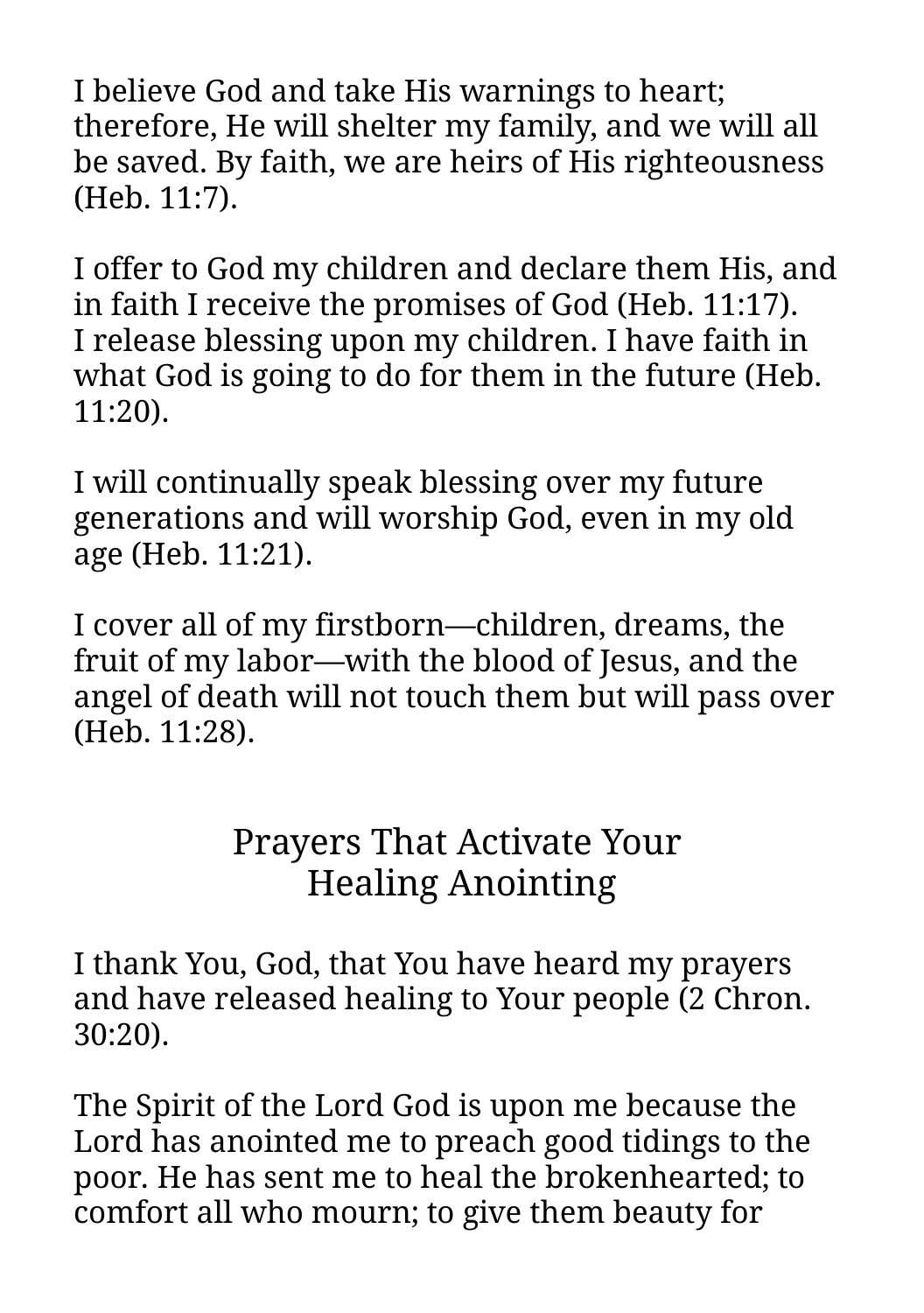ashes, the oil of joy for mourning, and the garment of praise for the spirit of heaviness, that they may be called trees of righteousness, the planting of the Lord, that He may be glorified (Isa. 61:1-3).

O God, You will bring health and healing. You will heal the people and reveal to them the abundance of peace and truth (Jer. 33:6).

I quicken the people of God to fear the Lord, so that the Sun of Righteousness may arise with healing in His wings (Mai. 4:2).

Just like Jesus, I am released to go and preach the gospel of the kingdom and to heal all kinds of sickness and diseases so that the name and fame of Jesus goes throughout the whole world (Matt. 4:23).

Let it be that sick people who are afflicted with various diseases and torments and those who are demon possessed, epileptics, and paralytics come my way that I may heal them in the name of Jesus (Matt. 4:24).

I accept the call: I will go and heal those who need healing (Matt. 8:7).

I am moved with compassion for the sick because they are weary and scattered, like sheep having no shepherd (Matt. 9:36).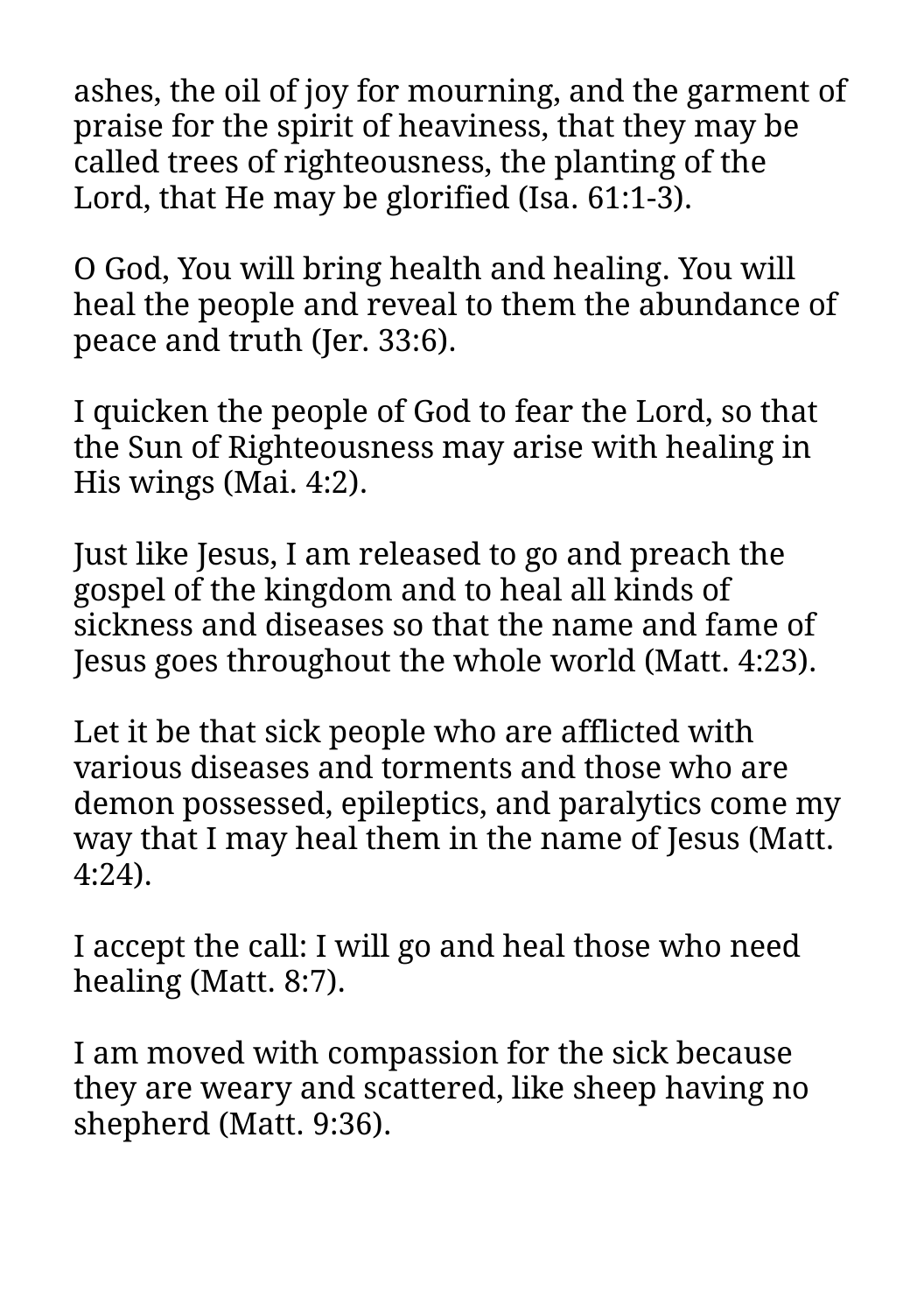I will heal the sick, cleanse the lepers, raise the dead, and cast out demons. As freely as I have received, I will freely give (Matt. 10:8).

I declare that the power of the Lord is present to heal His people (Luke 5:17).

I receive the multitudes. I will speak to them about the kingdom of God and will heal them in the name of Jesus (Luke 9:11).

I will stretch out my hand to heal so that signs and wonders may be done through the name of Jesus (Acts 4:30).

By the word of the Lord, the people are healed (Ps. 107:20).

I will be a faithful ambassador who brings health and healing (Prov. 13:17).

As the sick are laid at my feet, I declare that the healing anointing of Jesus will flow through me, and they will be healed (Matt. 15:30).

I will lay hands on the sick so that they may be healed, and they will live (Mark 5:23).

I rebuke unclean spirits and sickness in children. By the anointing of Jesus Christ, I will heal them and return them to the care of their parents (Luke 9:42).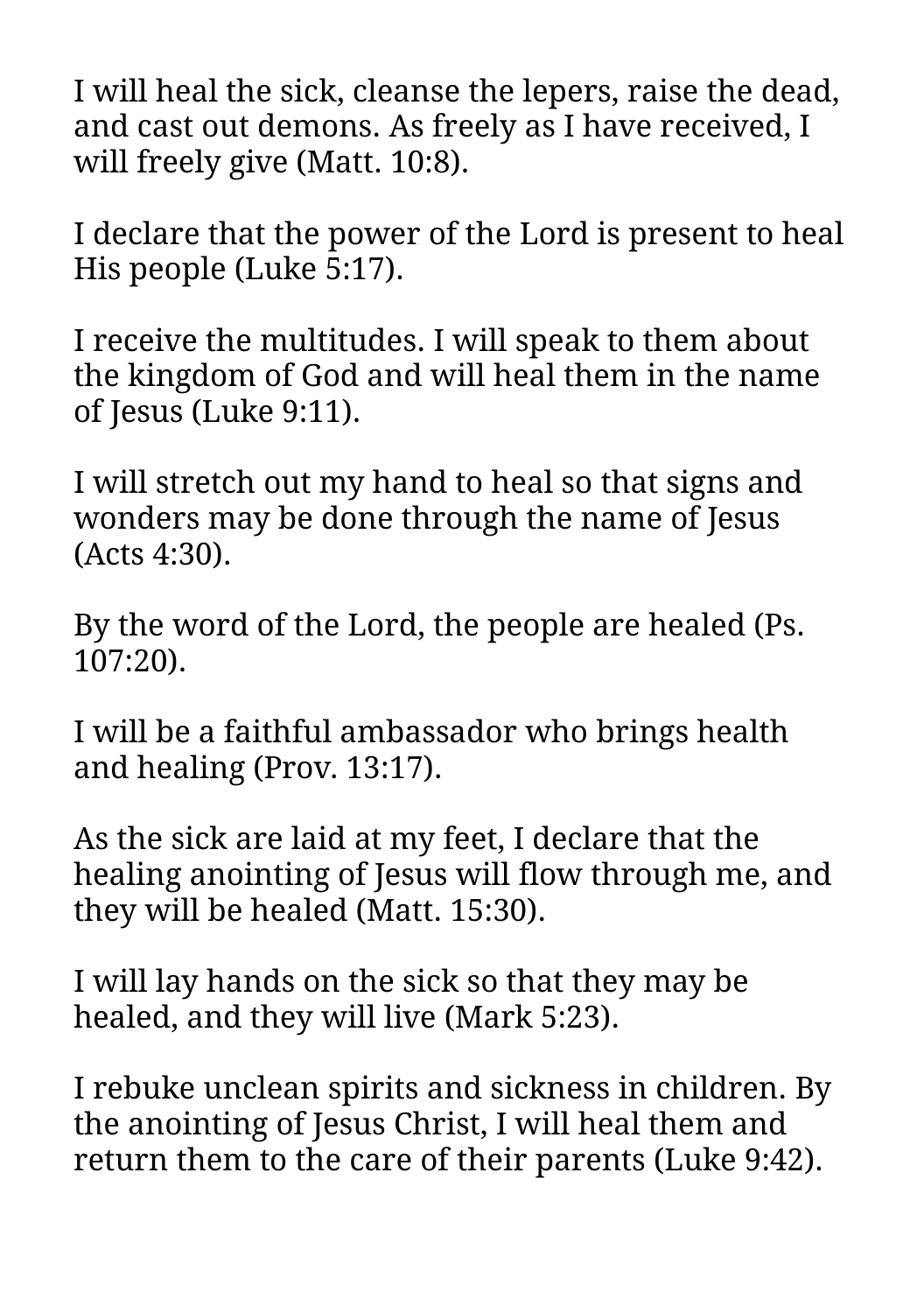I may not have silver; I may not have gold, but what I do have is the anointing to heal those who are sick. In the name of Jesus Christ of Nazareth, I speak to those who are ill: "Rise up and walk" (Acts 3:6-7).

I will observe intently and see that those who come have the faith to be healed. I will call them out of their infirmity, saying, "Stand straight on your feet!" And they will leap and walk (Acts 14:9-10).

I will go in to visit the sick and pray with them. I will lay my hands on them and heal them (Acts 28:8).

As the sick are brought before me, I am able, by Your anointing, to heal them because of their faith. I declare to them, "Be of good cheer; your sins have been forgiven" (Matt. 9:2).

I declare that by my great faith, it will be to me as I desire. My children are made whole—body, mind, and spirit—this very hour (Matt. 15:28).

I can see the faith of Your people, God. I speak healing and forgiveness over them (Mark 2:5).

Let it be that those whom I touch will be made well, healed from their infirmity, and set free to live in peace (Mark 5:34).

I walk in the anointing of Jesus Christ, healing people and giving sight to the blind according to their faith in God (Mark 10:52).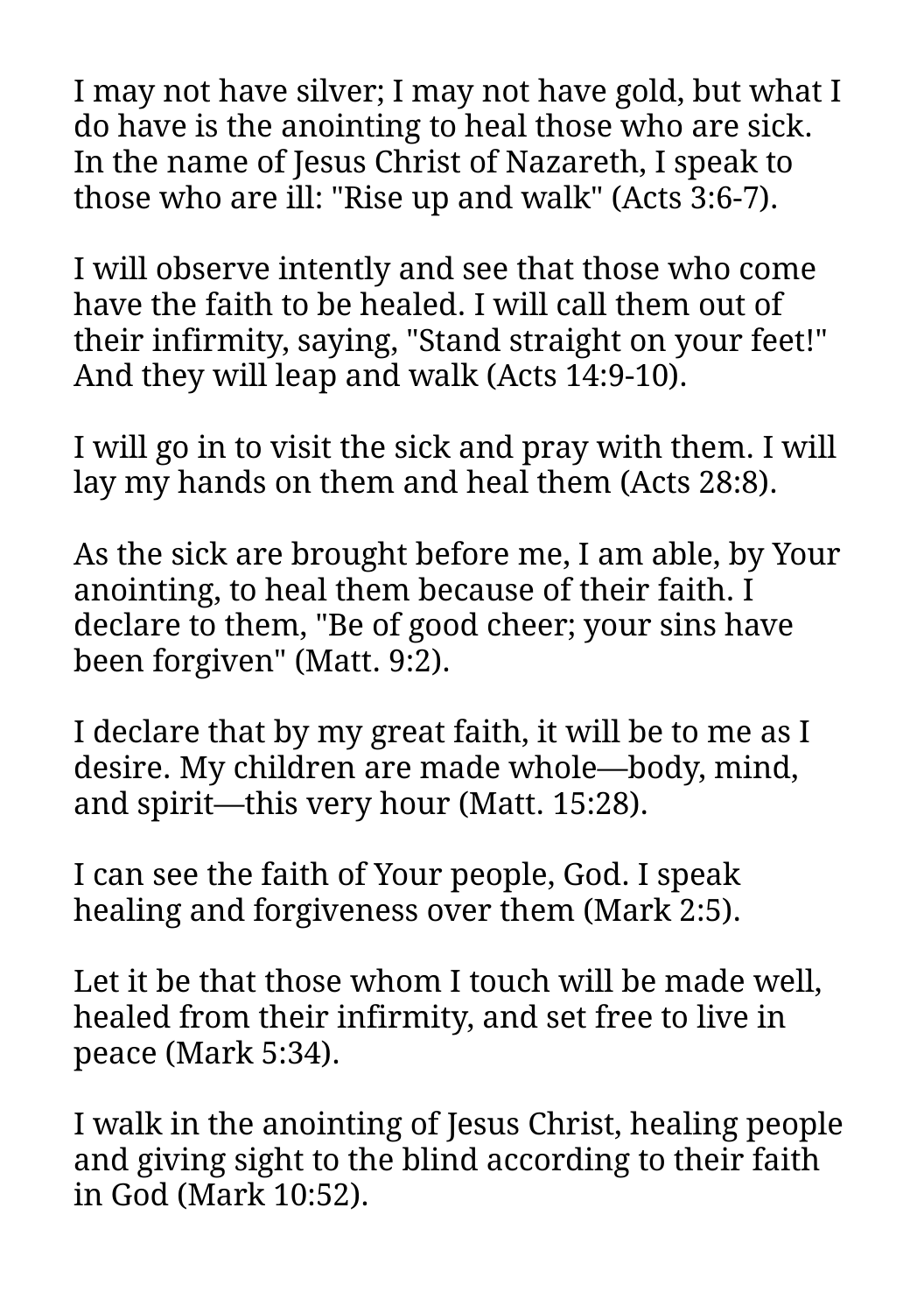I am filled with the Holy Spirit and with power to do good, healing all who are oppressed by the devil, and I know that God is with me just as He was with Jesus (Acts 10:38).

I declare that my faith-filled prayers will deliver the sick and the Lord will raise them up. Their sins will be forgiven (James 5:15).